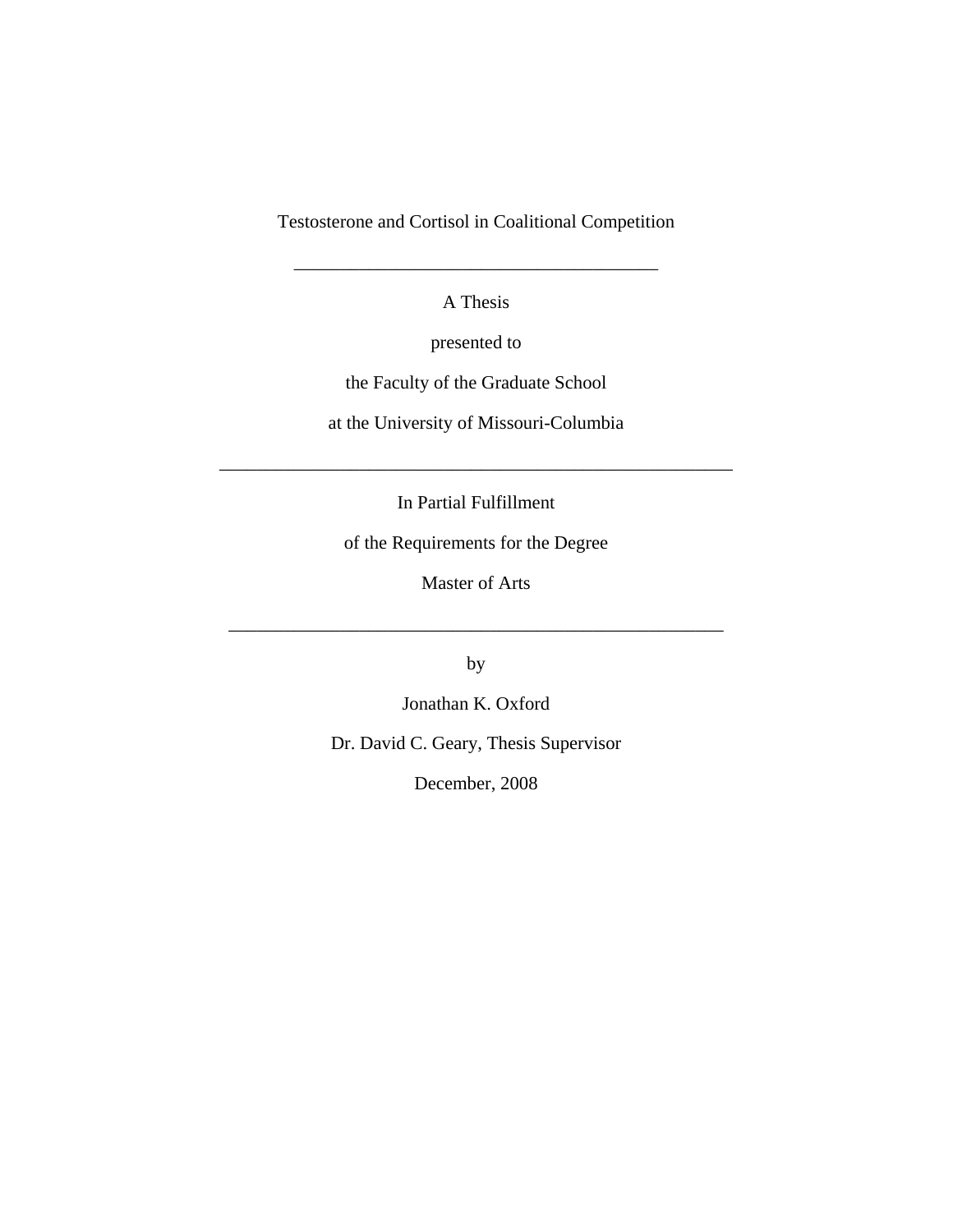The undersigned, have examined the thesis entitled

### TESTOSTERONE AND CORTISOL IN COALITIONAL COMPETITION

presented by Jonathan Oxford,

a candidate for the degree of Master of Psychology

and hereby certify that, in their opinion, it is worthy of acceptance.

Professor David Geary

Professor Jamie Arndt

Professor Mark Flinn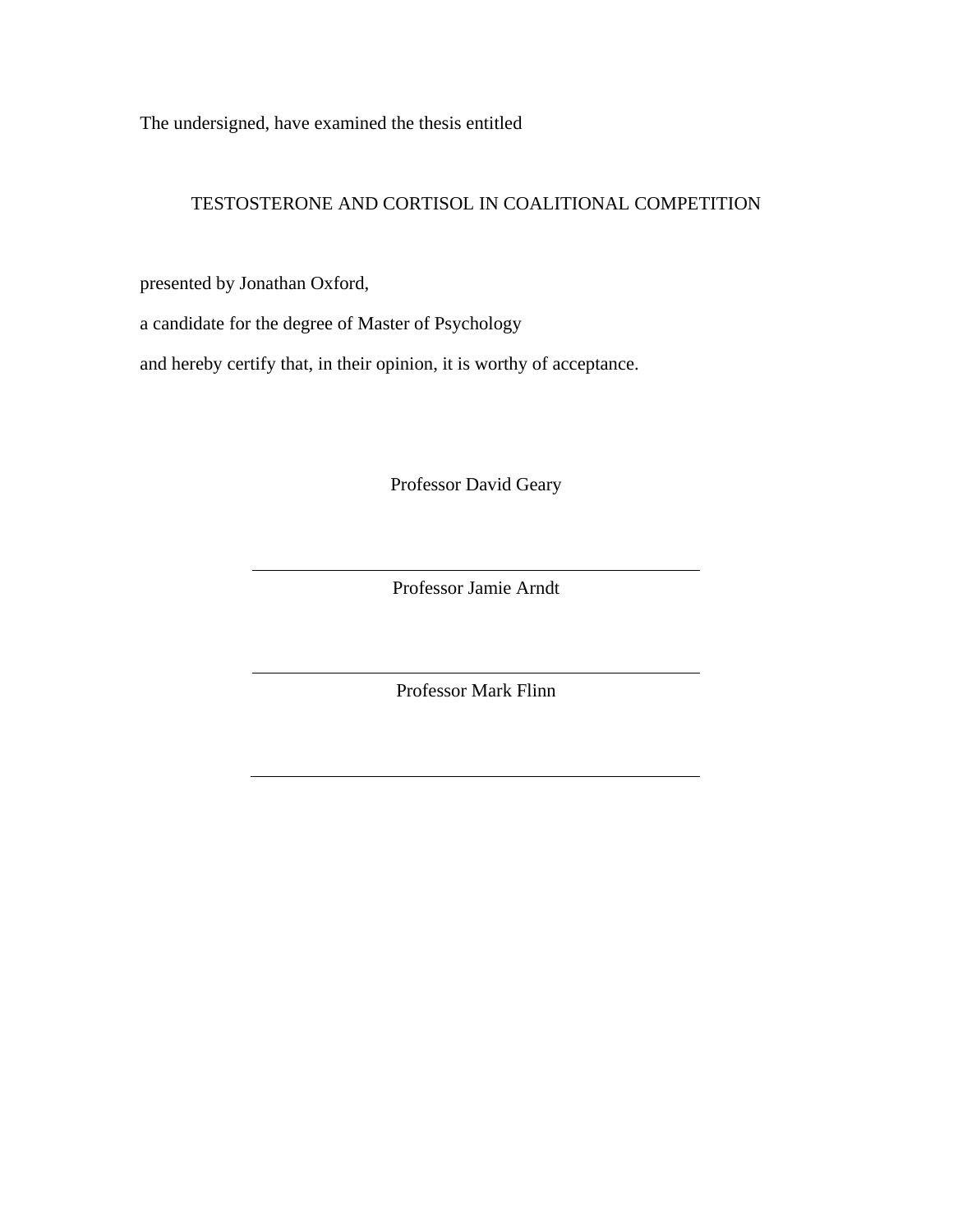## ACKNOWLEDGEMENTS

I would like to thank Mike Coutts for help in running subjects, Davide Ponzi for running assays, my advisor for his patience, and my thesis committee.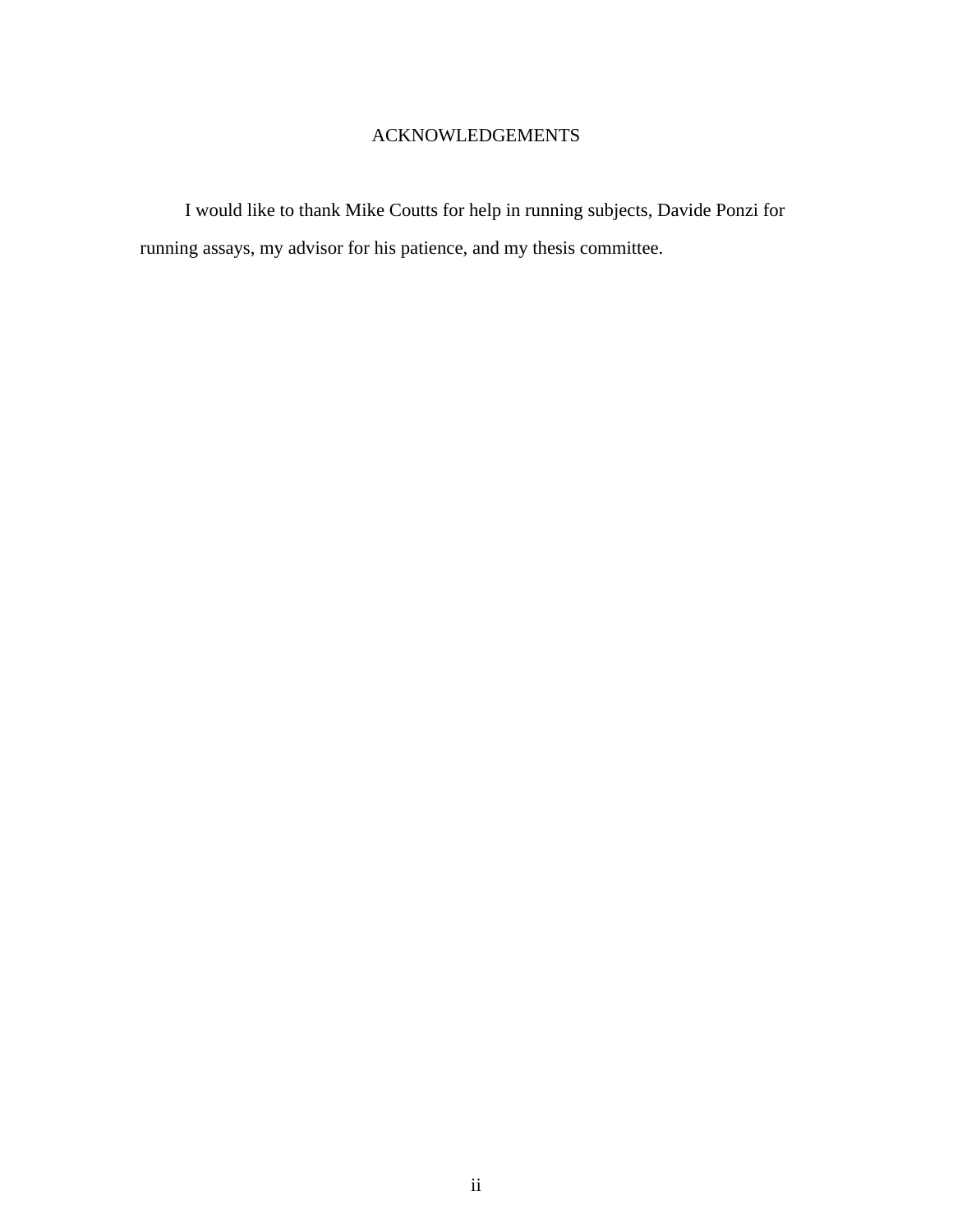## LIST OF TABLES

| Table | Page |
|-------|------|
|       |      |
|       |      |
|       |      |
|       |      |
|       |      |
|       |      |
|       |      |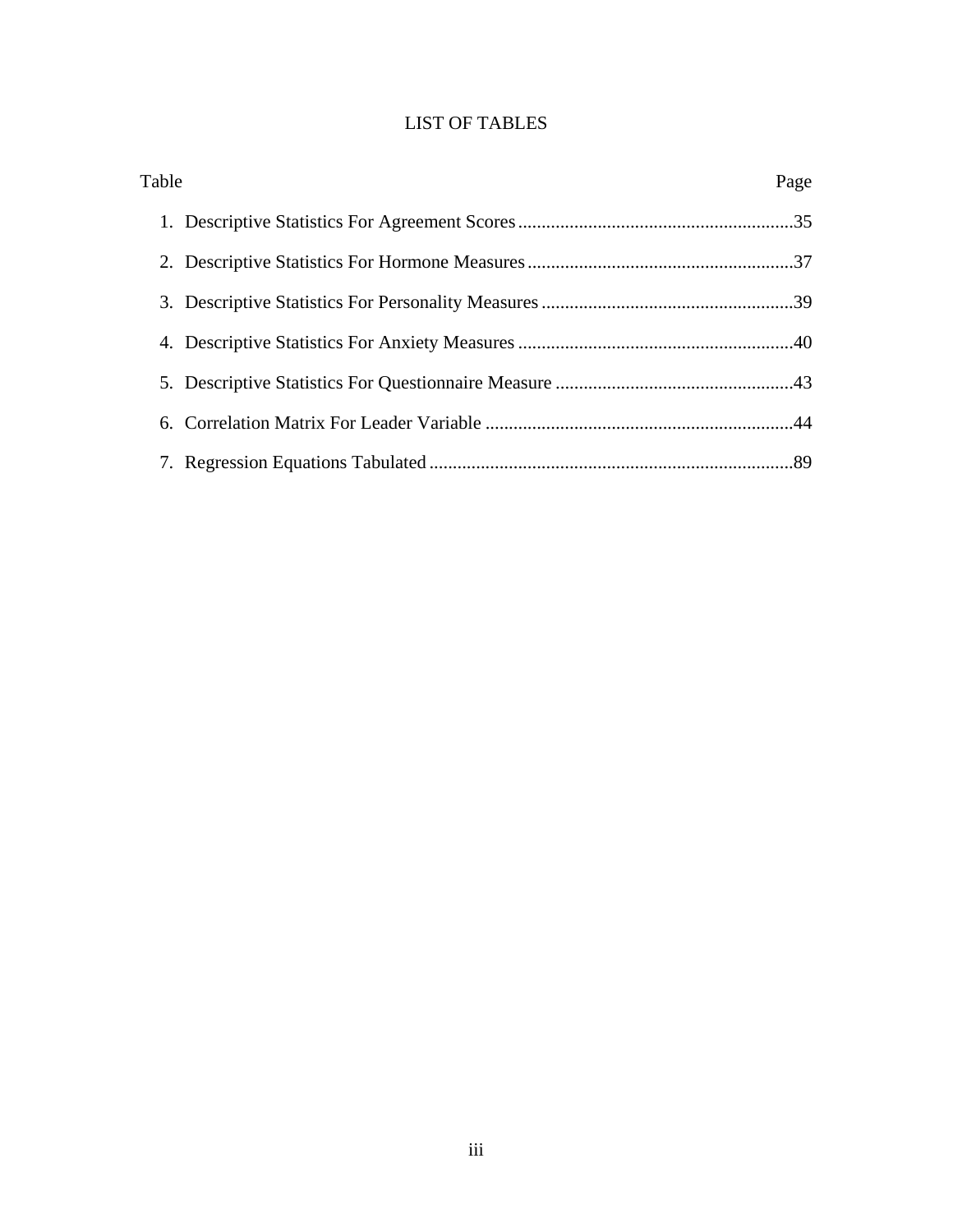## LIST OF FIGURES

| Figure | Page |
|--------|------|
|        |      |
|        |      |
|        |      |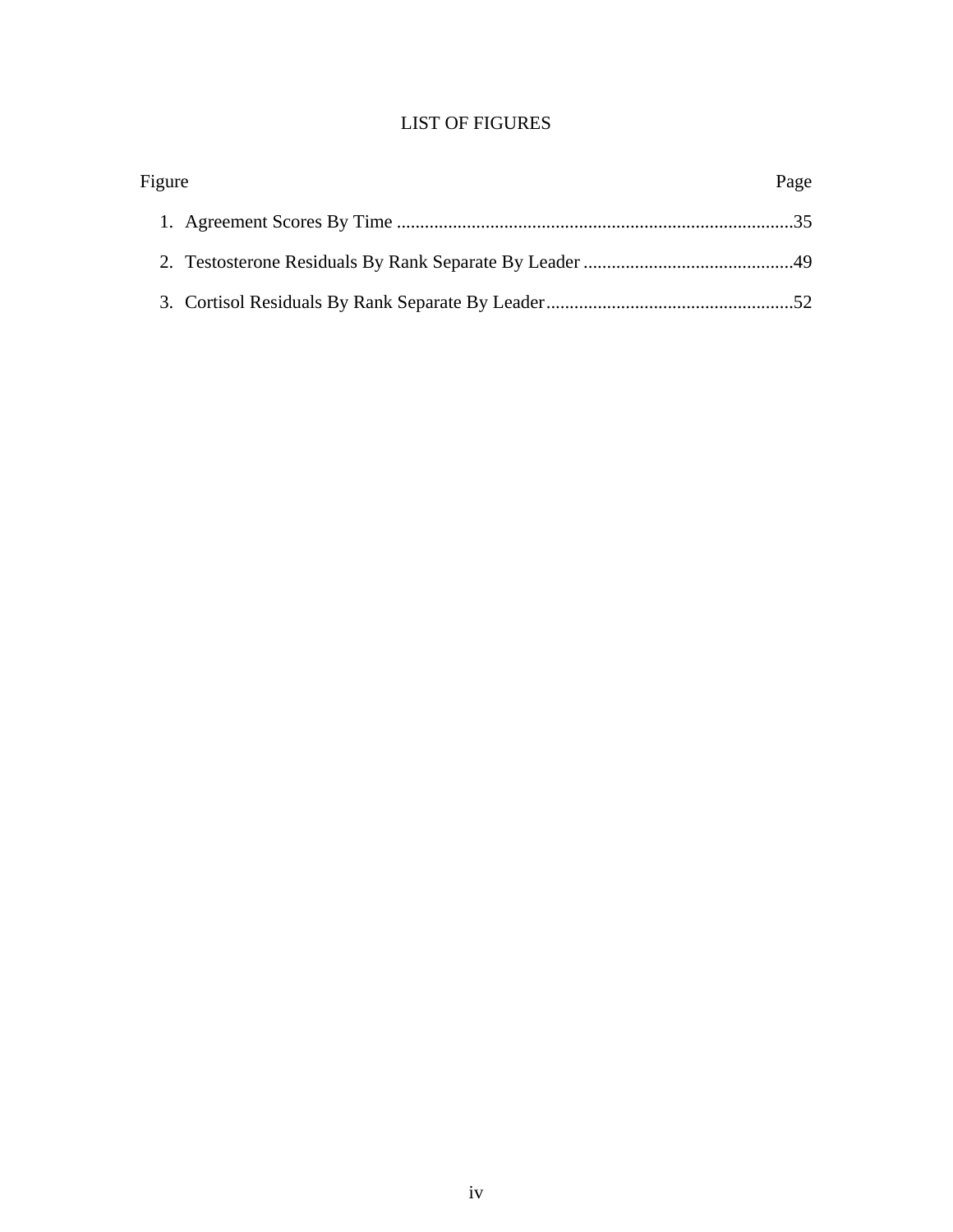#### Abstract

Fourteen teams of three young men competed in within-group and between-group videogame tournaments. Salivary cortisol and testosterone levels were assessed twice before and twice after each tournament, along with intelligence, anxiety, mood, personality and social variables. Men high on self-reported social leadership traits and who ranked first or second across both teams showed increased testosterone following the between-group competition and increased cortisol following the within-group competition. Low ranking men on winning teams did not show an increase in testosterone, but high ranking men on losing teams did. Although a between-group team effect did not emerge for testosterone, there were consistent differences in hormone response comparing the between- and within-group matches; testosterone was related to performance in the between-group match and cortisol in the within-group match. Implications are discussed in terms of men's competitive responses when competing against teammates compared to when competing against an unfamiliar team.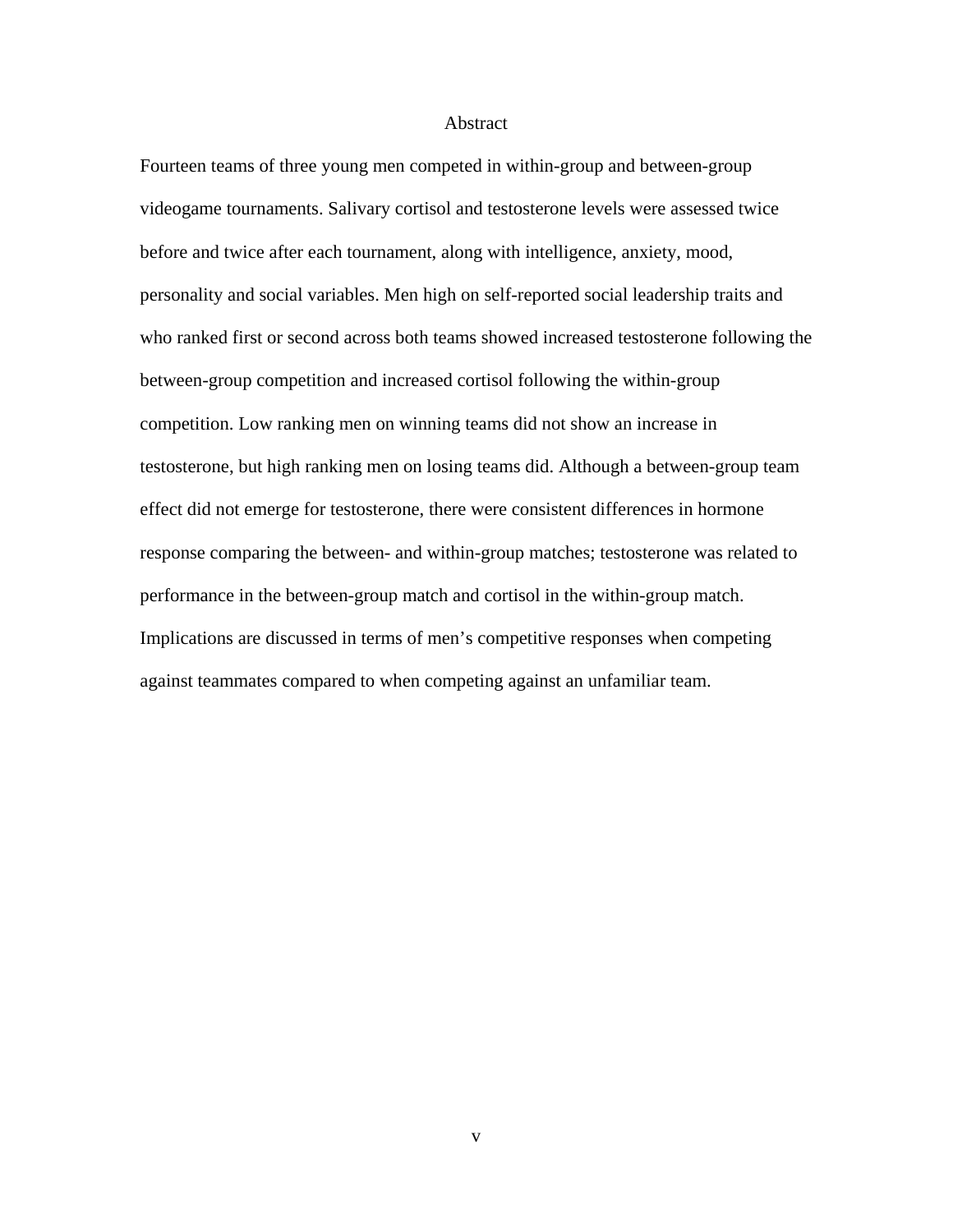| Chapter |                                                  |
|---------|--------------------------------------------------|
|         |                                                  |
|         |                                                  |
|         |                                                  |
|         |                                                  |
|         | Proposed Study: Hormonal Response to Coalitional |
|         |                                                  |
|         |                                                  |
|         |                                                  |
|         |                                                  |
|         |                                                  |
|         |                                                  |
|         |                                                  |
|         |                                                  |
|         |                                                  |
|         |                                                  |
|         |                                                  |
|         |                                                  |
|         |                                                  |
|         |                                                  |

# TABLE OF CONTENTS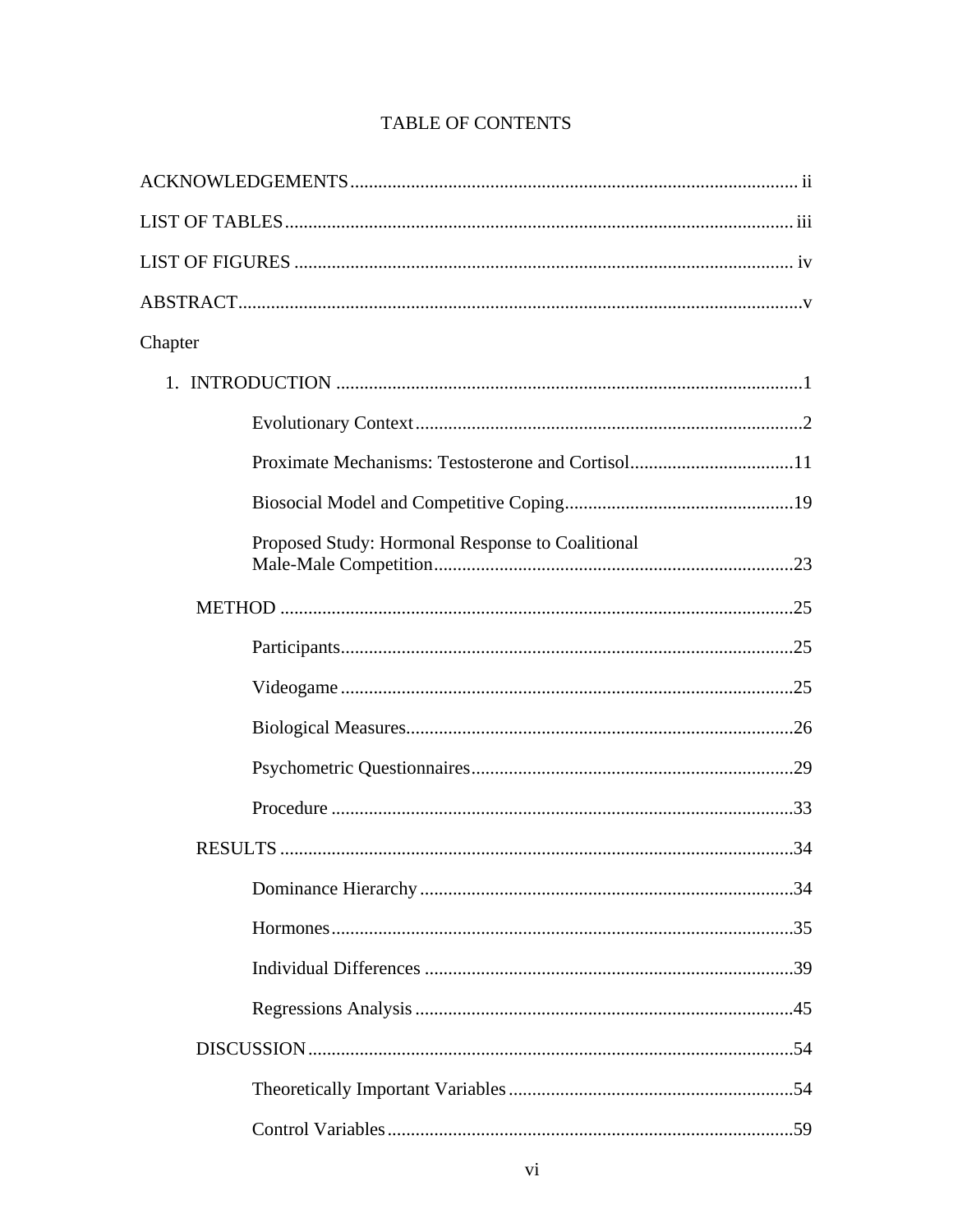| <b>APPENDIX</b> |  |
|-----------------|--|
|                 |  |
|                 |  |
|                 |  |
|                 |  |
|                 |  |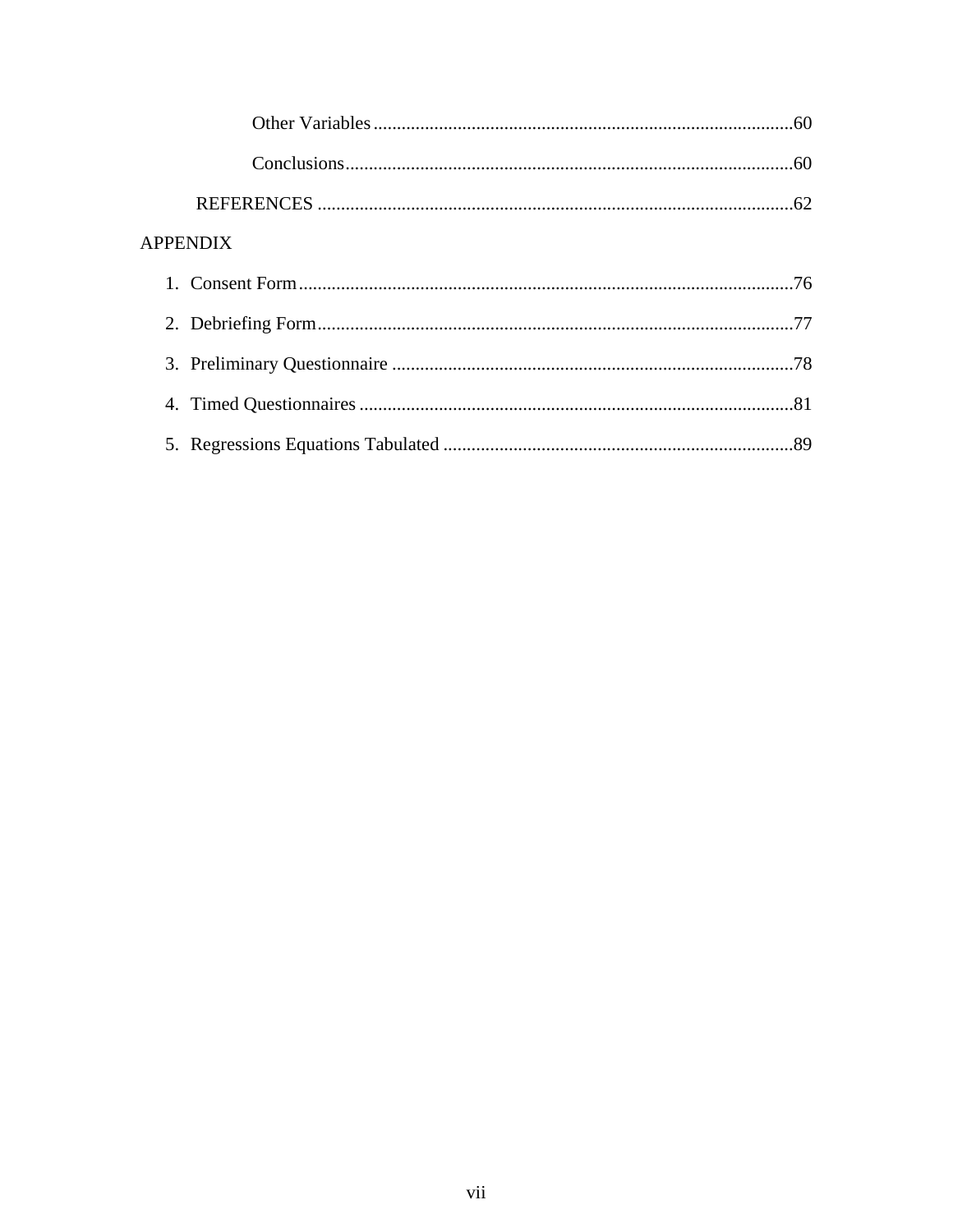#### Chapter 1: Introduction

According to the Entertainment Software Association (2008), annual videogame sales in the United States have grown from \$2.6 billion in 1994 to \$9.5 billion in 2007; with 67% of heads of households playing videogames and 42% of Americans planning to buy videogames in 2006. Online games that incorporate a group-level social component have an unprecedented level of player commitment. Yee (2006) surveyed 30,000 online gamers from 2000-2003 and found that they spend an average of 22 hours per week playing their chosen game, and 9% reported spending more than 40 hours per week. It is clear that substantial amounts of time and money are spent on videogames, though the underlying sources of appeal are not well understood.

A life history perspective from evolutionary biology may provide clues to the appeal of videogames, especially for younger men. Life history theory and research is focused on the evolution and expression of the timing of key developmental events (Roff, 1992) such as reproductive maturation (Elias, 2004). From this perspective, competition over resources and mates should peak in young adulthood; therefore this period should be marked by the highest levels of conflict. Palmer (1993) proposed that group-level competition, such as sports, reflect a proximate motivational mechanism that increases the individual's competitiveness, namely motivation to practice group-on-group competition (Geary, Byrd-Craven, Hoard, Vigil  $\&$  Numtee, 2003). My hypothesis is that the appeal of multiplayer videogames is in simulating competition and a corresponding triggering of an evolved motivational disposition for males to engage in group-level competition.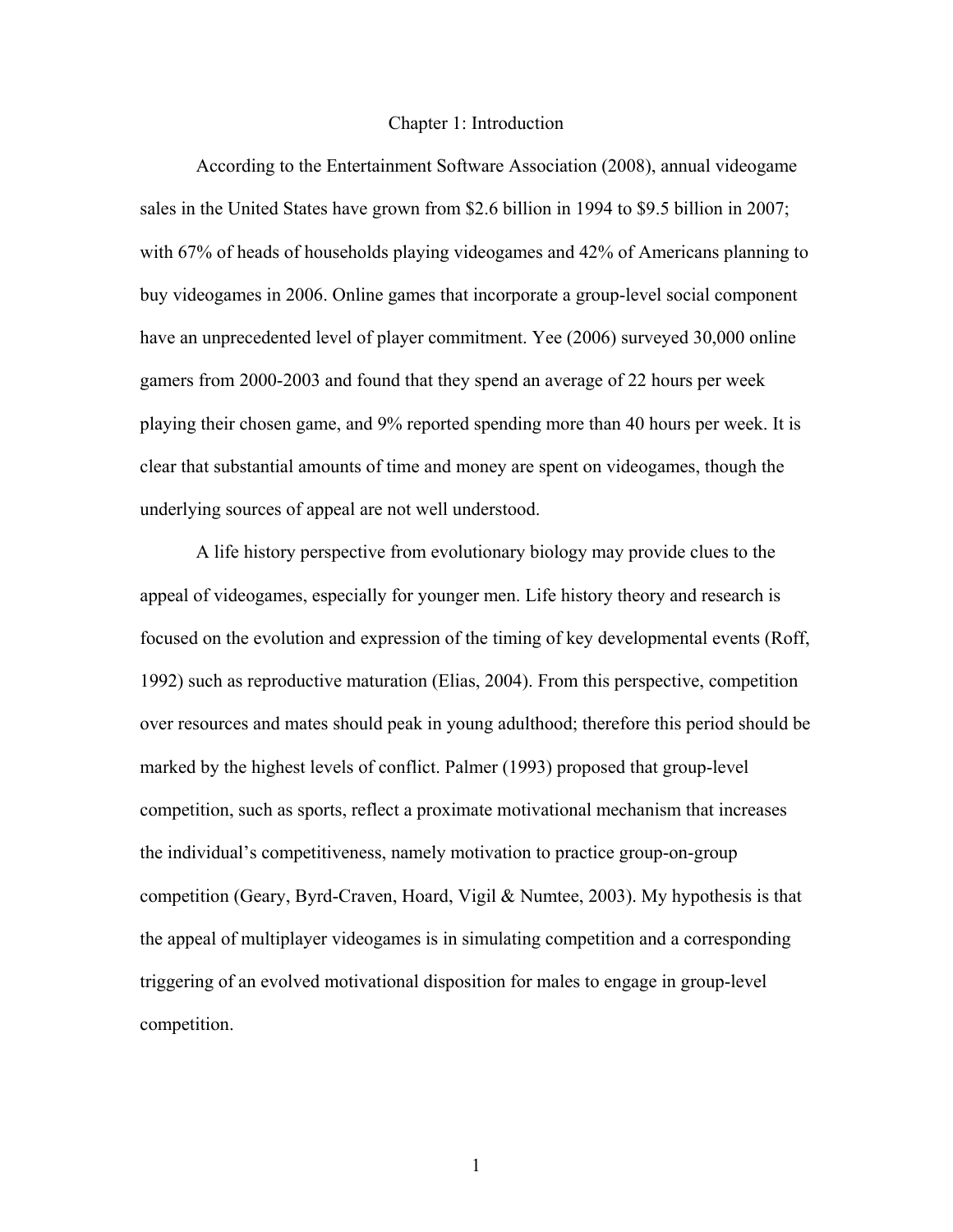The majority of research on videogames is focused on the relation between game play and aggression (e.g., Bartholow, Bushman, Sestir, 2006; Kirsch, 2003; Anderson & Dill, 2000), but this is not the focus here. Rather, I focus on the competitive motivation as expressed during the playing of videogames. A large body of literature has focused on understanding the role of testosterone and cortisol in competitive motivation (for reviews Salvador, 2005; Archer, 2006). In general, when challenged, male's testosterone increases, and depending on the outcome and the importance of the event for the male remains high for winners and drops for losers (Mazur,1985; Wingfield, Hegner, Dufty, Ball, 1990). Currently there are no explicit tests of coalitional competition, as related to testosterone and cortisol among males, however there is evidence that competitive motivation for males differs when competing in dyads or as teams (Salvador, Simon, Suay & Llorens, 1987; Mazur, Booth & Dabbs, 1992; Kivilghan, Granger & Booth, 2005; Wagner & Flinn, 2002). Moreover, evolutionary models propose that humans evolved in the context of group-on-group competition (See Alexander, 1990; Flinn, Geary & Ward, 2005). One corresponding prediction is that there may be evolved behavioral and motivational dispositions that could result in changes in testosterone and cortisol when engaged in group-level competition, and in simulating that competition (Geary, 2005).

#### Evolutionary Context

#### *Life History Theory*

Life History Theory is concerned with understanding the factors that produce variation in the timing of key developmental events (e.g., age of sexual maturity, growth rate and the pace of reproduction) found within and between species. The mechanisms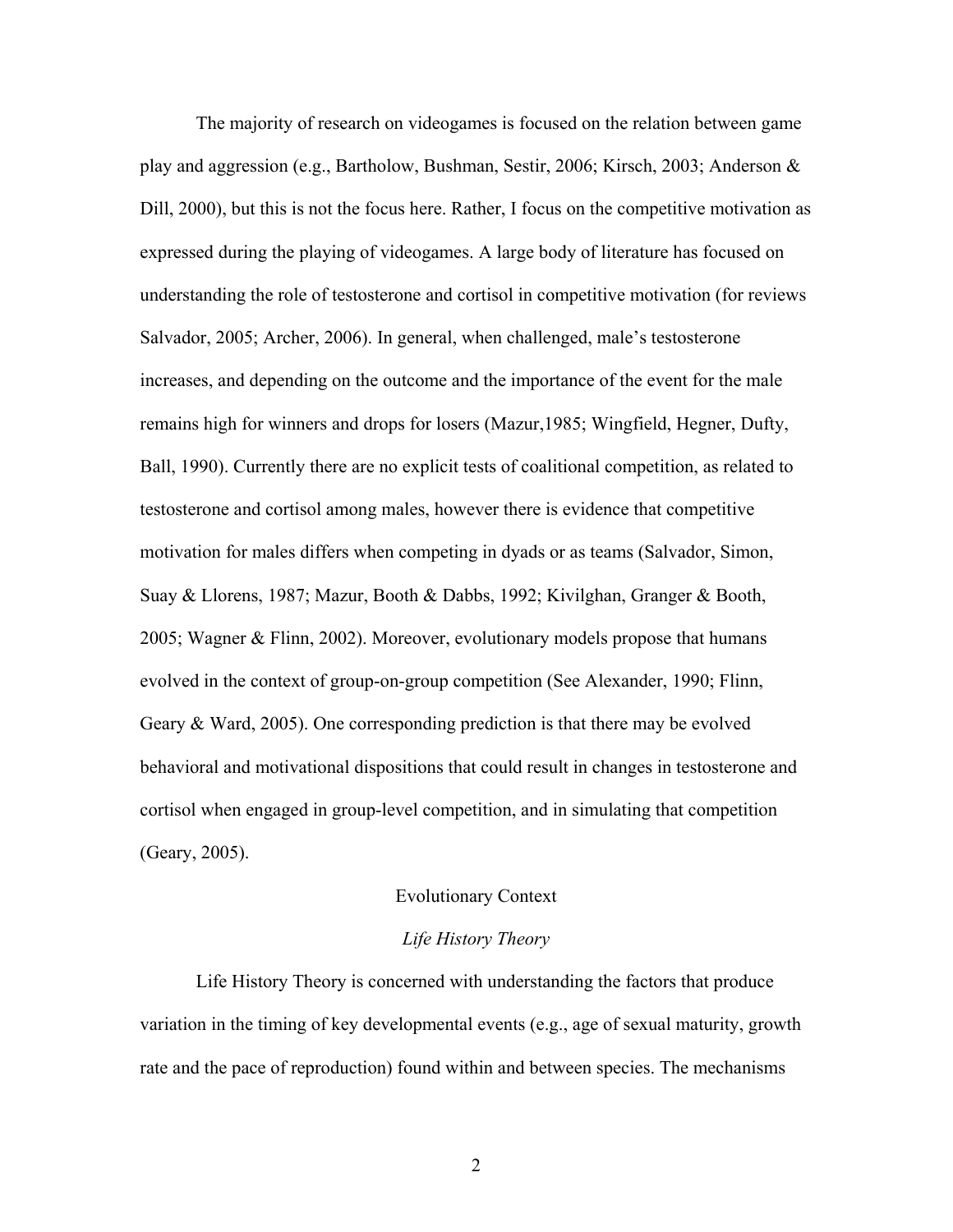that underlie life history variations are considered trade-offs in the expression of competing phenotypes (Roff, 1992). A common life history trade-off is whether a species reaches sexual maturity rapidly and quickly produces many, lower quality, offspring, or matures more slowly and invests in a smaller number of higher quality offspring. All else being equal, selection will favor rapid development and reproduction, because of the extreme reproductive cost of dying before maturity. However, when juvenile mortality is low, there can be benefits to delaying reproduction to accrue reproductive potential (Charnov, 1993). Reproductive potential describes resources that could be used enhance the individuals' reproductive prospects in adulthood as related to enhanced mate competition, parenting ability, or survival ability.

For example, there is a difference in the life history development of different populations of guppies (*Poecilia reticulala)*, as related to variation in the number and type of predators. In populations where predation of adults is high, individuals reproduce at an earlier age, have more offspring of lesser size, and have shorter interbrood intervals. Conversely, in populations where predation for offspring is higher and adult mortality is lower, individuals attained larger size and spread reproduction over more numerous reproductive cycles (Reznick & Ender, 1982).

A species life history is heavily influenced by survival prospects, but also other factors such as competition with conspecifics (i.e., members of the same species). For example, similar to life history trade-offs mentioned above for guppies, there are tradeoffs between survival and reproduction. Male guppies (*Poecilia reticulala)* tend to be more colorful than female guppies. Females, on average, prefer more brightly colored males, because coloration of males serves as an indication of health status. However,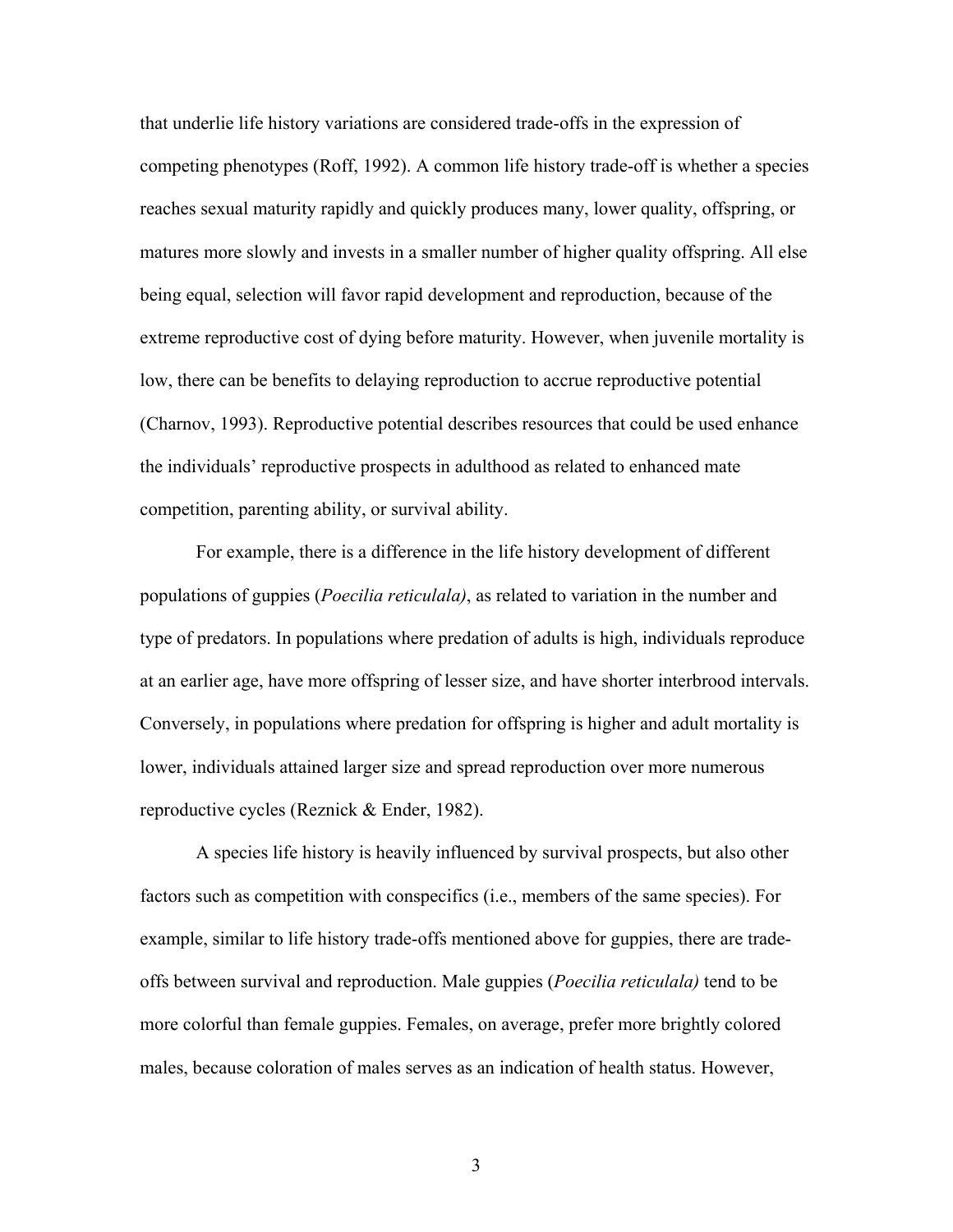brightly colored males incur greater predation due to increased conspicuousness (Godin & McDonough, 2002). In this species, predators select against bright colors while the female preference for brightly colored males maintains the trait in the population, the result is that less colorful males may survive longer, but at a cost to mating success (Millar, Reznick, Kinnison & Hedry, 2006).

### *Sexual Selection*

Darwin (1871) considered natural selection to result in the evolution of traits that covaried with an individual's fitness, through enhanced survivorship. Sexual selection, in contrast, refers to the evolution of traits that can sometimes reduce survivorship and concurrently enhance fitness through competition over mates (e.g., intrasexual competition) and mate choice (e.g., intersexual competition), as illustrated with guppies above.

The dynamics of sexual selection arise from differential investment between the sexes in parenting (Trivers, 1972). Investing in offspring necessarily reduces the time and energy an individual can spend on maintaining their own physical condition and finding additional mates. Thus, the cost of investing in offspring reduces the individual's capacity for future reproduction. However, the costs and benefits are not the same for the two sexes. Sexual reproduction in mammals necessitates some initial obligatory investment by females (e.g., carrying the offspring and post-partum feeding) that biases them toward continued investment. When additional investment from males is not necessary for offspring survival, males are free to pursue mating opportunities. As a result, in 95% of mammalian species, paternal investment is absent (Clutton-Brock, 1991).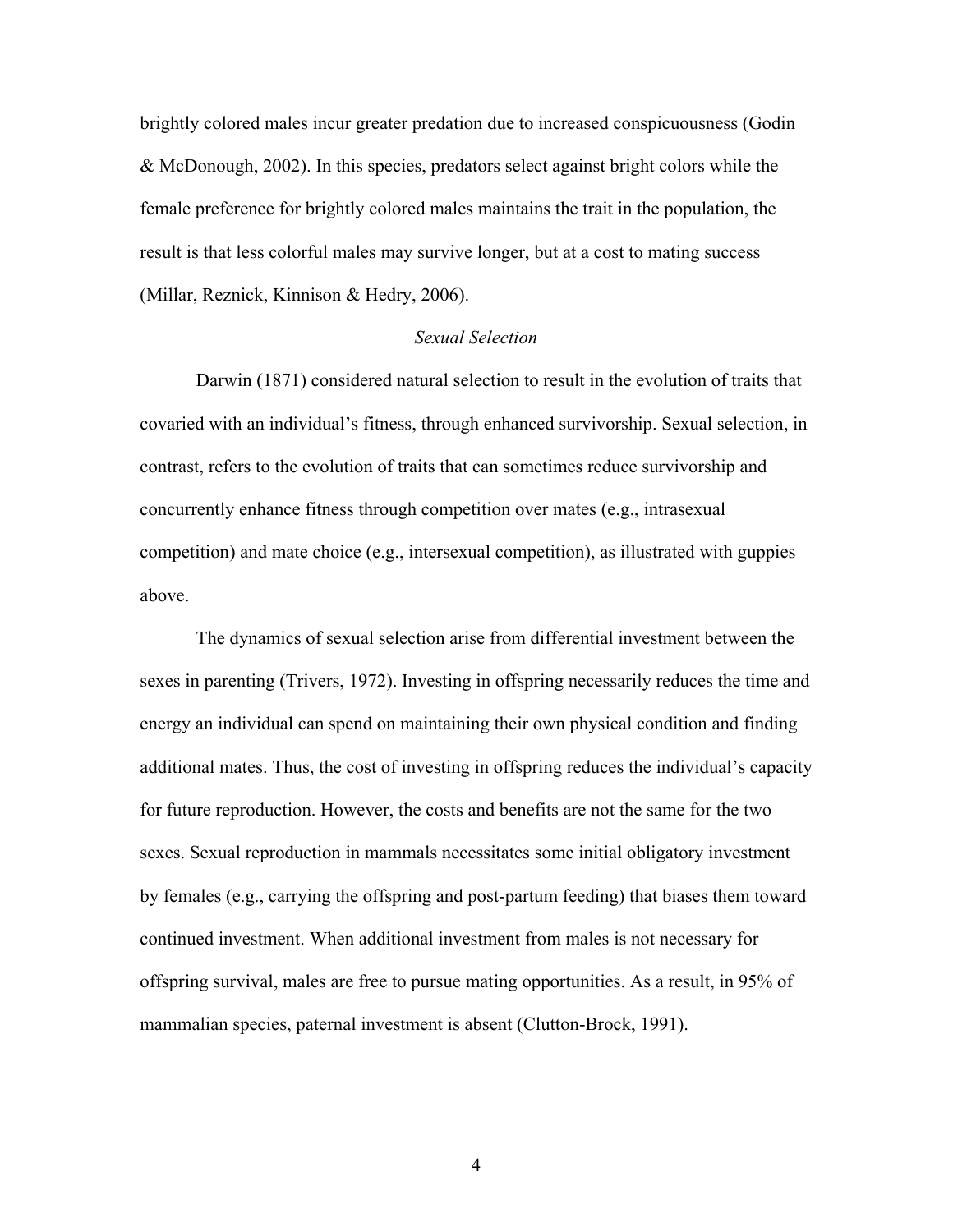In general, the parent that accrues the highest cost becomes the choosy sex, whereas the parent that invests less in parenting invests more in mating effort; specifically with competition with others of the same sex or access to mates or other resources that influence this access. However, role reversals do occur in nature and support parental investment hypotheses (Trivers, 1972). For example, Gynne (1984) demonstrated the dynamics of sexual selection in relation to resource provision among the mormon cricket (*Anabrus simplex*); actually a species of katydid. In this species, the male produces a substantial (i.e., 30% of his body mass) spermataphore which contains nutrients the female requires for egg laying. When food sources are abundant, the males can produce many spermataphores and can therefore mate many times. Under these conditions there is an abundance of males with a spermataphore, making the female the choosy sex. However, when food sources are scarce, the males' spermataphore becomes the limiting resource. Under these conditions, males become choosy, and will reject all but the heaviest females; a female's weight is indicative of egg laying capacity (Gwynne, 1981).

### *Intrasexual Competition*

For mammals, intrasexual competition is most commonly manifested as malemale competition involving direct physical threat and aggression (Andersson, 1994; Clutton-Brock, 1989). Physical one-on-one male-male competition occurs when individual males can monopolize more than one female and commonly results in bodysize dimorphism, and among other things, a lengthening of the males juvenile period to allow for the accrual of reproductive potential (e.g., to become larger). For example, pinnipeds or seals breed and raise young on land, or on floating ice, and females typically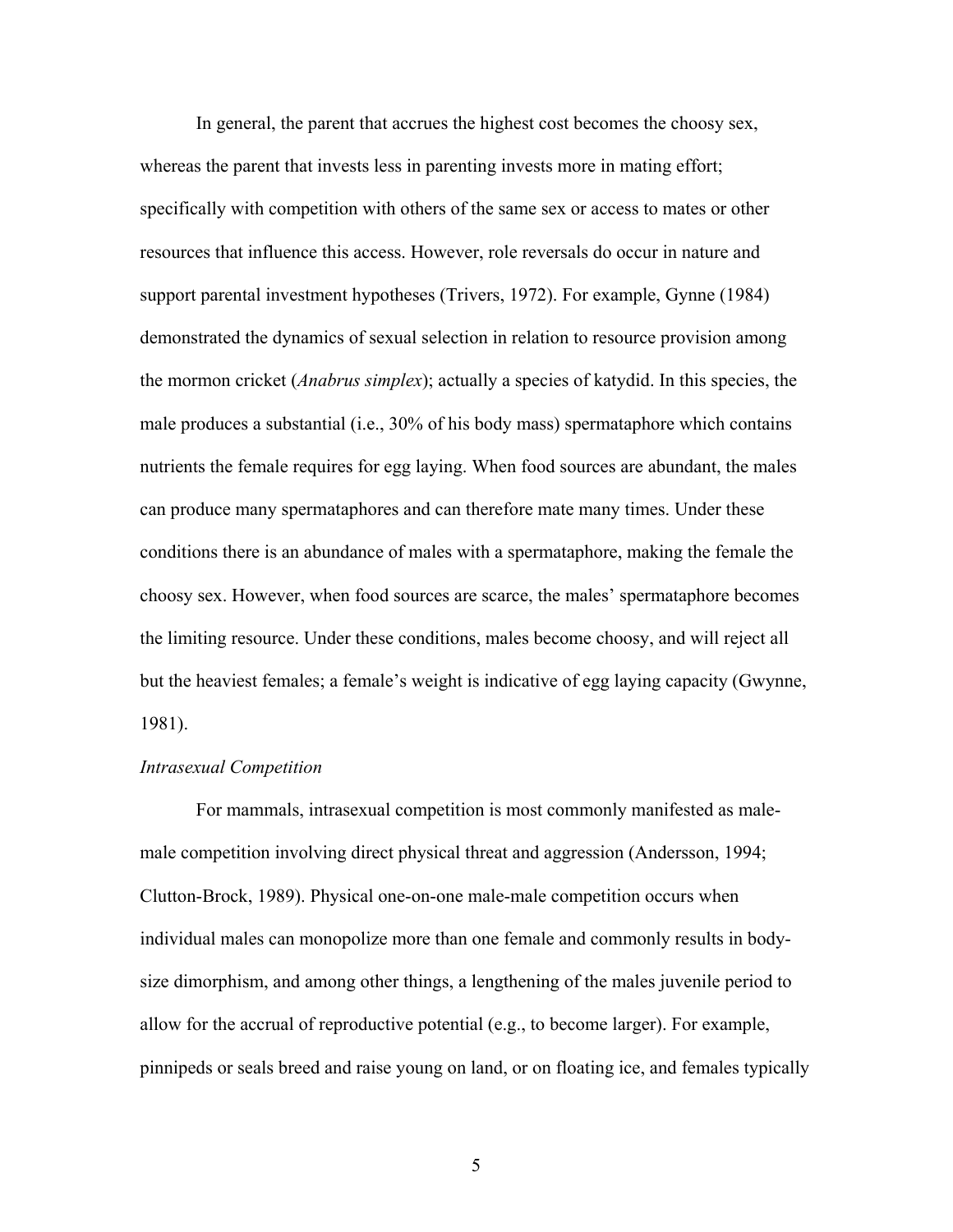congregate and form groups that can be defended by a single male. Under these conditions, the potential for male-male competition and polygamy can evolve. In these species, large aggressive males control harems. As a result, across species of *pinnipedia*, harem size serves as an index of body-size dimorphism (Lindenfors, Tullber, & Biuw 2002), with larger harem sizes associated with larger sex differences, favoring males, in physical size.

### *Intrasexual Competition and Cooperation*

In more complex social systems, intrasexual competition can take the form of alliances or coalitions. The potential to evolve a bias to form coalitions depends in part on which sex remains in their natal group. The sex that stays in their natal group is the philopatric sex and lives among kin. Relations among kin tend toward altruism rather than strict give and take reciprocity (Trivers, 1971); this is because kin have a mutual self interest due to their shared genes (Hamilton, 1964). For example, Belding's ground squirrel (*Spermophilus beldingi*) lives in matrilineal kin groups and are known for giving alarm calls that warn others of danger, but are costly in that they alert predators to the whereabouts of the caller. Sherman (1977) showed that alarm calls were almost exclusively given by adult females with nearby kin, thereby counterbalancing the potential cost of giving an alarm call with increasing the chances of her kin getting away safely.

As found with Belding's ground squirrel, many species of Old World monkey (i.e., African and Asian) are female philopatric. Female alliances in these primates tend to form in the context of direct competition for clumped resources (i.e. fruit trees) and are therefore of vital importance to their reproductive success (Wrangham, 1980). One result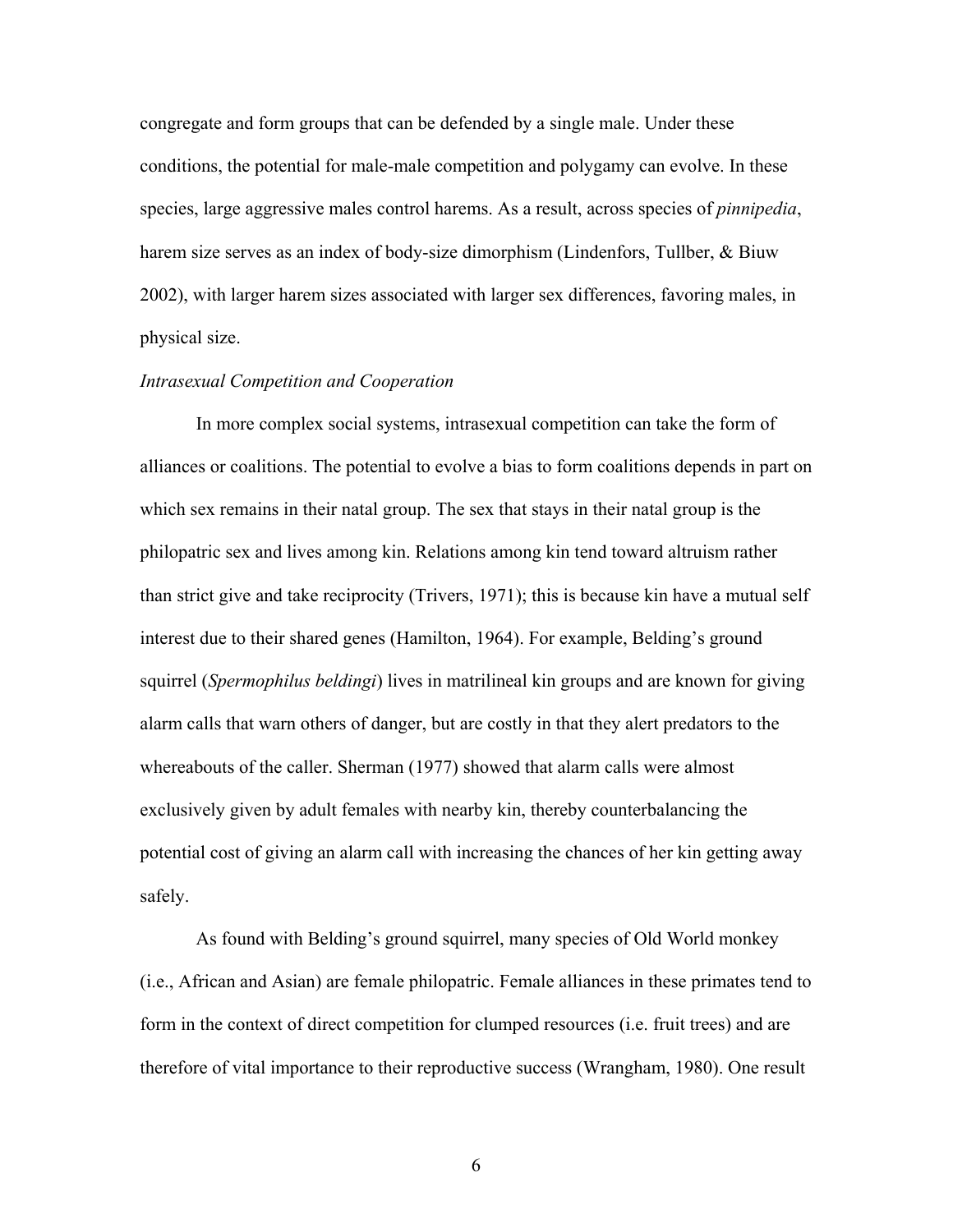of the increased social complexity of monkeys is that in female philopatric species, female kin not only help each other, but form complex matrilineal dominance hierarchies that compete with other matrilines for control of core resources (Silk, 2002).

Male philopatry is much less common in primates, but includes our two closest relatives, chimpanzees (*Pan troglodyte*s) and bonobos (*Pan paniscus*). Chimpanzees tend to form coalitions in the context of defending a territory which encompasses the subterritories of unrelated adult females (Wrangham, 1999). Chimpanzees' dominance hierarchies are male biased. Higher ranking males have priority access to estrous females, rather than to resources.

One result of male-philopatry is that male-male competition also occurs between groups, as well as within groups. Chimpanzee territoriality is intense, intergroup relations between neighboring communities are tense and hostile (Goodall, 1986; Mitani, Watts  $\&$ Muller, 2002). Lethal intergroup violence occurs in the context of boundary patrolling when a group of males comes upon a lone male from a neighboring community (Wrangham, 1999). Based on long-term field observation, the function of lethal intergroup aggression appears to be the elimination of neighboring males to provide improved safety, more territory, and occasionally more females (Goodall, 1986; Wrangham, 1999). Indeed chimpanzee males are heavily reliant on alliances with other males, and have complex social behaviors that facilitate within-group solidarity (de Waal, 2000; Melis, Hare, Tomasello, 2006). At the same time, males compete within their groups to form dominance hierarchies that result in priority access to estrous females (Goodall, 1986).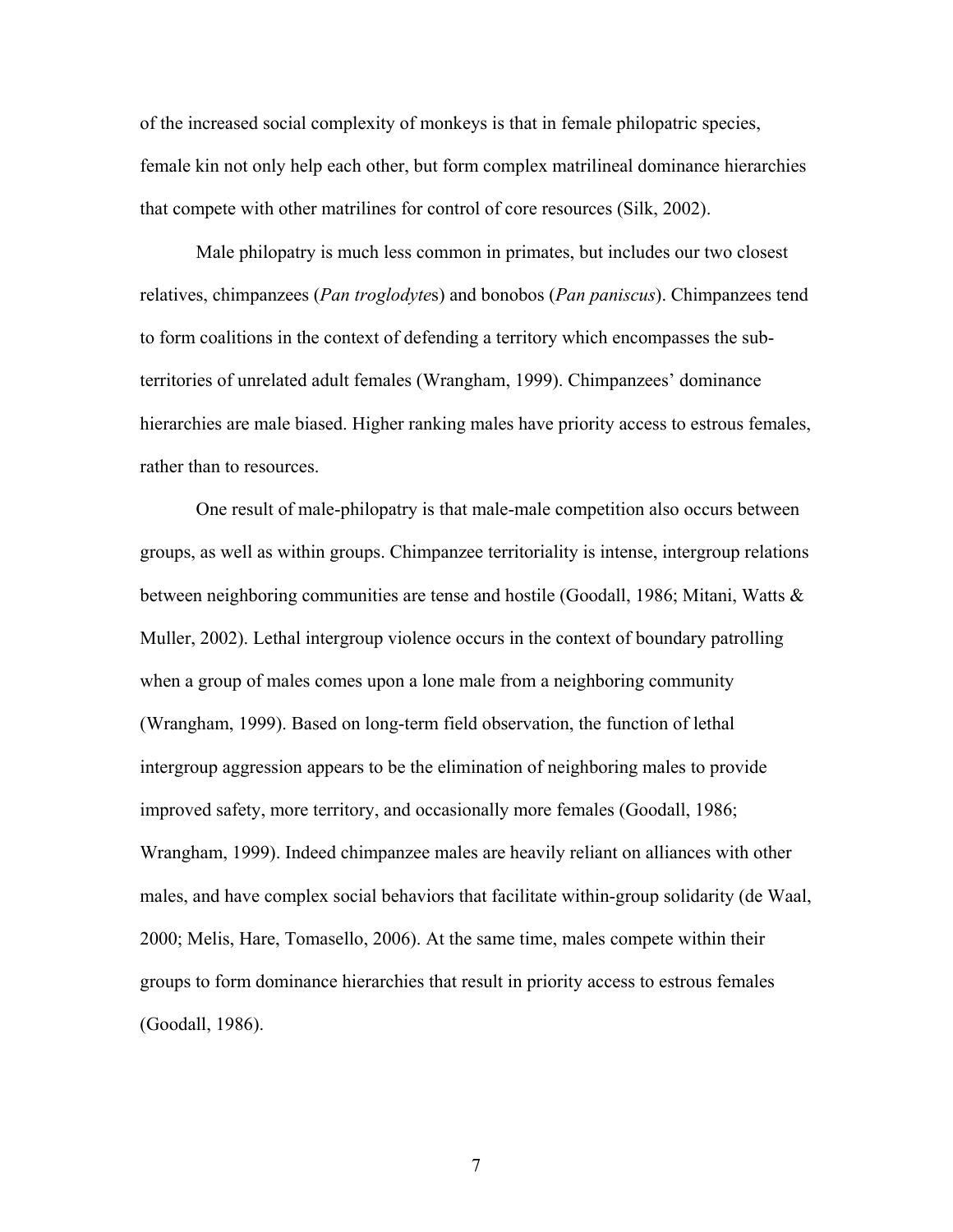The chimpanzee pattern of intrasexual competition stemming from male philopatry is somewhat unique among primates, but is shared with humans, as revealed by population genetic research, among other lines of research (e.g., tribal warfare; Keeley, 1996). Y-chromosomes are passed only among males, whereas mtDNA is passed exclusively by females. Variability in the distribution of Y-chromosome and mtDNA polymorphisms provides clues about the philopatry of mating system. Seielstad, Minch and Cavalli-Sforza (1998) found that Y-chromosome variants for humans tend to be more geographically localized than mtDNA sequences, suggesting male philopatry. These patterns are in accord with ethnographers that suggest around 70% of extant cultures are patrilocal (Burton, Moore, Whiting & Romney, 1996).

Chimpanzees also share a similar life history with humans. Maturation is prolonged, in theory to accrue and develop complex social competences that covary with later reproductive prospects (Bogin, 1999; Kaplin, 1996; Bock, 2004). Juvenile chimpanzee males begin to affiliate with adult males from an early age, learning social skills in the context of cooperative competition. For adult males, survival and reproduction depends on having coalitional support, the expression of within-group aggression is intricately constrained and followed up by reconciliatory behaviors (de Waal, 2000). Reconciliation is complex package of skills in primates that is developmentally labile (de Waal & Johanowicz, 1993).

### *Evolution and Development of Boys' Social Behavior*

Geary et al. (2003) proposed that sex differences in behavioral and motivational dispositions in humans can be traced to a modal social ecology that centered on malephilopatry and coalitional group-on-group competition, and within-group dominance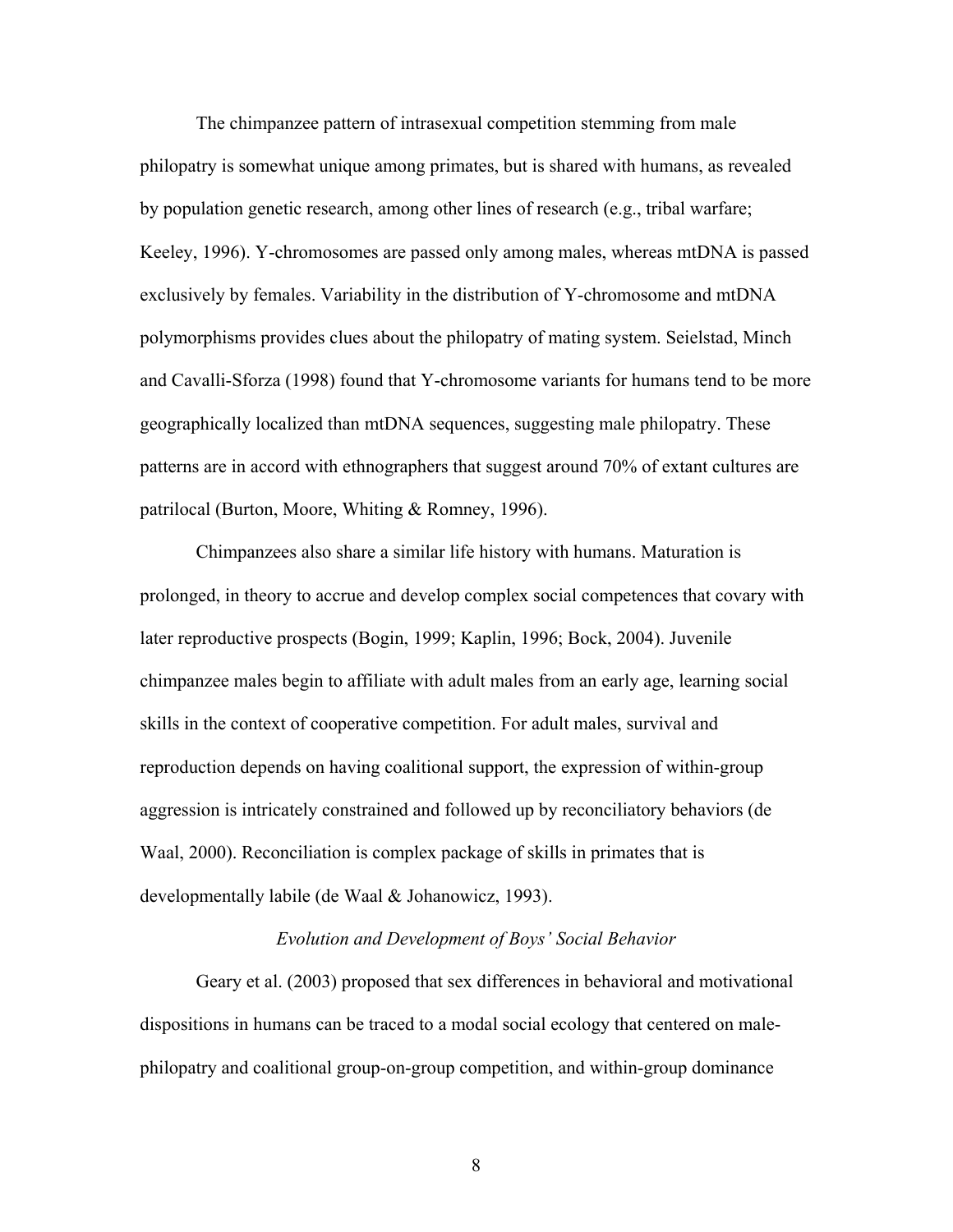hierarchies, as I described above. In this context, humans are predicted to have evolved motivational and behavioral biases that encourage cooperative within-group and competitive between-group interactions (Geary, 1999). In line with this prediction, humans have been shown to exhibit strong intergroup biases (Asch, 1952; Sheriff, 1966). Similarly, Arnt, Greenberg, Solomon, Pyszczynski, and Simon, (1997) showed that when ones' mortality is primed humans support ingroup ideologies much more readily, consistent with the predicted relation between within-group solidarity and competitiveness vis-à-vis out groups.

By placing sexual selection within the context of a species life history, we can understand the proximate functions of developmental patterns that result in a speciestypical phenotype and sex differences therein. As mentioned above, it has been hypothesized that the function of the human childhood is to allow the accrual of learned competencies that improve reproductive potential (Bogin, 1999; Kaplin, 1996; Bock, 2004). Geary et al. (2003) argued that to practice and refine reproductive competencies, the child would have to be biased to recreate the social dynamics that defined successful species-typical intrasexual competition. These dynamics are illuminated by those aspects of the social environment that were uniquely human:

> "No other sexual organisms compete in groups as extensively, fluidly, and complexly as humans do. No other organism at all, plays competitively group-against-group. Most importantly, so far as we know, in no other species do social groups have as their main jeopardy other social groups of the same species..."(Alexander, 1987, p. 80).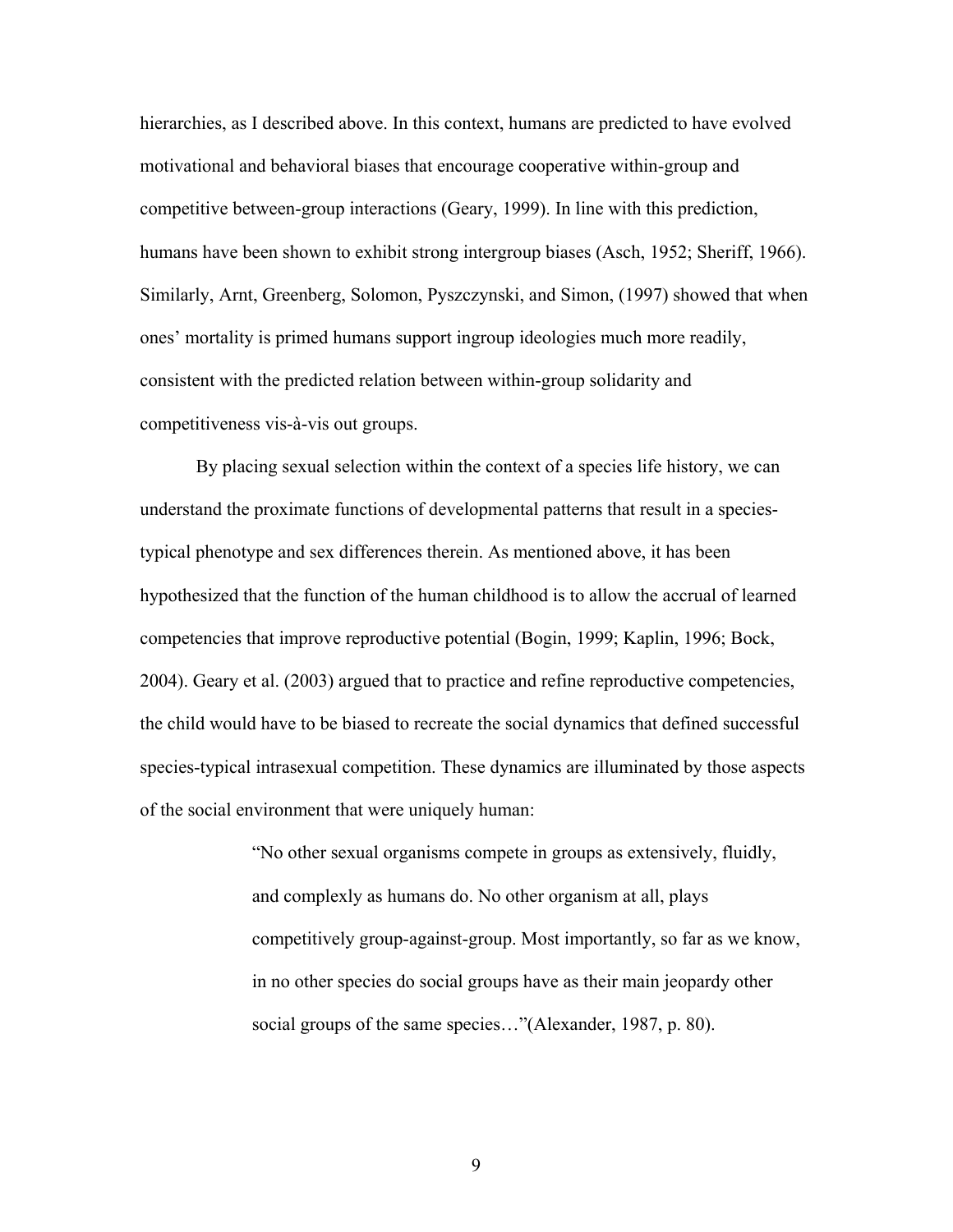Sex differences in social development indicate that from an early age boys and girls self-segregate and create isolated sex-specific social environments (Maccoby  $\&$ Jacklin, 1987; Maccoby, 1998). In a recent meta-analysis, Rose and Rudolph (2006) found that boys engage in more rough-and-tumble competitive play, form larger playgroups and engage in group-level play more frequently than girls. Moreover they found that boys groups are characterized by well defined in-group dominance hierarchies, facilitating, in theory, the social cooperation that will enhance their success in intergroup competition. In accord, Lever (1978) found that boys engage in more complex play characterized by role-differentiation, greater group-size, player interdependence, and rules. Savin-Williams (1979) proposed that in adolescent males the dominance hierarchy facilitates group-level competition by reducing within-group conflict, and supporting division of labor through role differentiation.

Parsing the social from biological influences on sexually dimorphic human behavior is difficult, but there is evidence that the prenatal testosterone exposure has effects outside of socialization (for review Cohen-Bendahan, Beek & Berenbaum, 2004). Congenital adrenal hyperplasia (CAH) is a genetic disorder that results in exposing a fetus to relatively high levels of adrenal androgens (i.e., the class of steroids to which testosterone belongs; White & Speiser, 2000). Though affected girls can be born with virilized genitalia, they are typically surgically altered at birth and parents report that they do not treat their affected daughters differently than unaffected daughters, which suggests that social influences may be minimal (Berenbaum, 1999). Relative to unaffected sisters, girls with CAH are behaviorally masculinized and defeminized, despite postnatal hormonal treatment. More specifically, girls with CAH show increased play with male-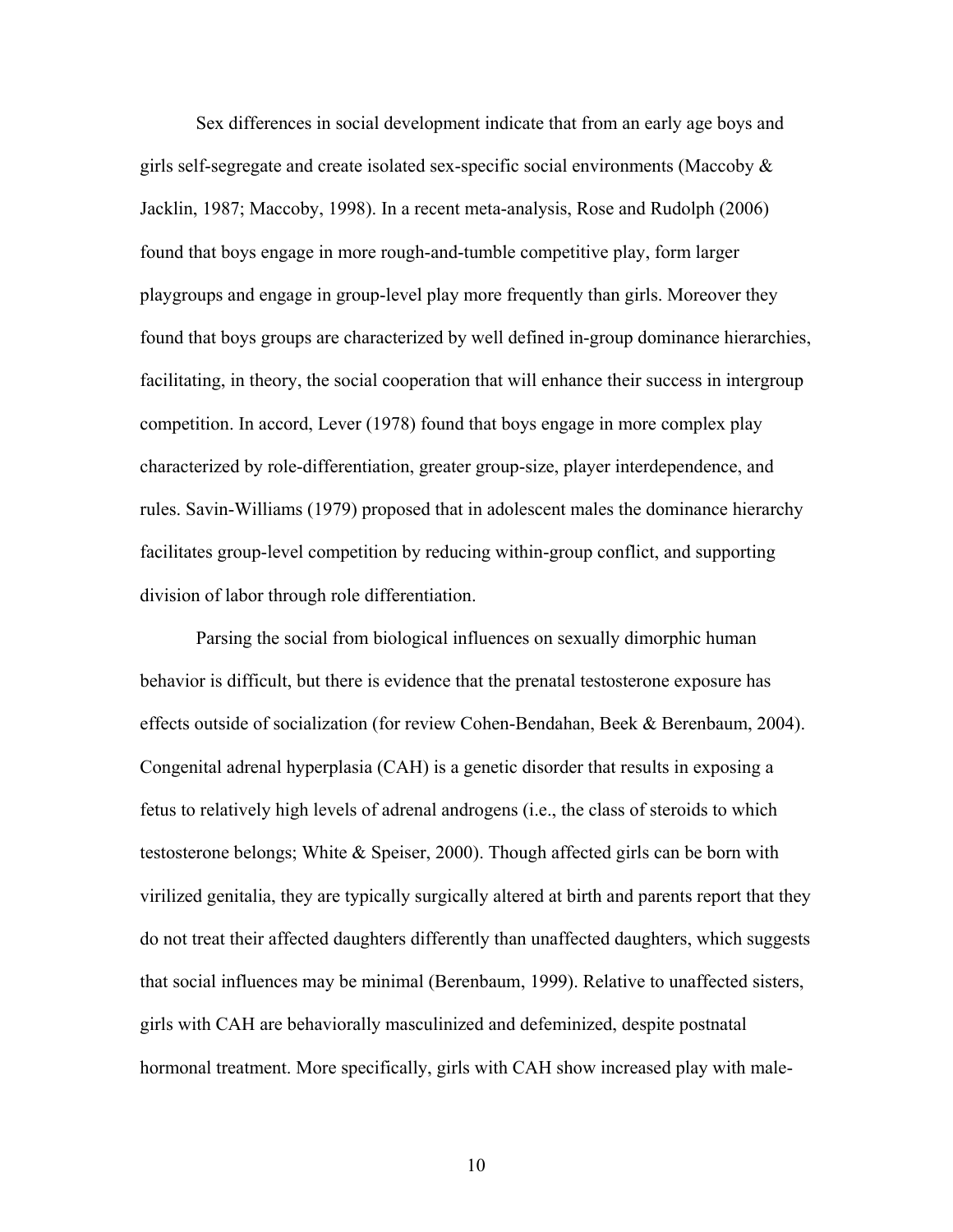typical toys and less play with girls toys (Berenbaum & Hines, 1992), a small preference for male playmates (Berenbaum and Snyder, 1995), engage in more rough-and-tumble play (Hines & Kaufman, 1994), report higher levels of aggression (Berenbaum & Resnick, 1997), perform better on some spatial tasks (Resnick, Berenbaum, Gottesman, & Bouchard, 1986), and exhibit long-term identification as a tomboy by themselves and others (Ehrhardt & Mayer-Bahlburg, 1981).

 Geary et al. (2003) put forth an evolutionary model suggesting that boys may have evolved biases that facilitate the formation of cohesive in-groups that in turn enhance group-level competitive competencies, which are practiced during childhood; Rose and Rudolph support their assertion. Further, these biases appear to be related to prenatal testosterone exposure, at least in part.

#### Proximate Mechanisms: Testosterone and Cortisol

#### *Testosterone and Animal Models*

Androgens are a class of anabolic steroid, the function of which is to stimulate protein synthesis and muscle growth, the growth of bones, and production of red blood cells (Fox, 2004). Testosterone is the primary mammalian androgen and produced primarily but the testes, but also in small quantities from the adrenal glands of both males and females (Carlson, 2004).

Testosterone interacting with chromosomal sex can account for most of the known sex differences in neural structure among non-human vertebrates (Morris, Jordan & Breedlove, 2004; Arnold, Xu, Grisham, Chen, Kin & Itoh, 2004). Gonadal hormones, principally testosterone, first organize prenatal central nervous tissue destine to mediate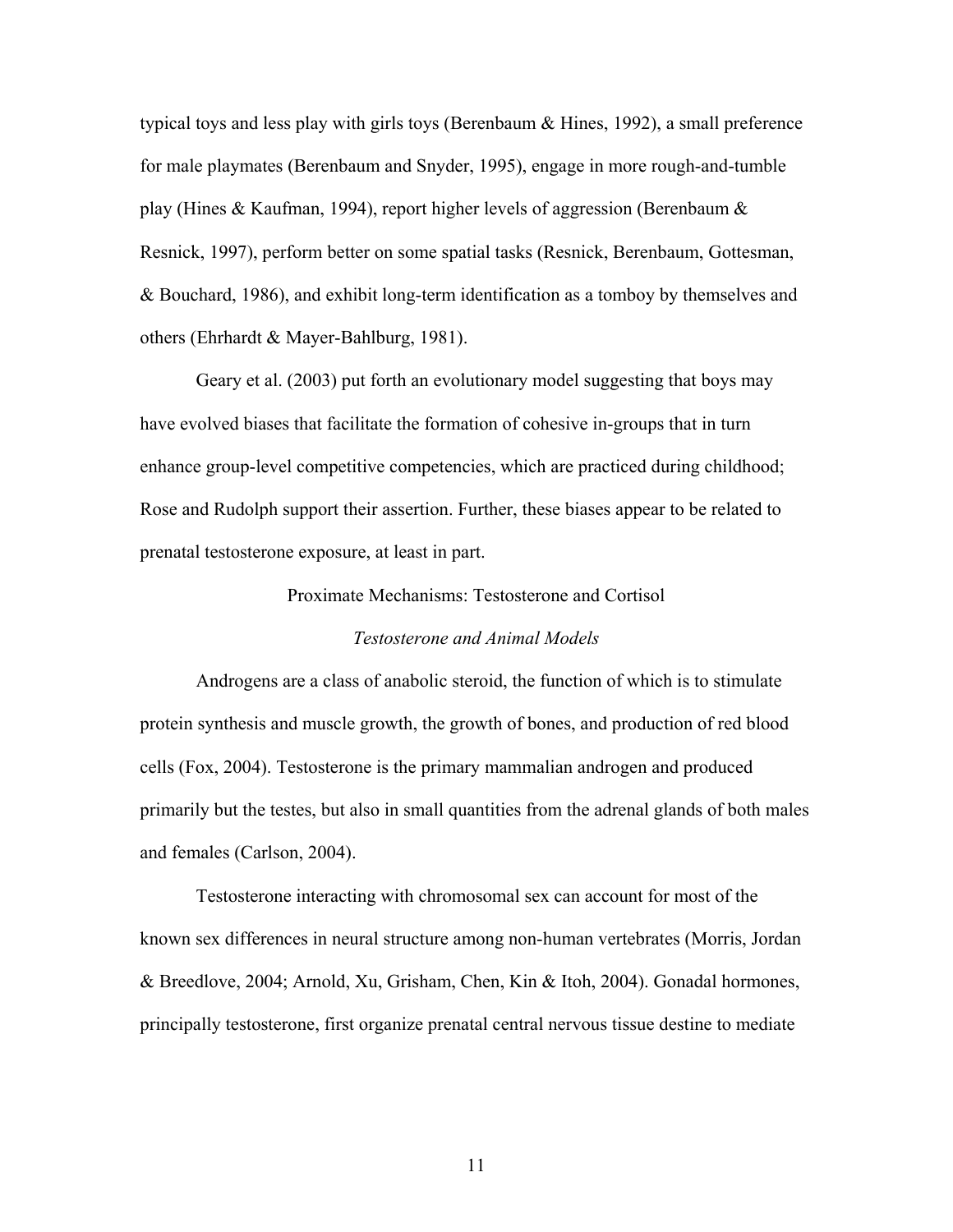sex typical behaviors, and later in life activate those tissues transiently, contingent upon circulating hormones (Mann and Fraser 1996; MacLusky & Naftolin, 1981; Feder, 1984).

One activational effect is an increase in male-on-male aggression in response to challenge. In general, testosterone facilitates intrasexual aggression in animals when they are reproductively active (Archer, 1998). For example, male-on-male reproductionrelated aggression tracks life history changes in testosterone in mice. Both testosterone and aggression increase at puberty and are reduced with castration; and replacement following castration reinstates behavioral aggression (Schechter & Gandelman, 1980).

Life history and situational variation in testosterone levels reflects an evolved trade-off between survivability and reproduction (Meuhlenbein & Bribescas, 2005). To avoid immunosuppressive effects of testosterone (Folstad  $&$  Karter, 1992) and competition related injuries, Wingfield, Hegner, Dufty, and Ball (1990) proposed the Challenge Hypothesis to account for such life history trade-offs. Wingfield's hypothesis predicts testosterone levels rise moderately at the beginning of the breeding season to facilitate activation of the competitive, physiological, and behavioral changes need to compete for territory and mates. During challenges relevant to reproduction, testosterone levels rise further. These increases result in the expression of male-male mate competition: territory formation, fight for dominance, and guarding mates.

Muller and Wrangham (2004) showed, in general, that the challenge hypothesis may also apply to chimpanzees. Unlike seasonally breeding animals, chimpanzees maintain sufficient testosterone levels to reproduce year round. However, testosterone increases in response to individual challenge. Muller and Wrangham found that for males testosterone rises in the presence of sexually receptive females, and primes males to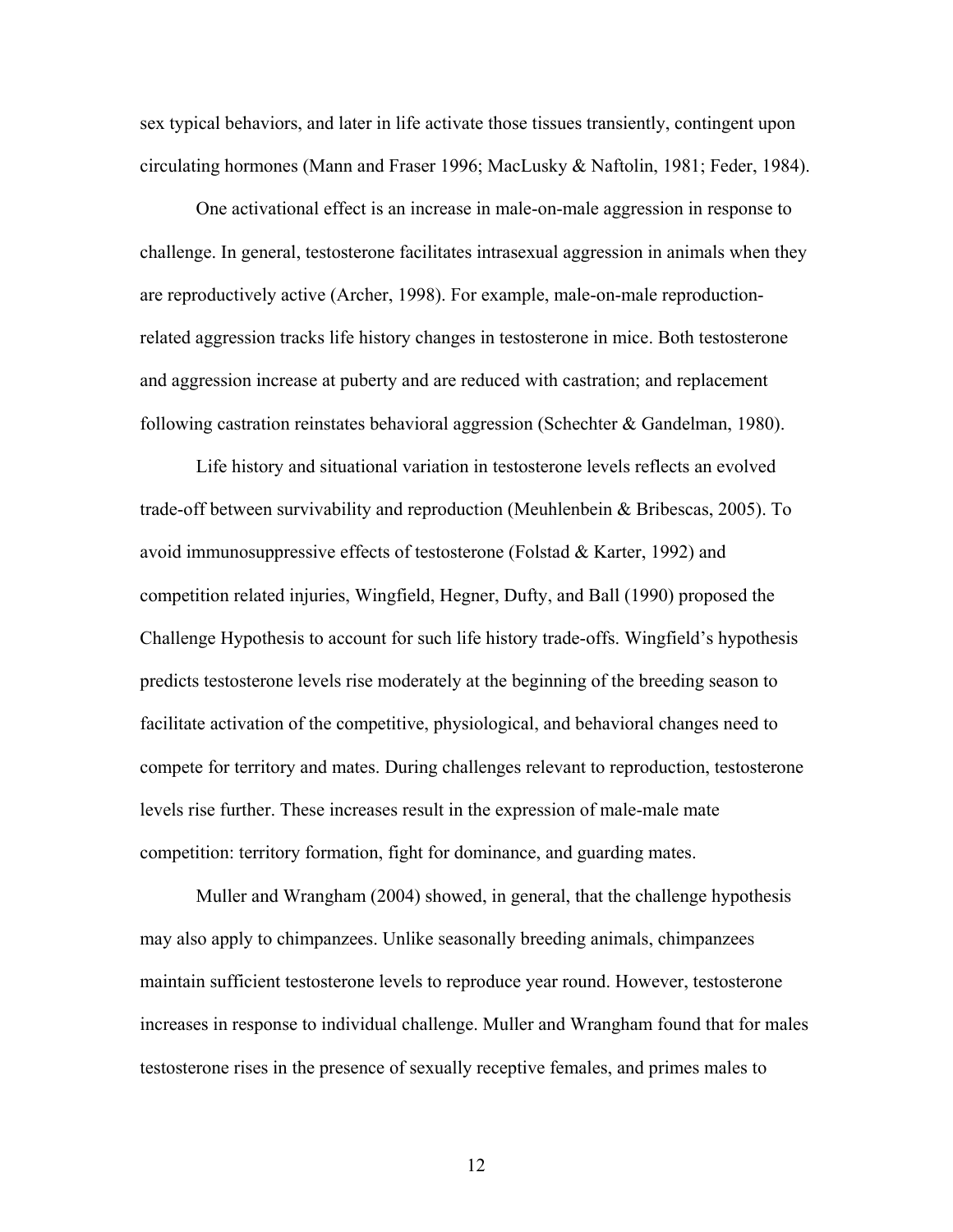compete for mating access. However the relation between testosterone and aggression was only evident for higher ranking males, the ones that could possibly win a dominance contest. It is important to note that high ranking males are not necessarily the ones that are the most physically dominant, but the ones with enough social skills to garner support from other males during conflicts.

## *Testosterone and Humans*

For normally developing boys, testosterone levels increase at puberty and are involved in the development and maintenance of secondary sexual characteristics, including growth of facial and pubic hair, muscles, growth of larynx, and sex drive. After childhood, testosterone shows diurnal fluctuations, being highest in the morning and declining thereafter (Dabbs, 1990). Controlling for diurnal variation, individual differences in testosterone levels are highly consistent within adults, even over the course of many years (Granger, Shirtcliff, Booth, Kivlighan & Schwartz, 2004).

Post-puberty, testosterone exerts transient activational effects by interacting with the prenatally organized androgen receptors throughout the body. The activational effects on human behavior is not thought to be a cause-and-effect mechanism, but rather interact with individual differences in experiences and perceptions, and can influence proclivities for certain behaviors within the particular social context (Booth el al., 2006). For example, testosterone appears to influence sexual interest. Bagatell et al. (1994) showed that in normal men, the experimental manipulation of testosterone levels resulted in a significant increase in sexual thoughts. In a related study, sexual interest, frequency of erections, and orgasmic frequency varied with endogenous androgen levels (Knussman, Christianson, & Couwenbergs, 1986). Hellhammer, Hubert, and Schurmeyer (1985)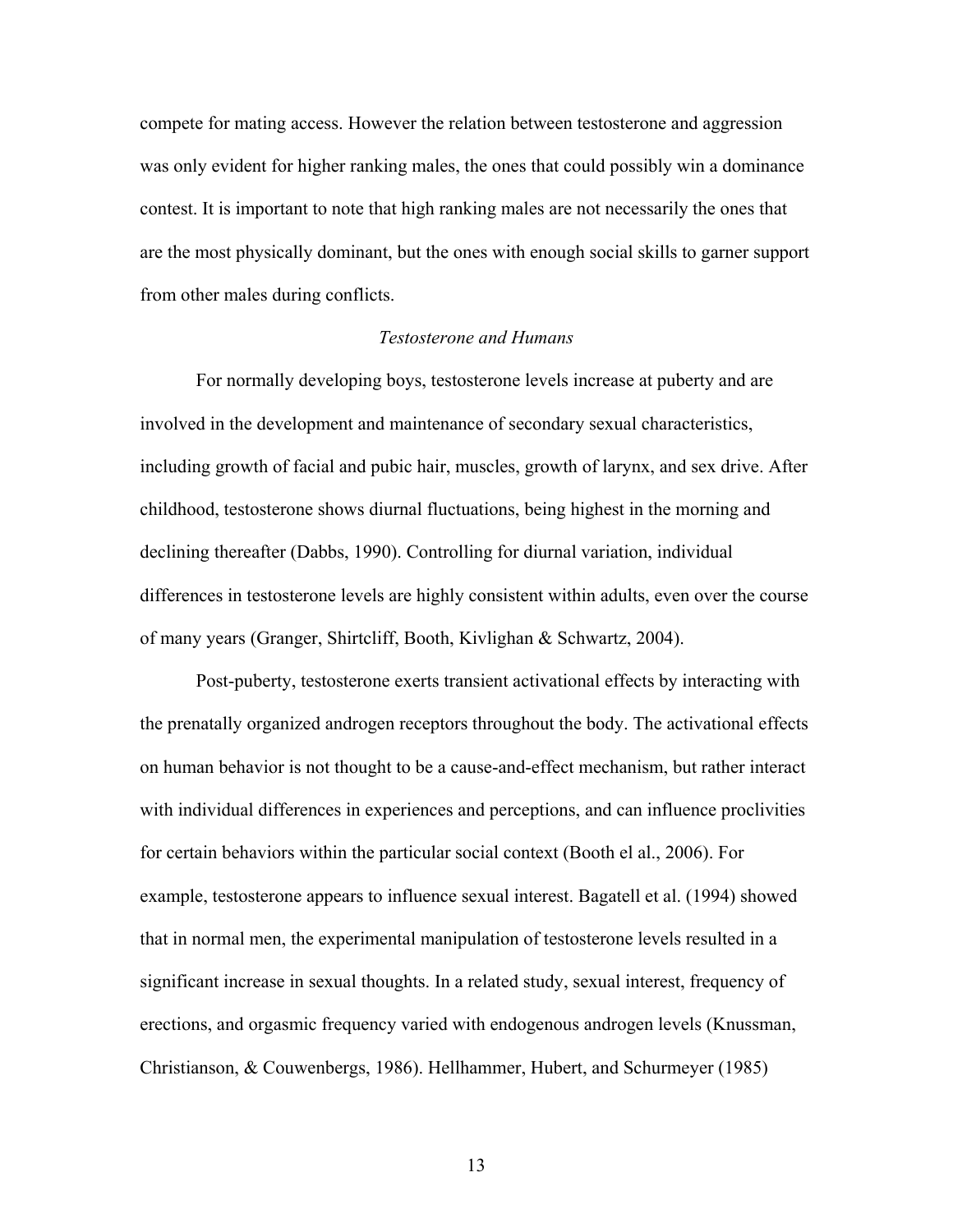found that men who watched erotic movies compared to sexually neutral movies exhibited increased testosterone secretion, suggesting that the context can affect testosterone levels, as it does in other species.

The relation between testosterone and sexuality remains parallel across the life course with testosterone levels mirroring average sexual activity, that is, it is near its peak in early adulthood and declines thereafter (Christianson, 2001). Similarly, life history patterns of testosterone closely follow the demographic patterns of aggression in humans. In a meta-analytic review, Archer (2004) found that at all ages boys and men were more physically aggressive than girls and woman. The pattern held across cultures, occurred after childhood, peaked in early adulthood, and declining thereafter. Homicide and violence most commonly occur between men in their late teens to early adulthood, as typically related to dominance issues and sexual jealousy (Wilson  $\&$  Daly, 1998).

However, the human literature is highly inconsistent as to whether testosterone has a direct activational effect on aggression, as it appears to in other animals. In general, meta-analyses suggest only weak and inconsistent associations between testosterone levels and aggression in adults. Ultimately, the association between circulating testosterone and aggression is moderated by variables such as individual differences in experience and personality, as well as social context (Archer, Birring & Wu, 1998; Book, Starzyk & Quinsey, 2001; Archer, Graham-Kevan & Davies, 2005).

Some of the moderating variables are associated with what Archer (2006) describes as a shorter-term mating strategy, that is, a strategy that emphasizes mating at the expense of parenting. His meta-analytic review shows that testosterone levels are associated with a more extraverted, impulsive, uninhibited, and dominant personality.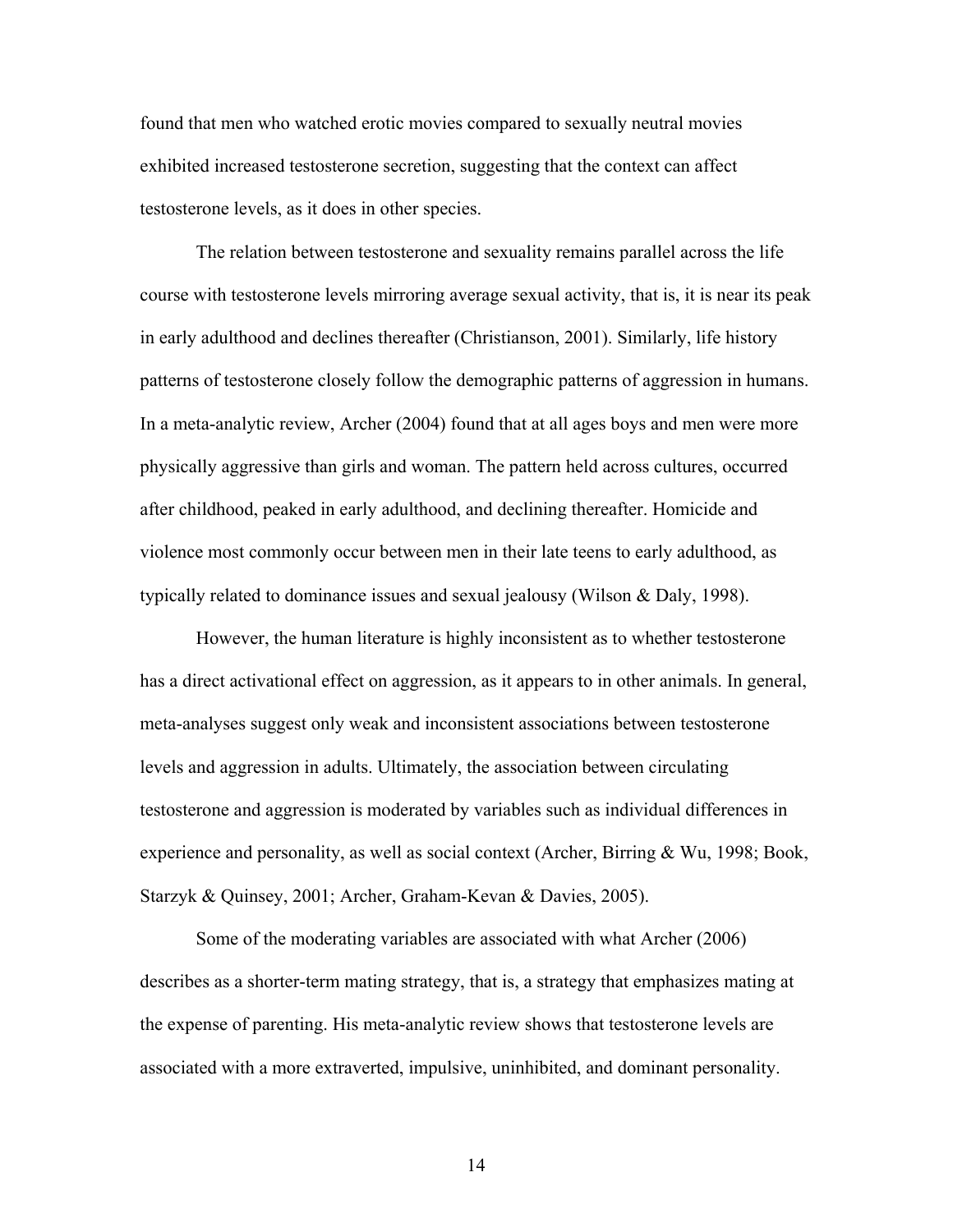Moreover, testosterone is inversely related to parental effort (Grey, Yang & Pope, 2006) and positive spousal relations, but is positively related to having multiple sexual partners (Anders, Hamilton & Watson, 2007)

Wilson, Daly, and Pound (2002) propose that testosterone in human males may serve as an assay of mating effort (i.e., as opposed to parenting effort), rather than directly with aggression. In particular the relation between age and homicide rates parallels the above mentioned life history patterns of mating effort. In their view, testosterone modulates competitive risk taking, differentially depending on context. For example, in response to challenge, lethal aggression occurs most commonly the context of social inequity, being manifested as future discounting and impulsivity. Conversely, testosterone in the context of professional challenge could be manifested as motivation to succeed. In their respective contexts, both are manifestations of motivation to achieve dominance and therefore enhance access to social and material resources.

#### *Stress*

A prototypical stressor in nature (e.g., attack by a predator) calls for vigorous activity. The autonomic and endocrine responses are therefore catabolic, or function to free and mobilize energy (Carlson, 2004). The first wave of the prototypical stress response following an external trigger involves enhanced secretion of catacolamines (i.e., epinephrine and norepinephrine) from the sympathetic nervous system, and over the course of minutes the secretion of glucocorticoids, which in primates is cortisol. The release of glucocorticoids results in the inhibition of gonadal steroid secretion, including testosterone, the diversion of energy and blood to exercising muscle via enhanced cardiovascular tone, inhibition of energy storage, inhibition of reproductive physiology,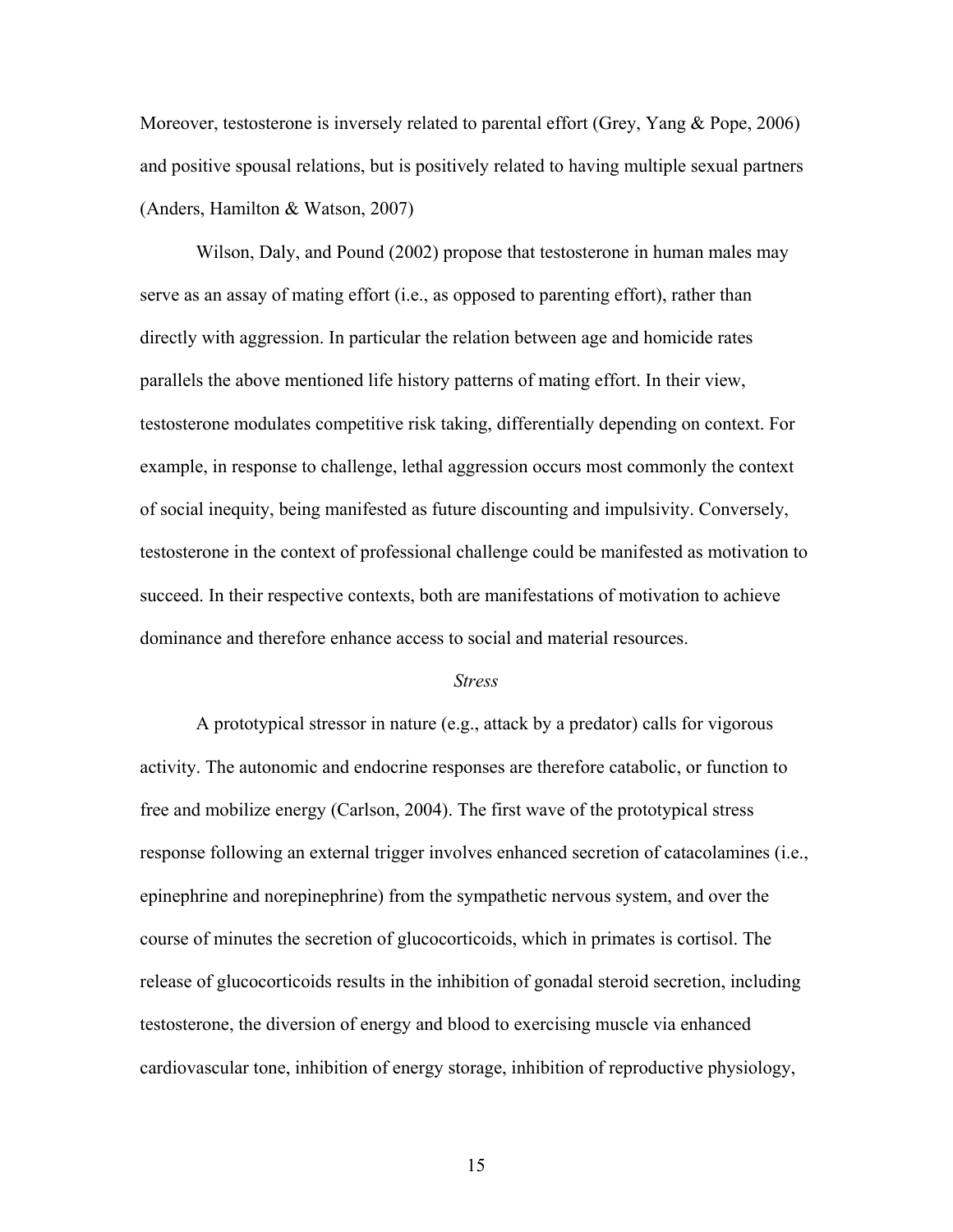decreased appetite, and a sharpening of cognition and attention (Sapolsky, Romero, Munck, 2002). In general, the stress response occurs in the context to both physical and psychological stressors for humans (Sapolsky, 2005; Dickerson & Kemeny, 2004)

The function of mounting a stress response is coping with challenges to homeostasis. In the context of competition, coping is done through modulation of not only physical, but mental faculties. McEwen and Sapolsky (1995) suggest the effect of glucocorticoids on memory fits an inverted U-shaped dose response curve so that at either extreme memory is impaired, whereas at moderate levels glucocorticoids enhance memory formation, by sharpening memory consolidation and retrieval; more recent empirical studies support this hypothesis (Abercrombie, Kalin, Thurow, Rosenkranz & Davidson, 2003; Abercrombie, Speck & Monticelli, 2006). Glucocorticoids appear to function adaptively by enhancing memory of previous successful coping attempts and through this the avoidance of future homeostatic disturbances by the same stressor (Sapolsky et al., 2002).

### Biosocial Model and Competitive Coping

The original theory of male testosterone response to challenge in humans is the biosocial status model (Mazur, 1985). In keeping with research on other primates, the proposal is that humans allocate status rank through face-to-face interaction. With impending competition, individuals are predicted to respond through increases in testosterone, which in turn increases the individuals' assertiveness in seeking or maintaining status, as well as their ability to physically respond to the challenge. The outcome of the competition is predicted to affect post-competition behavior and physiology. Specifically, the winners' levels increase, encouraging further challenges and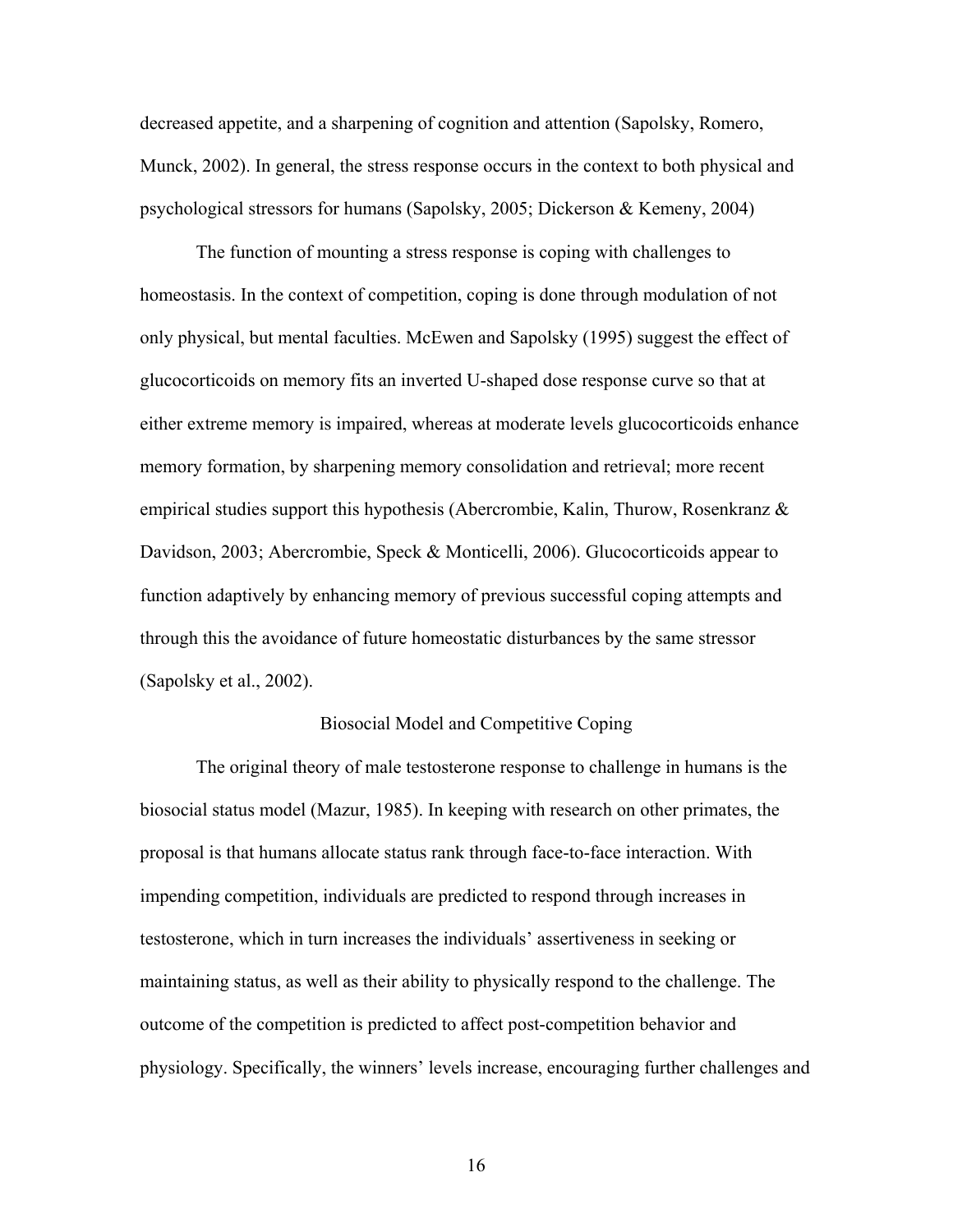status seeking, and the losers' levels decrease, encouraging withdrawal from further competition.

Some studies support an outcome based testosterone increase for winners and decreases for losers (Gladue, Boechler, & McCaul, 1989; Mazur & Lamb, 1980; McCaul, Gladue, & Joppa, 1992). However, the results are mixed across the entire literature (Gonzales-Bono, Salvador, Serrano, & Richarte, 1999; Mazur, Susman & Edelbrock, 1997; Schultheiss, Campbell, & McClelland, 1999; Suay & Salvador, 1999; Salvador, Simon, Suay, & Llorens, 1987). The lack of consistency suggests that factors other than outcome influence hormonal response to competition. For example, Serrano, Salvador, Gonzalez-Bono, Sanchis, and Suay (2000) found in a judo competition that testosterone levels were only positively associated with self appraisal of performance and attributions of outcome to personal effort. Also, cortisol showed significant relationship with negative mood. All in all, suggesting emotional and cognitive mediators of the hormone response to competition.

Salvador (2005) proposed that individual differences in the ability to cope with a competitive situation, mediates the relation between outcome and testosterone levels. Herein, the implicit assumption is that biosocial model reflects an optimal response to competition, and deviations reflect individual differences in the ability and availability of resources to cope with the competitive situation. Positive mood (Booth, Shelley, Mazur, Tharp & Kittok, 1989; McCaul et al., 1992), attributions (Gonzalez-Bono et al., 1999; Gonzalez-Bono, Salvador, Ricarte, Serrano & Arnedo, 2000), expectations (Suay, Salvador, Gonzalez-Bono, Sanchis & Martinez, 2000), appraisal (Serrano et al., 2000) and anxiety (Passelergue & Lac, 1999) have been proposed to influence and predict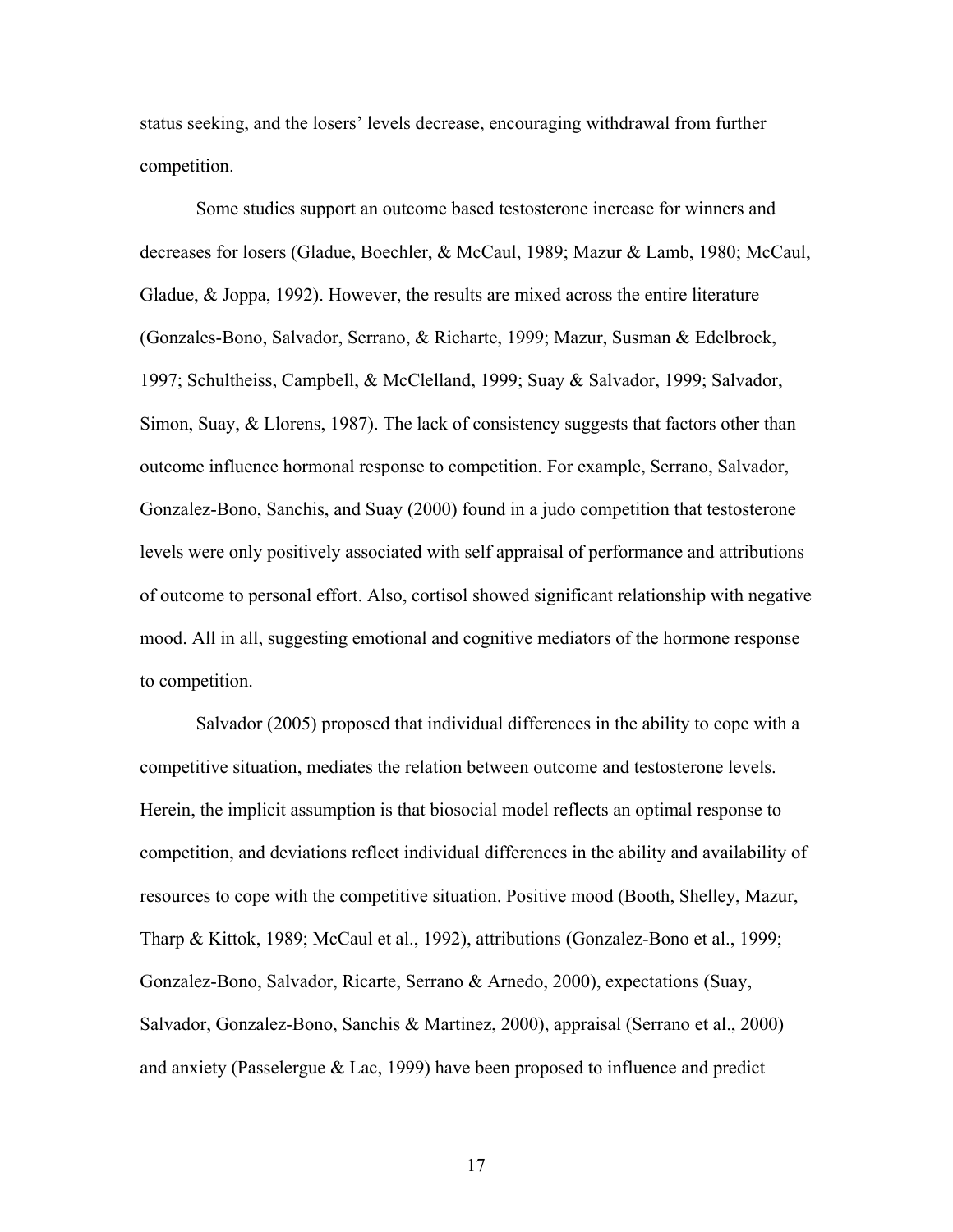hormonal response to winning. Moreover, an individuals life outside of the competition may or not be conducive to optimal coping, such as the nature and quality of peer and family relations, or the individual's assessment of their efficaciousness and social skills (Booth, Granger, Mazur & Kivlighan, 2006). These aspects of the individual may set the stage for basal hormones and reactivity to real world events and therefore, necessarily to the experimental event.

Schulthesis, Campbell, and McClelland, (1999) similarly questioned the efficacy of a reflexive increase in testosterone levels following a contest win, proposing that individual differences in motivational factors would mediate the relation. They incorporated an implicit measure of power motivation. Implicit power motivation is described as the recurrent concern to influence others, is assessed by analyzing individual's responses to picture cues, and is not correlated with written measures. In dominance contests, individuals high in implicit power motivation show increases in cortisol after losing, but individuals with lower power motivation show cortisol increases to winning, suggesting that winning for one with low power motivation is stressful and that losing for one with high power motivation is stressful (Wirth et al., 2006).

Schultheiss and Rohde (2002) showed that in power motivated winners of a laboratory contest, testosterone levels after the competition correlated with implicit learning during the task; this relation was statistically mediated by testosterone increases. Similarly, Schultheiss et al. (1999) described two types of implicit power motivation, one in which the individual is motivated for personalized power, attained through assertion. The other, socialized power, attained through prosocial behaviors. In a laboratory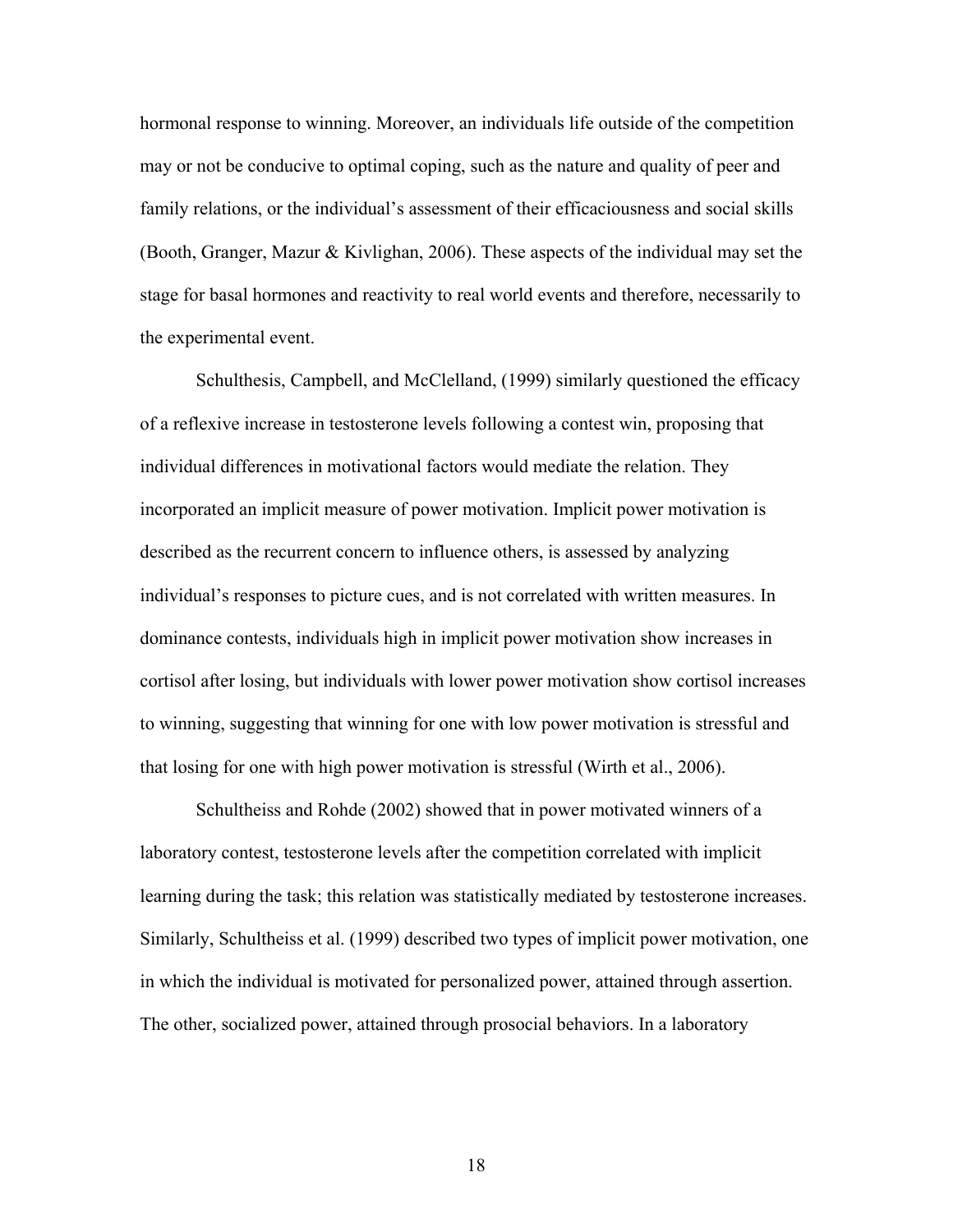experiment, they showed that the win-related increased testosterone levels was found for men with a high personalized power motive and low socialized power motive.

All in all, in appears that an outcome only model for hormone response to competition is not adequate; the literature suggests that the individual's perceptions and interpretation together with his personal and situational traits must be taken into account.

### *Testosterone Cortisol and Competition*

To study a competitive event, researchers often parse the event into a pre-vent, event, and post-event phases. Testosterone and cortisol increases are expected across the pre-event phase in preparation for challenge (Wingfield, 1990; Mazur, 1985). Pre-event increases in testosterone levels are proposed to increase risky strategies (Daltzman & Zuckerman, 1980), improve cognitive performance (Klaiber, Broverman, Vogel, Abraham & Cone, 1971), improve psychomotor function and coordination (Herrman  $\&$ Beach, 1976).

Pre-event testosterone has been suggested to be related to focus on upcoming competition, and individual competitiveness (Mazur & Booth, 1998). Kivilghan et al. (2005) found that pre-event testosterone was associated with interest in social affiliation and bonding with teammates, but high levels of pre-event testosterone predicted poor performance in an ergometer rowing competition.

Pre-event cortisol is related to pre-event mental preparation. Pre-event increases in testosterone may not occur if the individual does not perceive the competition as important (Mazur, Booth & Dabbs, 1992; Salvador et al., 1987; Booth et al., 1989), or that the opponent has a very different skill level (Mazur & Lamb, 1980).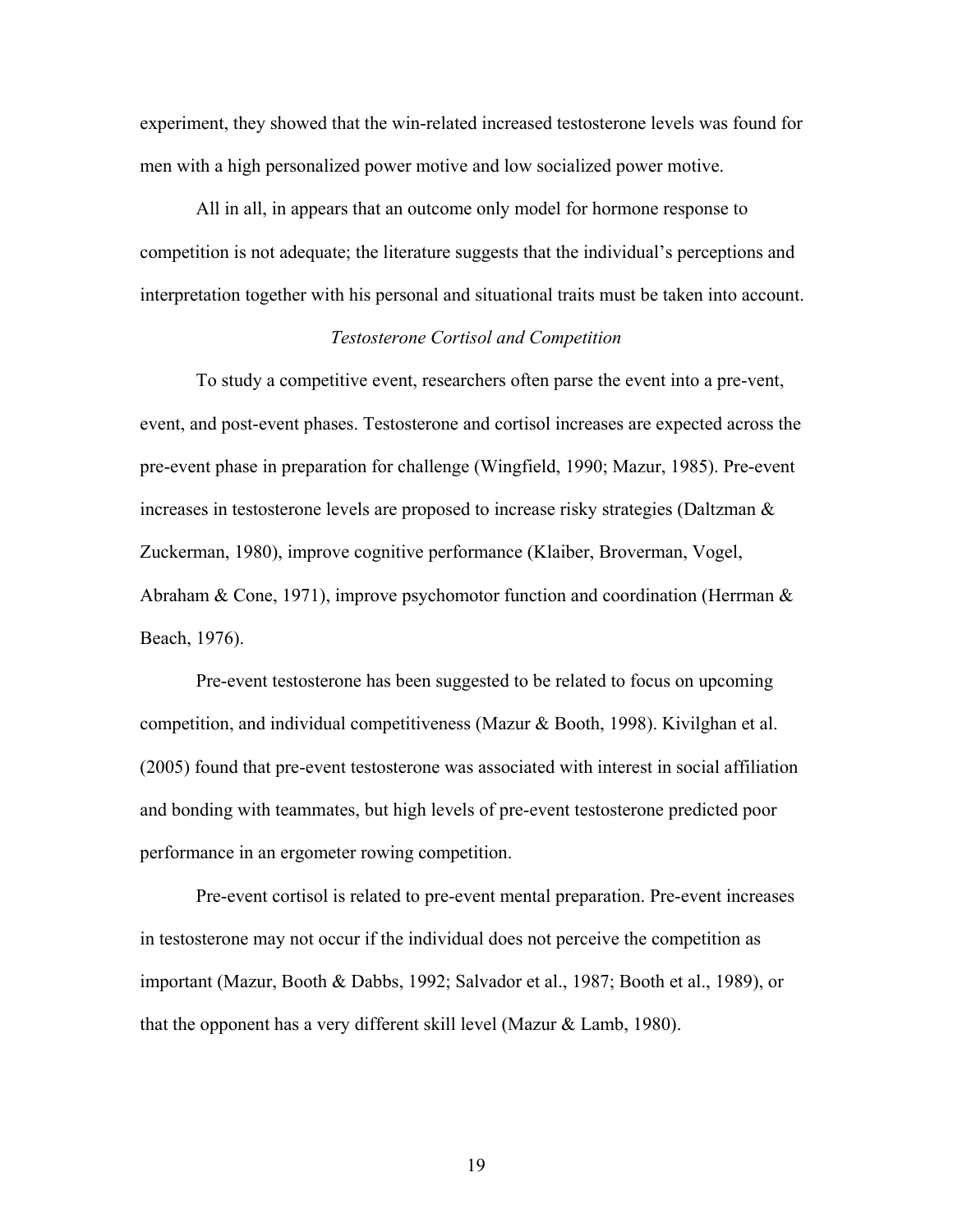Depending on the outcome, testosterone is predicted to increase for winners and decrease for losers (Mazur, 1985). High testosterone post-event has been shown to relate to positive mood and elation (Booth et al., 1989; Mazur & Lamb, 1980). Winners, however, do not always exhibit higher testosterone. For example, external attributions of winning negatively correlate with testosterone for winners, but positively for losers (Gonzalez-Bono et al., 1999). If the winner attributes success to luck (McCaul et al., 1992), or if they do not take the match seriously (Mazur et al., 1997; Salvador et al., 1987), they may not show an increase in testosterone.

#### *Testosterone Cortisol and Group Competition*

The dynamics of testosterone and cortisol in coalitional competition, to the best of my knowledge, have not been fully assessed; however, several studies are potentially relevant. Salvador, Simon, Suay, and Llorens (1987) assessed testosterone and cortisol in Judo competition in which they paired each member of a regional team with random nonmembers. The result was that members of the team were not fighting each other, only non-members who were not part of any team. Only the regional team showed increases in testosterone after the fight, whereas non-members showed a decrease. Cortisol showed the opposite pattern with team-members showing lower cortisol and non-members showing increases. The authors proposed that rank, experience, and status were important in predicting competitive response. However, in addition it may be that being a member of the team protected the individual from stress-related increases in cortisol, allowing competitive coping, as testosterone was higher and cortisol was lower for team-members, as opposed to non-team members.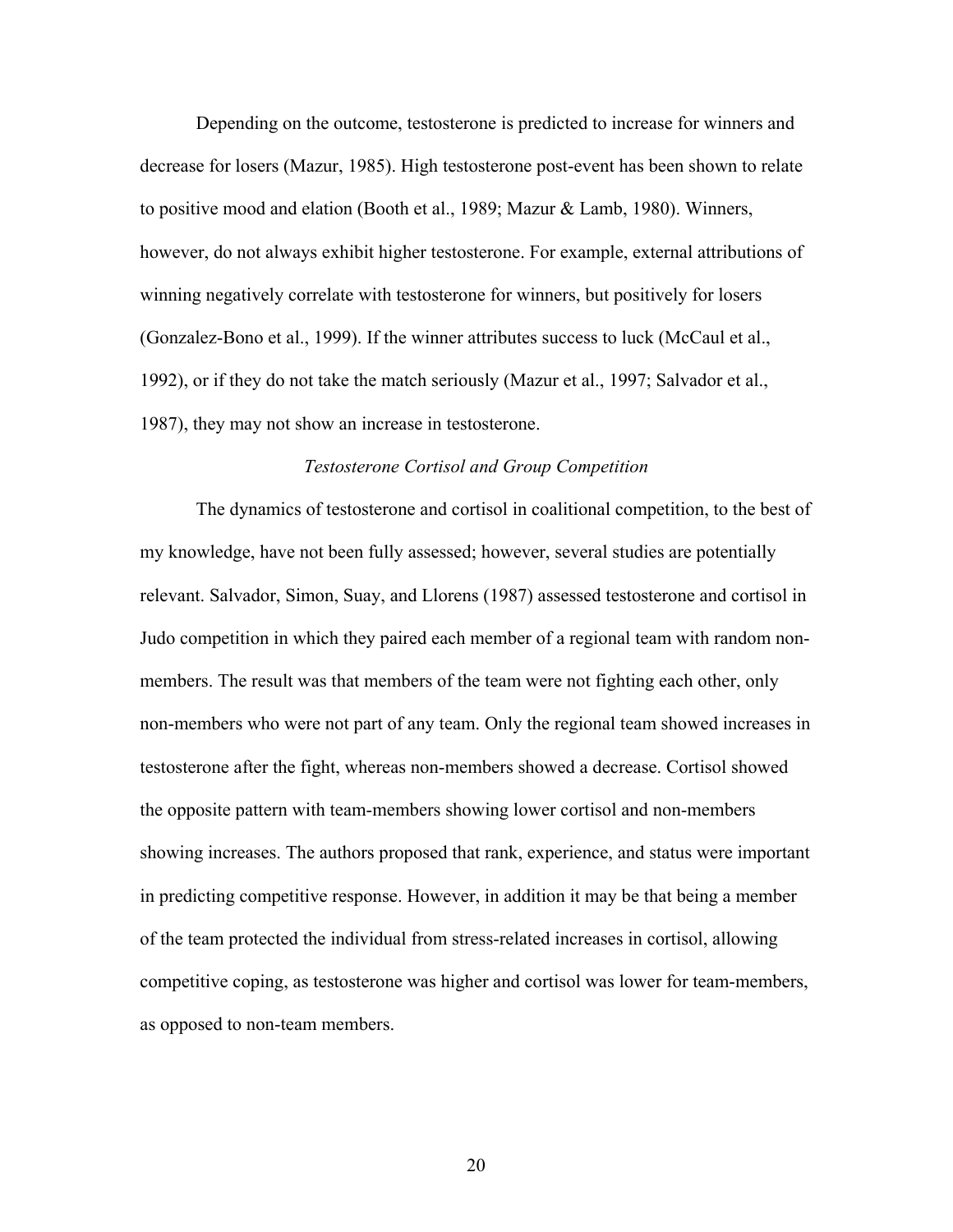Mazur et al. (1992) examined men's testosterone in response to chess matches. The sample was composed of members from a chess club that met once a week year round. Individuals were assigned to matches based on skill. Due to methodological circumstances, it is difficult to draw firm conclusions from this study (as discussed in Archer, 2006), but the testosterone patterns for the first part of the study were generally inconsistent with predictions of the biosocial model. For the first part of the study, members of the team were paired off to compete for a position at a regional tournament. Testosterone was measured the day before, the morning of and after the competition. Mazur et al. found that all of the losers had high testosterone the day before the competition and these levels declined across the competition period, whereas winners increased the morning before and showed similar declines across the competition period. The authors concluded that for the first part of the study, the players did not take the matches very seriously.

The second part of this study followed the chess club winners to a series of regional championship rounds, essentially between-group matches. However, in this condition testosterone was not measured at regular intervals. The results that were interpretable (i.e., timing of measurement does not include pre-event, event, and postevent) supported the biosocial model. In particular, that testosterone was higher for winners. From an evolutionary perspective, the key difference across the two parts of the study may have been competition within the in-group versus competition against a member of the out-group, that is, an individual from another chess club.

In a similar study, Kivlighan et al. (2005) assessed testosterone and cortisol along with measures of previous experience, dominance, competitiveness, bonding with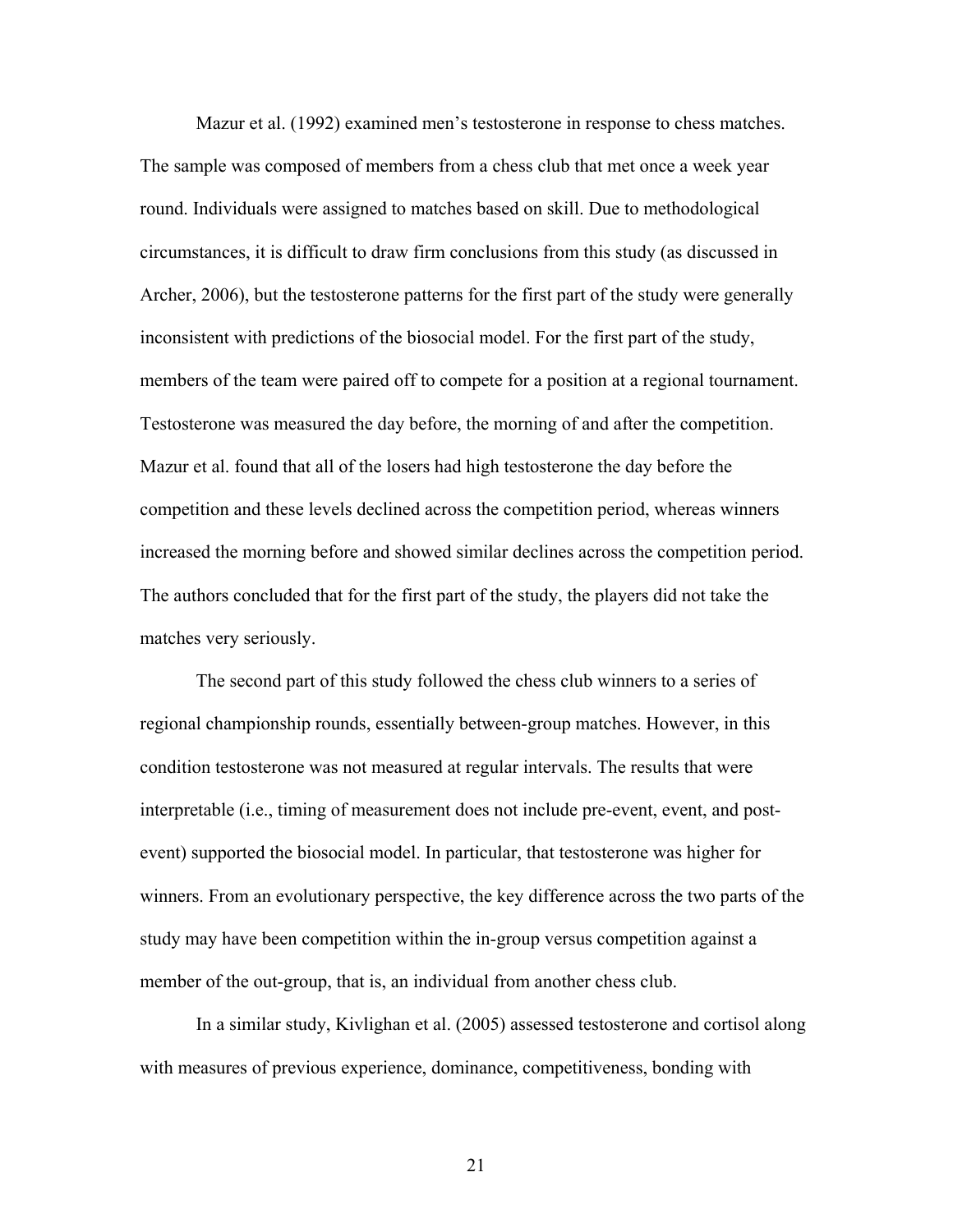teammates, pre- and post-competition mental state and performance in response to an ergometer rowing competition. Similar to the Mazur et al. (1992) study, a local team was paired to compete for a position at a regional competition. Consistent with Mazur et al.'s chess study, all men showed a reduction in testosterone, relative to baseline levels, before the competition and these levels declined across the competition period. Moreover, as with the chess study, higher pre-event testosterone was associated with poorer performance. Novel results came from a questionnaire that assessed competitiveness and social interests. For example, they found that men with higher basal testosterone showed reduced interest in bonding with teammates, and that rising testosterone level across baselines to competition was positively related with interest in social bonding. Pre-event cortisol rose on average and showed an experience effect such that less experienced competitors had higher cortisol. For men, higher pre-event cortisol was related with increased competitiveness, and mental preparation. In following up at the regional competition, results supported the biosocial model. In particular, there was not the same pre-event drop in testosterone, but rather increases in testosterone for winners.

A final study of interest assessed testosterone and cortisol contrasting in-group versus out-group competition using a Dominos competition (Wagner et al., 2002). Participants were men from a rural Dominican village that were paired to compete in within-village and between-village matches. Drawing conclusions from this study is difficult due to difficulties in conducting a field study. For example, individuals can exhibit testosterone and cortisol changes similar to competition vicariously, through observation of sporting events (Berhardt, Dabbs, Fielden, & Lutter, 1998). Holding dominos matches in succession, allowed village-mates to witness each others wins, which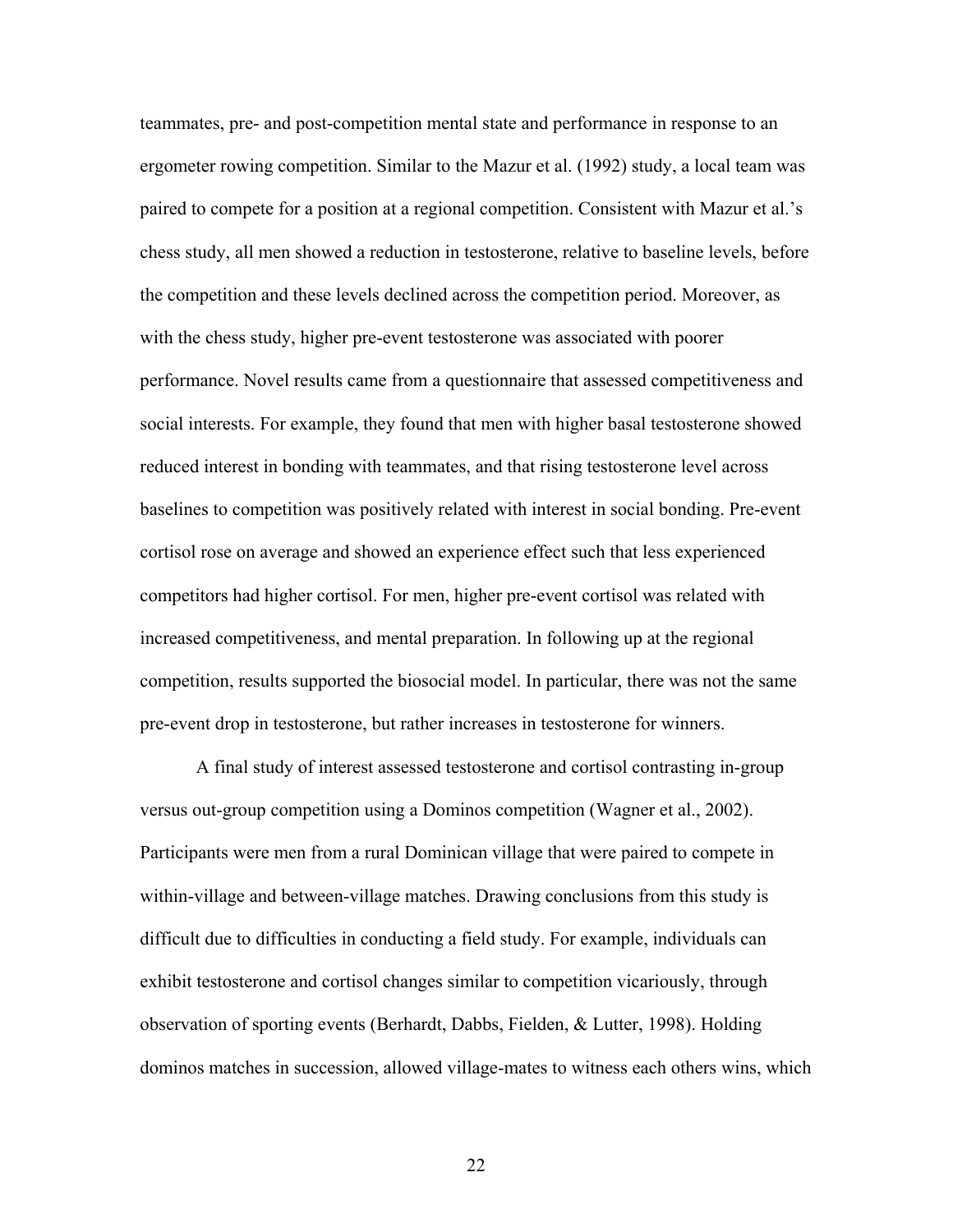could affect their pre-event testosterone and cortisol levels. There was an argument during the within-village match which appeared to affect at least one participant. For the between-village matches, the men had to travel to the neighboring village the morning of the matches, resulting in variance in cortisol due to physical exertion. The sample was small (*n*=8) of which only 4 participated in the between-village matches.

Nonetheless, the results are of interest. Overall, cortisol levels significantly increased before the matches and more so before the between-village matches. Testosterone levels did not show significant changes across the matches and there were not clear winner or loser effects. For the within-village matches, testosterone levels decreased immediately pre-match and immediately post-match for all four losers, as well as in all four winners. Of those whose testosterone dropped across the competition period, two of the four losers and none of the three winners exhibited a rebounded to baseline. The differences within versus between were that all four men that participated in both exhibited higher testosterone immediately after the within-village match.

An important caveat is that both the Kivlighan et al. (2005) and Mazur et al. (1992) competitions took place early in the day. Testosterone and cortisol both show diurnal fluctuations being highest in the mornings (Booth, 1995). Kivlighan et al., (2005) suggested that the early time may have imposed a ceiling effect on testosterone and cortisol, which in turn could have masked changes in response to competition.

Proposed study: Hormonal Response in Coalitional Male-Male Competition

I used a videogame to provide simulated competition in a controlled laboratory environment free of extraneous testosterone- and cortisol-eliciting stimuli. A videogame is ideal for this type of study, because it is easily replicable and allows for control of the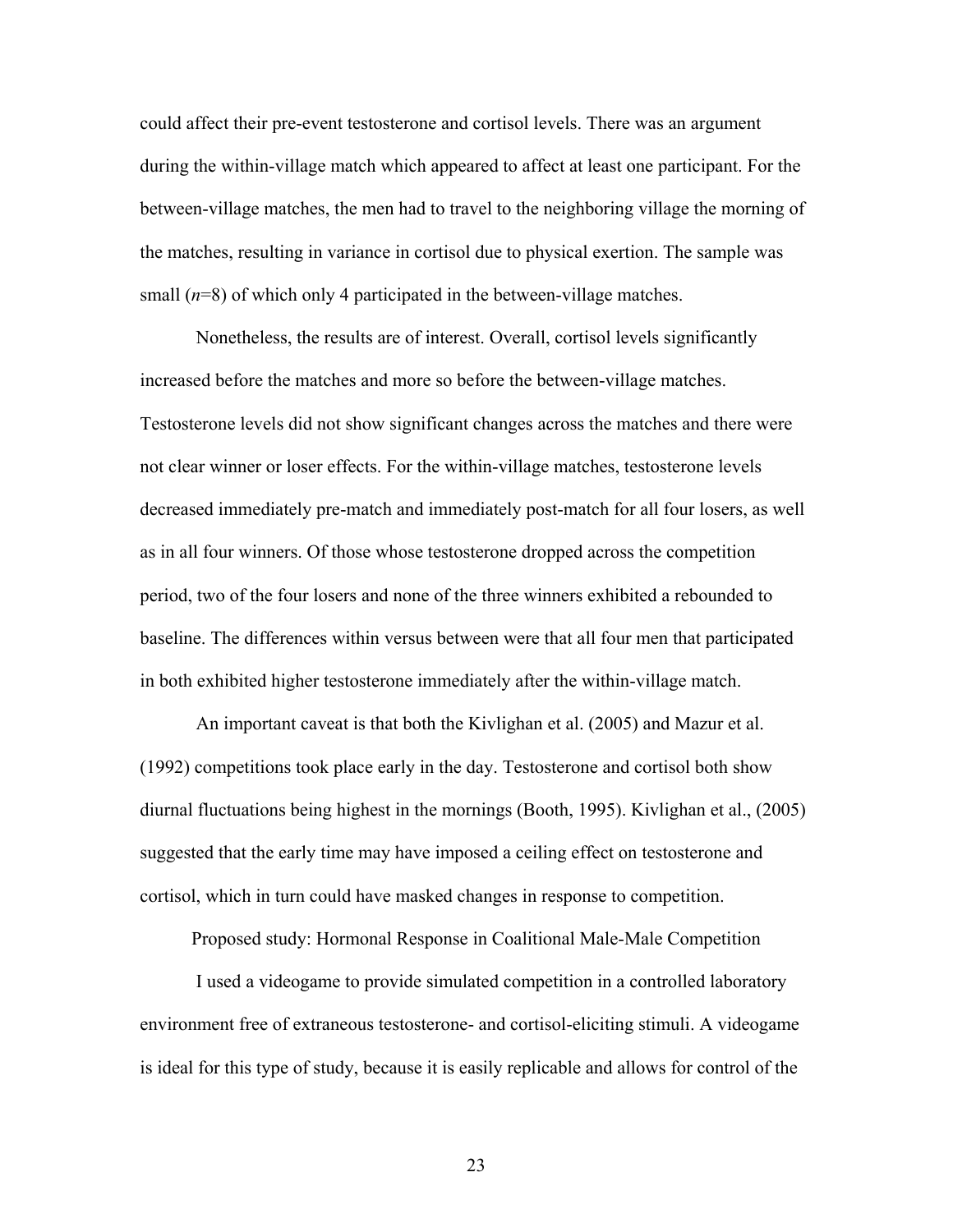competitive (virtual) environment, which remains constant between conditions. It is appropriate to point out that videogames have been used by Mazur et al. (1997) and though their study did not find the predicted patterns–testosterone did not increase for winners–I agree with their conclusions. That is, that the game (i.e., Pong®) may not have stimulated competition in the participants.

I did not predict a homogenous testosterone and cortisol response to competition. Individual differences in traits, context and perception were expected to influence the hormone outcome response. To assess traits of the participant, I used IQ, personality, state anxiety levels, and a questionnaire measure to assess social and leadership skills. To control for timed correlates, concurrent with hormone assessment I assessed state anxiety, mood, expectations/attributions, and seriousness, in addition to questionnaire measures to assess perceived team hierarchical structure. Hormones were measured thirty minutes before, immediately before, immediately after, and thirty minutes after each match.

On the basis of the evolutionary model outlined above, I predicted differences in competitive motivation between the experimental conditions. In particular, in the context of group-on-group competition, males should exhibit patterns that reflect an increased motivation to compete, which should be related to increased pre-match testosterone levels. Competing within ones own group should elicit higher cortisol, reflecting the stress associated with competing against necessary allies and lower testosterone, reflecting some amount of reservation. I predicted a win effect for testosterone only for the between-group match winners, not for the within-group winners.

 I also predicted that testosterone levels would be related to positive mood state, reduced anxiety, and positive expectations before and internal attributions after the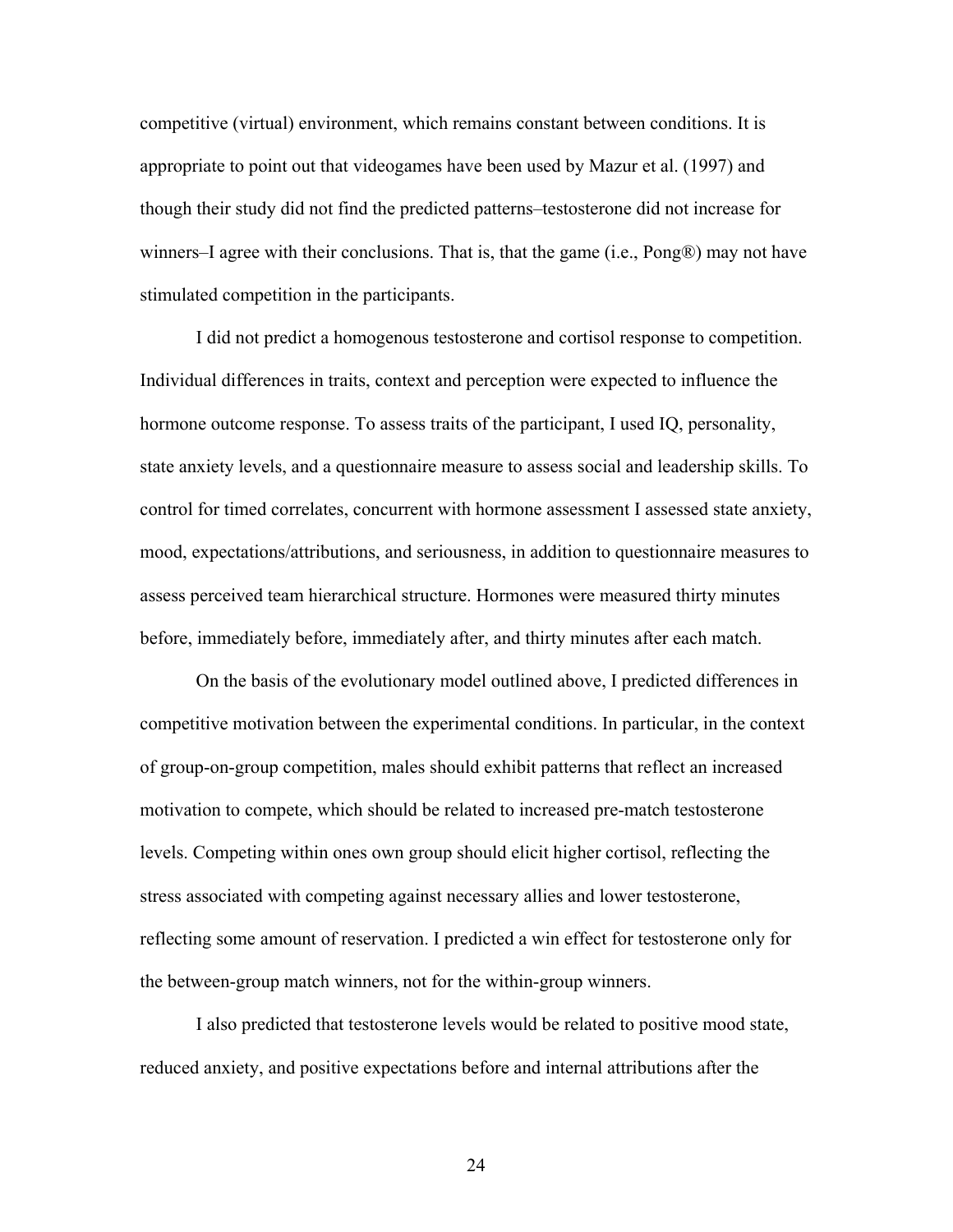tournament, across conditions. Traits, such as personality, intelligence, or aspects measured in the questionnaire, may be predictive of hormonal reactivity.

#### **METHOD**

#### *Participants*

The study included 14 three-member teams of undergraduates men (*n =* 42), with a mean age of 19 years (*SD* = .97). Participants were recruited from the from the undergraduate psychology pool at the University of Missouri and given 10 credits to participate in three practice sessions and two tournaments. Participants were paid \$45 for placing first in a tournament and \$15 for second, or third in the case of the within-group tournament; if a team won a between group tournament, all members of the team were paid \$45 and the members of the opposing team \$15. The payments were included in the study design to make the outcome of the tournaments salient and meaningful. Informed consent and debriefing forms are provided in appendix 1 and 2.

#### *Videogame*

The videogame was *Unreal Tournament 2004®* by Atari games, because it provides highly detailed graphics and two appropriate game types. For the within-team tournaments, the game type *Death Match* was used. The match provides two opposing individuals with an arena and weapons, and is scored on the bases of the number of frags (i.e., kills of the opponent) they obtain within the allotted time. Skill in this game-type requires a player to use different weapons effectively to inflict maximal damage and avoid losing points by killing themselves (some weapons kill everyone in a specific area of effect). The same arena was used for all practice sessions and the tournaments.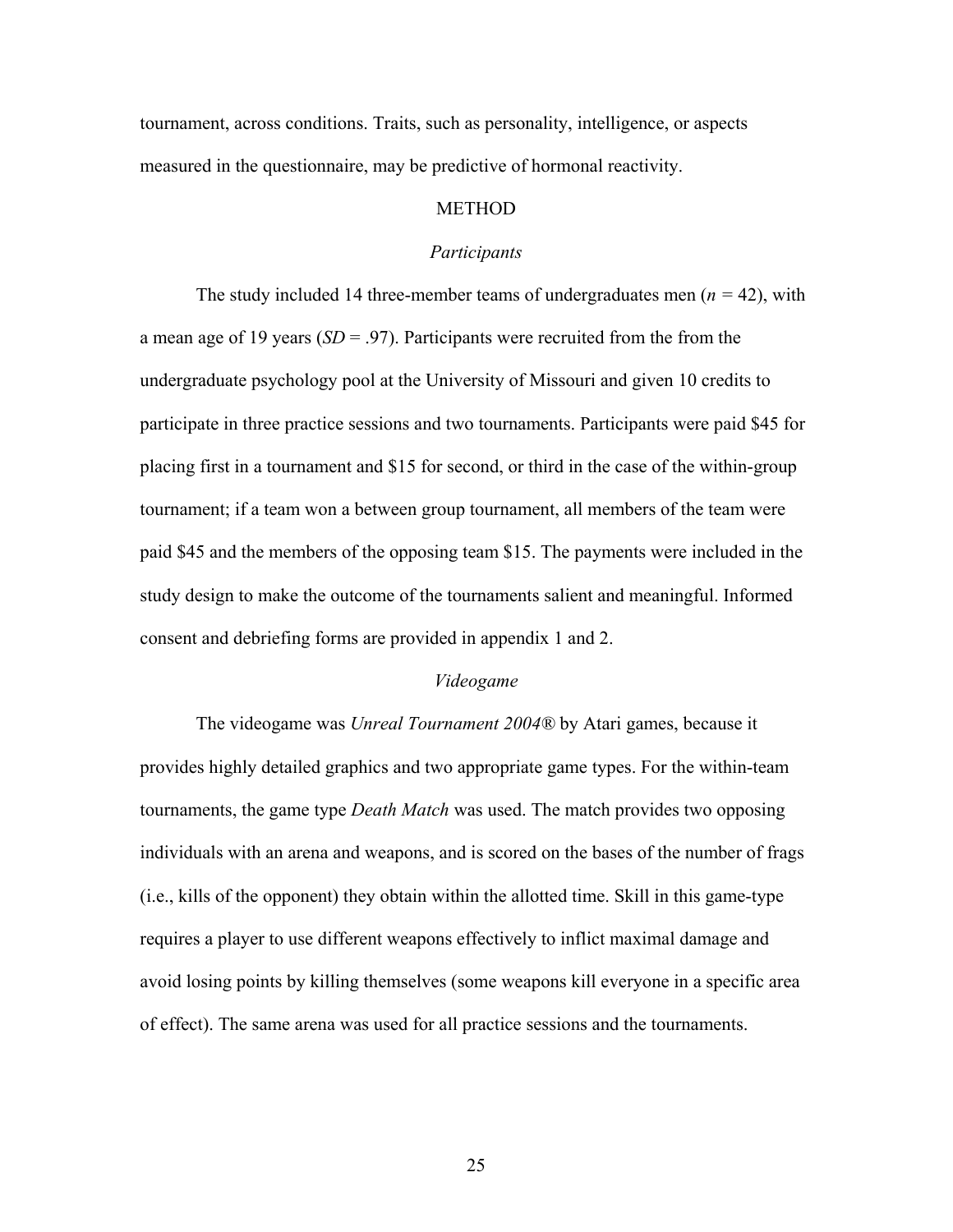Coalitional between-group tournaments used the game type *Onslaught* to induce a team based strategy. In this game type, the goal for each team is to destroy the opposing team's power core, which is situated within the team's home base. Players have access to a map that contains the two home bases and a series of power nodes (like circuits) that must be captured before the team has access to the opposing team's power core. A team must capture a power node and defend it while it is being constructed. Once constructed, the captured node remains vulnerable until the next node in the series is captured and then it becomes locked. Locked nodes can not be taken; a team must take them serially. Points in this game type are allotted for destroying and constructing power nodes. Skill in the game-type requires teamwork. Players must work together, synchronize actions (e.g., take defensive and offensive positions), and be skillful with the weapons and vehicles provided.

The game is network based. Each participant's computer connected to a central local server which ran the arena and recorded the match's progress. I imposed a 30 minute time limit for both game types during tournament play.

#### *Biological Measurements*

A total of eleven saliva samples were provided by each participant. Three were provided on non-competition, practice days and averaged to serve as a baseline reference of individual variation in daily testosterone and cortisol. A total of eight competition samples where obtained, four for the within-group tournament and four for the betweengroup tournament.

The procedure for saliva collection requires passive drool without exogenous stimulation (e.g., gum chewing). Participants were provided a vial and a straw cut to 7.5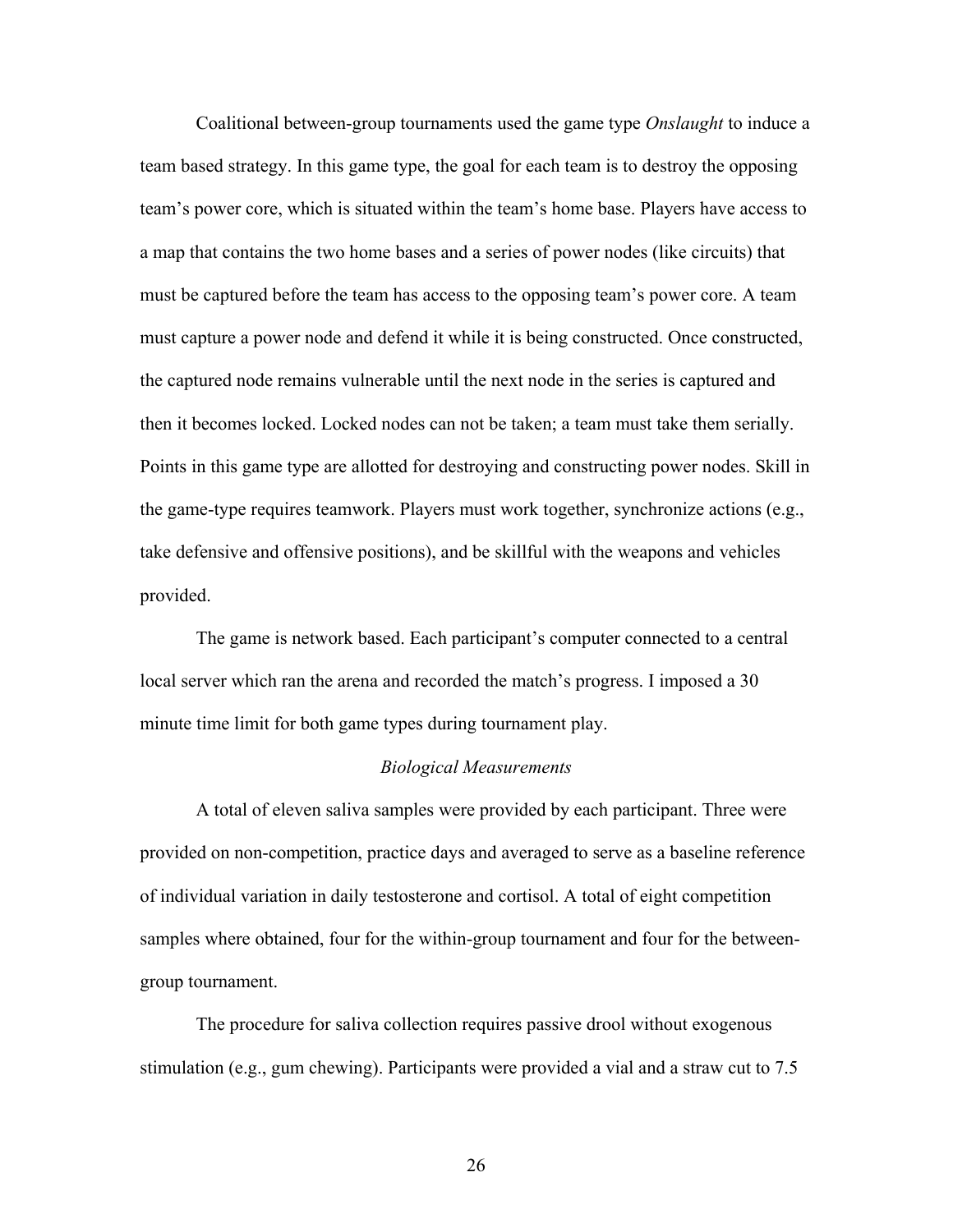cm. They were asked to imagine they were eating their favorite food, or the taste of freshly cut lemon, and to allow saliva to pool in their mouths, which they then allowed to flow into a pre-labeled vial. The vial was stored on ice immediately after collection and then placed in a -20 degrees C freeze until time of assay.

#### *Testosterone*.

These samples were assayed using Enzymatic Immunoassay (EIA) (Salimetrics, Inc.), following standard procedures outlined by Salimetrics, State College, PA. The procedure is designed to capture the full range of salivary testosterone (.61 to 600 pg/mL).

 Each EIA kit includes a microtitre plate coated with rabbit antibodies to testosterone. Testosterone in standards levels (supplied by Salimetrics and diluted to provide gradient against which to measure) and unknown levels (study samples) compete with testosterone linked to horseradish peroxidase (the enzyme conjugate) for the antibody binding sites. Twenty-five mL of the standards, controls, and unknowns are pipetted into appropriate wells on the microtitre plate. Next, 25 mL of assay diluent were pippetted into two wells to serve as the zero for comparison purposes and into each of the other wells. A dilution (1:1000) of the enzyme conjugate was made by adding 18 μL of the conjugate to the 18 mL of assay diluent. 150 μL of this solution was immediately pippetted into each well using a multichannel pipette. The plate was then mixed on a rotator for 5 minutes at 500 rpm and incubated at room temperature for 55 minutes.

 After incubating, unbound components were washed out 4 times with a wash buffer. Next, 300 μL of the substrate tetramethylbenzidine (TMB) was added to each well with a multichannel pipette. The solution was mixed on a plate rotator for 5 minutes at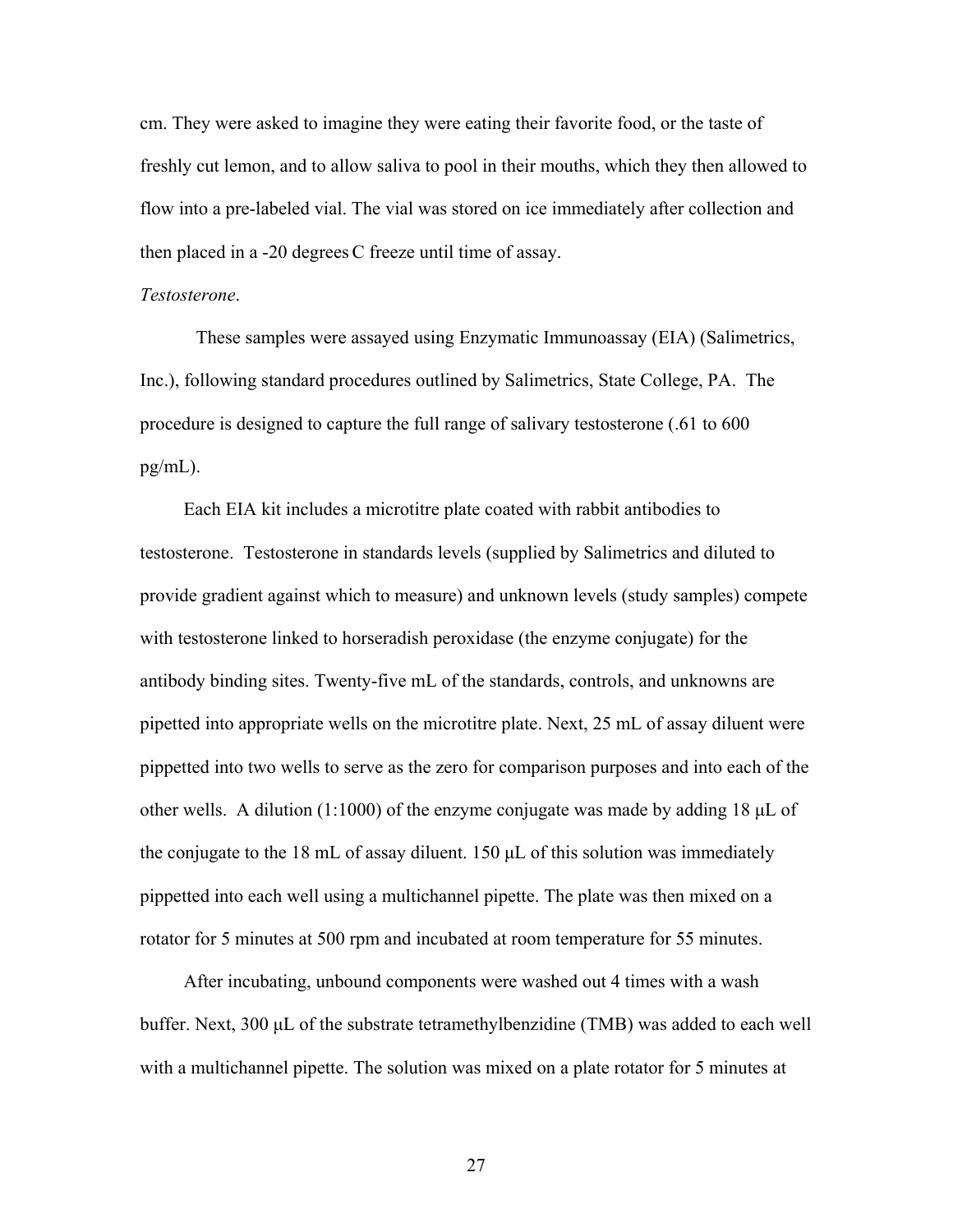500 rpm and the plate placed in the dark at room temperature for an additional 25 minutes. Finally, 50 μL of stop solution was added to each well via a multichannel pipette to stop the enzymatic reaction. This was mixed on a plate rotator for 3 minutes. The plate was placed on a plate reader within 10 minutes of adding the stop solution. Bound testosterone peroxidase was then measured by the reaction of the peroxidase enzyme on the substrate tetramethylbenzidine, which produces color differences. These differences in optical density were read on a standard plate reader.

 All samples from an individual were assayed in duplicate in the same assay batch. Since all samples were assayed in duplicate, the mean intracoefficient of variation provides a measure of the average variability for each assay from the same sample. The mean intracoefficient of variation was 7.78%. The mean intercoefficient of variation provides a measure of the average variation from the controls provided in the assay kits. In other words, it is the average difference from expected values for the control samples. Mean intercoefficient of variation for this study was 14.24%.

### *Cortisol*.

These samples were assayed using Enzymatic Immunoassay (EIA) (Salimetrics, Inc.), following standard procedures outlined by Salimetrics, State College, PA. The procedure is designed to capture the full range of salivary cortisol (0.003 to 3.00 ug/dL).

 Each EIA kit includes a microtitre plate coated with monoclonal antibodies to cortisol. Standard cortisol levels (supplied by Salimetrics) and unknown cortisol levels (study samples) compete with cortisol linked to horseradish peroxidase (the enzyme conjugate) for the antibody binding sites. Twenty-five mL of the standards, controls, and unknowns are pipetted into appropriate wells on the microtitre plate. Next, 25 mL of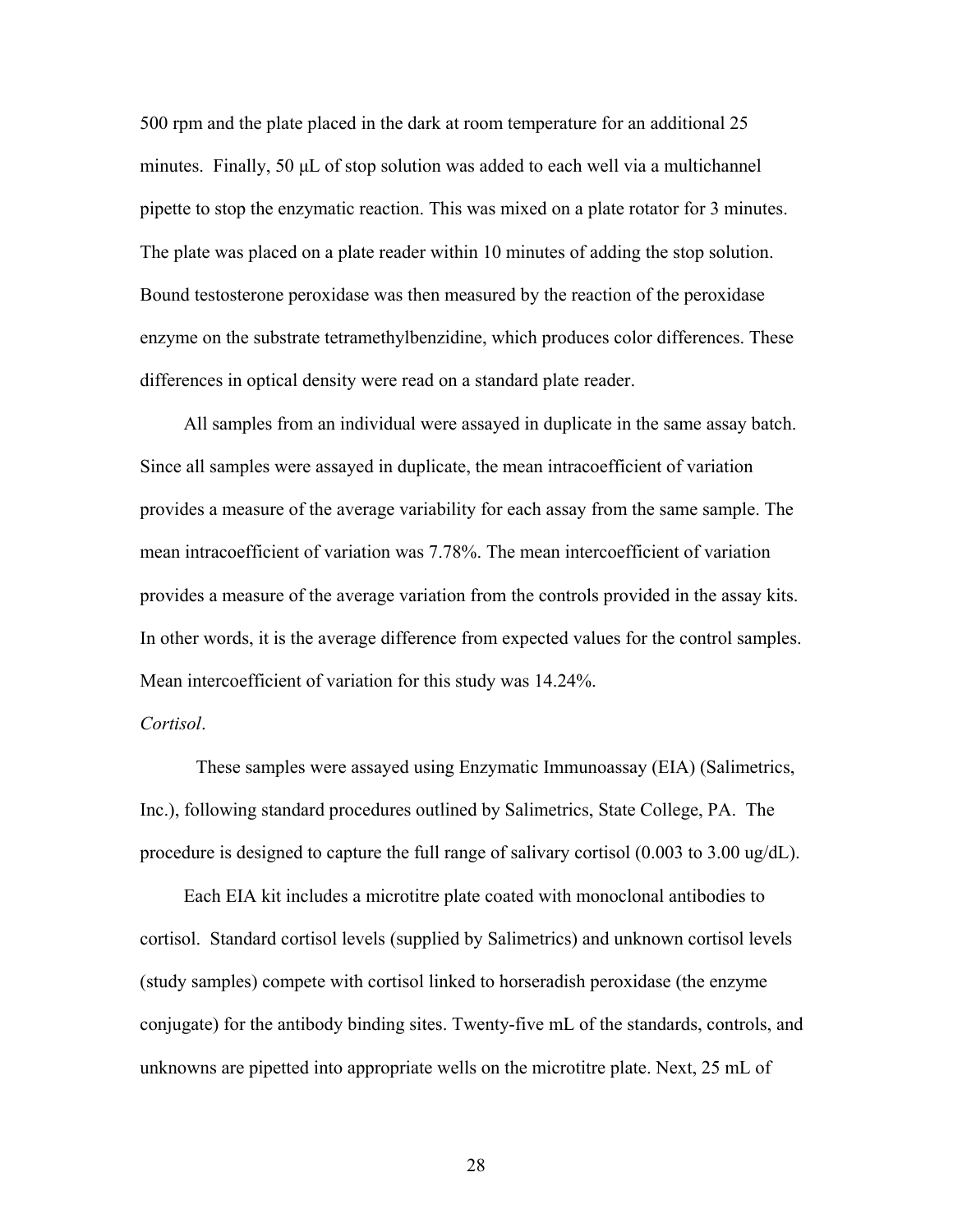assay diluent were pippetted into two wells to serve as the zero for comparison purposes and into each of the other wells. A dilution (1:1600) of the enzyme conjugate was made by adding 15 μL of the conjugate to the 24 mL of assay diluent. Two hundred μL of this solution was immediately pippetted into each well using a multichannel pipette. The plate was then mixed on a rotator for 5 minutes at 500 rpm and incubated at room temperature for 55 minutes.

 After incubating, unbound components were washed out 4 times with a wash buffer. Next, 200 μL of the substrate tetramethylbenzidine (TMB) was added to each well with a multichannel pipette. The solution was mixed on a plate rotator for 5 minutes at 500 rpm and the plate placed in the dark at room temperature for an additional 25 minutes. Finally, 50 μL of stop solution was added to each well via a multichannel pipette to stop the enzymatic reaction. This was mixed on a plate rotator for 3 minutes. The plate was placed on a plate reader within 10 minutes of adding the stop solution. Bound cortisol peroxidase was then measured by the reaction of the peroxidase enzyme on the substrate tetramethylbenzidine, which produces color differences. These differences in optical density were read on a standard plate reader.

 All samples from an individual were assayed in duplicate in the same assay batch. Since all samples were assayed in duplicate, the mean intracoefficient of variation provides a measure of the average variability for each assay from the same sample. The mean intracoefficient of variation was 6.66%. The mean intercoefficient of variation provides a measure of the average variation from the controls provided in the assay kits. In other words, it is the average difference from expected values for the control samples. Mean intercoefficient of variation for this study was 13.59%.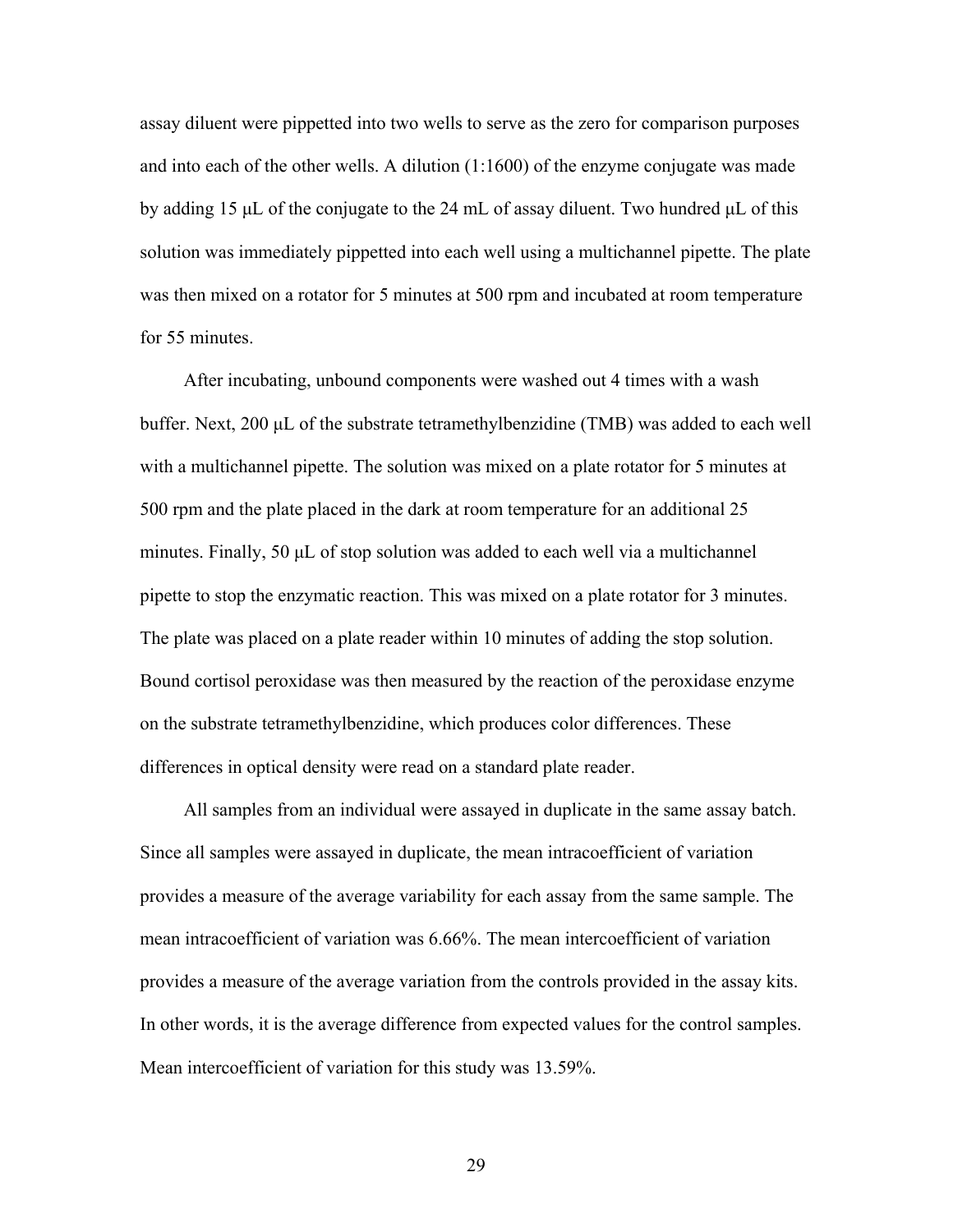#### *Psychometric Questionnaires*

### *Preliminary Screening*.

The first section of the preliminary questionnaire included items on demographic and contact information for the participant. The second section had two purposes. The first was to provide information useful in understanding individual traits, in particular traits that could predict the optimal coping response, such as the individuals social and peer context outside of the study that my interact with the competition or buffer the individual from stressors (i.e., Granger et al., 2006; Gunnar & Donzella, 2002); for example, self-perceived social support, and whether people generally like them. The second purpose was to assess traits that predict leadership ability in the context of coalitional competition, such as social skills and a preference for status; for example, self-report of dominance, sociability, leadership, respect by others. (See Appendix 3).

Other questions included whether they were in stable relationship, because being in a relationship status is related to lower testosterone levels (Burnham, et al., 2003), and experience (as described in Salvador, 2005) with Unreal Tournament, PC gaming in general, and team experience.

#### *Intelligence*.

To assess if intelligence is related to tournament skill, leadership, or changes in these across sessions, the *Standard Progressive Matrices* was administered (Raven, Court & Raven, 1993). The test was started with the item representing IQ of 80 for adults (which should be well below the functioning of this sample of college students), and participants were given credit for all items up to this level. In total there were 60 items, 36 of which were credited to the participant due to their expected ease. Correct responses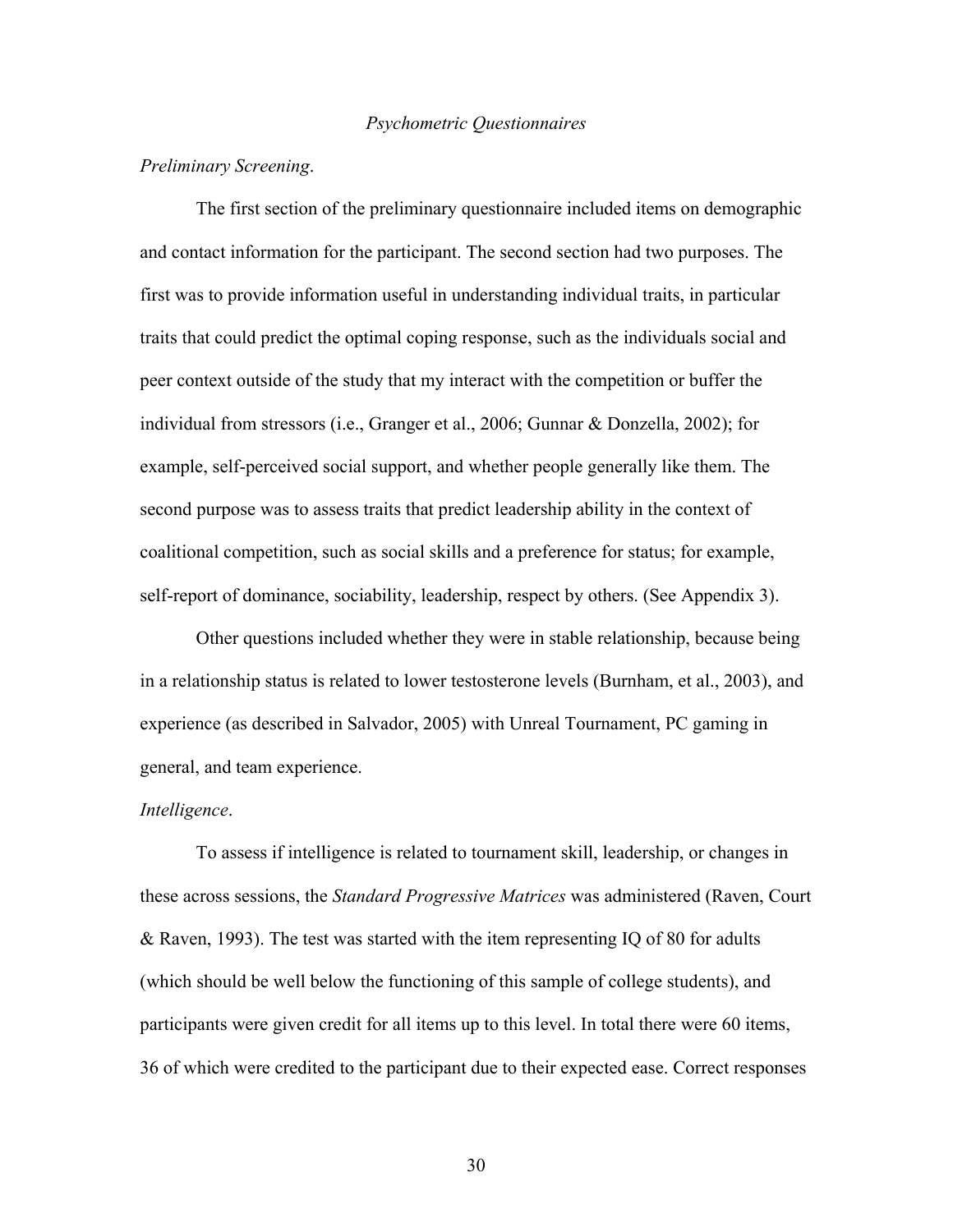on the remaining 24 items were summed and added to 36. The mean response of the sample was 55.32 (SD=2.76).

#### *Personality*.

The bipolar measure of the Big 5 dimension of personality was administered (Goldberg, 1993). These dimensions are introversion-extroversion, agreeableness, dependability, emotional stability, and openness to experience. The items are arranged with descriptors, for example "introvert-extroverted" separated by a scale from "1" to "9" with "5" being neutral. Participants are asked to rate themselves as they see themselves at the present. The big five personality inventory was made up of five factors, with 10 items each.

#### *State-Trait Anxiety*.

Anxiety was assessed using *State-Trait Anxiety Inventory* for Adults (STAI-Y-1; Spielberger C.D, 1983). Trait anxiety is described as the general tendency for individuals to experiences anxiety, or the average level of anxiety as a personality trait. The trait measure is a 4-point scale consisting of 20 items, such as "bushed", which are summed to provide a composite score. For each item, participants are asked to respond as the descriptor generally applies to them. The trait measure was administered at all three practice sessions and the average taken to provide a baseline reference for interpreting anxiety levels during each tournament. The state measure uses the same construction, but asks how the items apply in current situation, or right now.

### *Profile of Mood States*.

Mood was assessed using the *Profile of Mood States* (POMS) Standard Form (McNair et al., 1971), which was derived for usage with non-clinical populations such as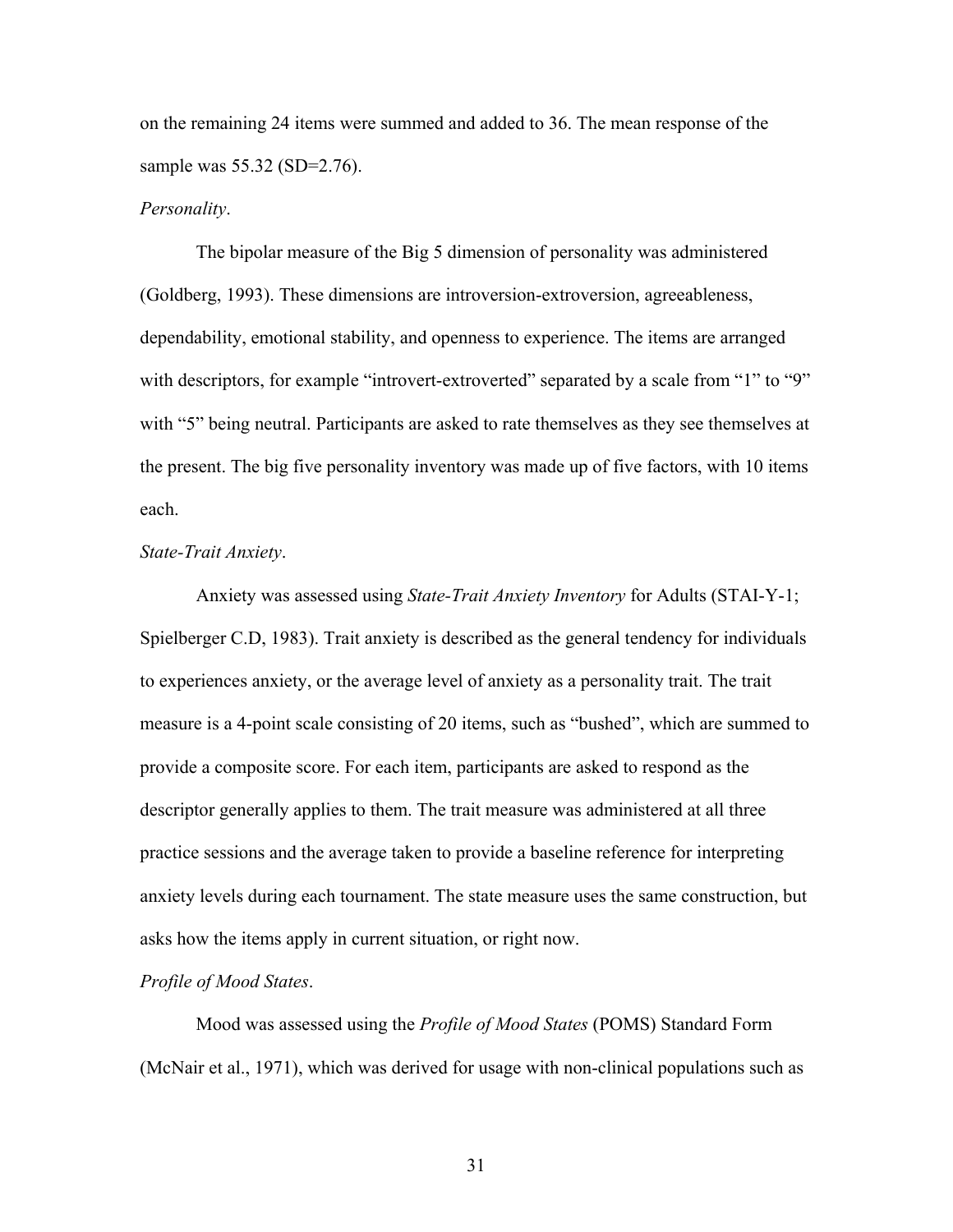college students. POMs is composed of 65 items divided into 6 factors. Each factor consists of a number of adjectives that can be used to describe a person's feelings, and asks how well on a four-point scale those adjectives describe their current state. The factors defined by POMs are *Tension-Anxiety* (heightened musculoskeletal tension), *Depression-Dejection* (depressed mood and personal inadequacy), *Anger-Hostility* (anger and antipathy toward others), *Vigor-Activity* (high energy), *Fatigue-Inertia* (wariness), and *Confusion-Bewilderment* (cognitive inefficiency or disorganized emotion). The factors are summed and subtracted from vigor, to provide a general mood disturbance score.

## *Time – Questionnaires*.

Each tournament was divided into four parts. At the beginning of each segment (i.e., four segments per tournament) participant was given time1, time2, time3, and time4 questionnaires, respectively. (See Appendix 4). Each questionnaire had a section in which the participant ranked himself and his teammates in order of skill level in the game.

Time1 differed in that it has two additional sections. The first, a section called confounding history, was scaled from 1 to 7 and included items on variables that could influence hormone values outside of tournament play; these were eating a major meal, consuming dairy products, consuming acidic or high sugar foods, bushing teeth, sexual activity, prescription medications, other medicinal agents and alcohol consumption (see Christiansen, 2001). The second additional section, asked the participant if they had experienced an unusually stressful event recently, the stress variable was dichotomously coded.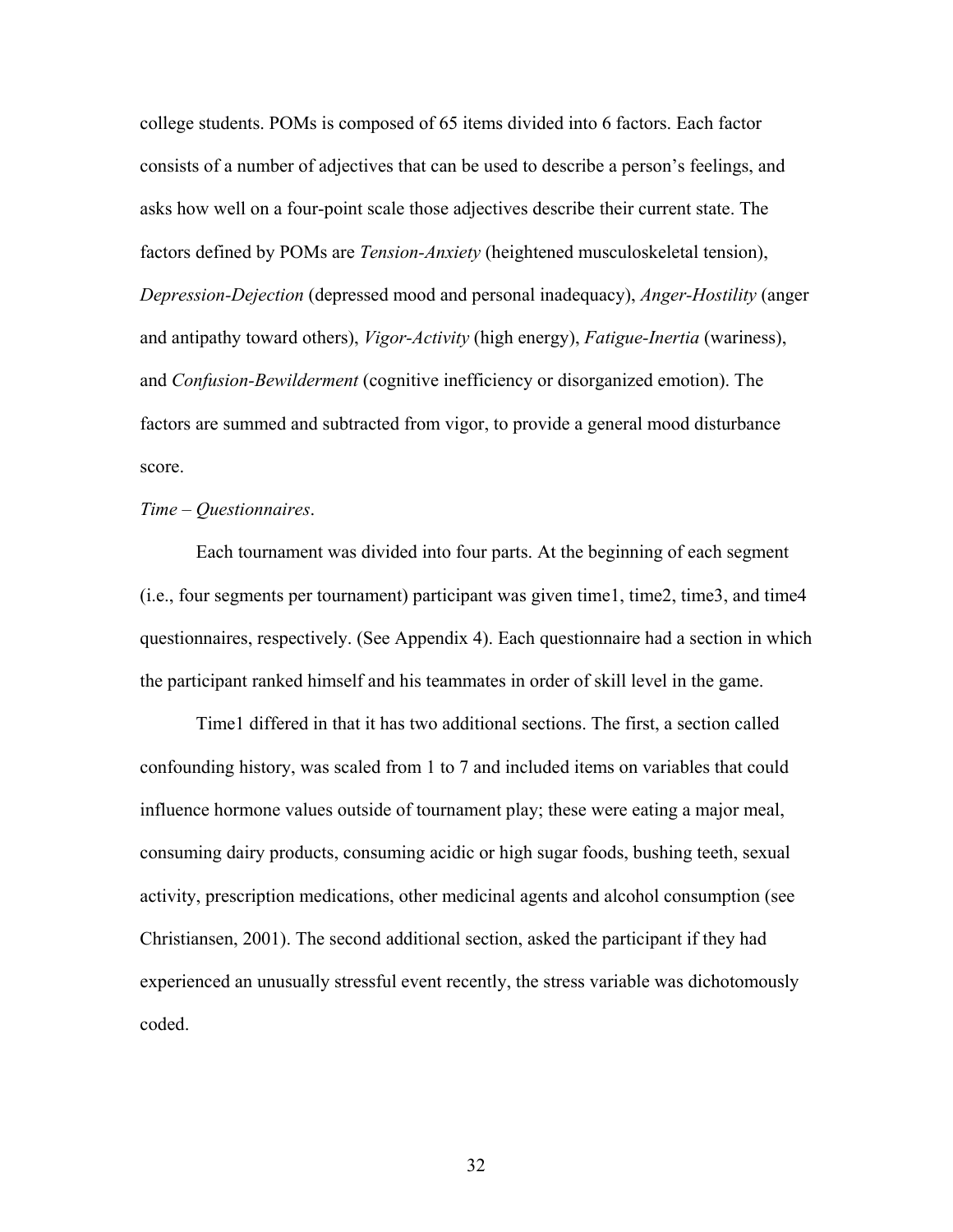The time 2 questionnaire was largely the same as time 1, but omits the confounding history, and stressful event variables. However, it included two questions asking how they expect to play in the upcoming tournament, and how they expect their teammates to play.

The time 3 questionnaire asked the participant how they did play and how their team did play, and had one new section. This questionnaire included a free response section, asking how seriously they took the match and why they won or lost. The time 4 questionnaire, was the same as time three, however it omitted the free response section.

The ranking section from each questionnaire was used to create agreement scores which were coded (1-9) according to the number of agreements between the three participants of each team, in their perception of the rank order of skill within the team. Agreement scores were used a manipulation check to insure that participants were aware of rank.

# *Procedure*

Data were collected over the course of two semesters. Initially, participants were to be paired for between group matches according to skill level. However, during the first semester (i.e., for three teams) it proved too difficult match the schedules of closely rated teams for all participants and a sham team was created. The sham team was comprised of an undergraduate research assistant that had little experience with Unreal Tournament and two of his friends with similar experience. The only other difference between the semesters was that for the first semester, practice sessions were kept completely separate so that only one team was in the computer lab at a time. In the second semester, to solve the problem of scheduling tournaments, I had both teams meet in the computer lab,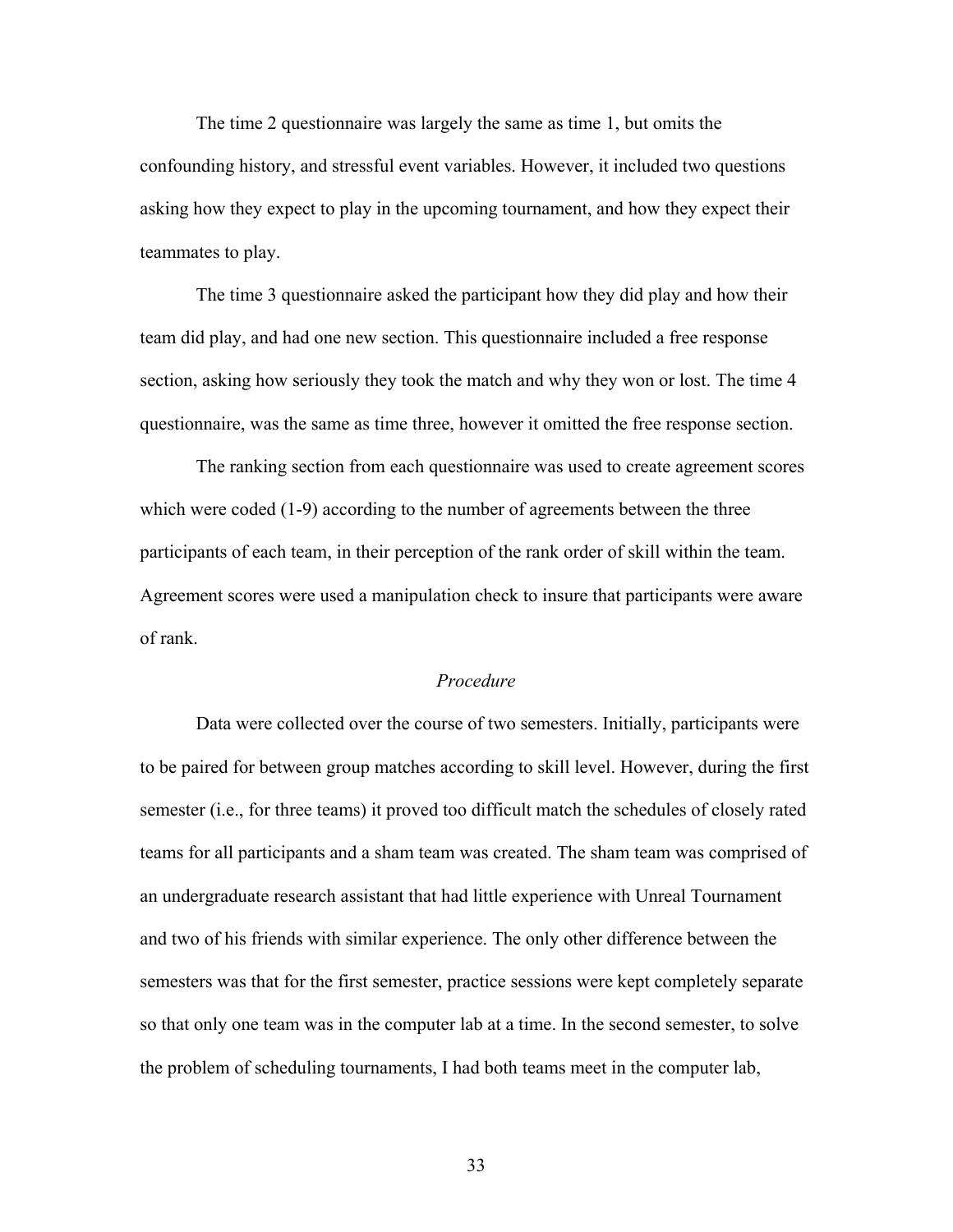separated by a wall. In this way, they had practice sessions at the same time as the team that they would eventually play in the between-group tournament, while restricting contact between them.

The first three visits to the lab were practice sessions (p1, p2 and p3); these sessions lasted two hours per each. During each practice session saliva was collected for baseline references and the STATi was given to be averaged for trait anxiety. On p1 the personality inventory was given, whereas on p2 IQ was assessed. The fourth and fifth visits were the within-group tournament or the between-group tournament. Both tournaments were conducted as similarly as possible and divided into four sections. Each section consisted of first providing saliva and then filling out the timed (e.g., t1) questionnaires. The first section started 45 min before the actual tournament (e.g, time 1); the second directly before the tournament began (e.g., time 2); the third was immediately after the tournament ended (e.g. time 3); and, the fourth section 45 min after the tournament ended (e.g., time 4).

#### RESULTS

### *Dominance Hierarchy*

 Means and standard deviations for agreement scores are provided in Table 1. Descriptive statistics were adjusted for actual order of tournament play per team, so that time 1 is the first tournament time played, regardless of whether the team played the within or between group tournaments first. No hypothesis tests were performed on agreement scores. However, means are plotted in Figure 1. A team score of 9 would indicate complete agreement between the three team members as to who was the best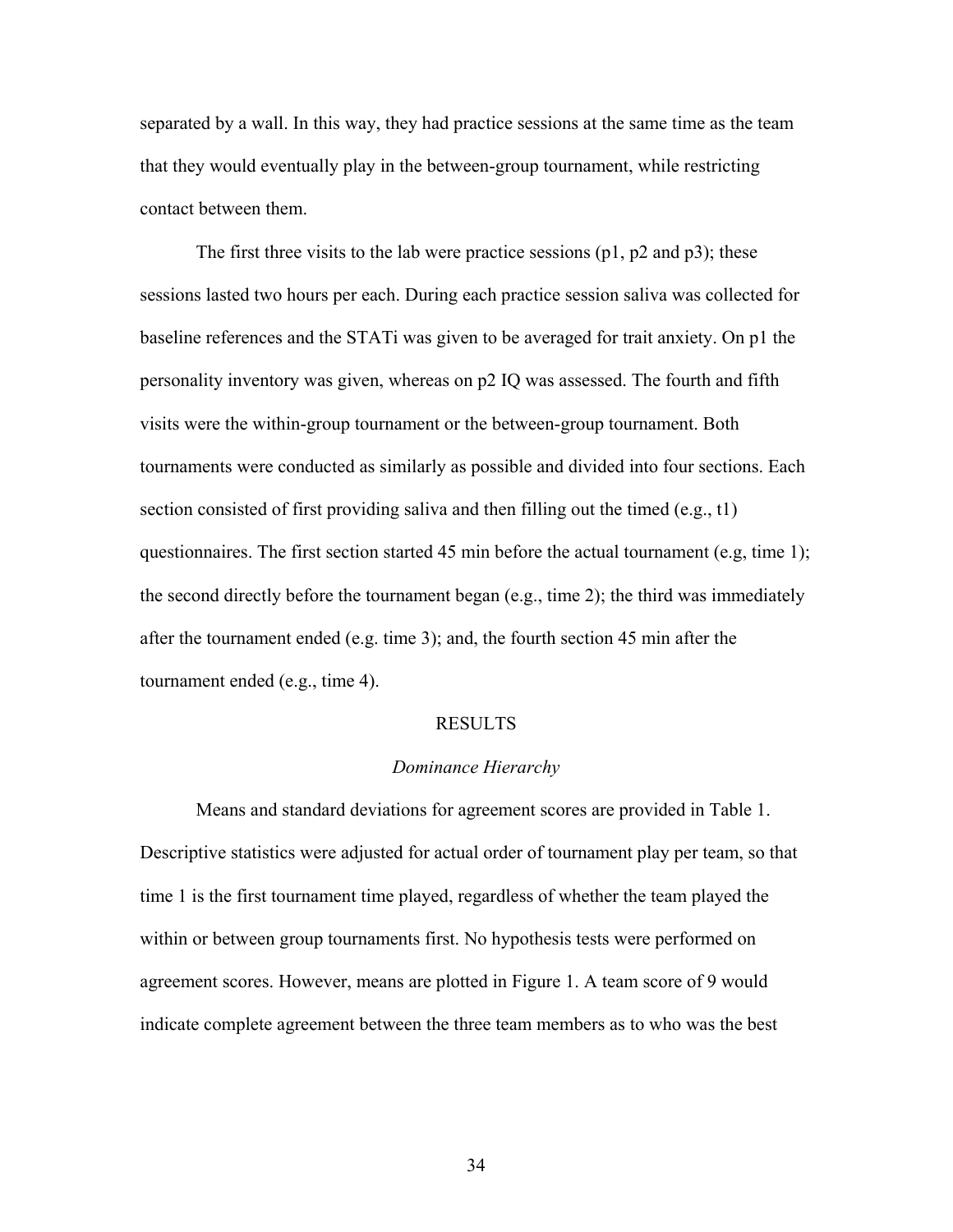player, who was second, and who was third. As shown in the table and figure, there was strong agreement among team members about the within-group dominance hierarchy.

#### *Hormones*

Means and standard deviations for testosterone and cortisol are presented in Table 1. Missing values–3.96% and 2.82% for testosterone and cortisol, respectively–were replaced by the group means from the corresponding time of measurement. The cortisol values were positively skewed, and therefore a square root transformation was used for all subsequent data analysis, although raw values are presented.

### *Tournament Type*

Separate 2 (between-group vs. within-group) x 4 (times within each tournament) repeated measures ANOVAs were used to test the hypothesis that testosterone and cortisol measurements would differ across tournament type and time. For testosterone, the main effects of tournament type,  $F(1,38) = 2.39$ ,  $p > .10$ , and time,  $F(3,114) < 1$ , were non-significant, as was the interaction, *F*(3,114)<1. For cortisol, the main effect of tournament type was non-significant,  $F(1,38) < 1$ , but there was a main effect of time *F*(3,114)=12.62, *p*<.0001; the interaction was not significant *F*(3,114)=1.04, *p*<.5. Follow up contrasts revealed that cortisol at time 1 (30 minutes before game play) was Table 1

| Time         | $M$ (n=13 teams) | <b>SD</b> |
|--------------|------------------|-----------|
| 1            | 7.46             | 1.81      |
| $\mathbf{2}$ | 7.15             | 1.86      |
| 3            | 7.54             | 1.66      |
| 4            | 7.77             | 1.24      |
| 5            | 7.23             | 1.79      |
| 6            | 7.23             | 1.79      |
|              | 7.85             | 1.52      |
| 8            | 7.92             | 1.61      |

*Means and Standard Deviations for agreement scores across tournaments.*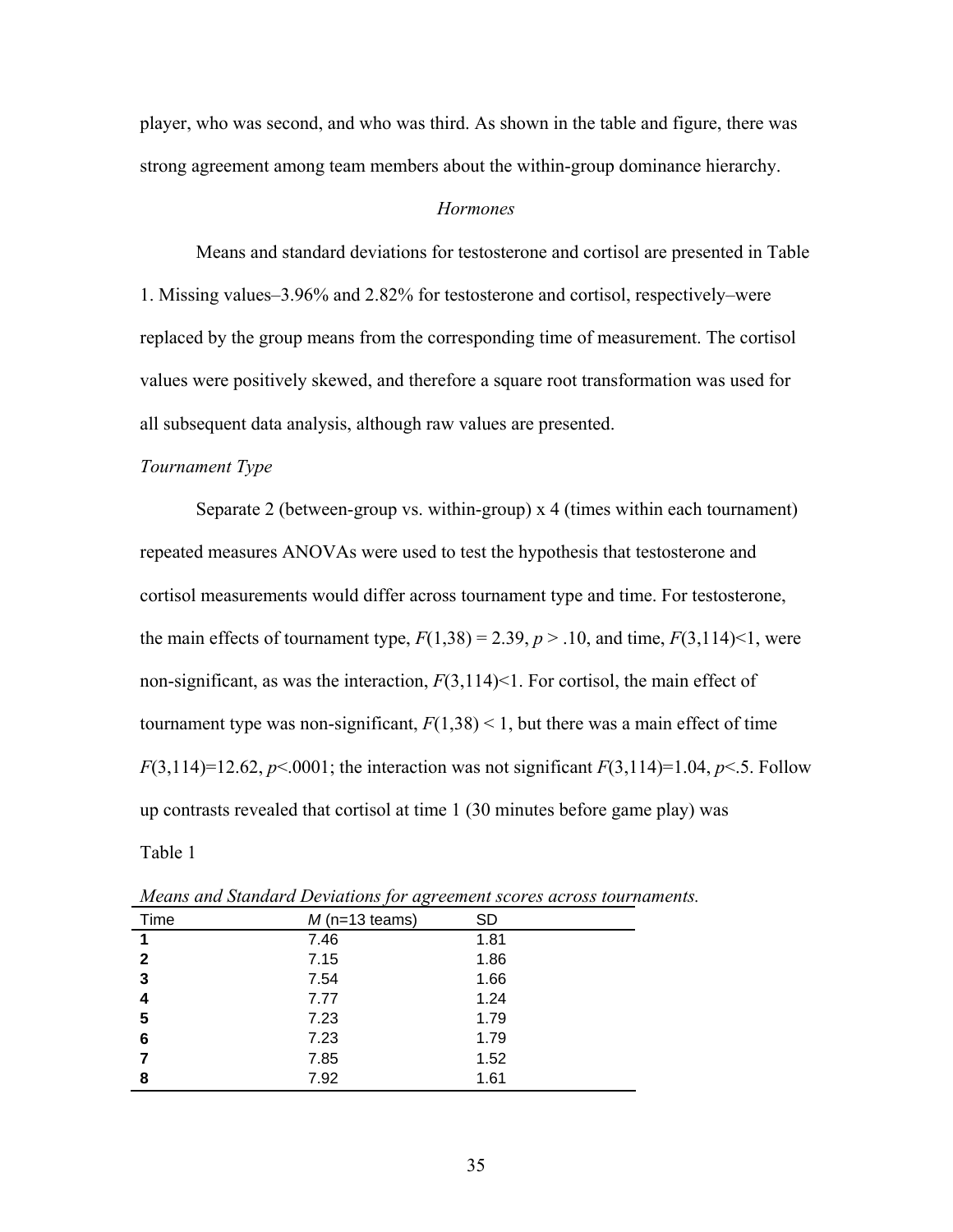# Figure 1



*Mean agreement scores plotted by time adjusted for sequence of tournaments.* 

significantly higher than that at time 2 (immediately before game play), *F*(1,38)=12.88,  $p$ <.0001, and cortisol at time 2 was significantly higher than that at time 3 (immediately after game play), *F*(1,38)=8.5, *p*<.01.

# *Winner and Rank Effects*

To examine whether winners or losers differed in hormone response, separate repeated measures ANOVAs were computed for each tournament type and separately for testosterone and cortisol. The outcome (win=1, lose=0) was a between subjects variable, and time was within-subjects. Based on previous findings (Booth et al., 1989), an a priori dependent *t*-test–contrasting the time 3 and time 4 measurements–was used to test the hypothesis that winners will show a post-match rise in testosterone. A winner effect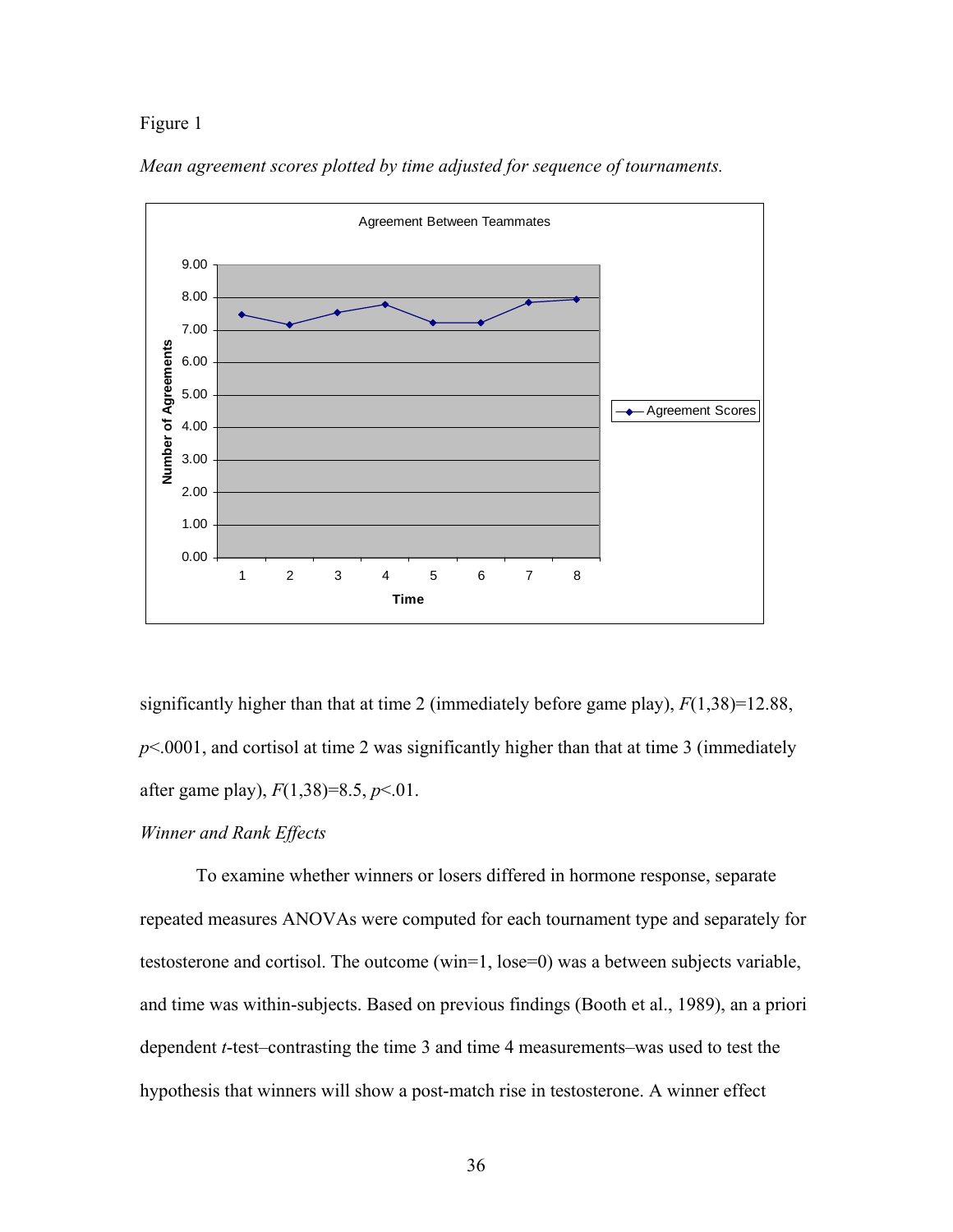might also emerge for overall rank across both teams (i.e.,  $1^{st}$  through  $6^{th}$ ), given players received video screen feedback on their rank, as is typical for this game, during the tournament. To test this hypothesis, the repeated measures ANOVA was redone, substituting rank for win/loss. To accommodate the later regression analyses, rank was reverse coded such that  $1<sup>st</sup>$  place was coded 6,  $2<sup>nd</sup>$  place 5 and so forth.

# Table 2.

|                     | Testosterone (pg/mL) |             |       |           | Cortisol (ug/dL) |             |      |           |
|---------------------|----------------------|-------------|-------|-----------|------------------|-------------|------|-----------|
| <b>Session Type</b> | Time                 | $\mathbf N$ | M     | <b>SD</b> | Time             | $\mathbf N$ | M    | <b>SD</b> |
| Practice            | $\mathbf{1}$         | 37          | 86.03 | 50.17     | $\mathbf{1}$     | 38          | 0.14 | 0.11      |
|                     | $\overline{2}$       | 38          | 83.35 | 38.77     | $\overline{2}$   | 39          | 0.20 | 0.18      |
|                     | 3                    | 38          | 83.00 | 48.76     | $\overline{3}$   | 38          | 0.13 | 0.08      |
| Between             | $\mathbf{1}$         | 36          | 82.20 | 44.99     | $\mathbf{1}$     | 36          | 0.14 | 0.11      |
|                     | $\overline{2}$       | 38          | 84.18 | 47.61     | $\overline{2}$   | 38          | 0.10 | 0.09      |
|                     | $\overline{3}$       | 35          | 90.75 | 56.70     | 3                | 36          | 0.08 | 0.09      |
|                     | $\overline{4}$       | 37          | 80.25 | 48.52     | $\overline{4}$   | 37          | 0.09 | 0.10      |
| Within              | $\mathbf{1}$         | 38          | 77.86 | 46.07     | $\mathbf{1}$     | 38          | 0.17 | 0.20      |
|                     | $\overline{2}$       | 39          | 77.14 | 49.51     | $\overline{2}$   | 39          | 0.13 | 0.14      |
|                     | 3                    | 38          | 72.54 | 53.40     | 3                | 39          | 0.07 | 0.10      |
|                     | $\overline{4}$       | 38          | 74.48 | 47.23     | $\overline{4}$   | 39          | 0.08 | 0.07      |

*Descriptive Statistics for Testosterone and Cortisol*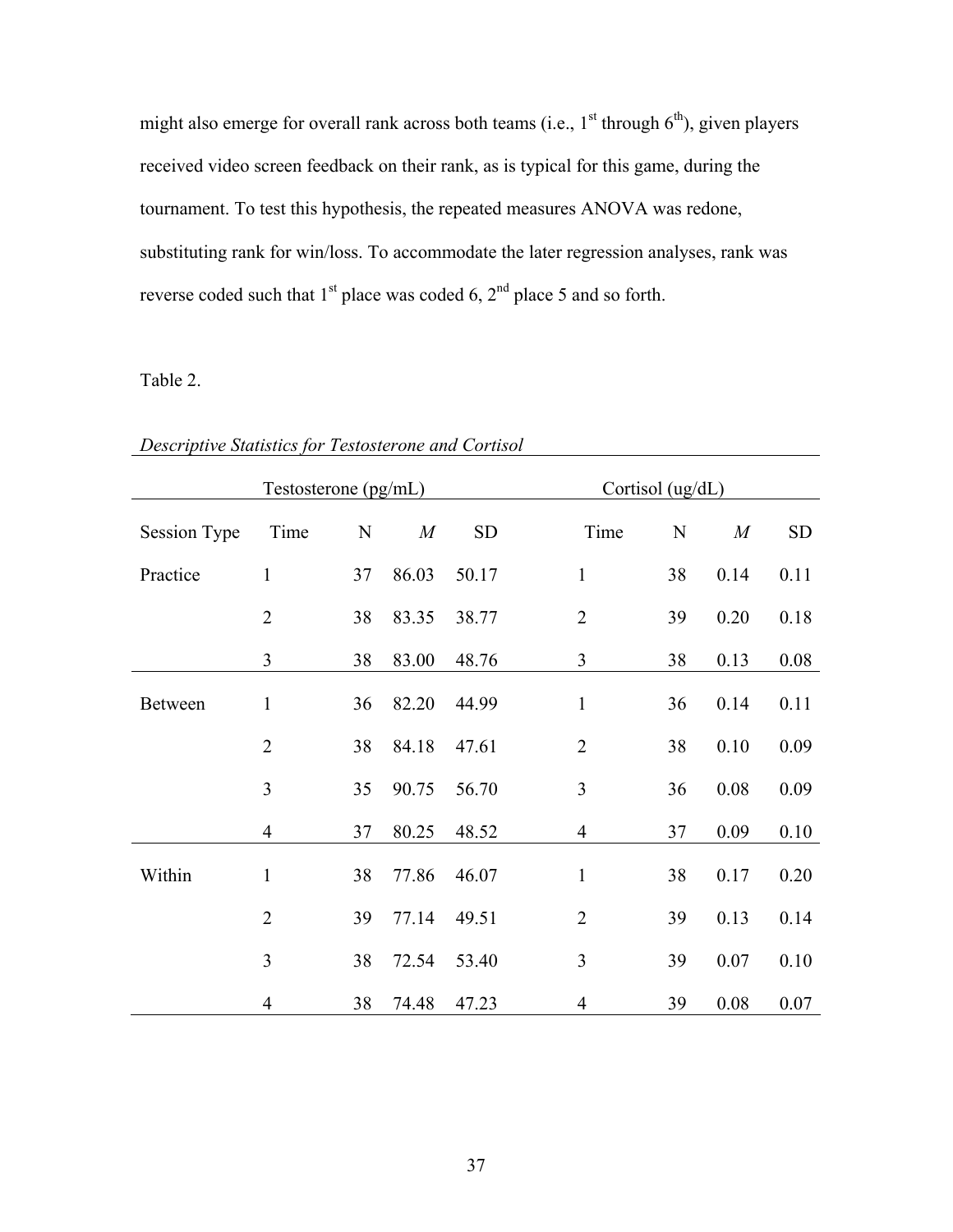### *Between-Group Tournament*

*Outcome.* For testosterone, neither the main effects of outcome,  $F(1,37)=1.54$ ,  $p$ <.25, nor time  $F(3,37)$  < 1, nor the interaction,  $F(3,37)$  < 1, were significant. The difference between time 3 and time 4 testosterone levels did not differ across winners and losers, *t*(37)=1.30, *p*<.25.

For cortisol, there was no effect for outcome, *F*(1,37)<1, but, as expected, the same main effect of time was significant,  $F(3,37)=5.71$ ,  $p = .001$ ; the same contrasts (e.g., time 1 vs. time 2) were significant. Again, the interaction was not significant. *F*(3,37)<1.

*Rank*. For testosterone, there was no significant main effects for rank, *F*(1,37)<1, or time,  $F(3,111)=1.12$ ,  $p<.25$ , nor was the interaction significant.  $F(3,111)$  < 1. For cortisol, rank was not significant,  $F(1,37)$  < 1, but again the main effect of time was,  $F(3,111)=3.55$ ,  $p<0.05$ , as were the same contrasts; the interaction was not significant *F*(3,111)<1.

### *Within-Group Tournament*

*Outcome*. For testosterone, neither the main effects for outcome, *F*(1,37)<1, nor time,  $F(3,37)$  < 1, were significant, nor was the interaction,  $F=(3,37)$  < 1. Time 3 and time 4 testosterone did not differ across winners or losers, *t*(37)=.68, *p*=.50. For cortisol, the main effect of win,  $F(1,37)$  as not significant, but the main effect of time was,  $F(3,37)=8.31$ ,  $p = .0001$ ; the interaction was not significant  $F=(3,37)$  < 1. Follow up contrasts revealed that cortisol measured directly before the between-group competition was significantly higher (time 2, M=.31 SD=.16) than that directly after completing the competition (time 3, M=.23 SD=.14) *F*(1,38)=14.72, *p*=.0005.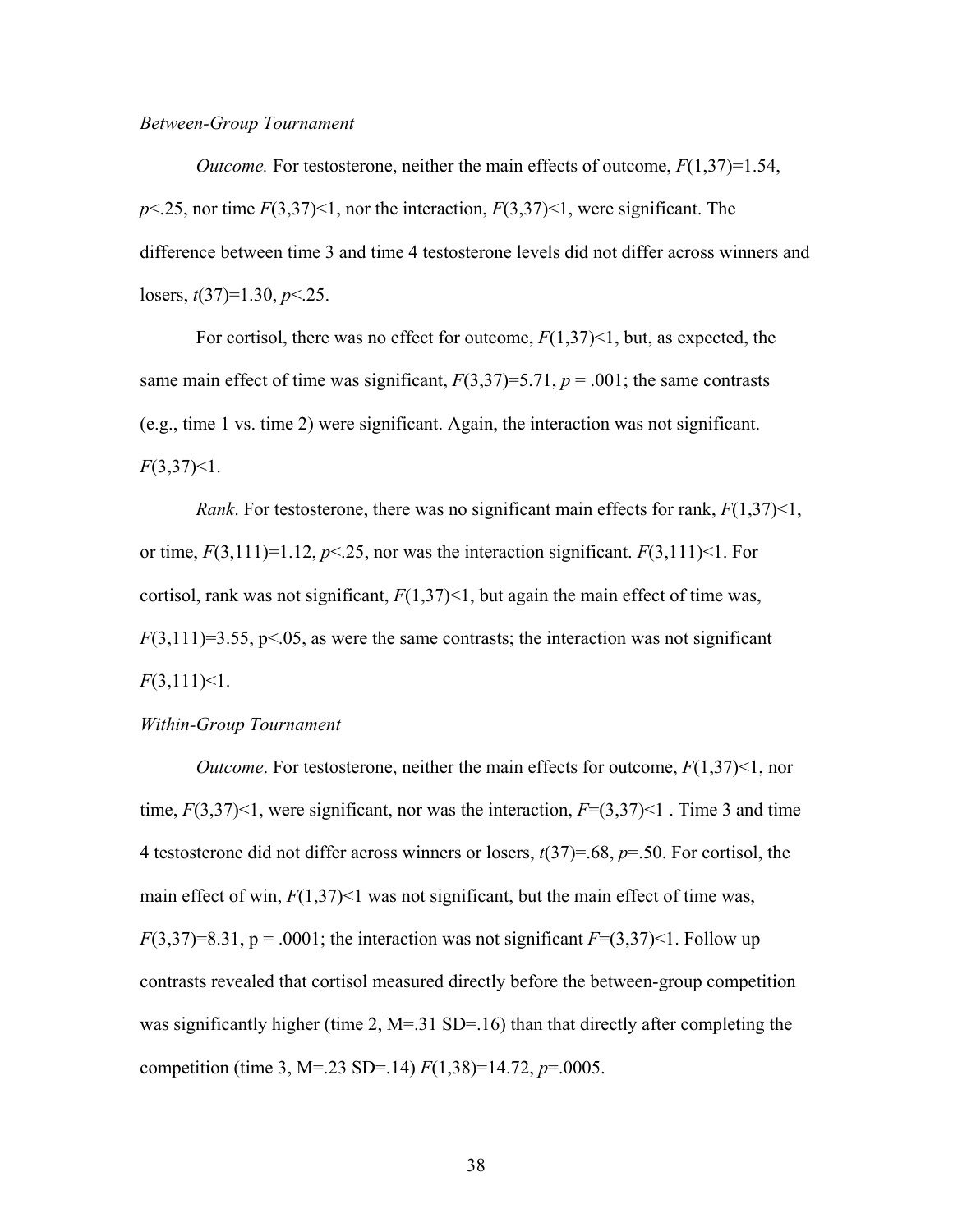*Rank*. For testosterone, neither the main effects of rank, *F*(1,37)<1, nor time,

 $F(3,111)$  < 1, were significant, nor was the interaction,  $F(3,111)$  < 1. For cortisol, the main effect of rank was not significant,  $F(1,37)$  < 1, but the a main effect of time was, *F*(3,111)=9.06, *p*<.0001, as was the interaction of time and rank *F*(3,111)=3.13, *p*<.05. The latter is further explored in the subsequent regression analyses.

## *Individual Differences*

On the basis of previous findings, it is likely that hormonal response to competition is a product of psychological processes that interact with outcome (e.g., Salvador, 2006). For this reason, individual differences in personality, anxiety, and mood were predicted to influence a participant's testosterone and cortisol values and their hormones responses to winning or losing. I first present means and standard deviations for these measures, and then use correlations to determine which individual differences variables were consistently related to the hormone variables. I did not adjust the alpha for multiple correlations, because these were only exploratory analyses. These preliminary results were then used to guide the subsequent regression analyses.

### *Personality*.

The descriptive information for the five composite personality dimensions is shown in Table 2. These scores were correlated with the hormone measures, yielding 110 correlations (i.e., 11 cortisol x 5 personality  $+11$  testosterone x 5 personality). The 5 significant correlations are consistent with chance (i.e., .045). Therefore, I concluded that personality dimensions were not consistently predictive of the hormone values and thus the personality variables were not retained for the regression analyses.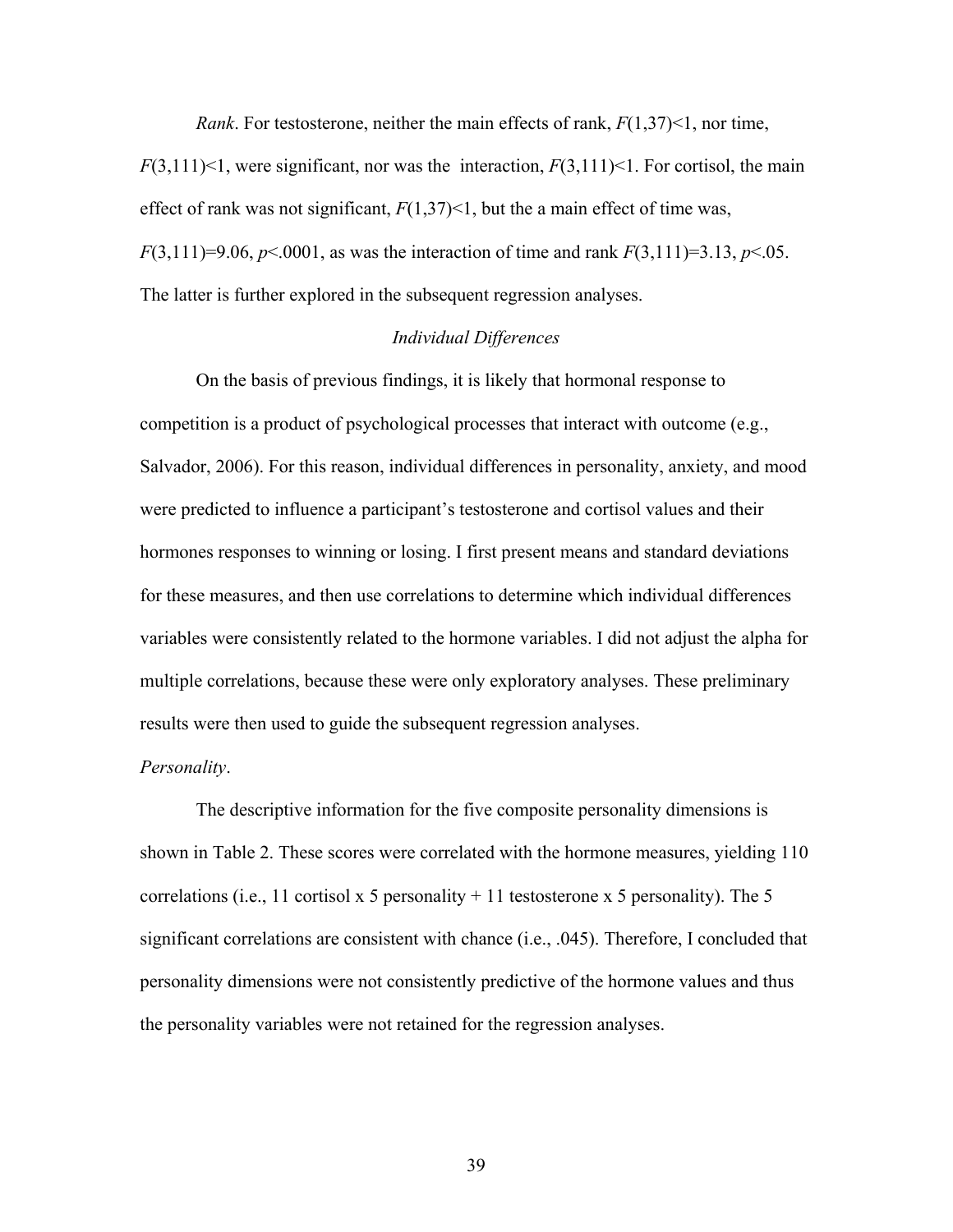#### Table 3.

*Descriptive Statistics for Personality Dimensions*

| Dimension                  | M    | SD   |
|----------------------------|------|------|
| Extraversion               | 6.74 | 1.10 |
| Agreeableness              | 7.29 | 0.88 |
| Conscientiousness          | 6.36 | 1.10 |
| <b>Emotional Stability</b> | 6.89 | 1.00 |
| Intellect                  | 739  | 0.70 |

*Anxiety.* 

The mean of the trait anxiety measures was not significantly different from the means of the state anxiety measures and therefore former was not an appropriate baseline to create change scores for the latter. State anxiety was assessed at the time each saliva sample was collected and the anxiety ratings were correlated with the corresponding hormone measures. Only 2 out of the 128 correlations between the 8 State anxiety measures and the corresponding hormone values were significant. For the between-group tournament state anxiety at time 4 correlated with testosterone at time 4,  $r(38)=37$ ,  $p<.05$ . For the within-group tournament state anxiety at time 4 correlated with testosterone at time 3,  $r(38)=32 \ p<0.05$ . Because these two correlations were likely due to chance, the state anxiety measures were not retained for the regression analyses. *Mood*.

Mood was assessed at the time each saliva sample was collected and the mood ratings were correlated with the corresponding hormone measures, and with temporally adjacent hormone measures, given the expected bidirectional relationship between hormones and mood (Mazur, 1985). For example, time 1 mood variables were correlated with time 1 and time 2 hormone values; time 2 mood variables were correlated with time 1, time 2 and time 3 hormone values.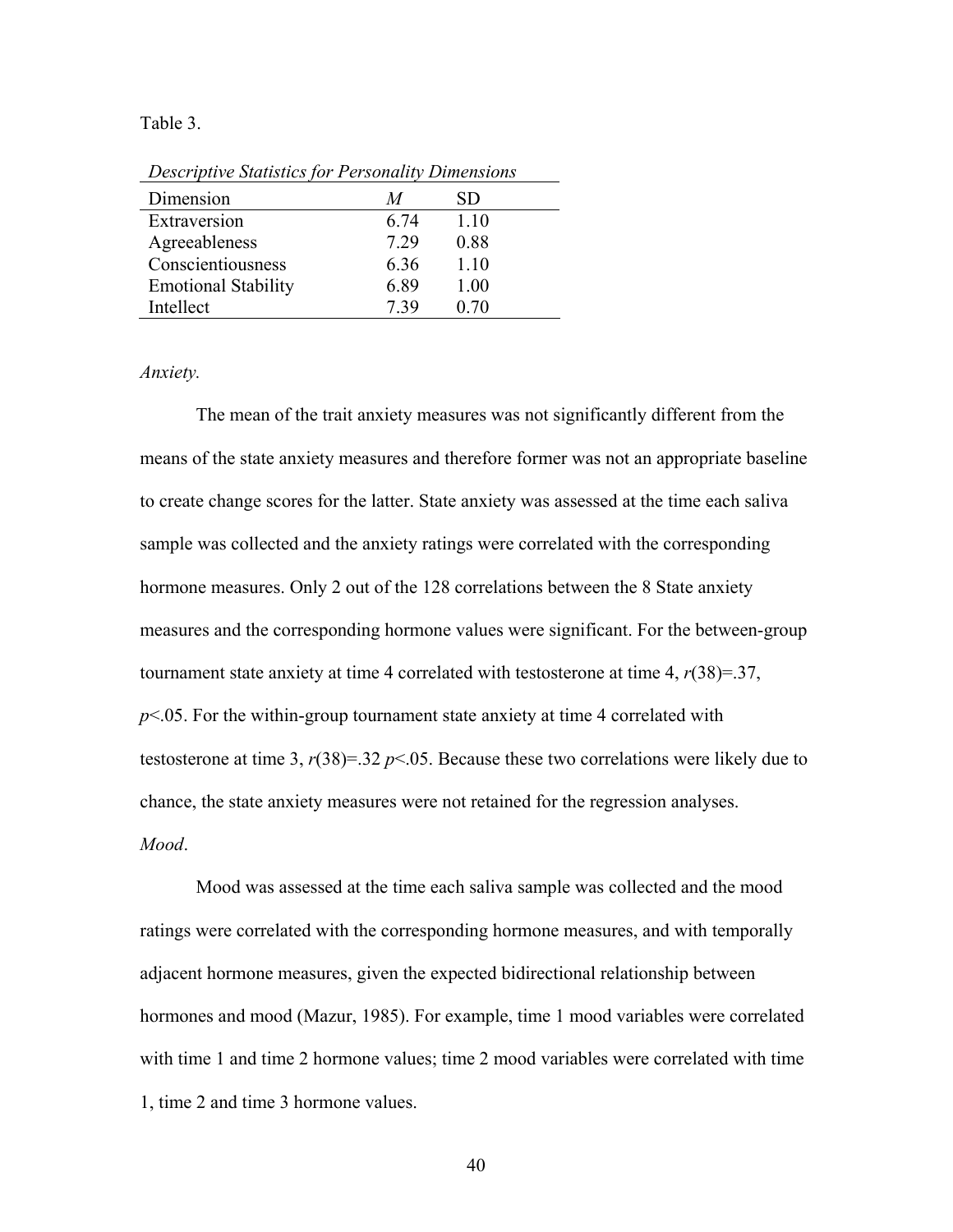Table 4.

| Variable            | N |    | M     | SD    |
|---------------------|---|----|-------|-------|
| Trait               |   | 42 | 36.17 | 6.73  |
| Stateb1             |   | 42 | 35.17 | 9.50  |
| Stateb <sub>2</sub> |   | 40 | 37.13 | 10.94 |
| Stateb <sub>3</sub> |   | 41 | 34.68 | 7.46  |
| Stateb4             |   | 39 | 32.21 | 8.11  |
| Statew1             |   | 39 | 33.03 | 8.36  |
| Statew <sub>2</sub> |   | 39 | 34.03 | 8.86  |
| Statew <sub>3</sub> |   | 39 | 34.46 | 10.26 |
| Statew4             |   | 38 | 32.92 | 9.62  |

*Descriptive Statistics for State Anxiety*

*Note*. Stateb1 = state anxiety for the betweengroup tournament at time  $1$ ;  $w =$  within-group. The maximum possible score was 80.

Of the 132 possible correlations, 13 were significant with testosterone and 13 with cortisol  $(p<.05)$ . The general pattern for testosterone, though not always significant, was negative correlations with tension, anger, confusion, fatigue, vigor, and total mood disturbance. Of the 13 significant correlations with testosterone values, 12 occurred for the between-group tournament. Nine of these were with time 1 testosterone, and all were negative. At time 1, higher testosterone levels were associated with lower reported tension at time 1  $r(39) = -0.48$ ,  $p < 0.001$ , and at time 2  $r(39) = -0.38$ ,  $p < 0.05$ ; lower reported anger at time 1  $r(39) = -0.37$ ,  $p < 0.05$ , and at time 2,  $r(39) = -0.42$ ,  $p < 0.05$ ; lower confusion at time 1,  $r(39) = -0.35$ ,  $p < 0.05$ ; lower mood disturbance at time 1,  $r(39) = -0.35$ ,  $p < 0.05$ , and at time 2,  $r(39) = -33$ ,  $p < 05$ ; and lower fatigue at time 1,  $r(39) = -34$ ,  $p < 05$ , and at time 2. *r*(39)=-.34, *p*<.05.

Of the remaining 4 correlations for the between-group tournament, higher testosterone at time 2 was correlated with lower vigor at time 3, *r*(39)=-.35, *p*.05, and lower anger at time 3,  $r(39) = -31$ ,  $p < 05$ . Finally, higher testosterone at time 4 was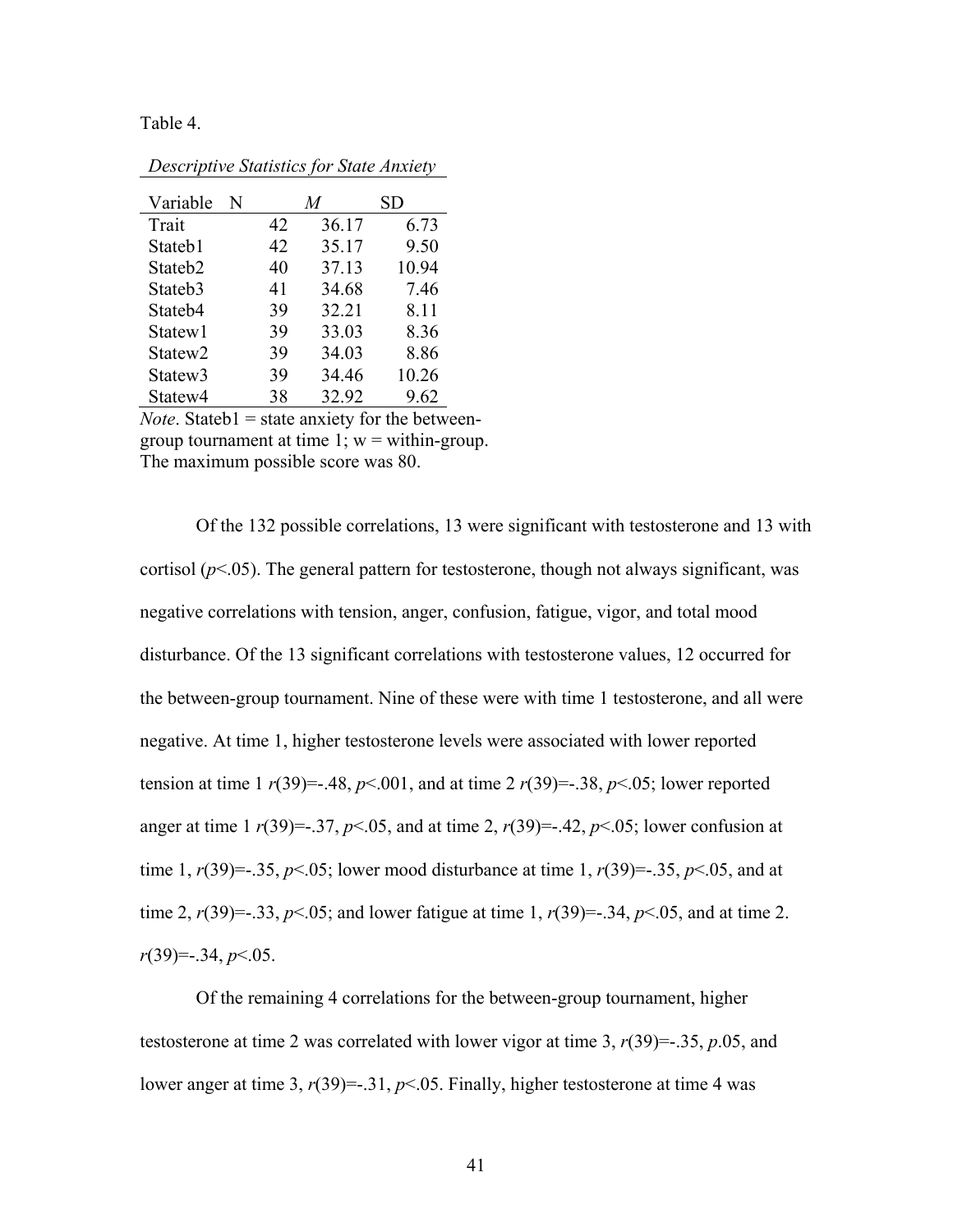correlated with lower vigor at time 3,  $r(39) = -0.44$ ,  $p \le 0.001$ . The only significant correlation for the within-group tournament was positive correlation between testosterone at time 1 and depression at time 1,  $r(39)=32$ ,  $p<0.05$ .

Cortisol showed a trend of positive correlations with total mood disturbance, confusion, fatigue, anger, depression, and tension, although these correlations were not always significant. In contrast with the findings for testosterone, all of the significant correlations for cortisol occurred during the within-group tournament. Of these 10 correlations, 7 were with time 1 cortisol. At time 1, higher cortisol levels were associated with greater reported mood disturbance at time 1,  $r(39)=.41$ ,  $p<.001$  and at time 2  $r(39)=39, p<.05$ ; greater confusion at time 1  $r(39)=38, p<.05$ ; greater fatigue at time 1 *r*(39)=.37, *p*<.05; greater anger at time 1 *r*(39)=.33, *p*<.05 and at time 2 *r*(39)=.33, *p*<.05; and greater depression at time 2  $r(39)=33$ ,  $p<0.05$ . Of the remaining 6 correlations, 4 were with cortisol at time 3. Higher cortisol at time 3 was associated with greater tension at time 3 *r*(39)=.35, *p*<.05, and time 4 *r*(39)=.36, *p*<.05; greater fatigue at time 3 *r*(39)=.32,  $p$ <.05; and greater mood disturbance at time 4  $r(39)=35$ ,  $p$ <.05. The remaining significant correlations were with cortisol at time 4; higher cortisol was associated with greater tension at time 4  $r(39)=.40$ ,  $p<.05$  and greater fatigue at time 1  $r(39)=.32$ ,  $p<.05$ .

Based on the pattern of these correlations, I chose to include mood disturbance and vigor in the regression analyses. Mood disturbance is particularly important because, in addition to the correlations with testosterone and cortisol, it is a composite of the other mood variables, except vigor, so that it captures much the variance due to the individual variables. For example, at time 1 for the between-group tournament, 9 of the 13 significant correlations with testosterone occurred for variables that contribute to the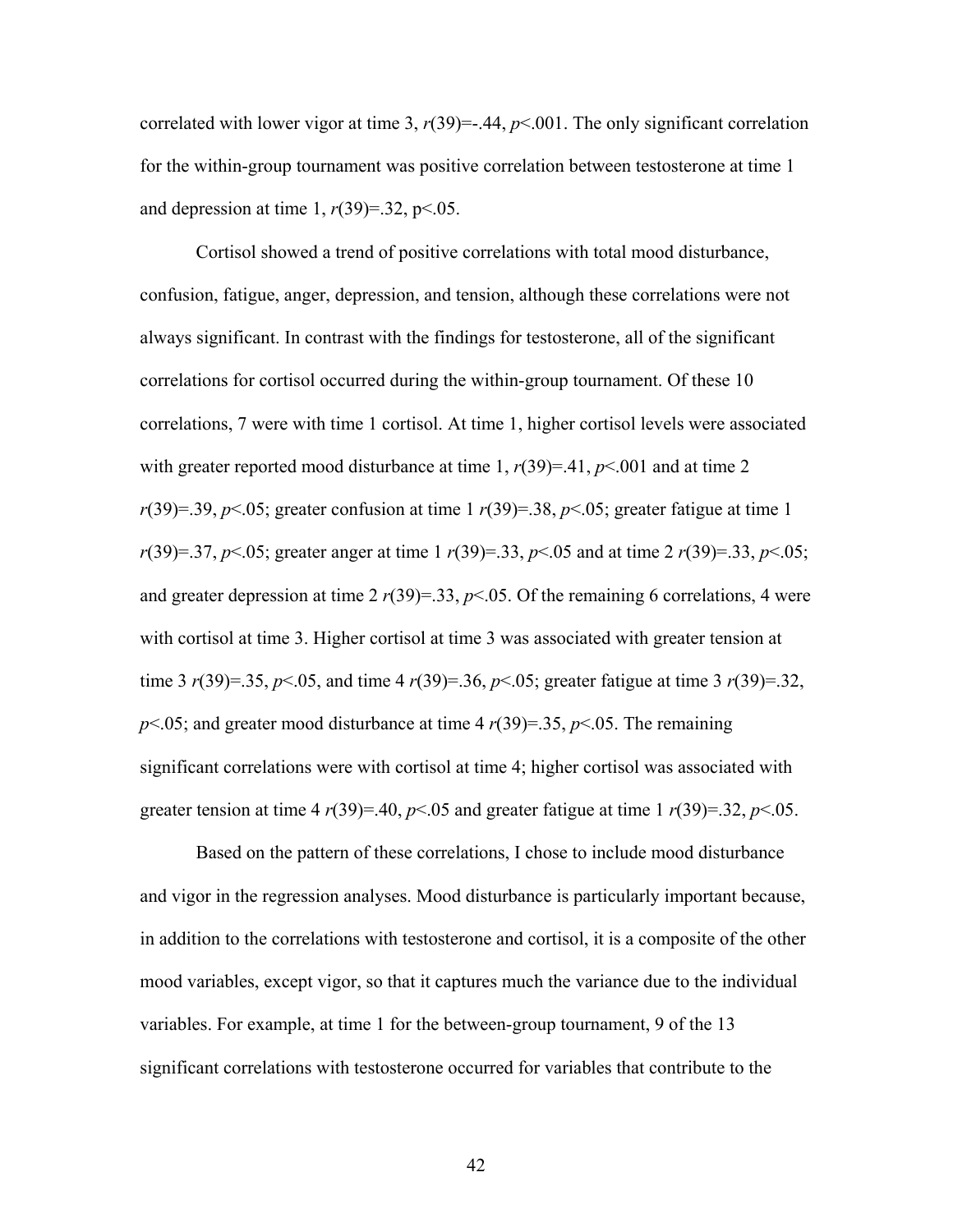mood disturbance composite. The time 1 mood disturbance composite was correlated with confusion *r*(39) = .77, tension 1 *r*(39)=.77, *p*<.0001, tension 2 *r*(39)=.46 , *p*<.001, *p*<.0001, fatigue 1 *r*(39)=.69, fatigue 2 *r*(39)=.85, *p*<.0001, anger 1 *r*(39)=.73, *p*<.0001, anger 2 *r*(39)=.72, *p*<.0001, *p*<.0001, and vigor *r*(39)=.12, *p*<.25.

# *Questionnaire.*

Descriptive statistics are provided in Table 5*.* Of the questionnaire variables, selfperceived social competence, sociality, leadership, respect by others, and social support were highly correlated; see Table 6. On the basis of these correlations, I created a composite variable, Leader; alpha = .94. The Leader variable was significantly correlated with the theoretically important testosterone at time 4 for the between-group tournament,  $r(39)=33$ ,  $p<05$ , and thus retained for the subsequent regression analyses.

### *Attributions, Seriousness, and Cooperation*

For the free response questions posed at time 2 and time 3, three variables were coded; internal versus external attributions, how seriously the participants took the match, and between-group tournament cooperation as a team. Attributions were coded as internal (coded 1) if the participant's response included reference to their skill or strategy, and external (coded 0) if they made reference to something outside of their locus of control, such as the skill of the other team. In regard to the serious variable, participants responded with very (coded 3), somewhat (coded 2), or not at all (coded 1). If the participant responded to the question of why they won or lost by making reference to their teams' strategy or cooperation, then the variable for cooperation was coded as 1; otherwise it was coded 0.

Table 5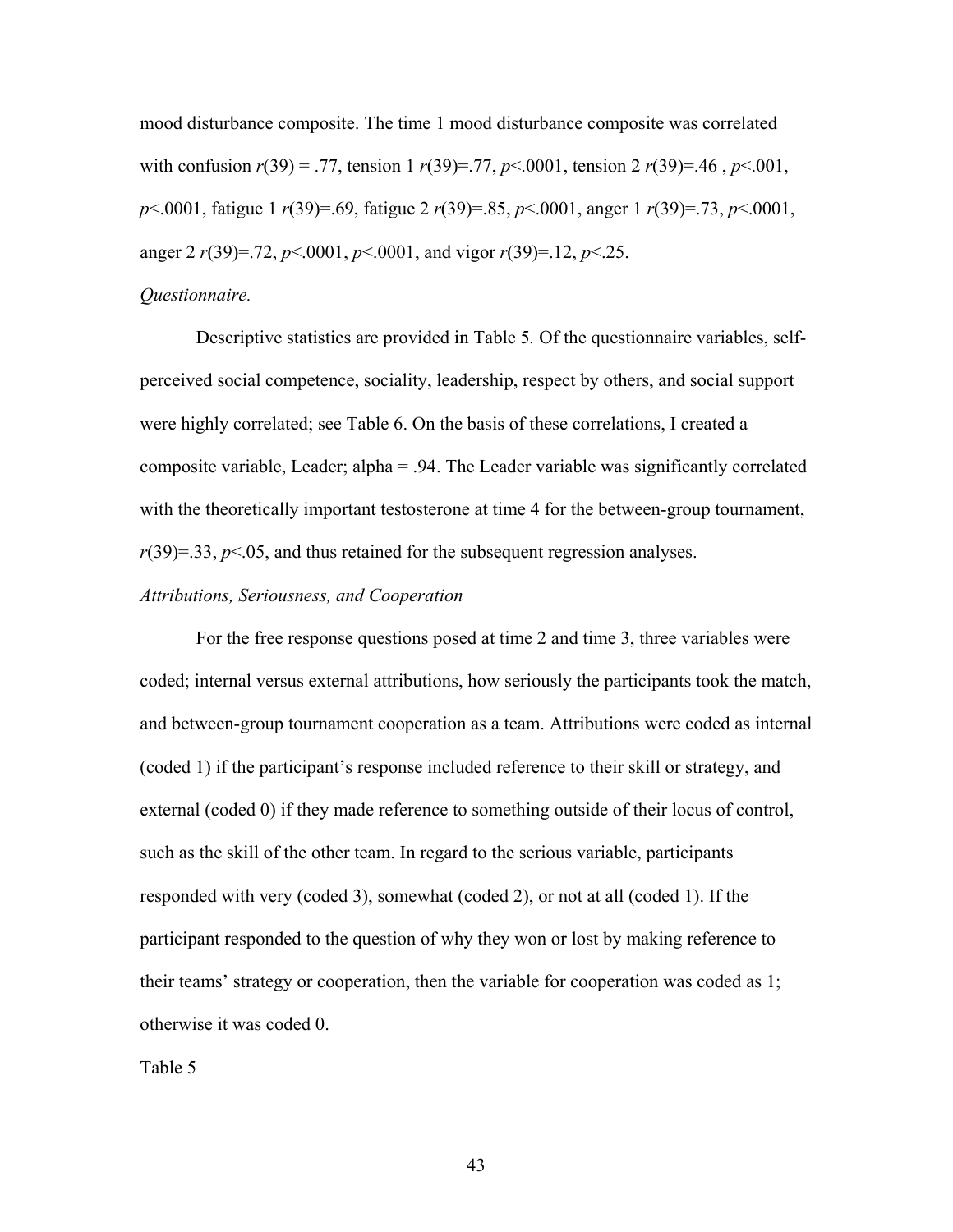| Descriptive statistics for Questionnaire Variables |      |      |  |  |  |
|----------------------------------------------------|------|------|--|--|--|
| Variable                                           | M    | SD   |  |  |  |
| Social Competence                                  | 2.21 | 1.20 |  |  |  |
| Liked by others                                    | 2.29 | 1.37 |  |  |  |
| Sociality                                          | 2.40 | 1.27 |  |  |  |
| Leadership                                         | 2.70 | 1.26 |  |  |  |
| Respected by others                                | 2.36 | 1.32 |  |  |  |
| Social support                                     | 2.40 | 1.19 |  |  |  |

*Descriptive Statistics for Questionnaire Variables*

Note. The range was 1 (most or best) to 5 (least or worst).

# Table 6

| Correlations among Questionnaire Variables |  |  |
|--------------------------------------------|--|--|
|--------------------------------------------|--|--|

|              | Competence | Liked | Social | Leader       | Respected | Support |
|--------------|------------|-------|--------|--------------|-----------|---------|
| Competence 1 |            | .88   | .81    | .63          | .81       | .81     |
| Liked        |            | 1     | .80    | .73          | .85       | .78     |
| Social       |            |       | 1      | .77          | .78       | .61     |
| Leader       |            |       |        | $\mathbf{1}$ | .78       | .45     |
| Respected    |            |       |        |              | 1         | .69     |
| Support      |            |       |        |              |           | 1       |

All are significant at *p*<.001

Responses were coded as missing if the participant did not answer the question or if the answer did not address the question; 7.6% of responses were missing. To assess reliability, all responses were coded separately by two individuals. Across coder correlations for internal/external attributions were significant for both the within, *r*(37)=.60, *p*<.0001, and between, *r*(36)=.80, *p*<.0001, tournaments. The across coder correlations were also high for serious for both the within, *r*(39)=.90, *p*<.0001, between,  $r(42)=.87, p<.0001$ , tournaments. The across-coder correlation for cooperation was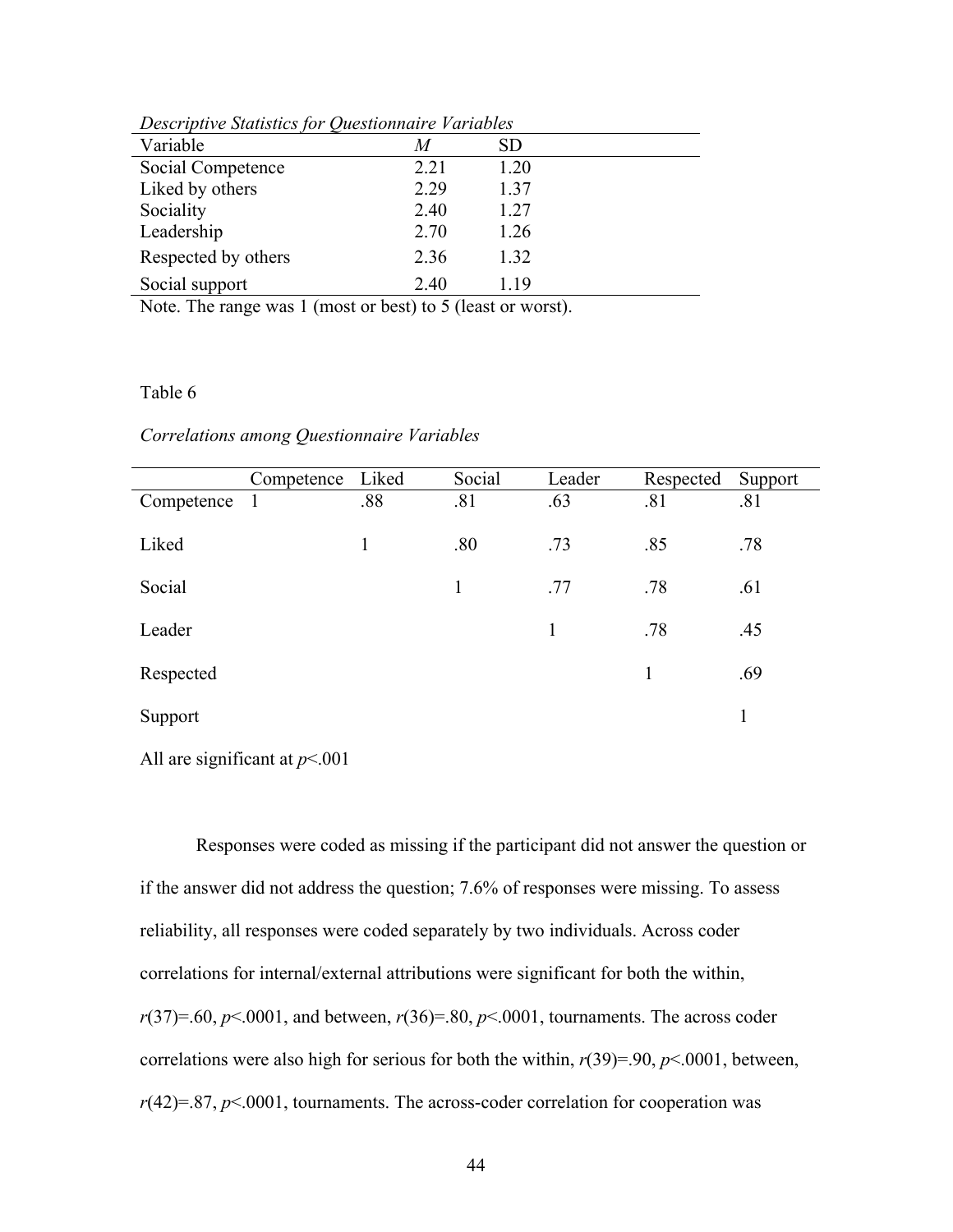similarly high,  $r(36)=71$ ,  $p<0001$ . For all three variables, the PIs codes were used in the regression analyses.

### Regression Analyses

To further explore the pattern of hormone responses during the competitions, a series of 16 regression (2 tournaments, with four times each, separate by hormone type) were run. Several variables are of particular theoretical importance; specifically, outcome, attributions, expectations, cooperation, seriousness, and leader. Separate regressions are run for win and rank as these may differentially predict hormone measures based on competition type. The outcome variables, leader and the interaction of outcome by leader are included in every equation based on the finding that desire for status/power influences hormone responses to winning and losing (Schultheiss et al., 1999). Other variables are only entered at specific times, such as expectations only time 2, attributions only time 3, cooperation and serious are only time 4.

Several control variables were entered in each equation; these are relationship status, stress, history (i.e., activities or substances that could affect hormone levels), and previous hormone values. Previous intra-tournament hormone values and mood variables were included as controls, and entered in the respective equations. Initially, I included all respective vigor and mood disturbance variables at the time of assessment, and in all equations subsequent thereto. For example, at time 3, vigor 1, vigor 2 and vigor 3 appeared in the equation. However, to conserve degrees of freedom, I only retained those vigor or mood disturbance variables that where significant in at least once in the set of equations.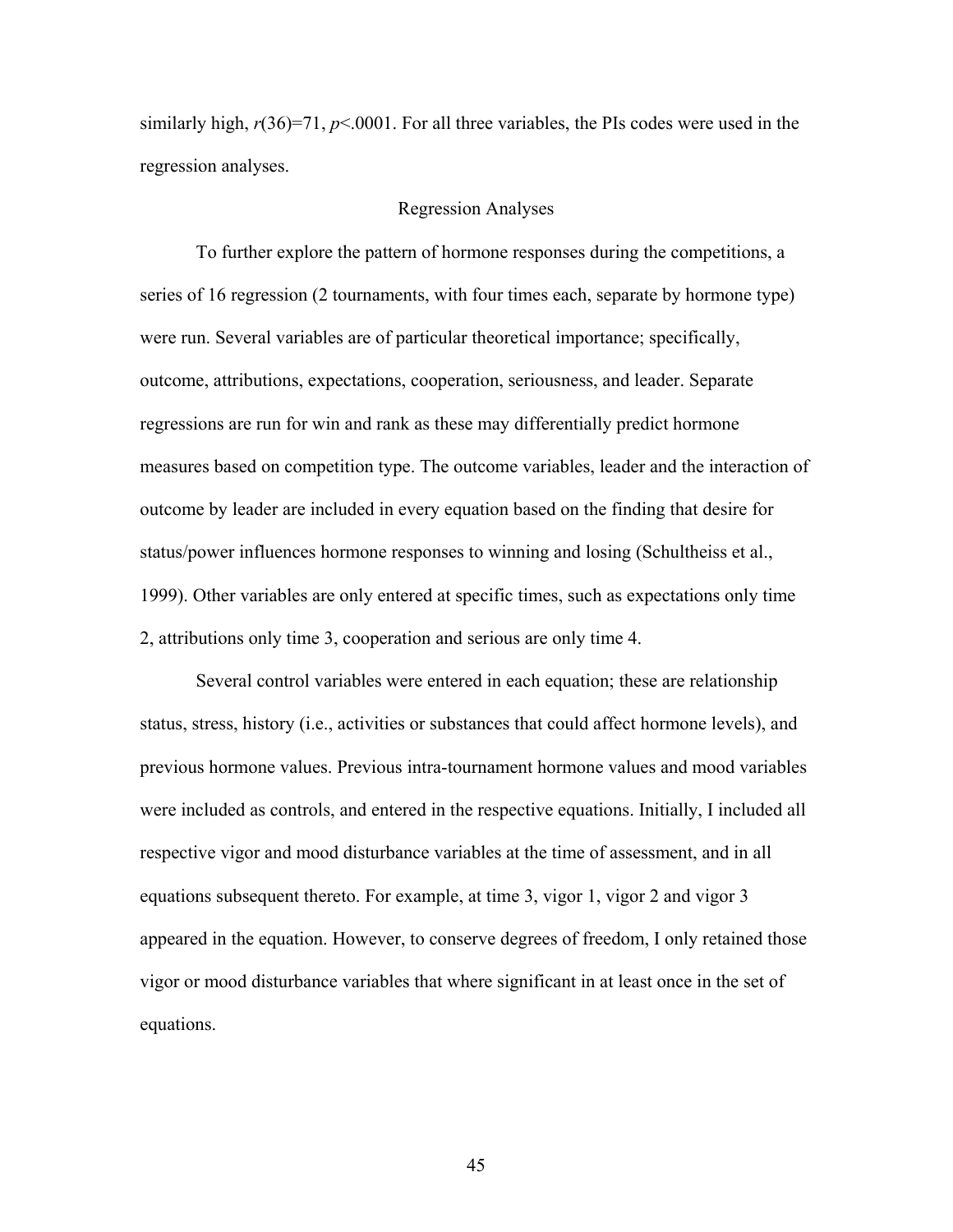All values were standardized with a mean of zero and standard deviation of 1. For the theoretically important variables, such as leader, rank, win, expectations, attributions seriousness and cooperation, I corrected the overall alpha level by dividing the experimentwise alpha = .05 by the number of theoretically important variables in the equation. The final regression equations are provided in appendix 5.

# *Testosterone*

# *Within-Group Tournament*

*Time 1*. The overall model for rank was not significant, *F*(8,30)=1.26, *p*>.25,  $R^2$ =.26, MSE= .94. None of the predictors for the rank model were significantly related to testosterone values (*ps*>.1).

The overall model for win was not significant,  $F(8,30)=1.35$ ,  $p > 0.25$ ,  $R^2 = 0.27$ , MSE= .93. None of the predictors for the win model were significantly related to testosterone values (*ps*>.1).

*Time 2.* The overall model for rank was significant,  $F(11,27)=2.33$ ,  $p<.05$ ,  $R^2 = .49$ , MSE = .72. For the rank model, two control variables were significant: testosterone at time 1,  $\beta$ =.60,  $p$ <.01, and confounding history,  $\beta$ =-.40,  $p$ <.05. Otherwise, higher testosterone at time 2 was associated with higher expectations for team performance, *β*=.62, *p*<.01.

The overall model for win was significant,  $F(11,27)=2.73$ ,  $p<.05$ ,  $R^2=.53$ , MSE= .66. For the win model, two controls were significant: testosterone at time  $1, \beta = .59$ , *p*<.01, and confounding history,  $β = .42$ ,  $p < .05$ . Otherwise, higher testosterone at time 2 was associated with higher expectation for team performance,  $\beta = .61$ ,  $p < .01$ .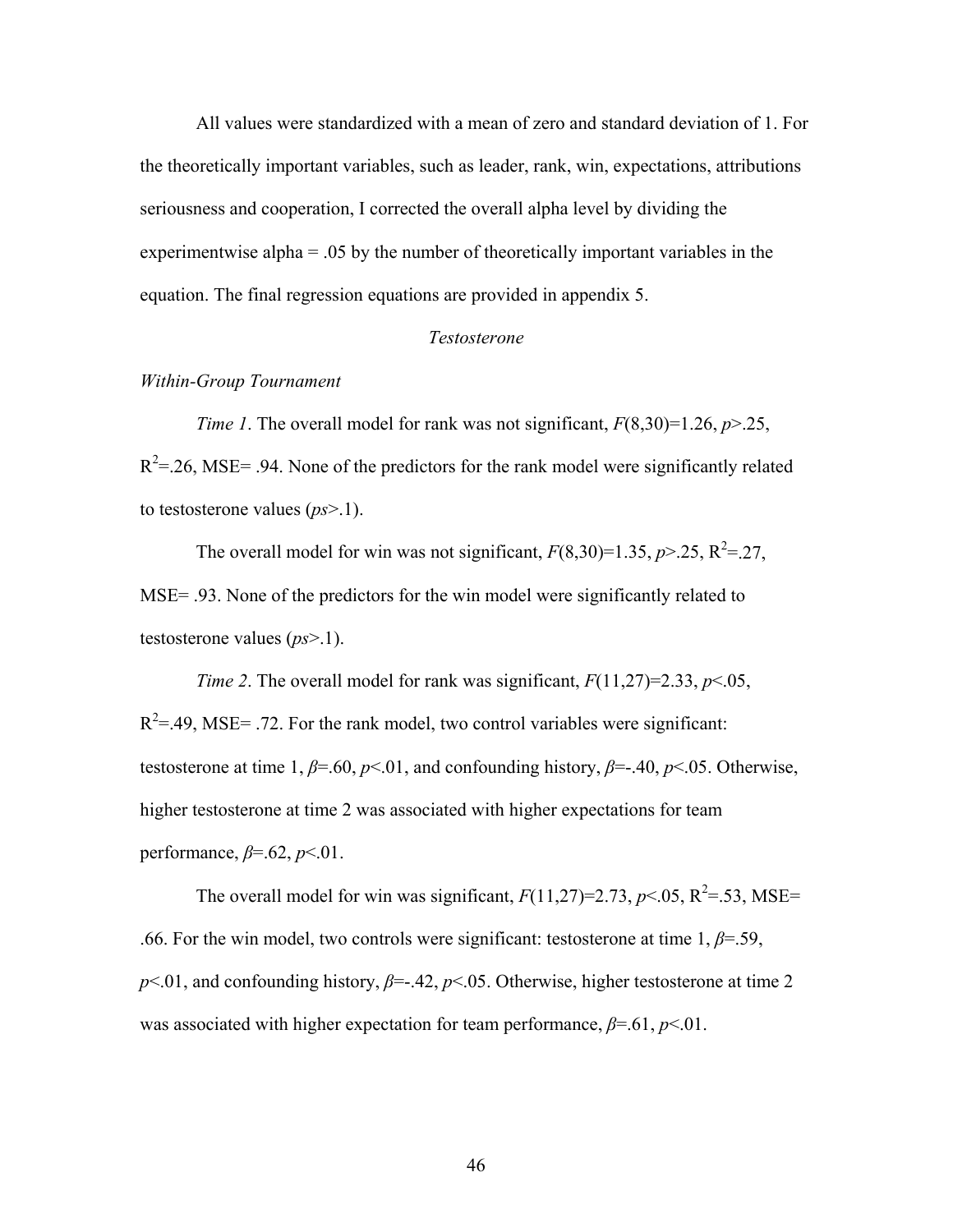*Time 3.* The overall model for rank was not significant, *F*(15,23)=1.15, *p*>.25,

 $R^2$ =.43, MSE= .94. For the rank model, none of the predictors were significantly related to testosterone (*p*s>.05).

The overall model for win was not significant,  $F(15,23)=1.17$ ,  $p > 0.25$ ,  $R^2=0.43$ , MSE= .94. For the win model, none of the predictors were significantly related to testosterone (*p*s>.05).

*Time 4.* The overall model for rank was highly significant, *F*(15,23)=11.19,  $p$ <.0001,  $R^2$ =.88, MSE= .19. For the rank model, higher testosterone at time 4 was associated several control variables: committed relationship status,  $\beta = 31$ ,  $p < 01$ , testosterone at time 2,  $\beta$ =.74,  $p$ <.0001, vigor at time 1,  $\beta$ =-.53,  $p$ <.01, vigor at time 3, *β*=.75, *p*<.0001, mood disturbance at time 1, *β*=-.62, *p*<.0001, and mood disturbance at time 4,  $\beta$ =.45,  $p$ <.01. The fluctuating relations with vigor and mood disturbance across time might be due to the high correlations among the vigor and mood disturbance variables and thus suppression effects. In any case, the attribution variable indicated that external attributions were associated with higher testosterone at time 4,  $\beta$ =-.31,  $p$ <.05, which after the alpha correction this becomes non-significant.

The overall model for win was highly significant,  $F(15,23)=11.31, p<.0001$ ,  $R^2 = .88$ , MSE= .20. For the win model, several of the control variables were significant: committed relationship status, *β*=.25, *p*<.05, testosterone at time 2, *β*=.75, *p*<.0001, vigor 1, *β*=-.51, *p*<.01, vigor 3 *β*=.71, *p*<.001, mood disturbance 1, *β*=-.64, *p*<.001, and mood disturbance 4, *β*=.46, *p*<.01. Otherwise, higher testosterone at time 4 was associated with external attributions,  $\beta = 0.38$ ,  $p < 0.01$ , which after the alpha correction becomes nonsignificant.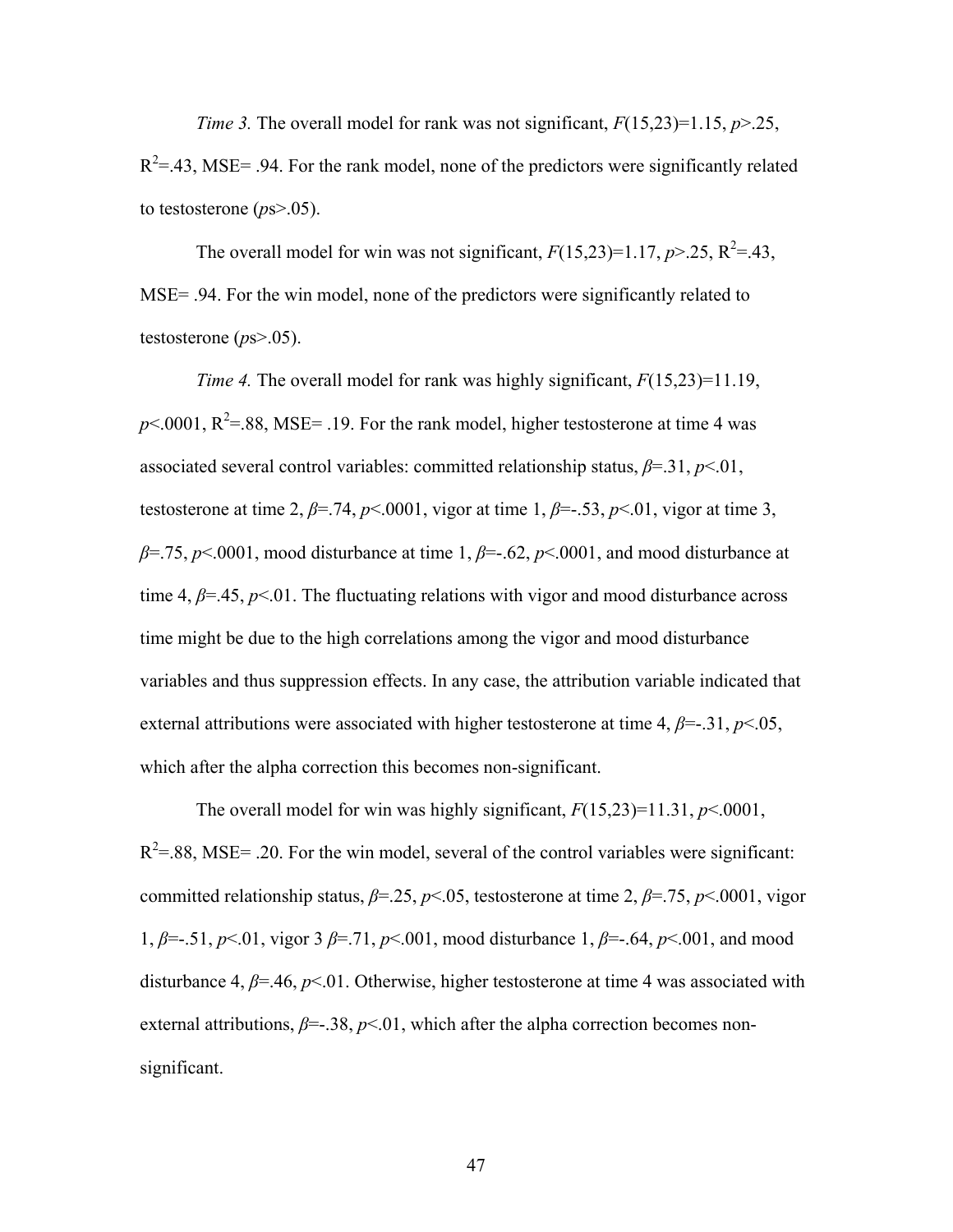### *Between-Group Tournament*

*Time 1.* The overall model for rank was significant,  $F(8,30)=2.48$ ,  $p<.05$ ,  $R^2=40$ , MSE= .76. For the rank, two controls were significant: vigor 1, *β*=-.45, *p*<.05, and mood disturbance 1, *β*=-.59, *p*<.01.

The overall model for win was significant,  $F(8,30)=2.63, p<.05, R^2=.41, MSE=$ .74. For the win model, two controls were significant: vigor  $1, \beta = -10, \gamma \le 0.05$ . and mood disturbance 1, *β*=-.54, *p*<.01.

*Time 2.* The overall model for rank was not significant,  $F(13,25)=1.32$ ,  $p>25$ ,  $R^2 = 0.40$ , MSE = .90. For the rank model, three controls were significant; vigor 1,  $\beta = 0.73$ , *p* ≤.05, vigor 2, *β* = −.63, *p* ≤.05, and testosterone 1, *β* = −.45, *p* ≤.05.

The overall model for win was not significant,  $F(13,25)=1.35$ ,  $p > 0.25$ ,  $R^2=0.41$ , MSE= .89. For the win model, three controls were significant; vigor 1,  $\beta$ =.83,  $p$ <.05, vigor 2, *β*=-.66, *p*<.05, and testosterone 1, *β*=.47, *p*<.05.

*Time 3.* The overall model for rank was significant, *F*(17,21)=2.78, *p*<.05,  $R^2 = .69$ , MSE= .56. For the rank model, four of the controls were significant: testosterone at time 2,  $\beta$ =.89,  $p$ <.001, confounding history,  $\beta$ =-.48,  $p$ <.01, vigor 2,  $\beta$ =.87,  $p$ <.05, and mood disturbance 2, *β*=.80, *p*<.01. Otherwise higher testosterone was associated with external attributions,  $\beta = -149$ ,  $p < 05$ , which become non-significant with alpha correction, and lacking seriousness, *β*=-.77, *p*<.001.

The overall model for win was not significant,  $F(17,21)=2.14$ ,  $p>0.05$ ,  $R^2=0.63$ , MSE= .66. For the win model, three of the controls were significant: testosterone at time 2, *β*=.73, *p*<.01, confounding history, *β*=-.41, *p*<.05, and vigor 2, *β*=.71, *p*<.05. Otherwise higher testosterone was associated with external attributions, *β*=-.44, *p*<.05, and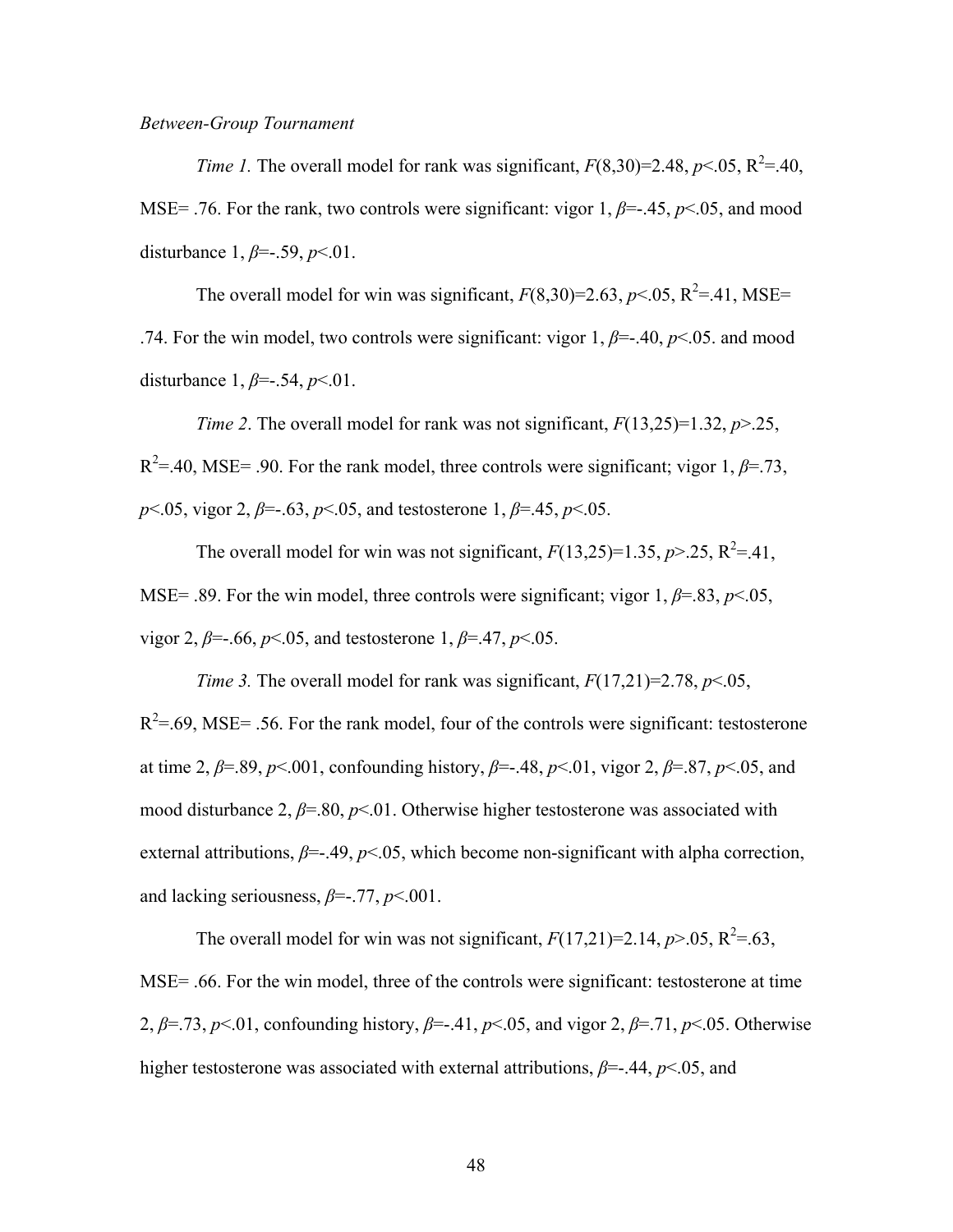increasing seriousness,  $\beta$ =.69,  $p$ <.01, both of which become non-significant after alpha correction.

*Time 4.* The overall model for rank was significant,  $F(16,22)=10.03$ ,  $p<0001$ ,  $R^2$ =.88, MSE= .20. For rank model, three controls were significant: testosterone at time 2, *β*=.50, *p*<.01, mood disturbance 1, *β*=-.85, *p*<.01, and mood disturbance 2, *β*=.79, *p*<.01. Otherwise higher testosterone was associated with a lack of cooperation, *β*=-.24, *p*<.05, increases in rank,  $\beta = 32$ ,  $p < 01$ , and increases in the interaction of leader by rank,  $\beta = 72$ ,  $p$ <.0001. After alpha correction of the theoretically important variables, only the leader by rank interaction remains significant.

 To follow up on the significant leader by rank interaction, I dichotomized the leader variable, coding individuals above the mean as 1 and those below it as 0. Residualized means are plotted in Figure 1. As shown in the figure, the two highest ranking men showed higher testosterone than the other men, but only if they were above average on the leader variable. To contrast these two highest ranks, a new variable–coded 1 for individuals in the two highest ranks and with a leader score of 1 and 0 for all others – was created and used to predicted residual testosterone values. The contrast was significant *t*(37)= 5.49, p<.0001. Another regression predicting residual testosterone from the contrast variable and the leader by rank interaction, revealed that only the contrast variable was significant,  $t(34)=2.68$ ,  $p<05$ . This last regression indicates that the original leader by rank interaction was driven largely by the two highest ranking (within their between group match) men with above average leader scores.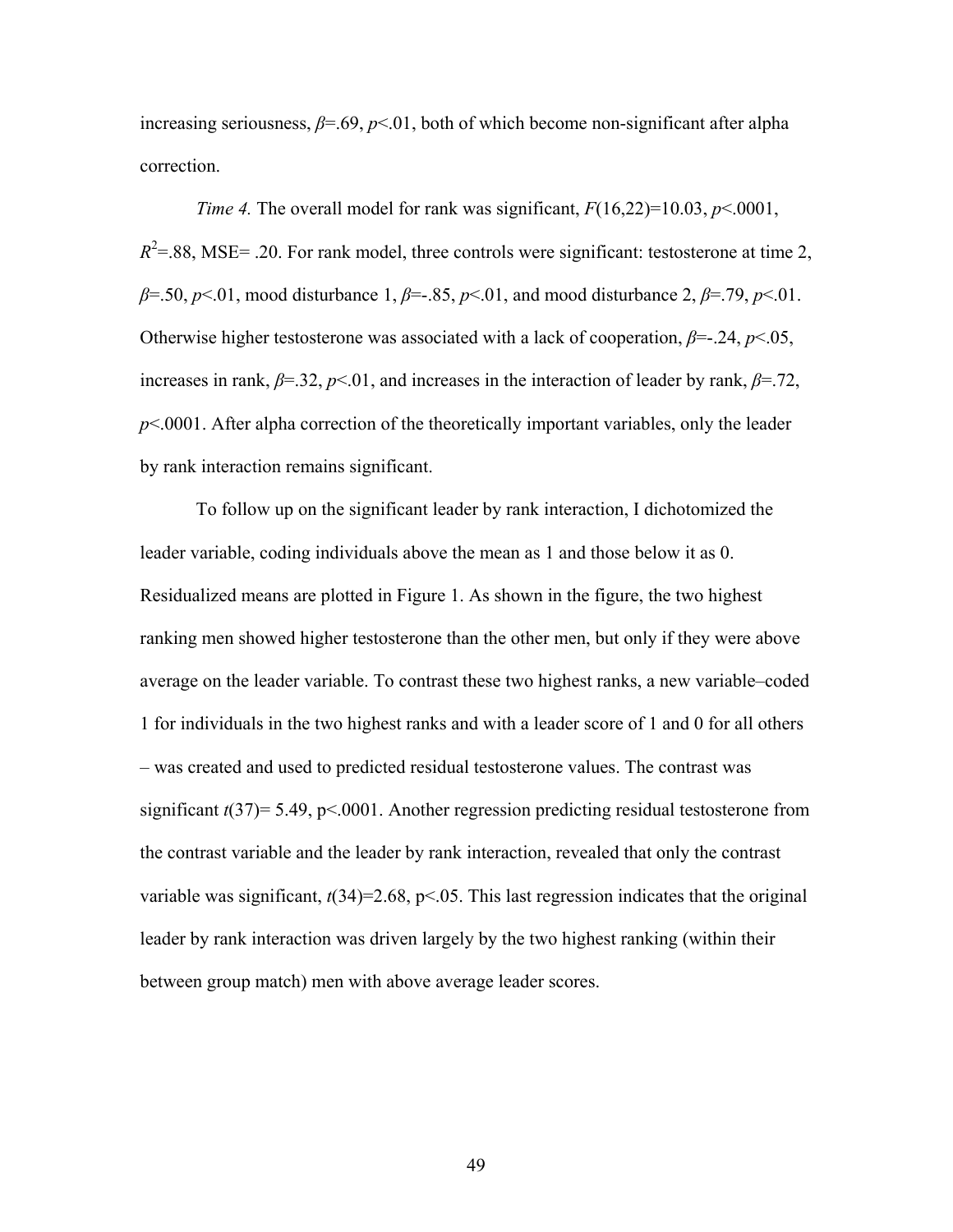

Figure 2: *Testosterone Residuals by Rank Separate for Leader*

The overall model for win was significant,  $F(16,22)=3.35, p<0.1, R<sup>2</sup>=.70, MSE=$ .50. However, none of the predictors were significantly related to testosterone (ps>.05).

# *Cortisol*

# *Within-Group Tournament*

*Time 1*. The overall model for rank was not significant, *F*(8,30)=1.93, *p*>.1,

 $R<sup>2</sup>=34$ , MSE= .84. For the rank model, increases in cortisol were associated with

decreases in leader, *β*=-.37, *p*<.05, which becomes non-significant after alpha adjustment.

The overall model for win was not significant,  $F(8,30)=2.04$ ,  $p>1$ ,  $R^2=.35$ , MSE= .82. For the win model, one control was significant, confounding history,  $\beta = 37$ ,  $p < 05$ . Otherwise, increases in cortisol were associated with decreases in leader,  $\beta = -29$ ,  $p < 05$ , which becomes non-significant after alpha correction.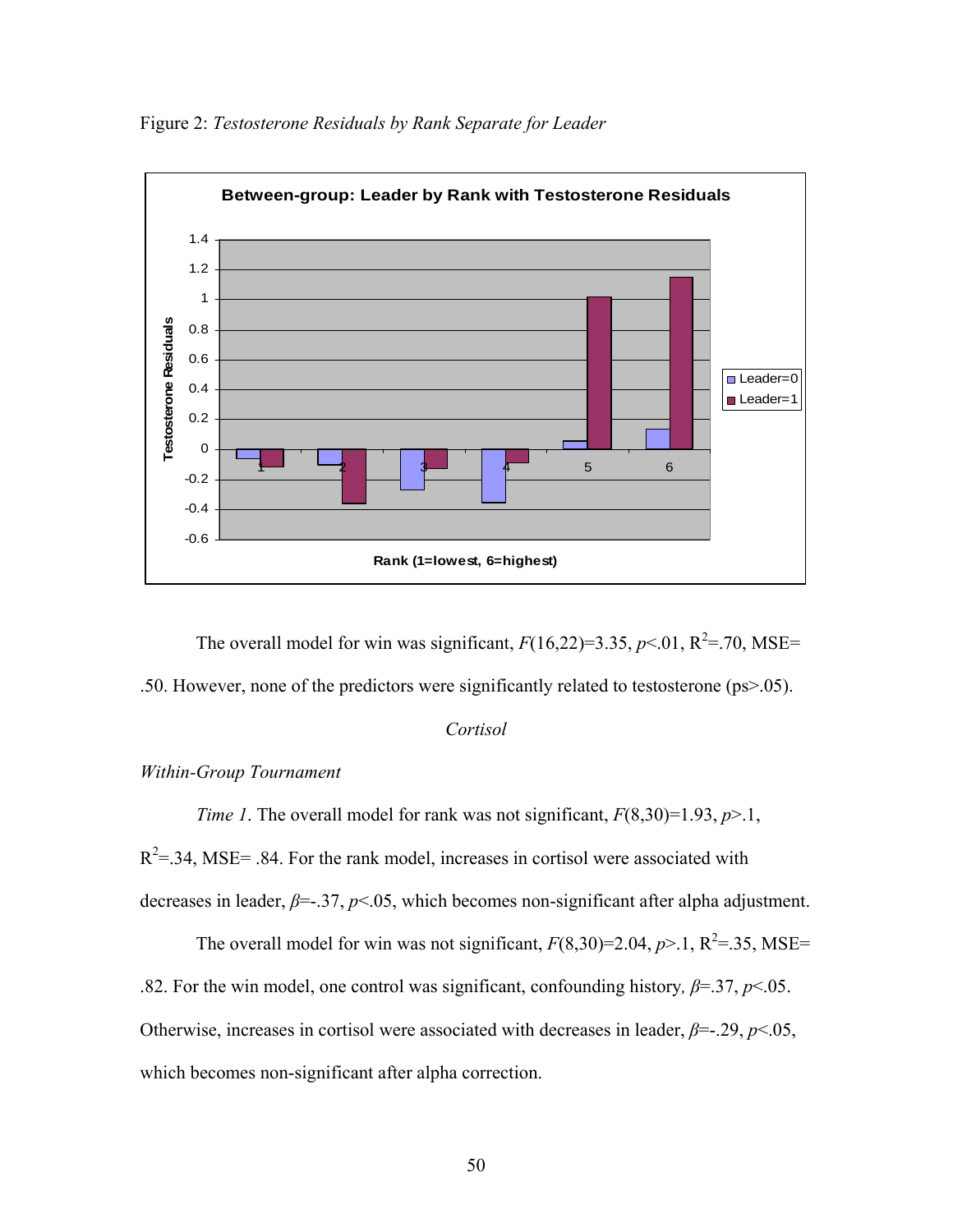*Time 2.* The overall model for rank was significant,  $F(11,27)=4.17, p<0.01$ ,

 $R^2 = .63$ , MSE= .52. For the rank model, two of the control variables were significant: cortisol at time 1,  $\beta$ =.54,  $\beta$ <.01, and non-committed relationship status,  $\beta$ =-.40,  $\beta$ <.05. Otherwise, higher cortisol was associated with increases in expectation of individual performance, *β*=.72, *p*<.01.

The overall model for win was significant,  $F(11,27)=4.20, p<.01, R<sup>2</sup>=.63, MSE=$ .52. For the win model, the same two control variables were significant: relationship status,  $\beta$ =-.40,  $p$ <.05, and cortisol at time 1,  $\beta$ =.54,  $p$ <.01. Otherwise, higher cortisol was associated with increases in expectation of individual performance,  $\beta = .73$ ,  $p < .01$ .

*Time 3*. The overall model for rank was not significant, *F*(15,23)=3.39, *p*>.05,  $R^2 = .69$ , MSE= .54. For the rank model, two control variables were significant, cortisol at time 1,  $\beta$ =-.42,  $p$ <.05, and cortisol at time 2,  $\beta$ =.89,  $p$ <.0001.

The overall model for win was not significant,  $F(15,23)=3.56, p>0.05, R^2=.69$ , MSE= .50. For the win model, three control variables were significant: cortisol at time 1, *β*=.-47, *p*<.05, cortisol at time 2, *β*=.92, *p*<.0001, and confounding history, *β*=.33, *p*<.05.

*Time 4*. The overall model for rank was significant, *F*(15,23)=7.89, *p*<.0001,  $R^2 = .84$ , MSE= .27. For the rank model, one control was significant, cortisol at time 1, *β*=.34, *p*<.05. Otherwise, increases in cortisol were associated with internal attributions, *β*=.29, *p*<.05, which becomes non-significant with alpha correction, and increases in the leader by rank interaction, *β*=.38, *p*<.01.

The overall model for win was highly significant,  $F(15,23)=9.00, p<.0001,$  $R^2$ =.85, MSE= .24. For the win model, three control variables were significant: cortisol at time 1,  $\beta$ =.44,  $p$ <.01, cortisol at time 2,  $\beta$ =.26,  $p$ <.05, and mood disturbance 1,  $\beta$ =-.32,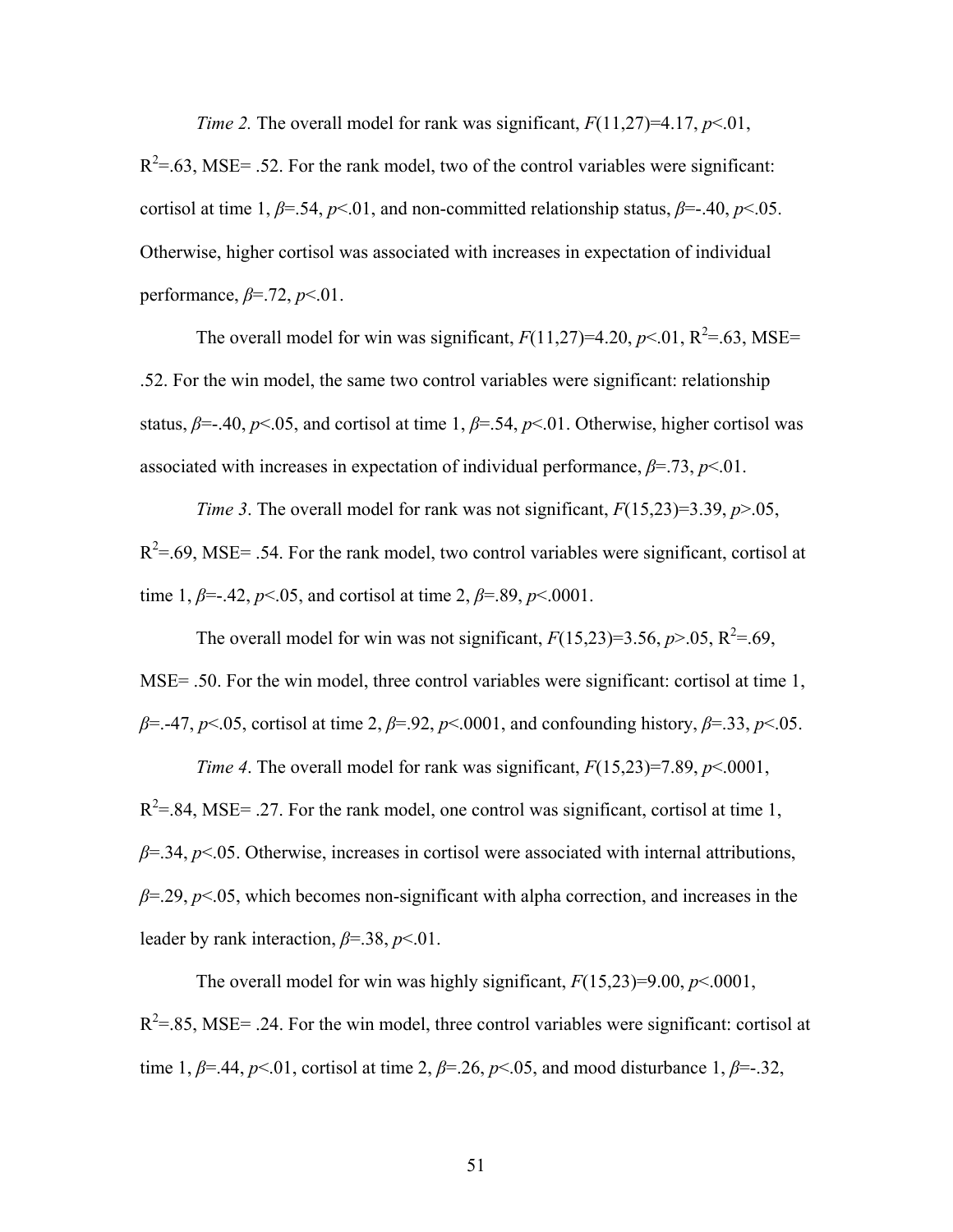*p*<.05. Otherwise, higher cortisol was associated with increases in leader, *β*=.19, *p*<.05, which becomes non-significant with alpha correction, losing the match,  $\beta = -174$ ,  $p < 01$ , and increases in the leader by win interaction,  $\beta = 28$ ,  $p < 001$ .

To follow up on the significant leader by outcome interactions, I used the dichotomized leader variable; residualized means are provided in Figure 2. Then I ran a regression model predicting cortisol residuals from the interaction of leader by rank, including all pairwise comparisons, adjusted for multiple comparisons using Tukey-Kramer. The only significant difference among means was for the highest rank, such that cortisol was higher for those above the mean on the leader variable,  $t(33)=3.50$ ,  $p<.05$ . Figure 3: *Cortisol Residuals, Leader by Rank Follow Up.*



### *Between-Group Tournament*

*Time 1.* The overall model for rank was not significant,  $F(8,30)=37$ ,  $p>0.5$ ,  $R^2=0.09$ , MSE= 1.15. For the rank model, none of the predictors were significantly related to cortisol (*p*s>.1).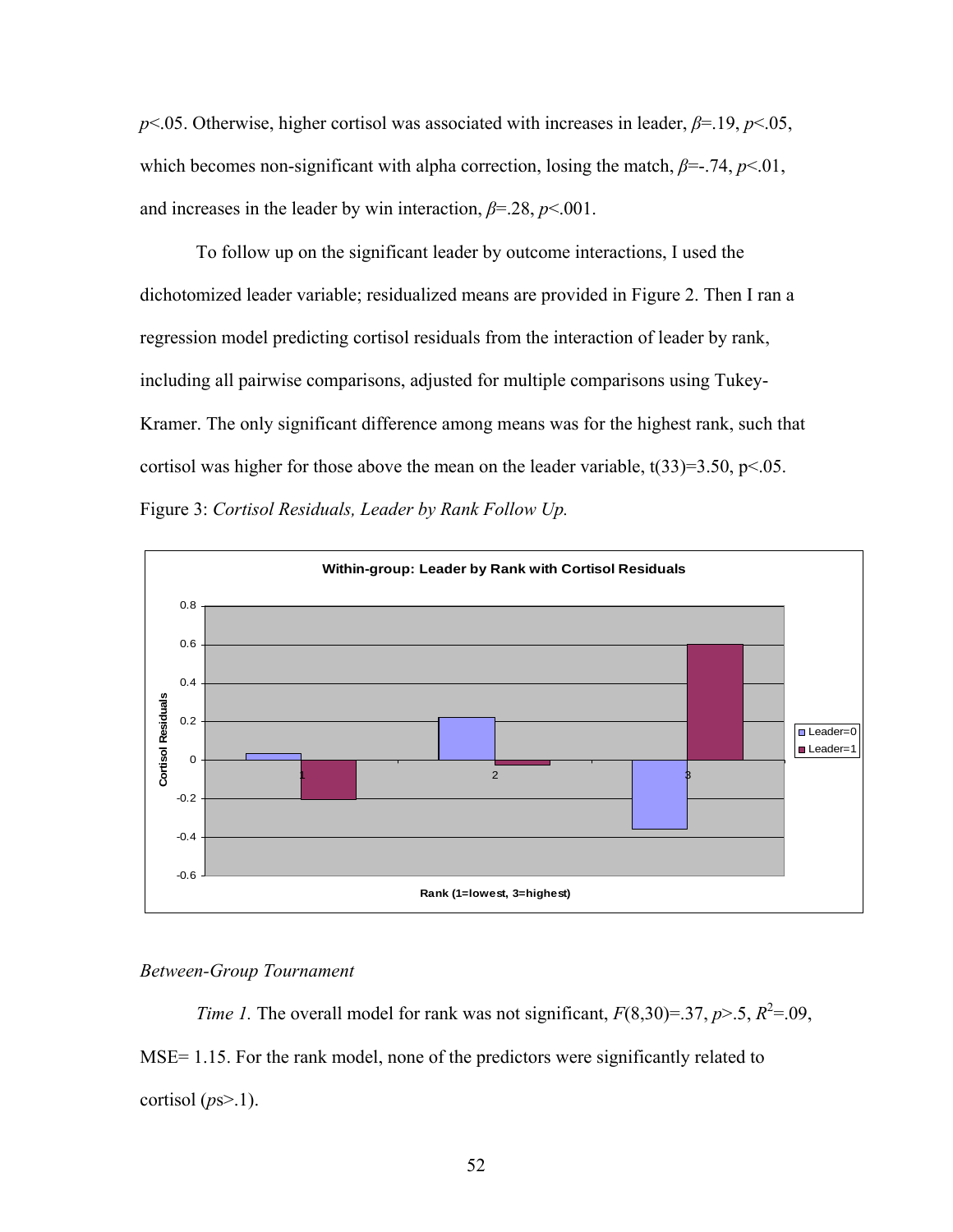The overall model for win was not significant,  $F(8,30)=37$ ,  $p > .5$ ,  $R^2=0.09$ , MSE= 1.15. For the win model, none of the predictors were significantly related to cortisol  $(ps>1)$ .

*Time 2.* The overall model for rank was not significant,  $F(13,25)=1.89, p>1$ ,  $R^2$ =.50, MSE=.77. For the rank model, one control was significant, cortisol at time 1, *β*=.41, *p*<.05.

The overall model for win was not significant,  $F(13,25)=1.39, p>1, R^2=.42$ , MSE= 88. For the win model, one control was significant cortisol at time 1,  $\beta$ =.43,  $p$ <.05.

*Time 3.* The overall model for rank was not significant,  $F(17,21)=76$ ,  $p>5$ ,  $R<sup>2</sup>=38$ , MSE= 1.12. For the rank model, increases in cortisol were associated with decreases in the appraisal of team performance, *β*=-.58, *p*<.05, which becomes nonsignificant with alpha correction.

The overall model for win was not significant,  $F(17,21)=.81$ ,  $p > .5$ ,  $R^2 = .40$ , MSE= 1.09. For the win model, increases in cortisol were associated with decreases in the appraisal of individual performance, *β*=.61, *p*<.05, which becomes non-significant with alpha correction.

*Time 4.* The overall model for rank was not significant,  $F(16,22)=1.41, p>1$ ,  $R^2$ =.51, MSE= .85. For the rank model, one control was significant, cortisol at time 3,  $β = 44$ ,  $p < 05$ .

The overall model for win was not significant,  $F(16,22)=1.62$ ,  $p>1$ ,  $R^2=.54$ , MSE= .79. For the win model, two controls were significant, cortisol at time 3,  $\beta$ =.45,  $p<05$ ; and confounding history,  $\beta$ =.39,  $p<05$ .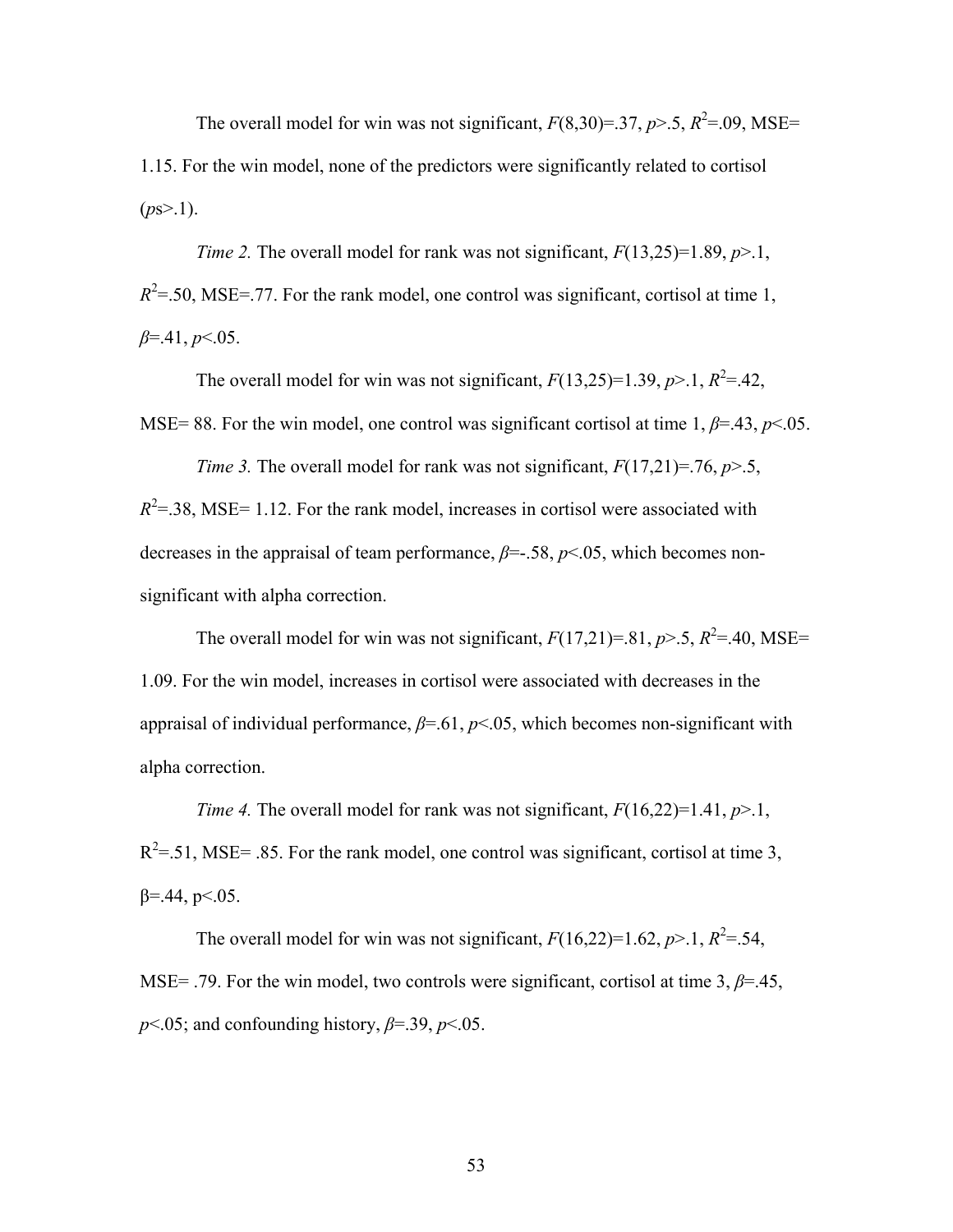#### **DISCUSSION**

The current study was the first to experimentally contrast the testosterone and cortisol responses of young men across within-group and between-group competitive videogame tournaments. As such it provides a contrast to previous studies that have focused largely on dyadic or individual based competition. I found that the mean hormonal changes, without adjusting for potential confounds or individual differences, reflected increases in cortisol across both competitions. The lack of omnibus findings for testosterone was not unexpected, as individual differences were predicted to moderate any win effects for this hormone. Indeed, the variable leader, when other effects are controlled, interacted with rank; specifically, individuals who were above average on this variable and ranked first or second showed an increase in testosterone for the betweengroup match and cortisol for the within-group match.

The significant results are described below beginning with a contrast of withinand between-group differences. In general, the between-group tournament differed from the within-group tournament in that testosterone was more consistently associated with the predictors for the former and with cortisol for the latter. The implication is that the between-group competition elicited a more competitive hormonal response and the within-group competition a more stress-related response.

#### Theoretically Important Variables

### *Win effect: Leader and Rank*.

The most theoretically important contrast of the within- and between-group matches was for the time point 30 minutes after the competition, when I expected a win effect. With the control of confound and moderator variables, the interaction of leader by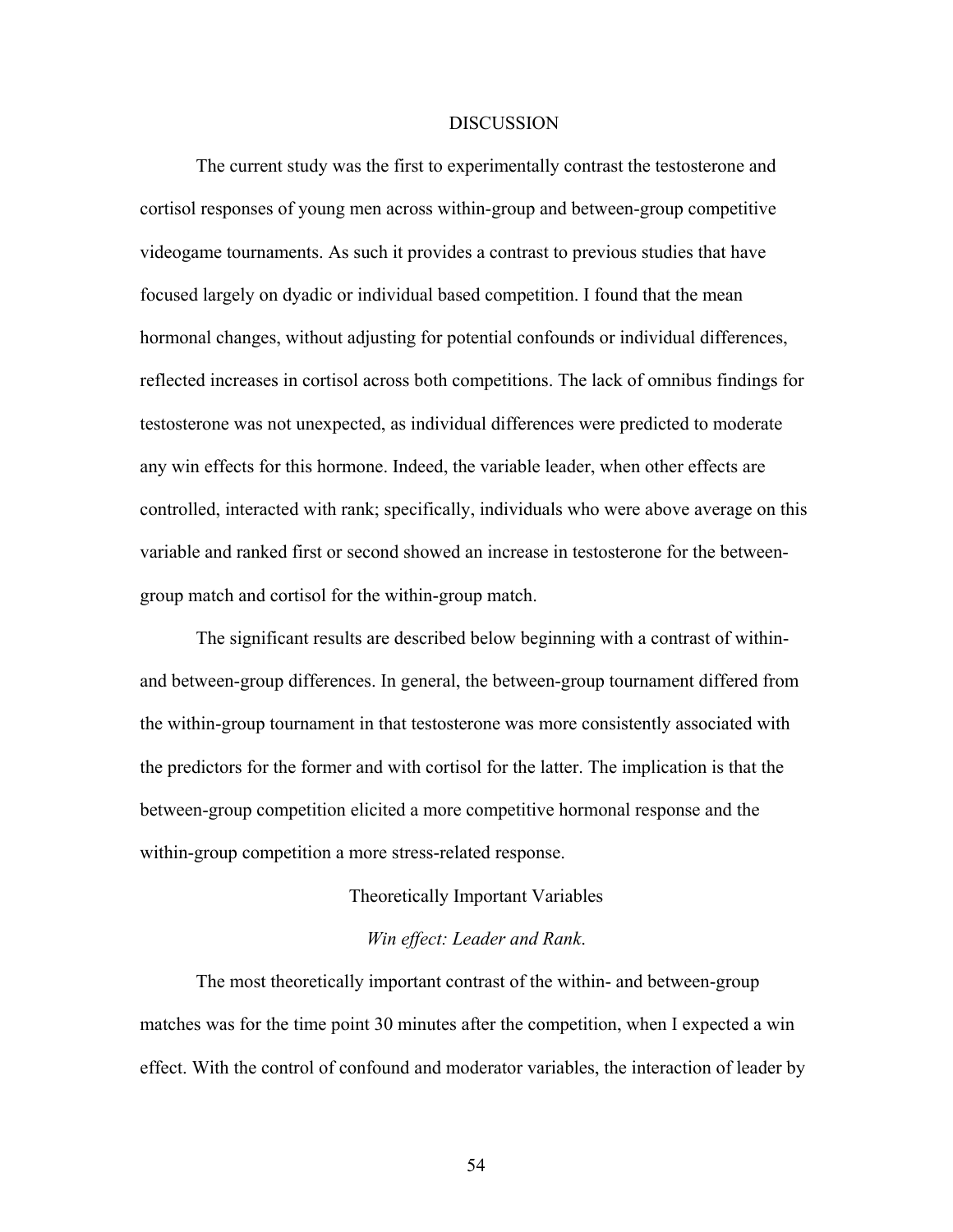rank was highly significant for testosterone for the between-group tournament but not for the within-group match. Contrasts showed that for the top two ranks and only for those above the mean on the leader variable (discussed below), testosterone increased significantly following the tournament. The significant leader by rank interaction is not the team-win effect I predicted, however. This is because for the between-group tournament not all of the highest ranked players actually won the match. Instead, the effect appears to reflect an individual win effect based on relative status across both teams.

In contrast, 30 minutes after the within-group tournament, the leader by rank interaction was significant for cortisol. Here, the winner of the match showed cortisol increases for competitors above the mean on the leader variable. For men who appear to prefer status and when competing within his coalition, winning may be stressful. One possibility is that the distress might have reflected a concern about their ability to form a cohesive in-group, that is, inflicting a loss on teammates–though necessary to assert "dominance"–may have the potential trade-off of making these other men less likely to cooperate together as a team. Follow-up studies are needed to fully explore this possibility.

The leader variable was comprised of six items from a self-report questionnaire regarding the participants' general, social competence, sociability, leadership, social support, respect by others, and how much people like them. These components were meant to reflect several aspects indicative of a coalitional leader. First, whether they are interested and able in social situations. Second, whether they feel that they have leadership abilities, indicating that they are not averse to the responsibilities of higher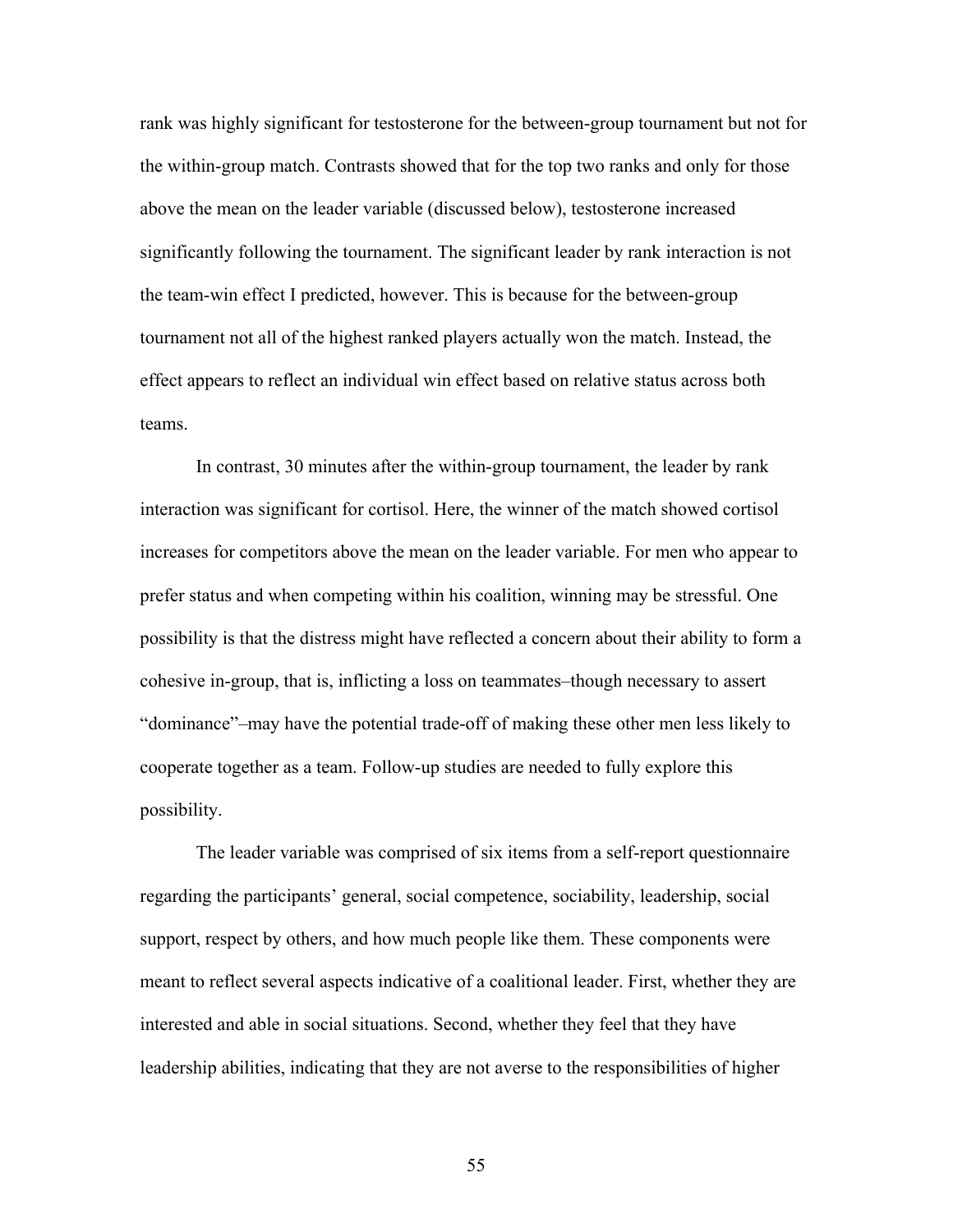status. And third, whether they are supported, liked, and respected by those around them, presumably indicating ability in social leadership. That the measure was self-reported and measured only once may be a weakness of this study. Moreover, this is the first study in which the leader variable was used; its reliability is yet to be determined. However, more recent studies have supported the validity of using this type of variable. Edwards, Wetzel and Wyner (2006) found that change in testosterone from before to after a soccer game was highly correlated with status among teammates, and effective communication on the field. Moreover those with status feel more socially connected with teammates.

In the context of the literature regarding hormones and competition, the hypothesis that explicit trait-like differences measured in a questionnaire may moderate the relationship between hormone responses to competition is novel.

The leader variable may capture some aspects of implicit-power motivation (i.e., Schultheiss et al., 2006), but this remains to be firmly established. In any case, the leader by rank interaction suggested that the same construct predicted increase in testosterone following strong performance  $(1<sup>st</sup>$  or  $2<sup>nd</sup>$  place) during the between-group match and increases in cortisol following strong performance during the within-group match. It maybe that coalitional competition requires moderate levels of both personalized and socialized power motivation. Specifically, dominance striving must be constrained to some extent when competing with in-group members, and too strong of a performance in these contexts may be stressful to would-be leaders, because winning too solidly comes with the risk of alienating teammates, as I noted. In other words, men who are striving for social leadership face trade-offs in terms of needing to assert dominance within the ingroup but risking losing support of in-group members if this is done too strongly. This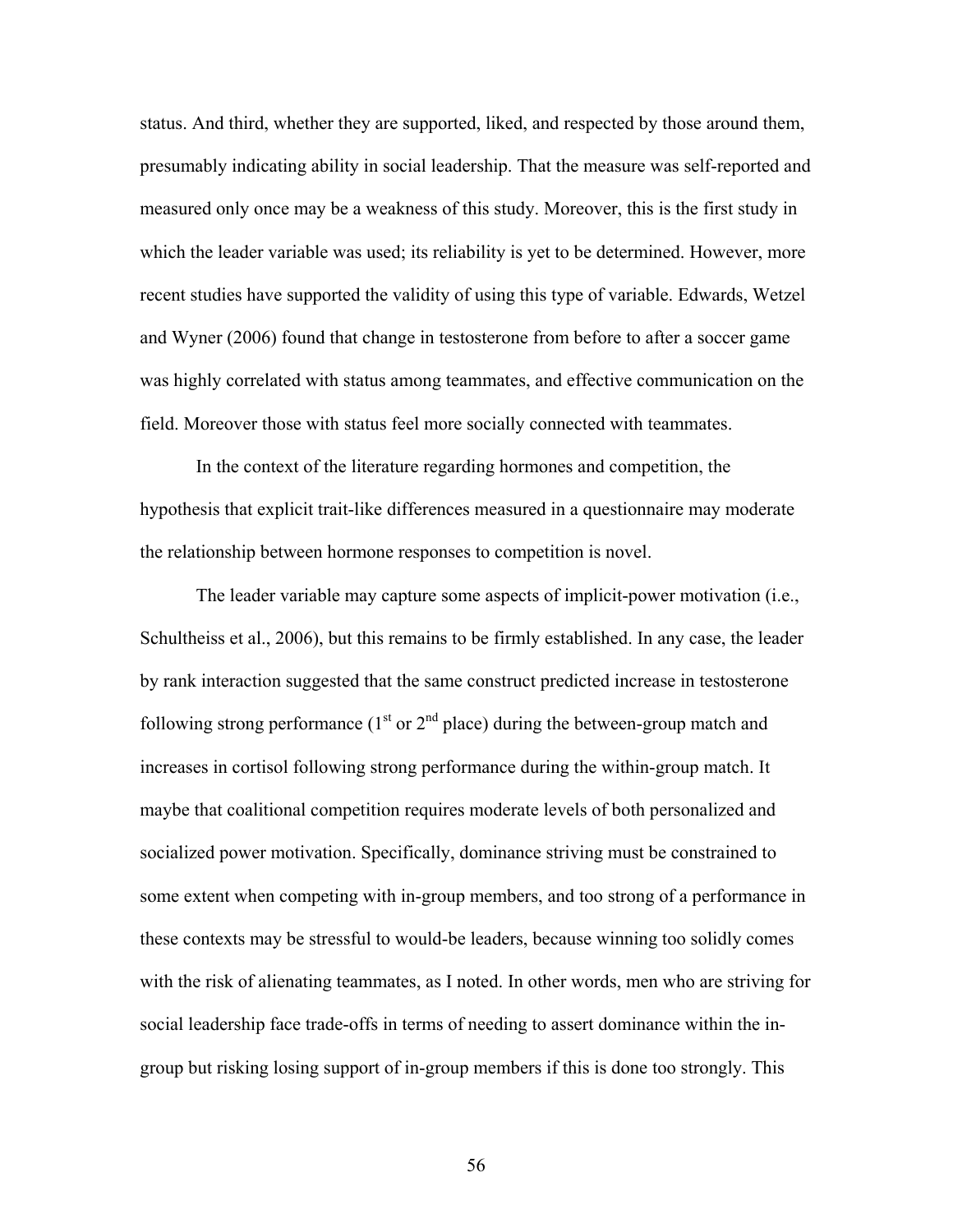should not be an issue for the between-group competition, and thus the same winner effect found by Wirth et al. (2006); they did not include a within-group manipulation.

### *Seriousness*.

Previous research suggests that if a competitor does not take the contest seriously, they will not show a testosterone challenge response (Booth et al., 1989; Mazur et al., 1992; Salvador et al., 1987). In partial support, for the between-group but not the withingroup competition, men who stated that they took the competition seriously had higher testosterone levels immediately after the tournament. However, 30 minutes after the tournament–when the challenge response is typically found–seriousness was not significantly associated with increases in testosterone levels. To my knowledge other studies did not assess seriousness at more than one time point, it maybe that seriousness is only important immediately after the match.

## *Attributions*

Attributing a contest outcome to an internal source is thought to mediate the relation between winning and testosterone increases, such that testosterone should increase when winners attribute their success to internal factors, such as their skills, as contrasted with external factors, such as luck (Gonzalez-Bono et al., 2000; Serrano, Salvador, Gonzalez-Bono, Sanchis & Suay, 2000). In this sample, there were no differences between attributions across ranks, that is, most of the contestants made internal attributions regarding the outcome. Those men who made external attributions, however, had higher testosterone levels for immediately after and thirty minutes after, for the between-group and within-group tournaments, respectively. For the within-group competition, internal attributions were associated with higher cortisol levels thirty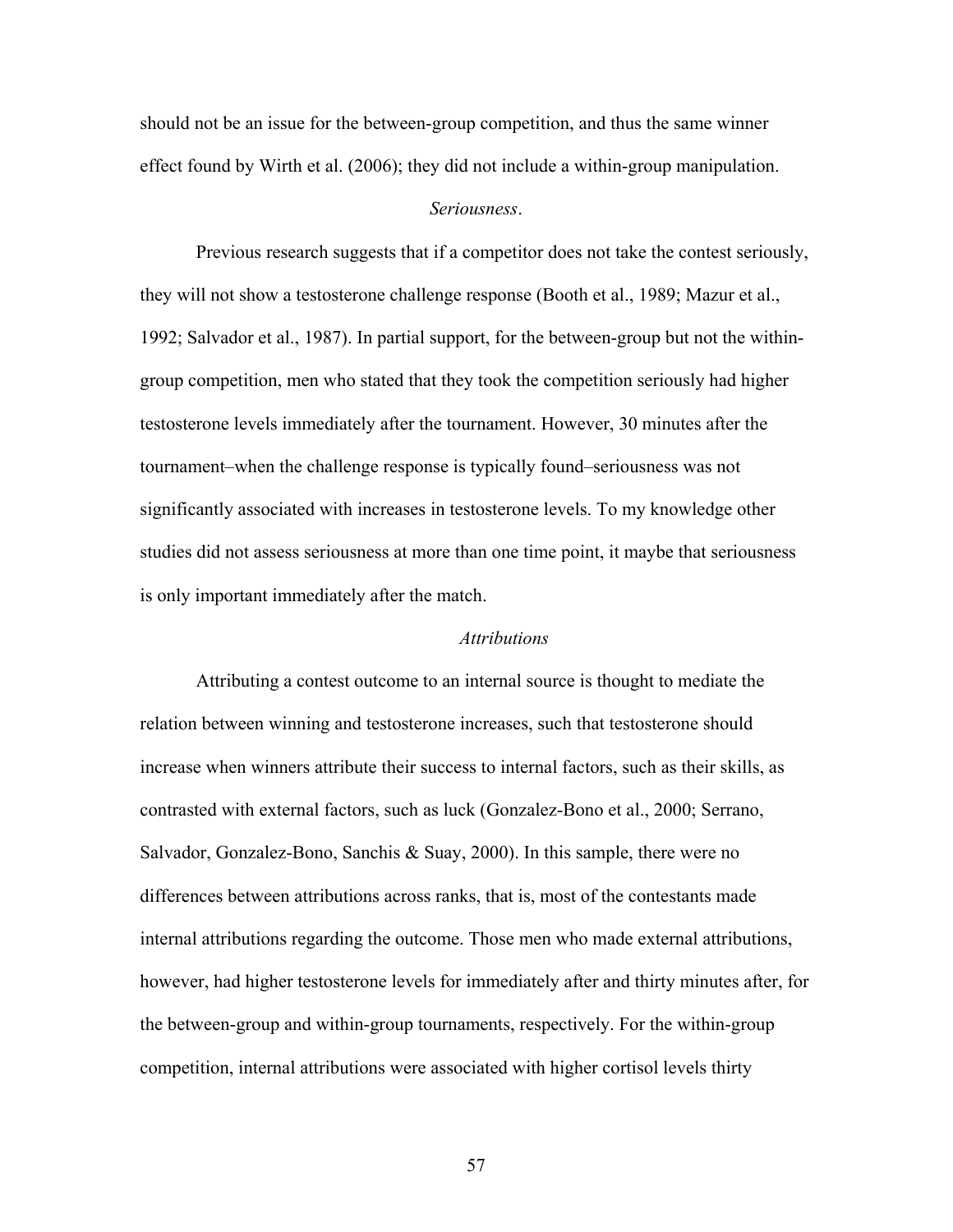minutes after the competition. I am reluctant to offer substantive interpretation of these results, because none of them were significant with the alpha corrections.

# *Expectations and appraisal*.

I anticipated that expecting to perform well and positively appraising performance would be associated with higher testosterone before the between-group tournament, more so than for the within-group tournament, reflecting increased competitiveness. For the between-group tournament, there was no significant association between expectations, appraisal and testosterone, but there was for cortisol. Higher cortisol levels were found for individuals who thought their team would perform poorly, indicating stress in anticipation that their team was not up to the challenge.

For the within-group tournament only, men who expected their teammates to play well had higher testosterone levels than did other men immediately before the match. So that when one perceives that the competition against teammates will be tough, despite being in-group members, testosterone still increases right before the competition. Moreover, men who expected their individual performance to be strong had higher cortisol levels. The higher cortisol may have reflected greater focus or concerns about potentially alienating teammates and thus possibly damaging in-group cohesion. However, because in general the participants agreed on intragroup skill ranking, I expect that they knew how well their teammates would play and whether they had a chance to win or not. Therefore, it seems logical to conclude that expecting ones teammates to perform well suggests they believed they were not likely to win. The paradox is in that their testosterone levels were still higher before the match. I would have expected lower levels, as if withdrawing from the competition. One possibility is that they still wanted to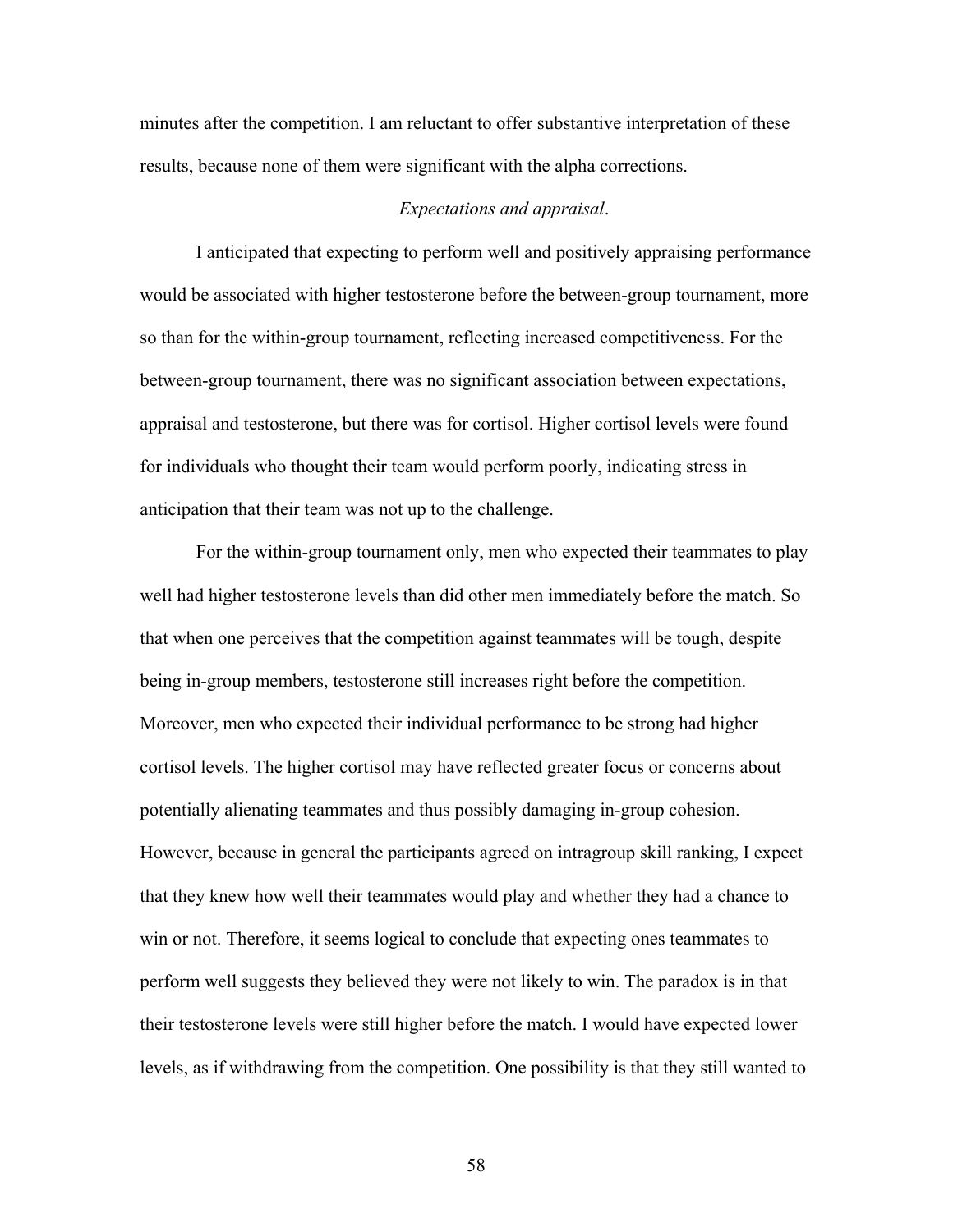play well, because they were still part of the team for the between-group match. This would be consistent with Lever's (1978) finding that boys reported that doing well in front of one's teammates was important to them.

## Control Variables

#### *Relationship Status*

Being in a committed relationship was associated with higher testosterone levels at the critical time point, that is, thirty minutes after the match ended, but only for the within-group tournament. Other studies in monogamous societies have shown that men in committed relationships have lower basal testosterone levels (Burnham et al. 2003), which led me to expect lower testosterone levels for these men throughout both tournaments. The positive effect in the context of a within-group competition may reflect more adequate social coping resources buffering these men from pre-event competitive suppression of testosterone. In line with this assertion, immediately before the withingroup tournament men who were not in a committed relationship had higher cortisol levels, but this effect did not survive the alpha correction and thus needs to be interpreted with caution. However, it may be that men in a committed relationship simply respond more competitively to intragroup competition.

### *Mood*

Finally, for both the within- and between-group competitions, the relations between testosterone levels and mood fluctuated, likely due to statistical suppression effects between the mood variables. It may also be that mood is not consistently related to competition related changes in testosterone. Previous research, in which the Profile of Mood States (POMS) was used, as in this study, has revealed an inconsistent relation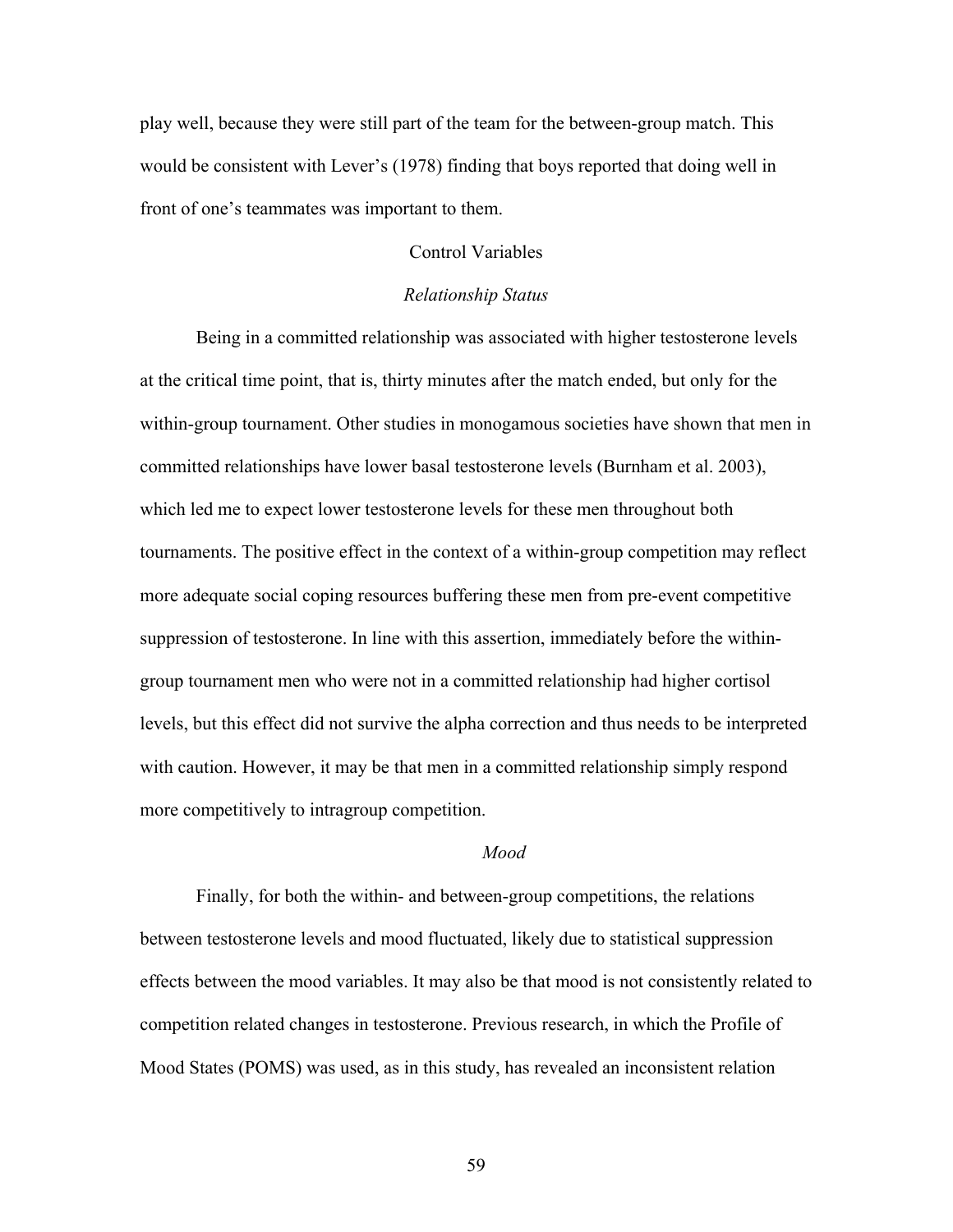between hormones and mood (Gonzalez-Bono et al., 2000; Gonzales-Bono et al., 1999; Gonzalez-Bono et al., 2002). This might be due to the complex nature of mood states across individuals and the varying competitive contexts that have been assessed in this literature. Though the general expectation is that testosterone should positively relate to vigor and negatively relate to overall mood disturbance, but this was not consistently the case in this study.

### Other Variables

Inconsistent with some previous research, state and trait anxiety levels were not associated with hormone values (Filiare et al., 2001). This suggests that the controlled laboratory setting and the videogame contest invokes less anxiety, in contrast to competitive sporting events, such as Judo, in which anxiety has been correlated to hormone levels. Moreover, personality variables were not significantly related to hormone values. As far as I know, this is the first study to include the Big-Five personality measure in the challenge paradigm. Most of the participants were above average on these measures and the corresponding restriction of range may have obscured any relation between personality and hormonal responses to competition. It is also possible that personality, as measured by the Big-Five (Goldberg, 1993) does not moderate men's responses to this form of competition.

#### **Conclusions**

 I found that in the context of a coalition, leadership, social interest and ability, and positive social standing among peers differentially predicted a rank effect for within- and between-group competitions. Men high on self-reported social leadership traits and who performed well showed the predicted testosterone increase for the between-group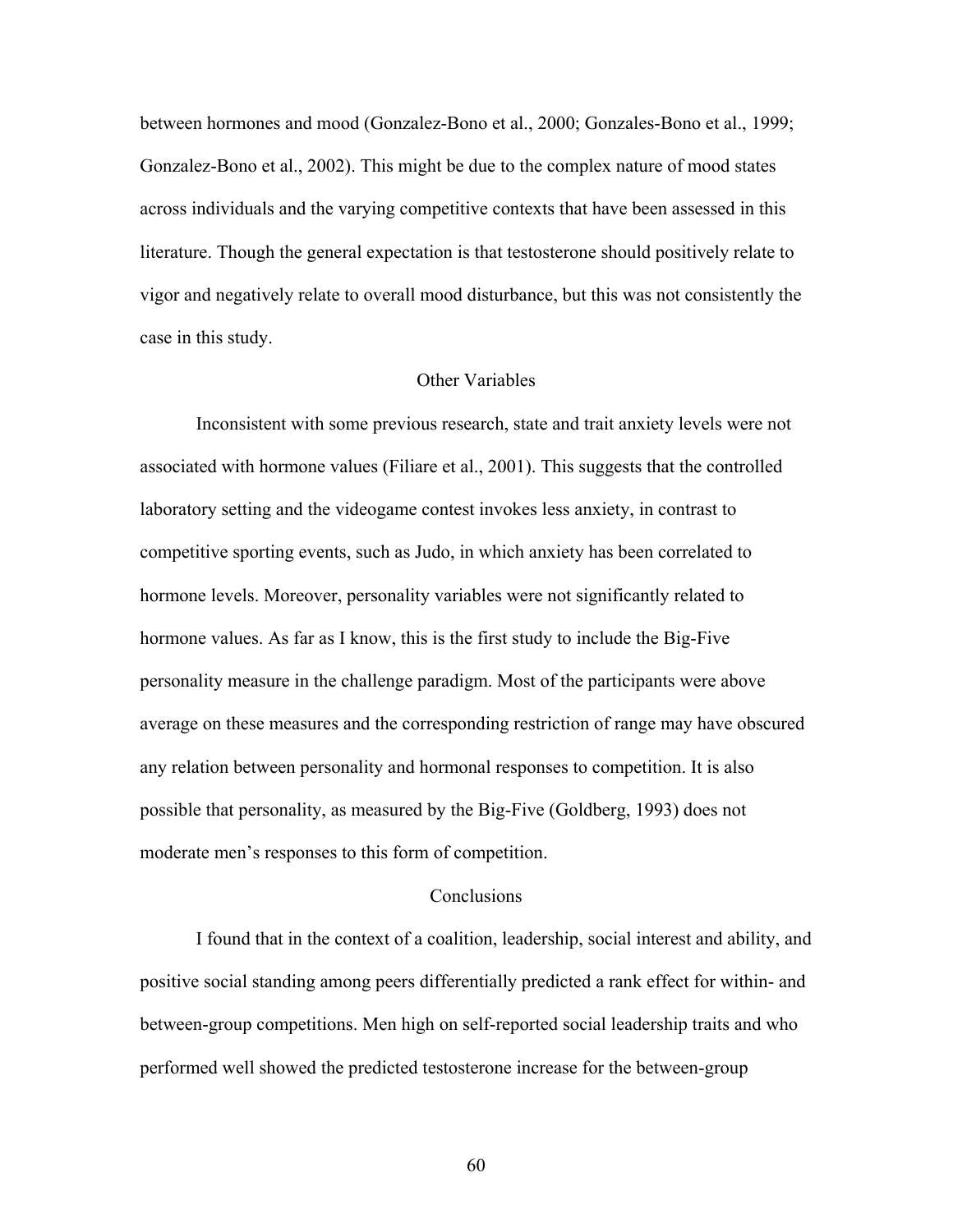competition and a cortisol increase for the within-group competition. Although a between-group team effect did not emerge (i.e., a win effect for all team members), there were consistent differences in hormone response comparing the between- and withingroup matches; testosterone was related to performance in the between-group match and cortisol in the within-group match. Future studies should control the rank-related feedback provided during the game and examine if a longer affiliation period among teammates will produce a team-based win effect.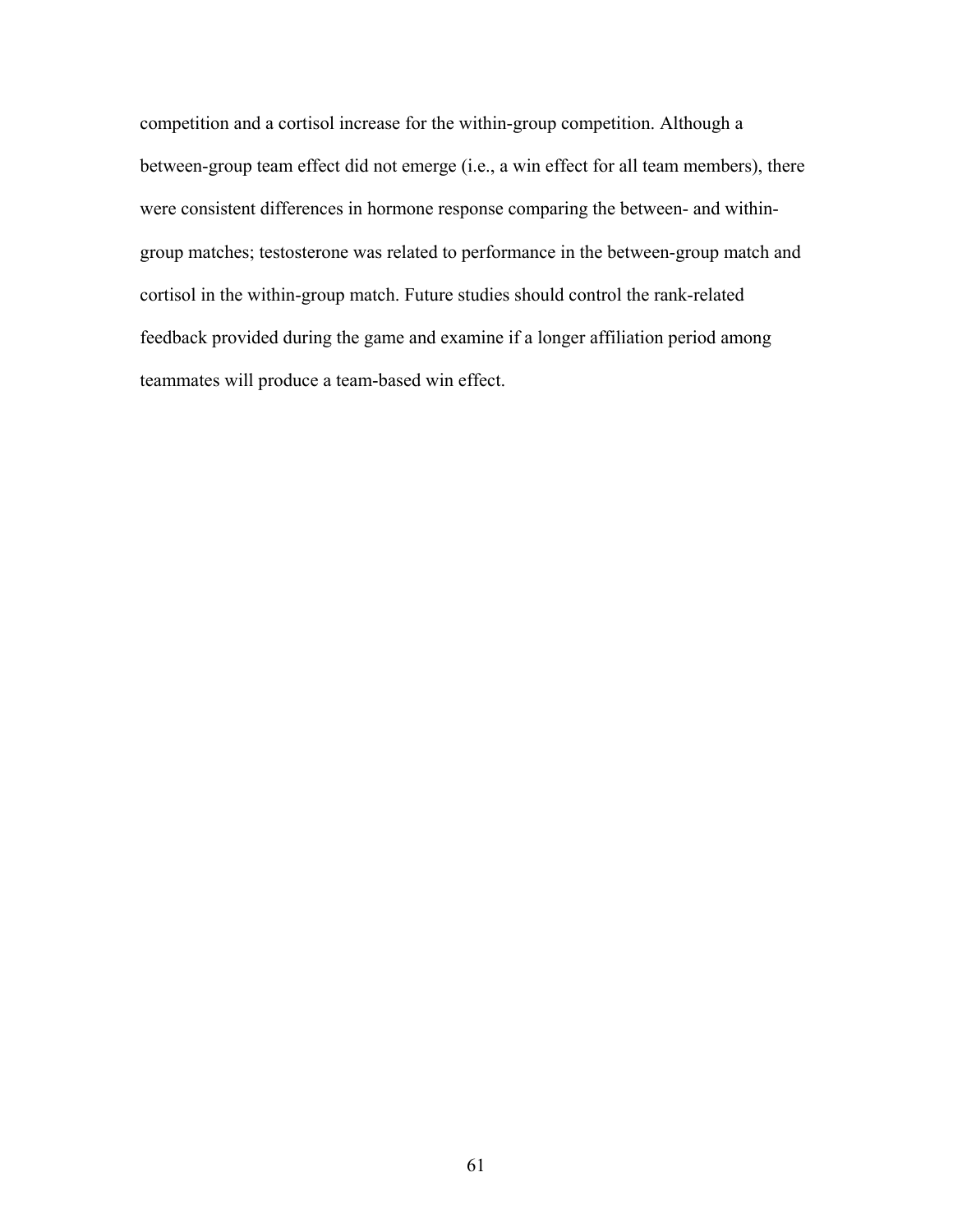#### REFERENCES

- Abercrombie, H. C., Kalin, N. H., Thurow, M. E., Rosenkranz, M. A., & Davidson, R. J. (2003). Cortisol variation in humans affects memory for emotionally laden and neutral information. *Behavioral Neuroscience*, 117, 505-516.
- Abercrombie, H. C., Speck, N. S., & Monticelli, R. M. (2006). Endogenous cortisol elevations are related to memory facilitation only in individuals who are emotionally aroused. *Psychoneuroendocrinology,* 31, 187-196.
- Alexander R. D. (1990). How did humans evolve? Reflections on the uniquely unique species. Museum of Zoology (Special Publication No. 1). Ann Arbor, MI: The University of Michigan.
- Alexander, R. D. (1987). The biology of moral systems (pp. 80). Hawthorne, NY: Aldine de Gruyter.
- Anders, S. M., Hamilton, L. D., & Watson, N. V. (2007). Multiple partners are associated with higher testosterone in North American men and women. Hormones and Behavior, 454-459.
- Anderson, C. A., & Dill, K. E. (2000). Video games and aggressive thoughts, feelings, and behavior in the laboratory and in life. *Journal of Personality and Social Psychology*, 78, 772-790.

Andersson, M. (1994). *Sexual selection*. Princeton, NJ: Princeton University Press.

- Archer, J. (2004). Sex differences in aggression in real-world settings: a meta-analytic review. *Review of General Psychology*, 8, 291–322.
- Archer, J. (2006). Testosterone and human aggression: an evaluation of the challenge hypothesis. *Neuroscience & Biobehavioral Reviews*, 30, 319-345.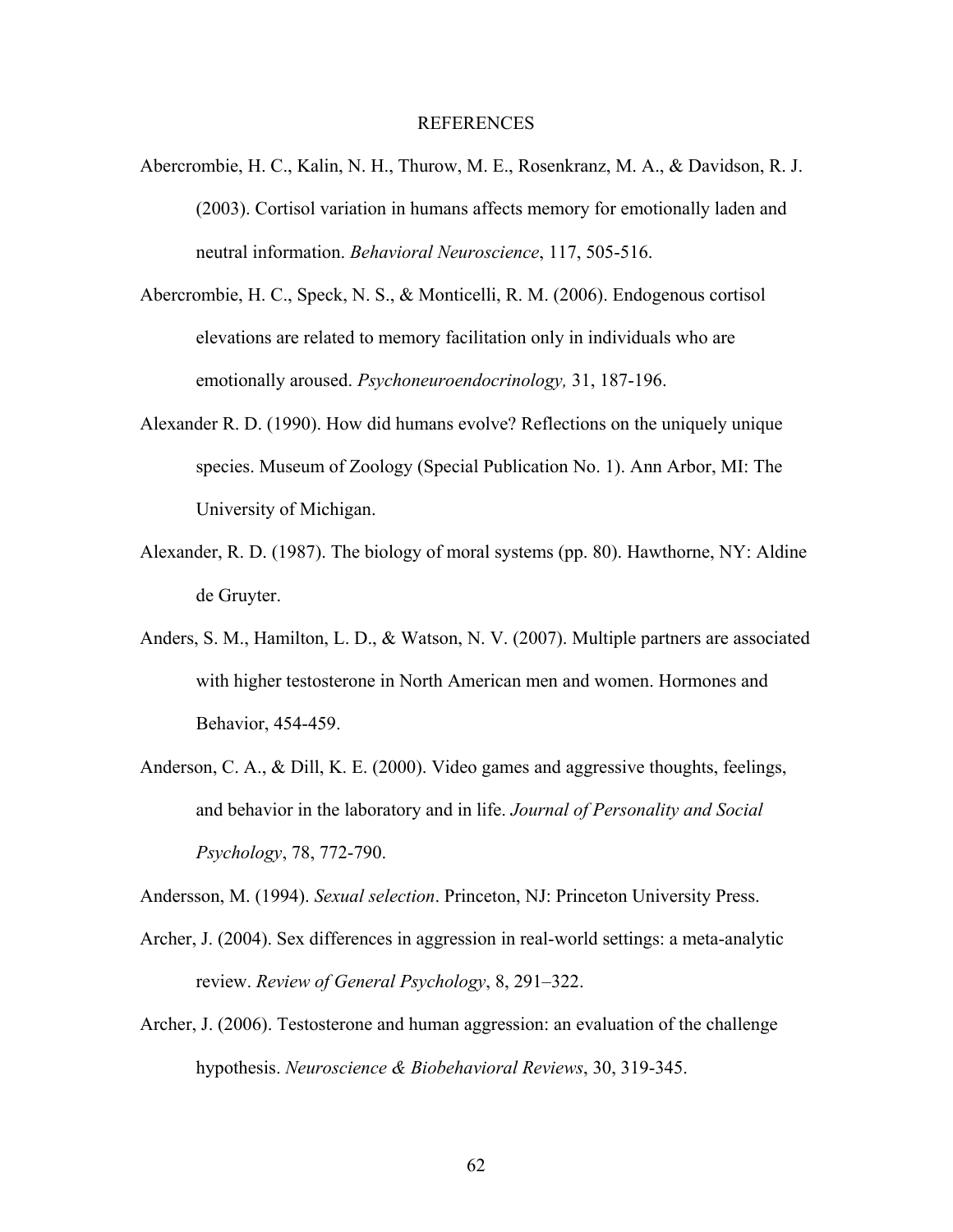- Archer, J., 1988. *The behavioural biology of aggression*. Cambridge University Press, Cambridge, UK.
- Archer, J., Birring, S.S., & Wu, F.C.W. (1998). The association between testosterone and aggression among young men: empirical findings and a meta-analysis. *Aggressive Behavior*, 24, 411–420.
- Archer, J., Graham-Kevan, N., & Davies, M. (2005). Testosterone and aggression: a reanalysis of Book, Starzyk and Quinsey's (2001) study. *Aggression and Violent Behavior*, 10, 241–261.
- Arndt, J., Greenberg, J., Solomon, S., Pyszczynski, T., & Simon, L. (1997). Suppression, accessibility of death-related thoughts, and cultural worldview defense: Exploring the psychodynamics of terror management. *Journal of Personality and Social Psychology, 73*, 5–18.
- Arnold, A. P., Xu, J., Grisham, W., Chen, X., Kim, Y., & Itoh, Y. (2004). Minireview: Sex Chromosomes and Brain Sexual Differentiation. *Endocrinology,* 145, 1057- 1062.
- Asch, S. E. (1952). *Social psychology*. New York: Prentice.
- Bartholow, B. D., Bushman, B. J., & Sestir, M. A. (2006). Chronic violent video game exposure and desensitization: Behavioral and event-related brain potential data. *Journal of Experimental Social Psychology*, 42, 532-539.
- Berenbaum, S. A. (1999). Effects of Early Androgens on Sex-Typed Activities and Interests in Adolescents with Congenital Adrenal Hyperplasia. *Hormones and Behavior*, 35, 102-110.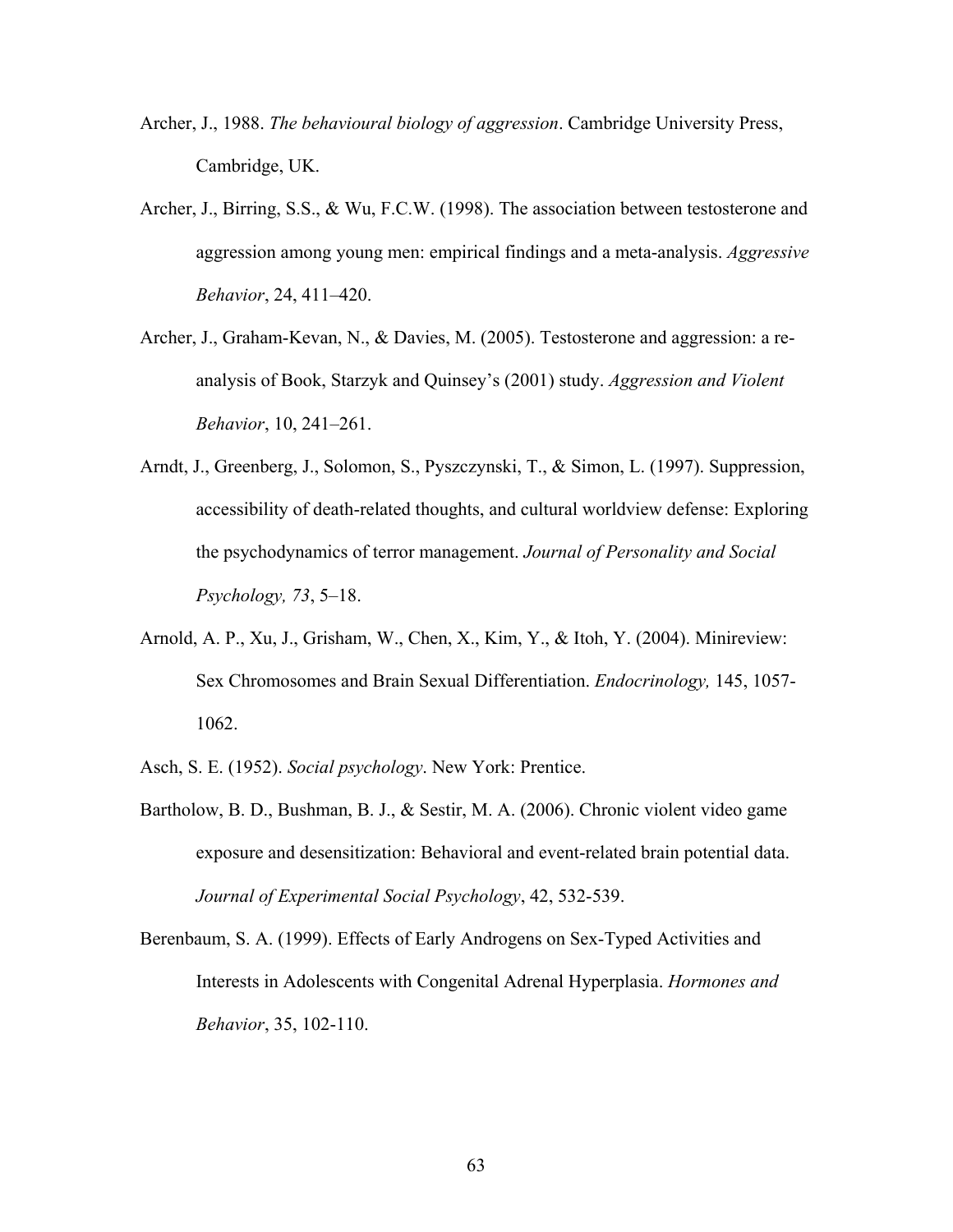- Berenbaum, S. A., & Hines, M. (1992). Early androgens are related to childhood sextyped toy preferences. *Psychological Sciences*, 3, 203-206.
- Berenbaum, S. A., & Resnick, S. M. (1997). Early androgen effects on aggression in children and adults with congenital adrenal hyperplasia. *Psychoneuroendocrinology,* 22, 505-515.
- Berenbaum, S. A., & Snyder, E. (1995). Early hormonal influences on childhood sextyped activity and playmate preferences: Implications for the development of sexual orientation. *Developmental Psychology*, 31, 31–42.
- Bernhardt, P. C., Dabbs, J. M., Feilden, J. A., & Lutter, C. D. (1998). Testosterone changes during vicarious experiences of winning and losing among fans at sporting events. *Physiology and Behavior,* 65, 59-62.
- Bock, J. (2004). New evolutionary perspectives on play. *Human Nature*, 15, 1-3.
- Bogin, B. (1997). Evolutionary hypotheses for human childhood. *Yearbook of Physical Anthropology*, 40, 63–89.
- Book, A. S., Starzyk, K. B., & Quinsey, V. L. (2001). The relationship between testosterone and aggression: a meta-analysis. *Aggression and Violent Behavior*, 6, 579-599.
- Booth, A., Granger, D. A., Mazur, A. A., & Kivlighan, K. T. (2006). Testosterone and social behavior. *Social Forces*, 85, 167-191.
- Booth, A., Shelley, G., Mazur, A., Tharp, G., & Kittok, R. (1989). Testosterone, and winning and losing in human competition. *Hormones and Behavior,* 23, 556–571.
- Breedlove, S. M. (1994). Sexual Differentiation of the Human Nervous System. *Annual Review of Psychology*, 45, 389-418.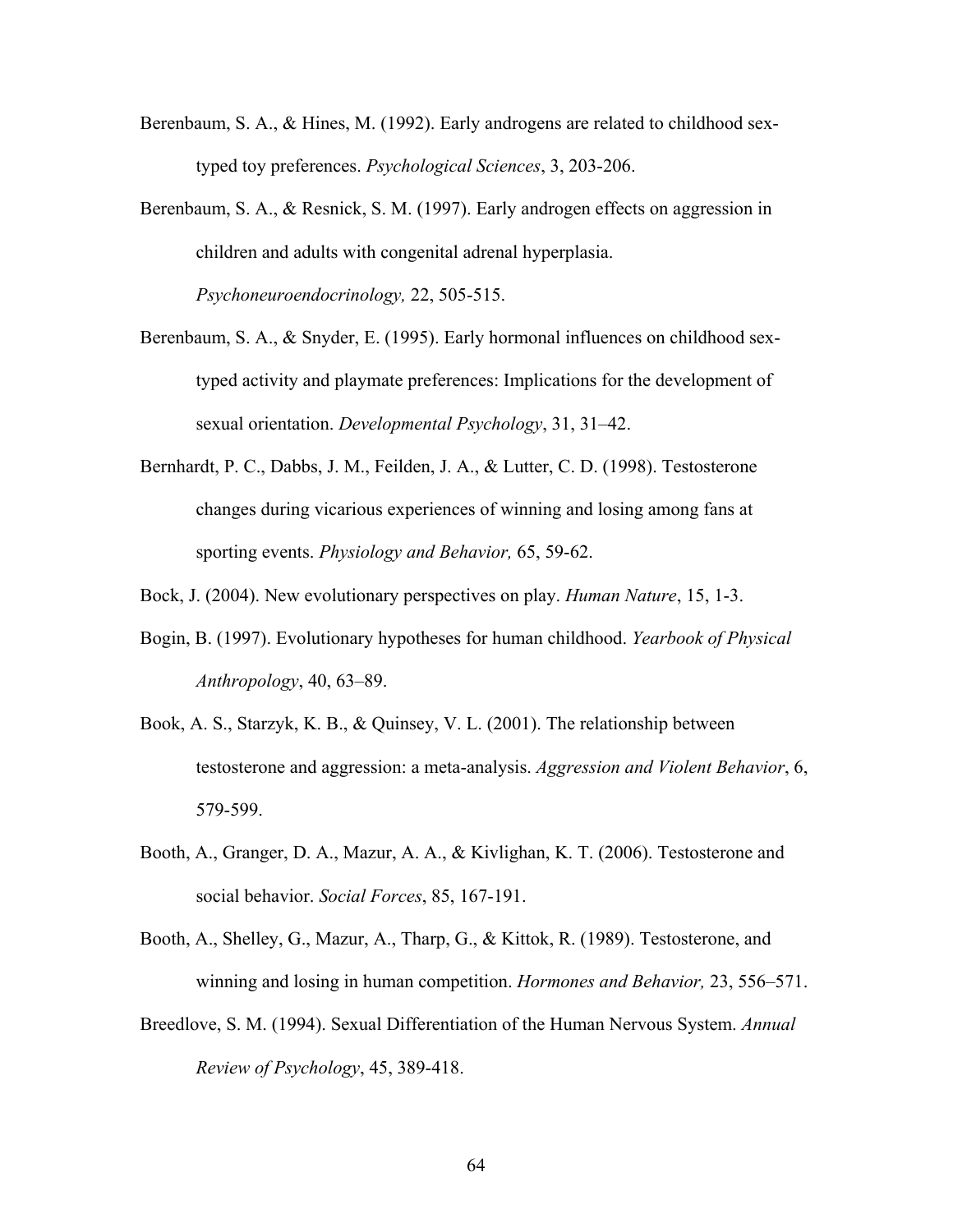- Burnham, T.C., Chapman, J.F., Gray, P.B., MacIntyre, M.H., Lipson, S.F. & Ellison, P.T. (2003). Men in committed relationships have lower testosterone. *Hormones and Behavior.*
- Burton, M. L., Moore, C. C., & Whiting, J. W. (1996). Regions based on social structure. *Current Anthropology*, 37, 87-123.
- Cannon, W. B. (1932). *The wisdom of the body*. New York: Norton.
- Carlson, N. (2003). *The physiology of behavior*. Allyn & Bacon: 8<sup>th</sup> edition.
- Charnov, E. L. (1993). *Life history invariants*. Oxford, England: Oxford University Press.
- Christiansen, K. (1993). Sex hormone-related variations of cognitive performance in !Kung San Hunter-Gatherers of Namibia. *Neuropsychobiology,* 27, 97-107.
- Christianson, K. (2001). Hormones and sport, behavioral effects of androgens in men and women. *Journal of Endocrinology,* 170, 39-48.
- Clutton-Brock, T. H. (1989). Mammalian mating systems. *Proceedings of the Royal Society of London B*, 236, 339–372.
- Clutton-Brock, T. H. (1991). *The evolution of parental care*. Princeton, NJ: Princeton University Press.
- Cohen-Bendahan, C. C. C., van de Beek, C., & Berenbaum, S. A. (2005). Prenatal sex hormones effects on child and adult sex-typed behavior: methods and findings. *Neuroscience & Biobehavioral Reviews*, 29, 353-384.
- Craig, T. P. (1993). Anger, aggression, and humor in newfoundland floor hockey: An evolutionary analysis. *Aggressive Behavior,* 19, 167-173.
- Dabbs, J. M. (1990). Salivary testosterone measurements: reliability across hours, days and weeks. *Physiology and Behavior*, 48, 83-86.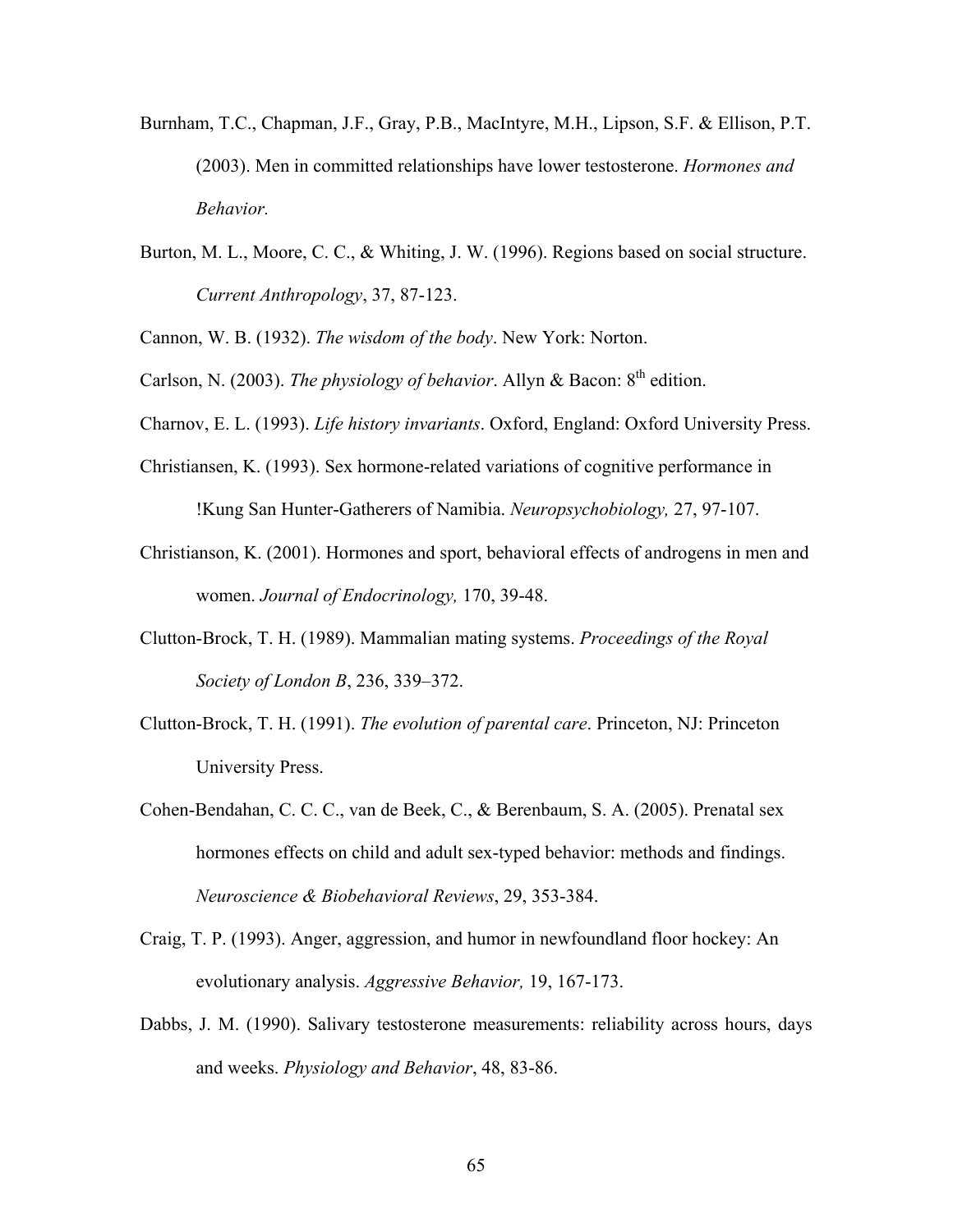- Daltzman, R. and Zuckerman, M. (14980). Disinhibitory sensation seeking, personality and gonadal hormones. Personality and Individual Differences, 1, 103–110.
- Darwin, C. (1871). *The descent of man, and selection in relation to sex*. London: John Murray.
- de Waal, F. B. M. (2000). Primates a natural heritage of conflict resolution. *Science*, 289, 586-590.
- de Waal, F. B. M., & Johanowicz, D. L. (1993). Modification of reconciliation behavior through social experience: an experiment with two macaque species. *Child Development*, 64, 897-908.
- Dickerson, S. S., & Kemeny, M. E. (2004). Acute stressors and cortisol response: a theoretical integration and synthesis of laboratory research. *Psychological Bulletin,* 130, 355-391.
- Edwards, D. A., Wetzel, K., & Wyner, D. R. (2006). Intercollegiate soccer: saliva cortisol and testosterone are elevated during competition, and testosterone is related to status and social connectedness with teammates. *Physiology and Behavior,* 87, 135-143.
- Ehrhard, A. A., & Meyer-Bahlburg, H. F. L. (1981). Effects of prenatal sex hormones on gender-related behavior. *Science*, 211, 1312-1318.
- Elias, M. (1981). Serum cortisol, testosterone, and testosterone-binding globulin responses to competitive fighting in human males. *Aggressive Behavior,* 7, 215.
- Ellis, B.J. (2004). Timing of pubertal maturation in girls: an integrated life history approach. *Psychological Bulletin,* 130, 920-58.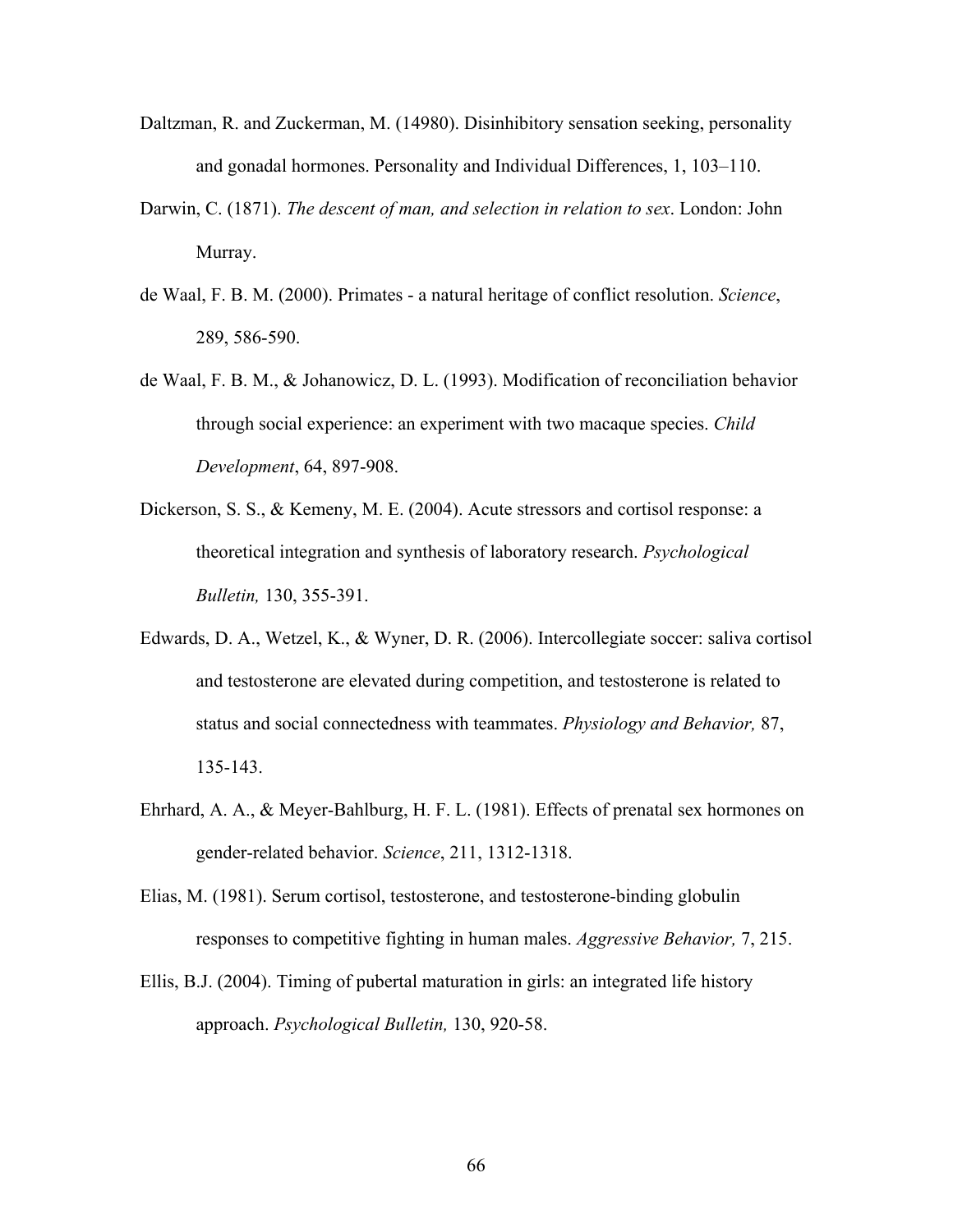- Entertainment Software Association 2008 Sales, demographics and usage data: essential facts about the computer game industry. Retrieved August 18, 2008, from the World Wide Web: http://www.theesa.com/
- Feder, H. H. (1984). Hormones and Sexual Behavior. *Annual Review of Psychology*, 35, 165-200.
- Filaire, E., Maso, F., Sagnol, M., Ferrand, C., Lac, G. (2001). Anxiety hormonal responses and coping during judo competition. *Aggressive Behavior*, 27, 55-63.
- Flinn, M. V., Geary, D. C., & Ward, C. V. (2005). Ecological dominance, social competition, and coalitionary arms races: Why humans evolved extraordinary intelligence. *Evolution and Human Behavior, 2*6, 10-46.
- Folstad, I., & Karter, A. J. (1992). Parasites, bright males, and the immunocompetence handicap. *American Naturalist*, 139, 603-622.
- Fox, I. A. *Human Physiology*. McGraw-Hill Companies: 9<sup>th</sup> edition.
- Geary, D. C., & Flinn, M. V. (2002). Sex differences in behavioral and hormonal response to social threat: Commentary on Taylor et al. (2000). *Psychological Review*, 109, 745-750.
- Geary, D. C., Byrd-Craven, J., Hoard, M. K., Vigil, J., & Numtee, C. (2003). Evolution and development of boys' social behavior. *Developmental Review,* 23, 444-470.
- Gladue, B. A., Boechler, M. and McCaul, K. D. (1989). Hormonal response to competition in human males. Aggressive Behavior, 15, 409–422.
- Godin, J.-G. J., & McDonough, H. E. (2003). Predator preference for brightly colored males in the guppy: a viability cost for a sexually selected trait. *Behavioral Ecology*, 14, 194-200.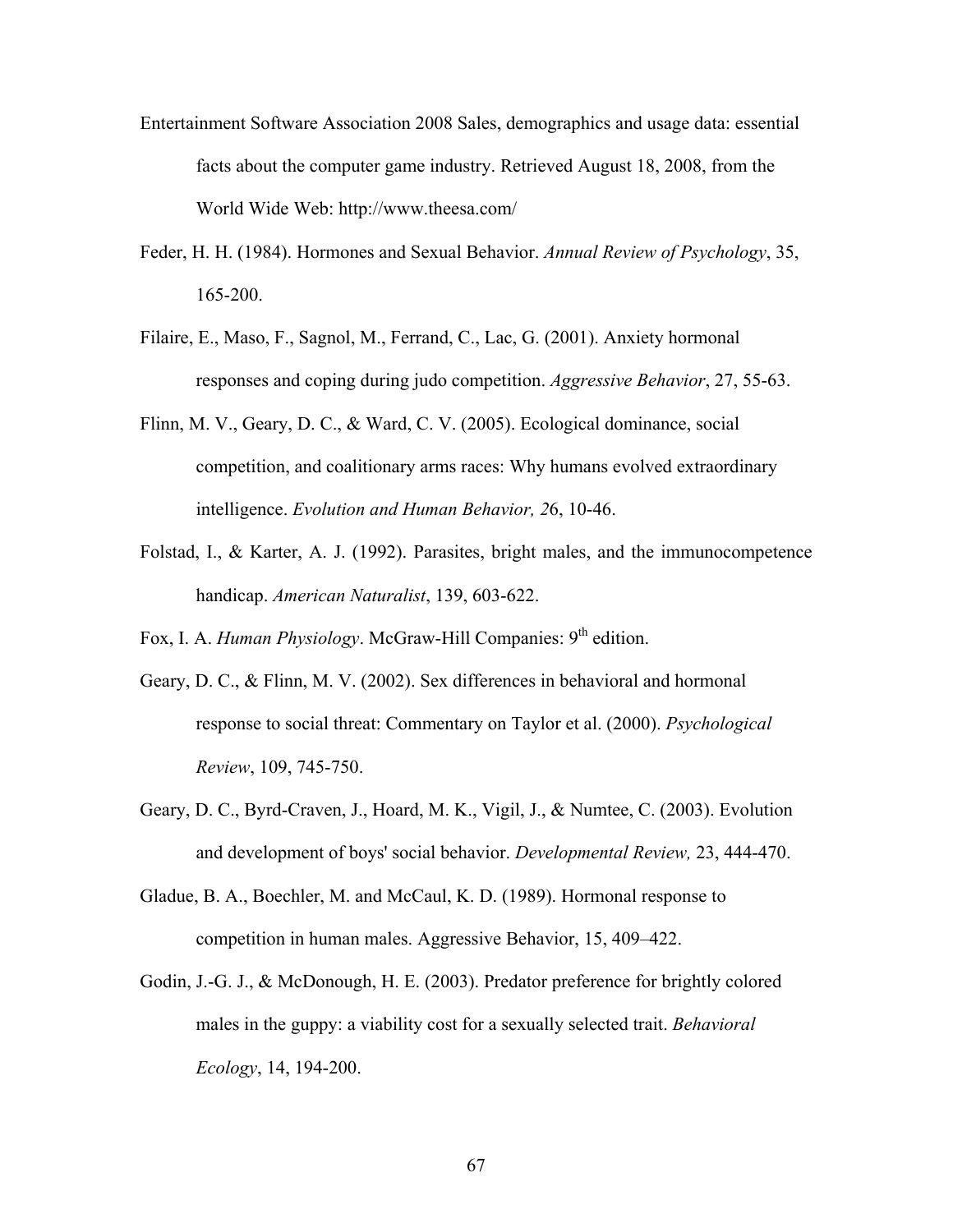- Gonza´lez-Bono, E., Salvador, A., Ricarte, J., Serrano, M.A., & Arnedo, M. (2000). Testosterone and attribution of successful competition. *Aggressive Behavior*, 26, 235–240.
- Gonza´lez-Bono, E., Salvador, A., Serrano, M.A., & Ricarte, J. (1999). Testosterone, cortisol and mood in a sports team competition. *Hormones and Behavior,* 35, 55– 62.
- Goodall, J. (1986). *The chimpanzees of Gombe: Patterns of behavior*. Cambridge, MA: The Belknap Press.
- Granger, D. A., Shirtcliff, E. A., Booth, A., Kivlighan, K. T., & Schwarts, E. B. (2004). The trouble with salivary testosterone. *Psychoneuroendocrinology*, 29, 1229- 1240.
- Gray, P. B., Yang, C., & Pope, H. G. (2003). Fathers have lower salivary testosterone levels than unmarried men and married non-fathers in Beijing, China. *Proceedings of the Royal Society B*, 273, 333-339.
- Gwynne, D. T. (1981). Sexual differences theory: mormon crickets show role reversal in mate choice. *Science*, 213, 779-780.
- Gwynne, D. T. (1984). Sexual Selection and the sexual difference in mormon crickets. *Evolution*, 38, 1011-1022.
- Hamilton, W. D. (1964). The genetical evolution of social behaviour II. *Journal of Theoretical Biology*, 7, 17–52.
- Hellhammer, D.H., Hubert, W., & Schurmeyer, T. (1985). Changes in saliva testosterone after psychological stimulation in men. *Psychoneuroendocrinology*, 10, 77–81.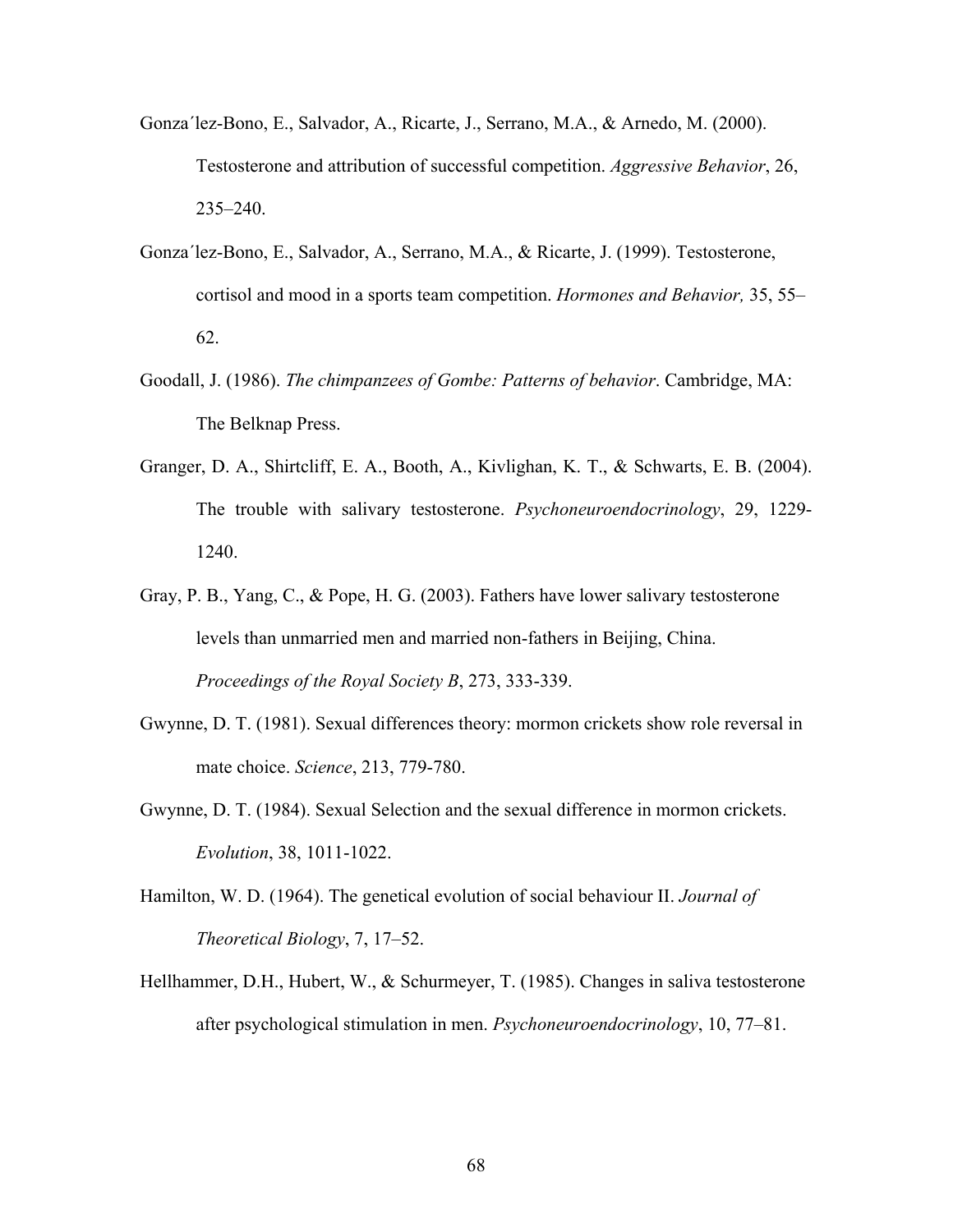- Herrman, W. and Beach, R. (1976). Psychotropic effects of androgens: a review of clinical observations and new human experimental findings. Pharmakopsychiatrie, 9, 205–219.
- Hines, M., & Kaufman, F. R. (1994). Androgen and the Development of Human Sex-Typical Behavior: Rough-and-Tumble Play and Sex of Preferred Playmates in Children with Congenital Adrenal Hyperplasia (CAH). *Child Development*, 65, 1042-1053.
- Joffe, T. H. (1997). Social pressures have selected for an extended juvenile period in primates. *Journal of Human Evolution*, 32, 593–605.
- Kaplan, H., Hill, K., Lancaster, J., & Hurtado, A. M. (2000). A theory of human life history evolution: diet, intelligence, and longevity. *Evolutionary Anthropology*, 9, 156–185.
- Kirsch, J.K. (2003). The effects of video games on adolescents the overlooked influence of development. *Aggression and Violent Behavior*, 8, 377-389.
- Kirschbaum, C., & Hellhammer, D. H. (1994). Salivary cortisol in psychoneuroendocrine research: Recent developments and applications. *Psychoneuroendocrinology*, 19, 313-333.
- Kivlighan, K. T., Granger, D. A., & Booth, A. (2005). Gender differences in testosterone and cortisol response to competition. *Psychoneuroendocrinology*, 30, 58-71.
- Klaiber, E.L., Broverman, D.M., Gogel, W., Abraham, G.E. and Cone, F.L. (1971). Effects of infused testosterone on mental performances and serum LH. Journal of Clinical Endocrinology and Metabolism, 32, 342–349.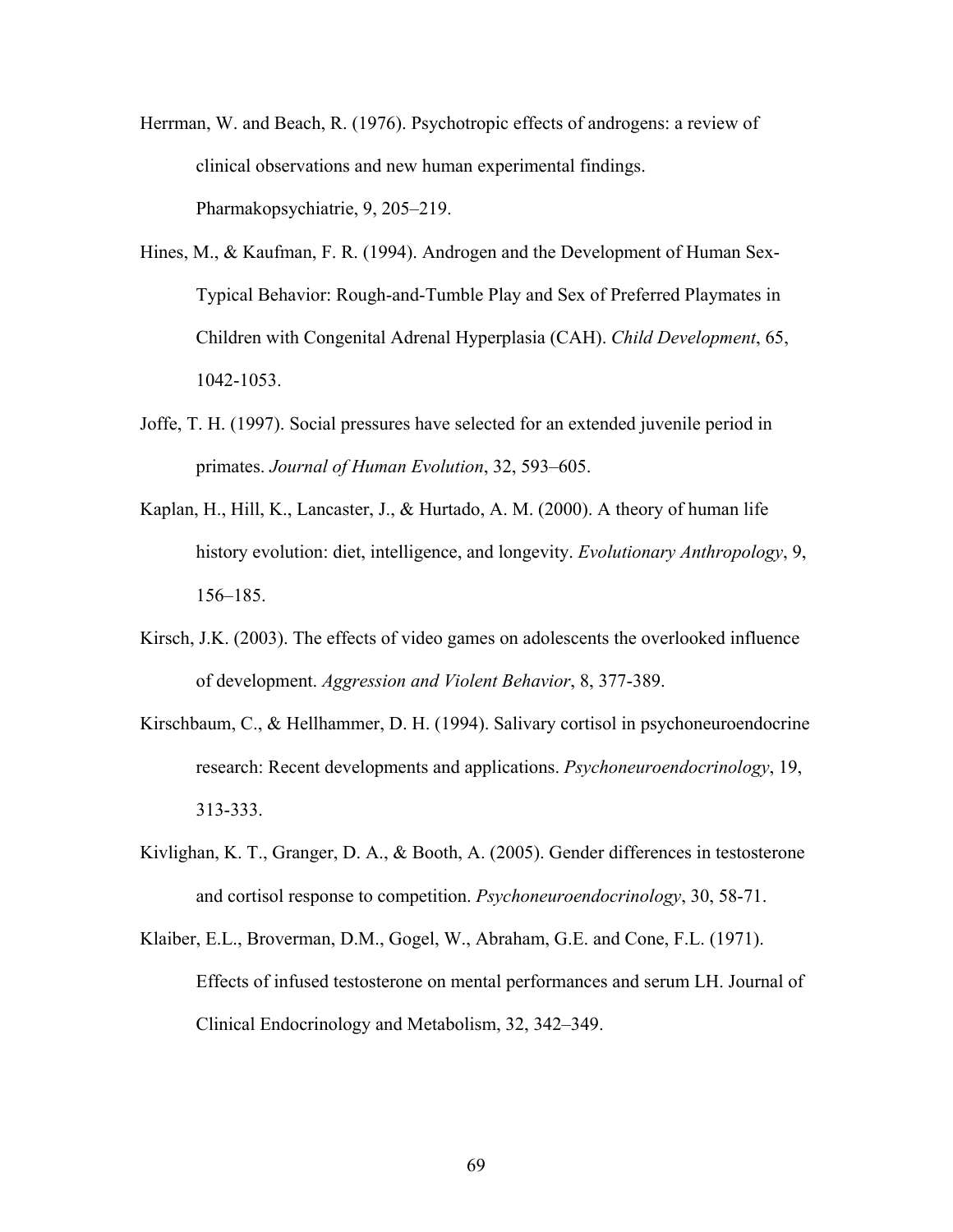- Knussmann, R., Christiansen, K., & Couwenbergs, C. (1986). Relations between sex hormone levels and sexual behavior in men. *Archive of Sexual Behavior*, 15, 429– 445.
- Lever, J. (1978). Sex differences in the complexity of children's play and games. *American Sociological Review*, 43, 471–483.
- Lindenfors, P., Tullberg, B. S., & Biuw, M. (2002). Phylogenetic analysis of sexual selection and sexual size dimorphism in pinnipeds. *Behavioral Ecology and Sociobiology*, 52, 188-193.
- Maccoby, E. E. (1998). The *two sexes: Growing up apart, coming together*. Cambridge, MA: Belknap Press.
- Maccoby, E. E., & Jacklin, C. N. (1980). Sex Differences in Aggression: A Rejoinder and Reprise. *Child Development*, 51, 964-980.
- MacLusky, N. J., & Naftolin, F. (1981). Sexual differentiation of the central nervous system. *Science*, 211, 1294-1303.
- Mann, D. R., & Fraser, H. M. (1996). The neonatal period: a critical interval in male primate development. *Journal of Endocrinology*, 149, 191-197.
- Mazur, A. A. (1985). A biosocial model of status in face-to-face primates groups. *Social Forces*, 64, 177-402.
- Mazur, A. A., & Booth, A. (1998). Testosterone and dominance in men. *Behavioral and Brain Science*, 21, 353–397.
- Mazur, A. A., & Lamb, T.A. (1980). Testosterone, status and mood in human males. *Hormones and Behavior,* 14, 236–246.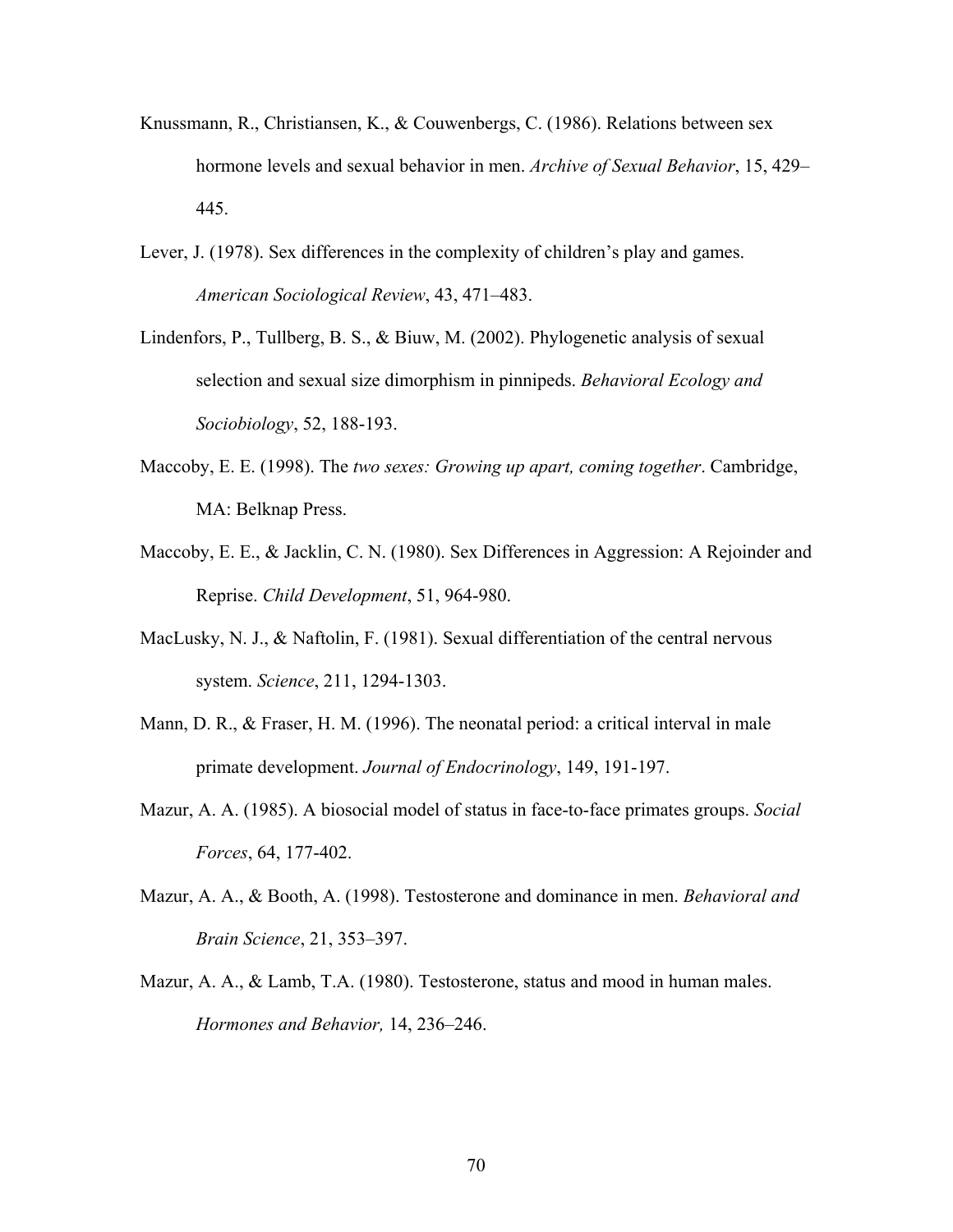- Mazur, A. A., Booth, A., & Dabbs, Jr., J. M. (1992). Testosterone and Chess Competition. *Social Psychology Quarterly,* 55, 70-77.
- Mazur, A. A., Susman, E.J., & Edelbrock, S. (1997). Sex differences in testosterone response to a video game contest. *Evolution and Human Behavior,* 18, 317–326.
- McCaul, K. D., Gladue, B. A. and Joppa, M. (1992). Winning, losing, mood, and testosterone. Hormones and Behavior, 26, 486–504.
- McCaul, K.D., Gladue, B.A., & Joppa, M. (1992). Winning, losing, mood, and testosterone. *Hormones and Behavior,* 26, 486–504.
- McEwen, B. S. & Sapolsky, R. M. (1995). Stress and cognitive function. *Current Opinion in Neurobiology,* 5, 205-216.
- Melis, A. P., Hare, B., & Tomasello, M. (2006). Chimpanzees recruit the best collaborators. Science, 311, 1297-1300.

men's testosterone changes and implicit learning in a contest

- Millar, P. M., Reznick, D. N., Kinnison, M. T., & Hendry, A. P. (2006) Disentangling the selective factors that act on male colour in wild guppies. *OIKOS*, 113, 1-12.
- Mitani, J.C., Watts, D., & Muller, M. 2002. Recent developments in the study of wild chimpanzee behavior. *Evolutionary Anthropology,* 11, 9-25.
- Morris, J. A., Jordan, C. L., & Breedlove, S. M. (2004). Sexual differentiation of the vertebrate nervous system. *Nature Neuroscience*, 7, 1034-1039.
- Muehlenbein, M. P., & Bribiescas, R. G. (2005). Testosterone-mediated immune functions and male life histories. *American Journal of Human Biology*, 17, 257- 558.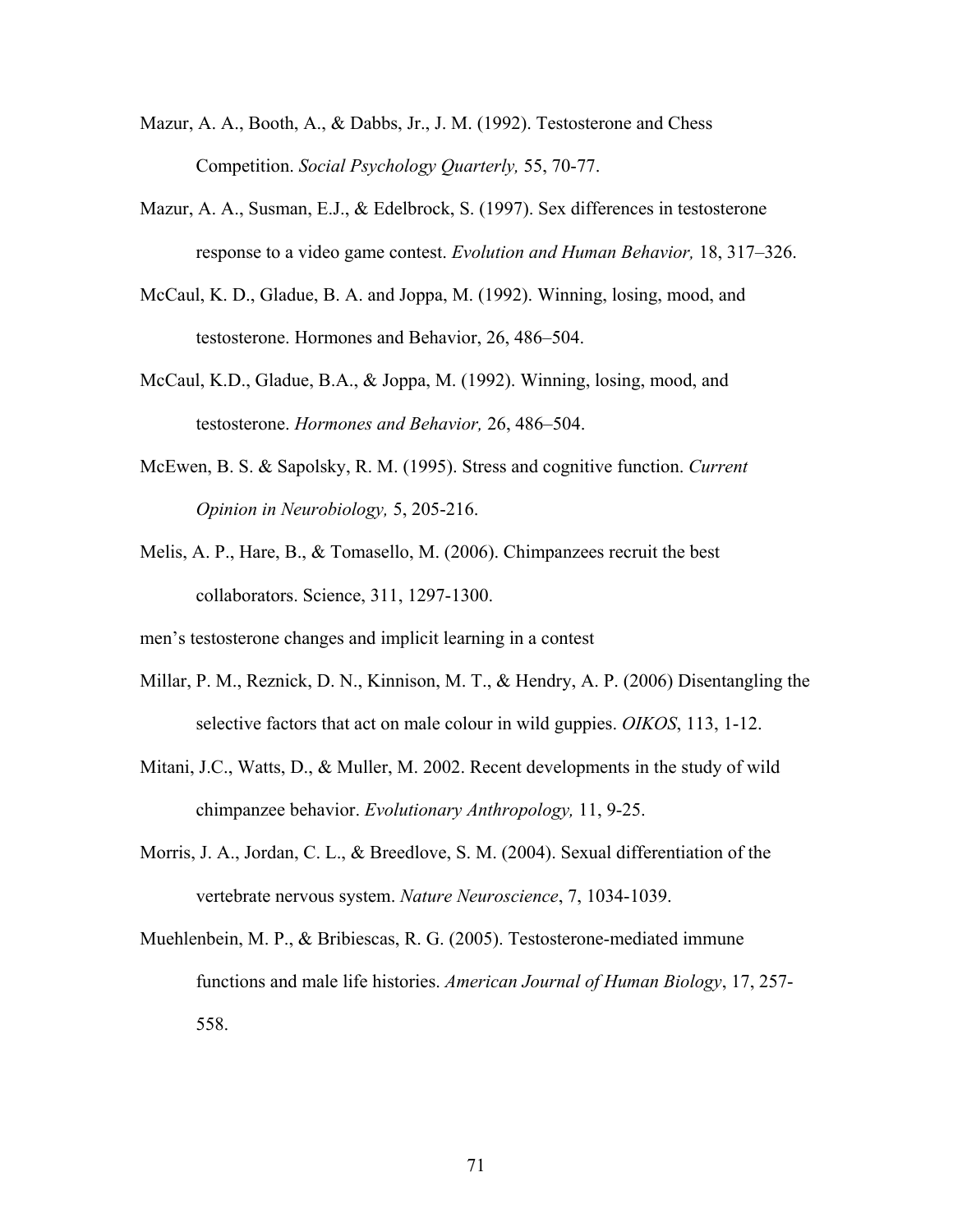- Muller, M.N., Wrangham, R.W. (2004). Dominance, aggression and testosterone in wild chimpanzees: a test of the 'challenge' hypothesis. *Animal Behavior*, 67, 113–123.
- Palmer, C. T. (1993). Anger, Aggression, and Humor in Newfoundland Floor Hockey: An Evolutionary Analysis. *Aggressive Behavior*, 19, 167-173.
- Passerlergue, P. and Lac, G. (1999). Saliva cortisol, testosterone and T/C ratio variations during a wrestling competition and during the post-competitive recovery period. International Journal of Sports Medicine, 20, 109–113.
- Raven, J. C., Court, J. H., & Raven, J. (1993). *Manual for Raven's Progressive Matrices and Vocabulary Scales*. London: Lewis.
- Resnick, S. M., Berenbaum, S. A., Gottesman, I. I., & Bouchard, T. J. (1986). Early hormonal influences on cognitive functioning in congenital adrenal hyperplasia. *Developmental Psychology*, 22**,** 191–198.
- Reznick, D., & Endler, J. A. (1982). The impact of predation on life history evolution in Trinidadian guppies (Poecilia reticulata). *Evolution*, 36, 160-177.
- Roff, D. (1992). *The evolution of life histories: Theory and analysis*. New York: Chapman & Hall.
- Rose, A. J., & Rudolph, K. D. (2006). A Review of Sex Differences in Peer Relationship Processes: Potential Trade-Offs for the Emotional and Behavioral Development of Girls and Boys. *Psychological Bulletin*, 132, 98-131.
- Salvador, A. (2005). Coping with competitive situations in humans. *Neuroscience & Biobehavioral Reviews,* 29, 195-205.
- Salvador, A., Simon, V., Suay, F. and Llorens, L. (1987). Testosterone and cortisol responses to competitive finding in human males. Aggressive Behavior, 13, 9–13.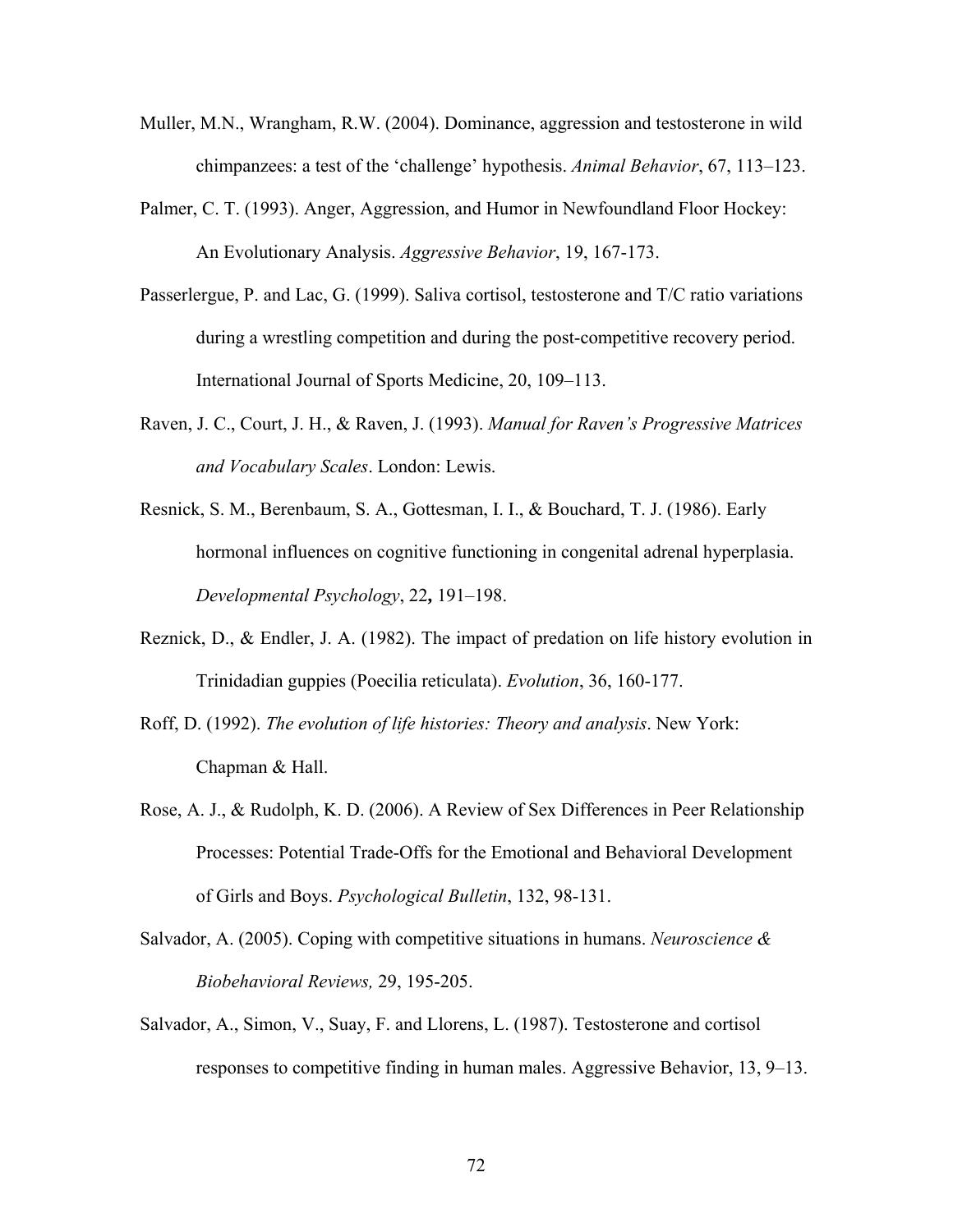- Salvador, A., Simon, V., Suay, F., & Llorens, L. (1987). Testosterone and cortisol responses to competitive fighting: a pilot study. *Aggressive Behavior*, 13, 9–13.
- Salvador, A., Suay, F., Gonza´lez-Bono, E., & Serrano, M.A. (2003). Anticipatory cortisol, testosterone and psychological responses to judo competition in young men. *Psychoneuroendocrinology,* 28, 364–375.
- Sapolsky, R. M. (2005). Influence of social hierarchy on primate health. Science, 308, 648-652.
- Sapolsky, R. M., Romero, L. M. (2000). How Do Glucocorticoids Influence Stress Responses? Integrating Permissive, Suppressive, Stimulatory, and Preparative Actions. *Endocrinology Review,* 21, 55-89.
- Savin-Williams, R. C. (1979). Dominance Hierarchies in Groups of Early Adolescents. *Child Development*, 50, 923-935.
- Schechter, D., & Gandelman, R. (1980). Intermale aggression in mice: influence of gonadectomy and prior fighting experience. *Aggressive Behavior*, 7, 187-193.
- Schultheiss, O. C., & Rohde, W. (2002). Implicit power motivation predicts
- Schultheiss, O., Campbell, K., & McClelland, D. (1999). Implicit power motivation moderates men's testosterone responses to imagined and real dominance success. *Hormones and Behavior*, 36, 234-241.
- Seielstad, M. T., Minch, E., & Cavalli-Sforza, L. L. (1998). Genetic evidence for a higher female migration rate in humans. *Nature Genetics*, 20, 278–280.
- Serrano, M., Salvador, A., Gonzalez-Bono, E., Sanchis, C., Suay, F. (2000). Hormonal responses to competition. *Psicothema*, 12, 440-444.

Sherif, M. (1966). *The psychology of social norms.* Oxford, UK: Harper Torchbooks.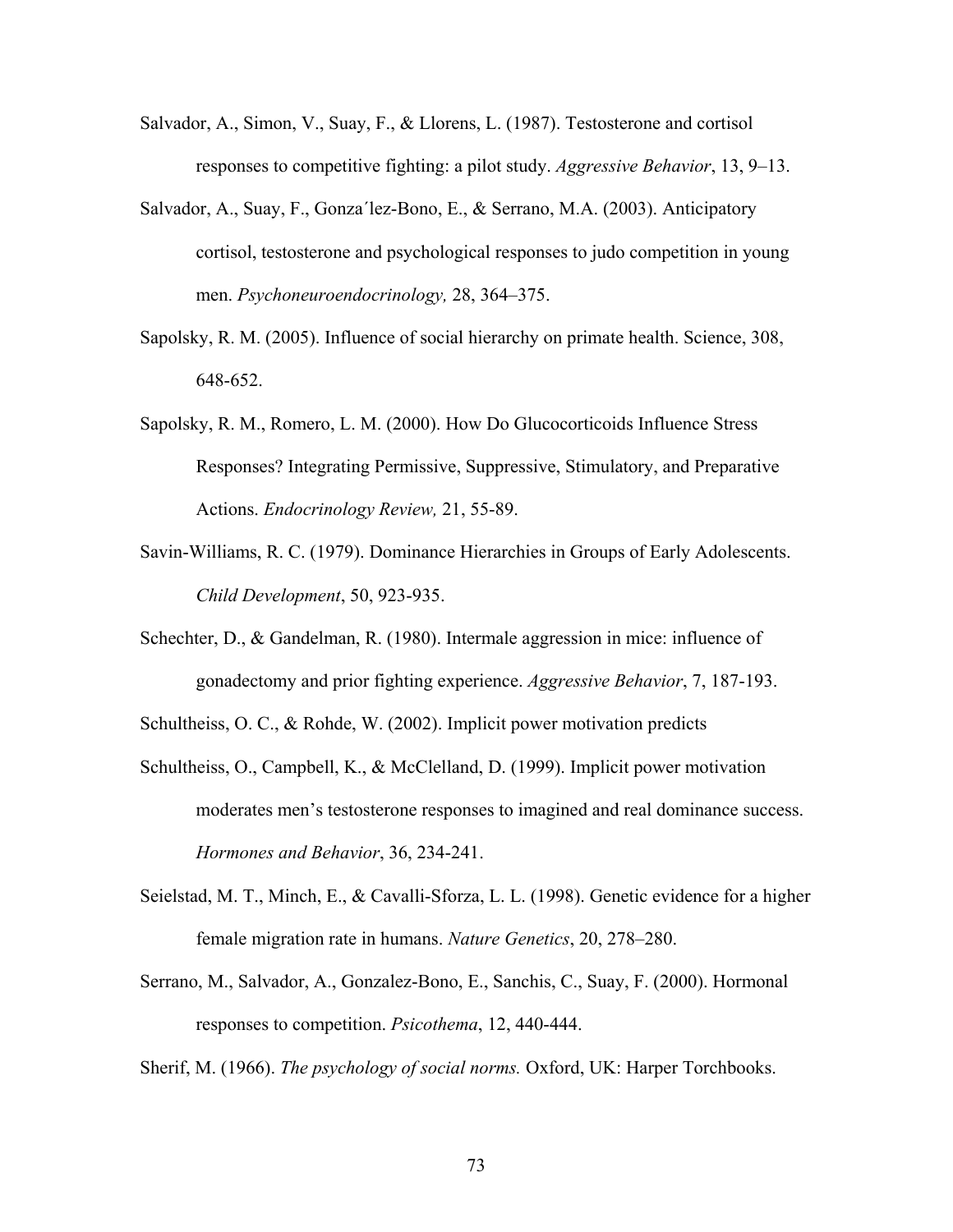- Sherman, P. W. (1977). Nepotism and the Evolution of Alarm Calls. *Science,* 197, 1246- 1253.
- Silk, J. B. (2002). Kin selection in primate groups. *International Journal of Primatology*, 23, 849-875.

situation. Hormones and Behavior, 41, 195–202.

- Suay, F., A. Salvador, A. (1999). Effects of competition and its outcome on serum testosterone, cortisol and prolactin. *Psychoneuroendocrinology*, 24, 551-566.
- Suay, F., Salvador, A., González-Bono, E., Sanchis, C., Martínez, M. and Martínez-Sanchis, S. (1999). Effects of competition and its outcome on serum testosterone, cortisol and prolactin. Psychoneuroendocrinology, 24, 551–566.
- Taylor, S.E., Klein, L.C., Lewis, B.P., Gruenewald, T.L., Gurung, R.A.R., & Updegraff, J.A., 2000. Biobehavioral responses to stress in females: tend-and-befriend, not fight-or-flight. *Psychological Review*, 107, 411–429.
- Trivers, R. L. (1971). The evolution of reciprocal altruism. *Quarterly Review of Biology*, 46, 35–57.
- Trivers, R. L. (1974). Parent–offspring conflict. *American Zoologist*, 14, 249–264.
- Wagner, J. D., Flinn, M. V., & England, B. G. (2002). Hormonal response to competition among male coalitions. *Evolution and Human Behavior*, 23, 437–442.
- White, P. C., & Speiser, P. W. (2000). Congenital Adrenal Hyperplasia due to 21- Hydroxylase Deficiency. *Endocrine Reviews*, 21, 245-291.
- Wilson M., & Daly, M. (1998) Sexual rivalry and sexual conflict: recurring themes in fatal conflicts. *Theoretical Criminology*, 2, 291-310.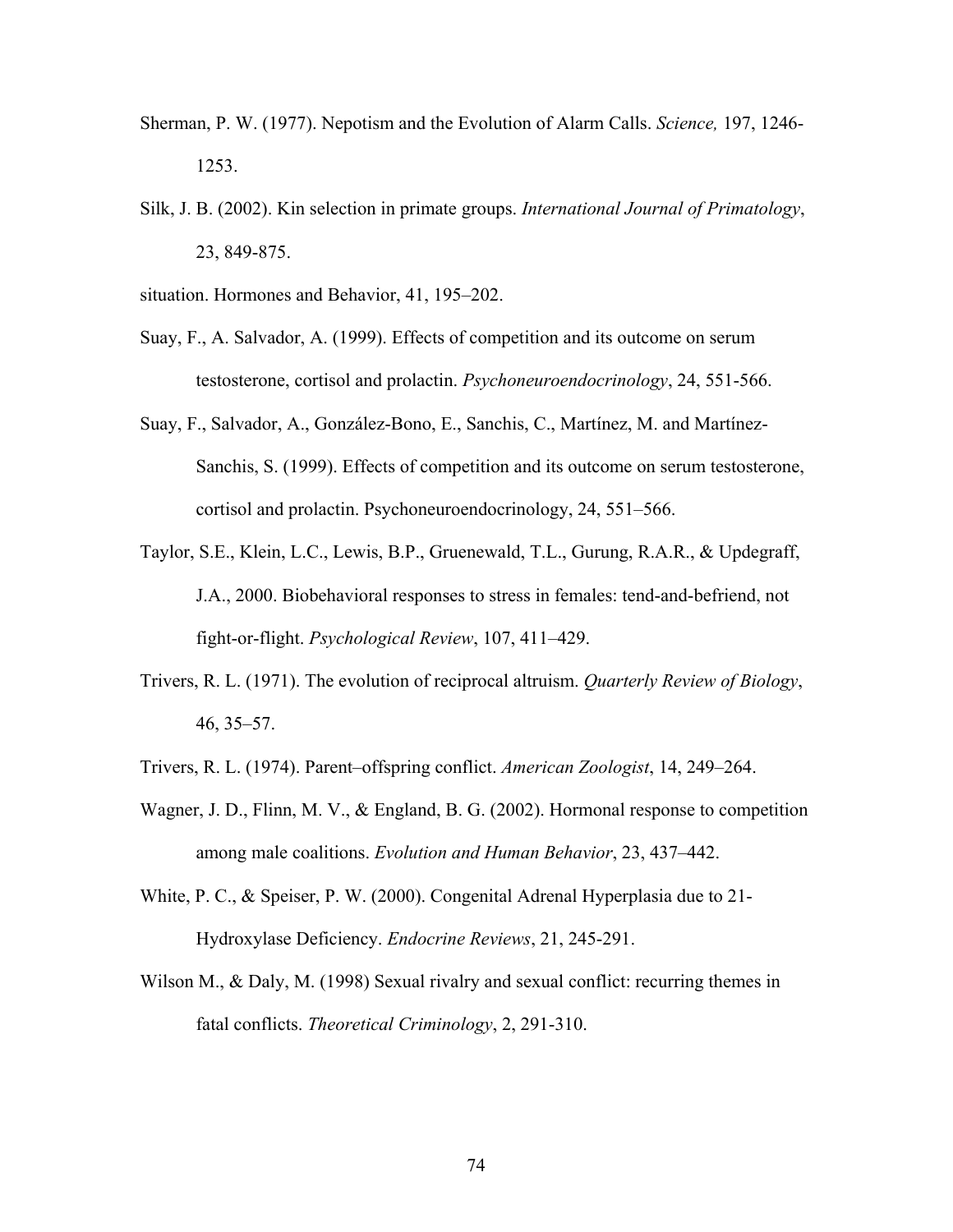- Wilson, M., Daly, M., & Pound, N. (2002). An evolutionary psychological perspective on the modulation of competitive confrontation and risk taking. Pp. 381-408 in D. Pfaff et al, eds., *Hormones, Brain and Behavior*, Vol. 5. San Diego: Academic Press.
- Wingfield, J.C., Hegner, R.E., Dufty Jr., A.M., & Ball, G.F. (1990). The 'challenge hypothesis': theoretical implications for patterns of testosterone secretion, mating systems, and breeding strategies. *American Naturalist*, 136, 829–846.
- Wirth, M. M., Welsh, M. K., Schultheiss, O.C. (2006).Salivary cortisol changes in humans after winning or losing a dominance contest depend on implicit power motivation. Hormones and Behavior, 49, 346-352.
- Wrangham, R. W. (1980). An ecological model of female-bonded primate groups. *Behaviour*, 75, 262–300.
- Wrangham, R. W. (1986). Ecology and social relationships in two species of chimpanzee. In D. I. Rubenstein, & R. W. Wrangham (Eds.), *Ecological aspects of social evolution: Birds and mammals* (pp.352–378). Princeton, NJ: Princeton University Press.
- Wrangham, R. W. (1999). Evolution of coalitionary killing. *Yearbook of Physical Anthropology*, 42, 1–30.
- Yee, N. (2006). The Demographics, Motivations and Derived Experiences of Users of Massively-Multiuser Online Graphical Environments. *PRESENCE: Teleoperators and Virtual Environments*, 15, 309-329.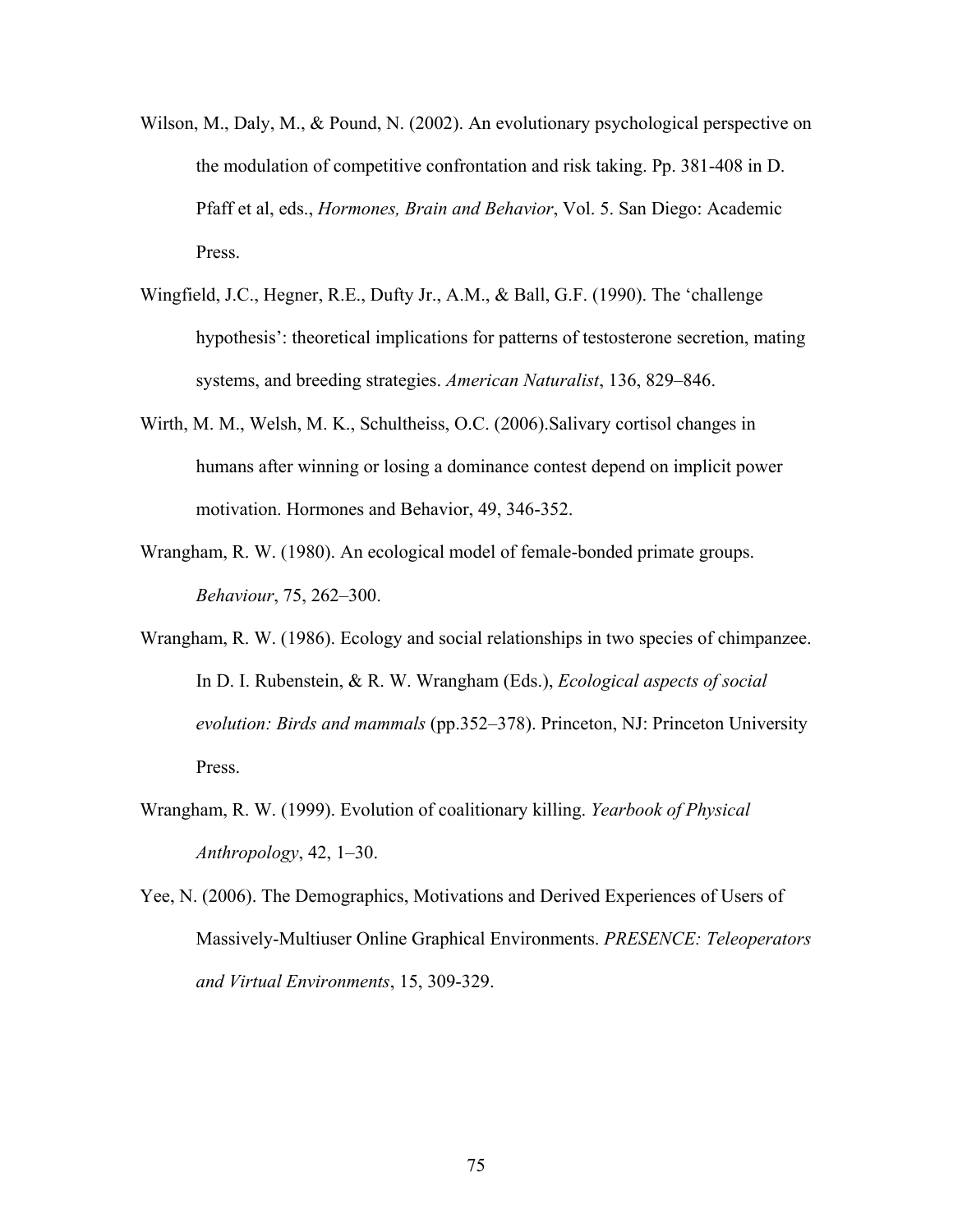Appendix 1: Consent Form

#### **INFORMED CONSENT**

**PROJECT BACKGROUND:** In this project, I understand that I will be providing data through collection of saliva and a series of questionnaires, and that these data may be published. I understand that I will be anonymous after the preliminary questionnaire in completed and all personal identifiers will be removed at the end of the study. Therefore it will not be possible to identify me in data publication or otherwise. I am 18 years old, or older. This study is being directed by Jon Oxford under the supervision of David C Geary, Department of Psychological Sciences, at the University of Missouri-Columbia.

**PURPOSE:** The objective of this study is to follow the body chemistry and moods of participants as they engage in simulated competition (PC Games).

**VOLUNTARY:** I understand that this study is voluntary. I may refuse to answer any question, withdraw from participation, and/or request the exclusion of written materials as well as saliva from analysis at any time without any penalty or loss of benefits to which I would be otherwise entitled.

**WHAT DO YOU DO?** I will take part in several practice sessions in a gaming computer lab to rehearse for tournaments, and then participate in a series of matches against other teams and against my own teammates. In the process, saliva will be provided for assay; questionnaires and other written measures will also be provided, some pertaining to questions about feelings and personality that may make me uncomfortable. I also understand that I need to be punctual and reliable as my team and others will not be able to run the experiment without me.

**BENEFITS:** I will take part in 5 sessions: three practice sessions and two tournaments. For each session I will receive 2 credits for Psychology 1000, totally 10 credits. I realize that there are other experiments that I could take part in to acquire the credits I need for my class, but I am choosing to participate in this one. If I, or my team, take first place a tournament, I will receive \$45, or \$15 for any other place.

**RISKS:** This project does not involve any known risks.

**CONFIDENTIALITY:** My confidentiality will be maintained in that my name will not appear on the survey or in the published study itself. My answers are entirely confidential, and will not be revealed to anyone other than the researchers conducting the study.

**INJURY STATEMENT:** It is not the policy of the University of Missouri to compensate human subjects in the event the research results in injury. The University of Missouri does have medical, professional and general liability self-insurance coverage for any injury caused by the negligence of its faculty and staff. Within the limitations of the laws of the State of Missouri, the University of Missouri will also provide facilities and medical attention to subjects who suffer injuries while participating in the research projects of the University of Missouri. In the event you have suffered injury as the result of participating in this research project, you are to immediately contact the Campus Institutional Review Board Compliance Officer at (573) 882-9585 and the Risk Management Officer at (573) 882-3735 to review the matter and provide you further information. This statement is not to be construed as an admission of liability.

Your efforts are greatly appreciated. If you have any questions regarding the study, please contact Jon Oxford at (573) 884-1563. If you have questions regarding your rights as a participant in research, please feel free to contact the Campus Institutional Review Board at (573) 882-9585.

| $\sim$ $\sim$<br>Name: | )ate: |
|------------------------|-------|
|                        |       |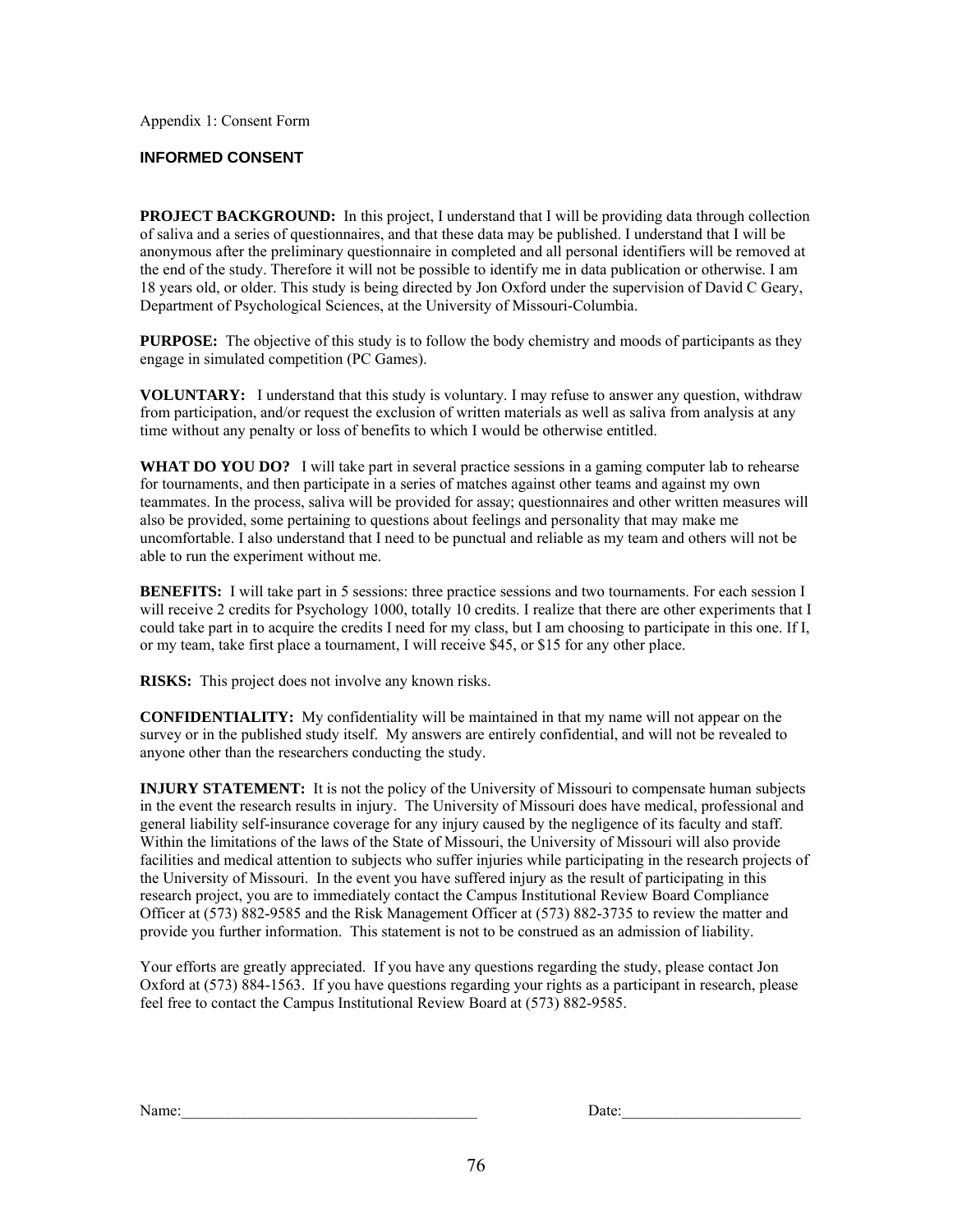#### **Debriefing Form**

Thank you for your participation. The following is a brief description of the theory and purpose of the study. Sexual selection is a special form of Natural selection. According to Darwin, the adaptations (e.g., traits) that result from Natural selection are those that allowed an individual to survive the local ecology relatively better than conspecifics (e.g., others of the same species), whereas sexual selection resulted in adaptations that allowed individuals an advantage in competing for mates. Humans are thought to be largely result of sexual selection, as ecological selection is thought to have been weak in hominins (e.g., great apes, hominids and humans). Discussion of the fossil record, primate morphology, cultural ethnographies, and comparative animal studies that gave rise to the modern understanding of human evolution are beyond the scope this form, what is relevant is that humans are thought to have evolved in male-linage kinship groups, and mate competition took the form of group-on-group competition, for example warfare or tribal raiding. The developmental literature on sex differences in social behaviors shows that human's behavioral and motivational systems are dimorphic and reminiscent of patterns suggested by theory.

The current study was designed to assess salivary testosterone and cortisol level differences in competition within ones' group and between groups. Based on evolutionary considerations, the hypothesis was that testosterone (e.g., the primary male sex hormone thought to be related to competitive inclinations in males) and cortisol (e.g., primary stress hormone in humans) levels are lower when competing within ones' group, so that they are less competitive and more cooperative, than between groups. This is based on the assumption that male-male competition during human evolution included a very important coalitional (e.g., a group of individuals working together toward a common goal) component. The social dynamics that correspond with competition between groups and cooperation within groups is thought to be the key variable that is responsible for uniquely human traits, brain-size and sex differences in social cognition. We were testing a proposal that human males have evolved motivational and behavioral predispositions that bias them toward cooperative in-group and competitive out-group dynamics. In addition, moods and attributions were examined to support or refute evidence currently in the literature on the psychological correlates of testosterone and cortisol. All information is kept strictly confidential: your name will not be associated in any way with your responses, and you will not be identified in any publication. This project is directed by Jon Oxford, and is conducted under the supervision of Dr. David Geary, Department of Psychological Sciences, University of Missouri-Columbia. If you have questions about the study you can contact us at (573) 884-1563. If you have any concerns about this project, you can contact Michelle Reznicek of the Institutional Review Board of the University of Missouri at (573) 882-1563.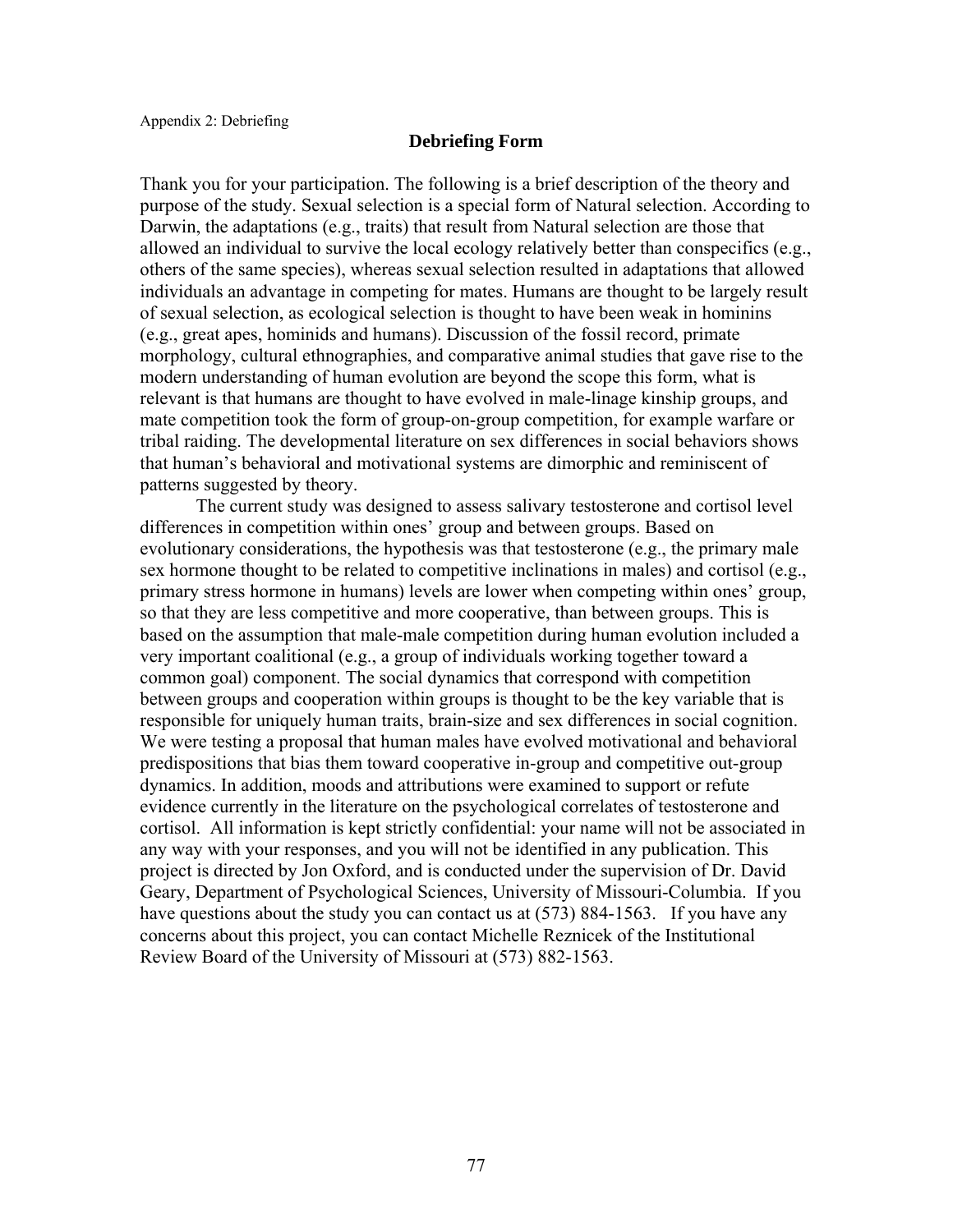Appendix 3: Preliminary Questionnaire

### ID Creation Coversheet

- 1. Do not turn the page until instructed to do so.
- 2. When instructed, please provide identification information that you will use throughout this experiment:
	- a. In the form of "Screen name [Team name]"
	- *b.* Can not exceed 15 characters.
	- *c.* For example:
		- *i.* Hero [Rogues]
		- *ii.* Blackat [Sapiens]

| ID          |            |
|-------------|------------|
| Screen name | l'eam name |

3. Now Stop.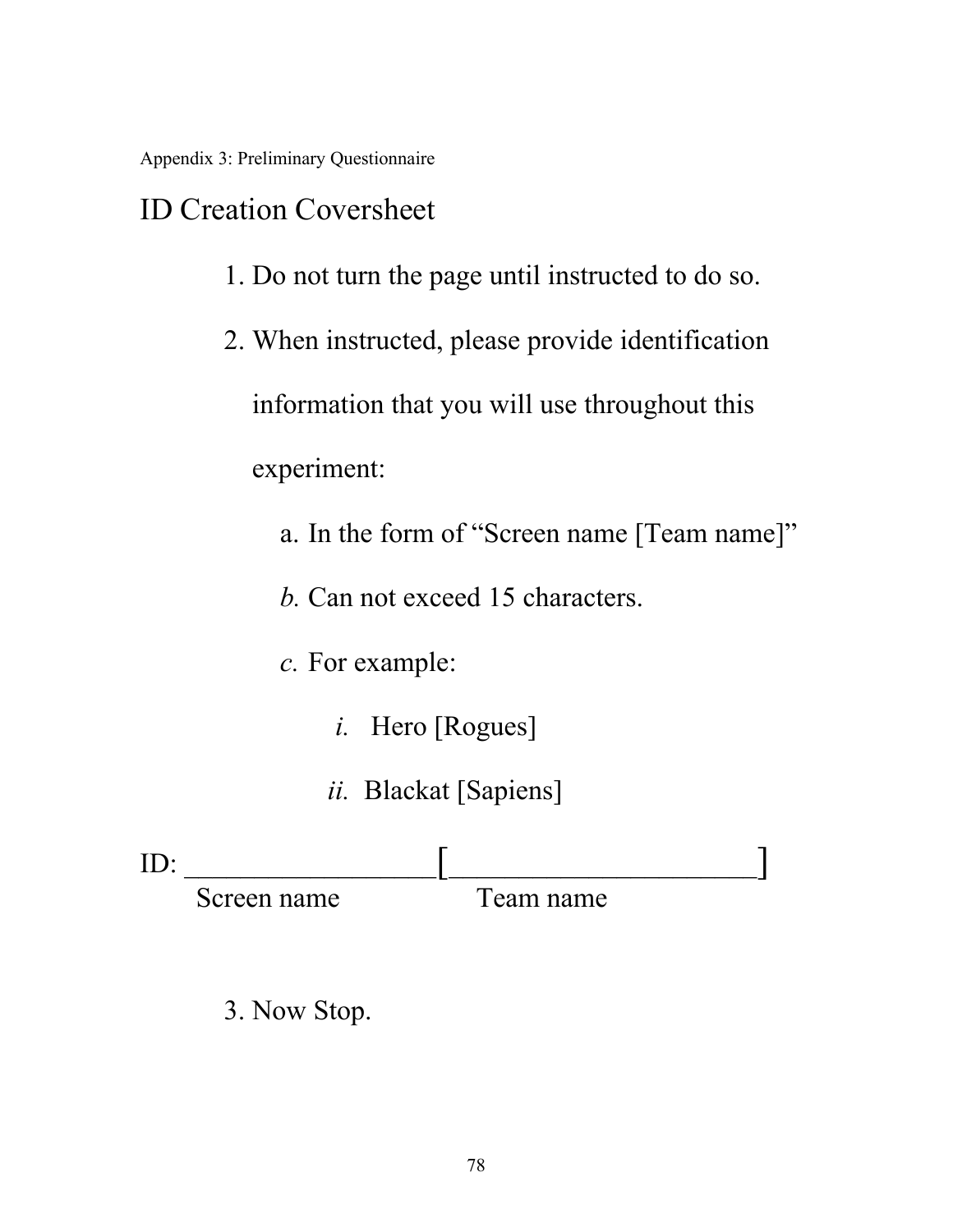## Part 1: Bio<br>**BACKGROUND QUESTIONNAIRE**

|                                                                 | Date:     |
|-----------------------------------------------------------------|-----------|
| 2. Team name:                                                   |           |
|                                                                 |           |
| 3. Screen name:                                                 |           |
|                                                                 |           |
|                                                                 | Last Name |
| $\frac{1}{2}$ . The contract of the contract of $\mathcal{L}_1$ |           |
| 5. Email address:                                               |           |
|                                                                 |           |
| 6. Phone numbers:                                               |           |

 $Cell:$ 

| 7. Year in school (Circle One):                                                            |          | Freshman                             |                             | Sophomore Junior | <b>Senior</b>   |  |
|--------------------------------------------------------------------------------------------|----------|--------------------------------------|-----------------------------|------------------|-----------------|--|
| 8. Are you in a Committed<br>Relationship?                                                 |          | <b>Yes</b><br>$\mathbf{N}\mathbf{0}$ |                             |                  |                 |  |
| Parents Education level:                                                                   | 9. Mom:  | <b>High school</b>                   | <b>College</b>              |                  | <b>Graduate</b> |  |
|                                                                                            | 10. Dad: | <b>High school</b>                   | <b>College</b>              |                  | <b>Graduate</b> |  |
|                                                                                            |          |                                      |                             |                  |                 |  |
| <b>Rate your past experiences:</b> "1" is the Most or Best and "5" is none or none at all. |          |                                      |                             |                  |                 |  |
| 11. PC Gaming?                                                                             |          |                                      | $\mathcal{D}_{\mathcal{L}}$ | 3                | $\overline{4}$  |  |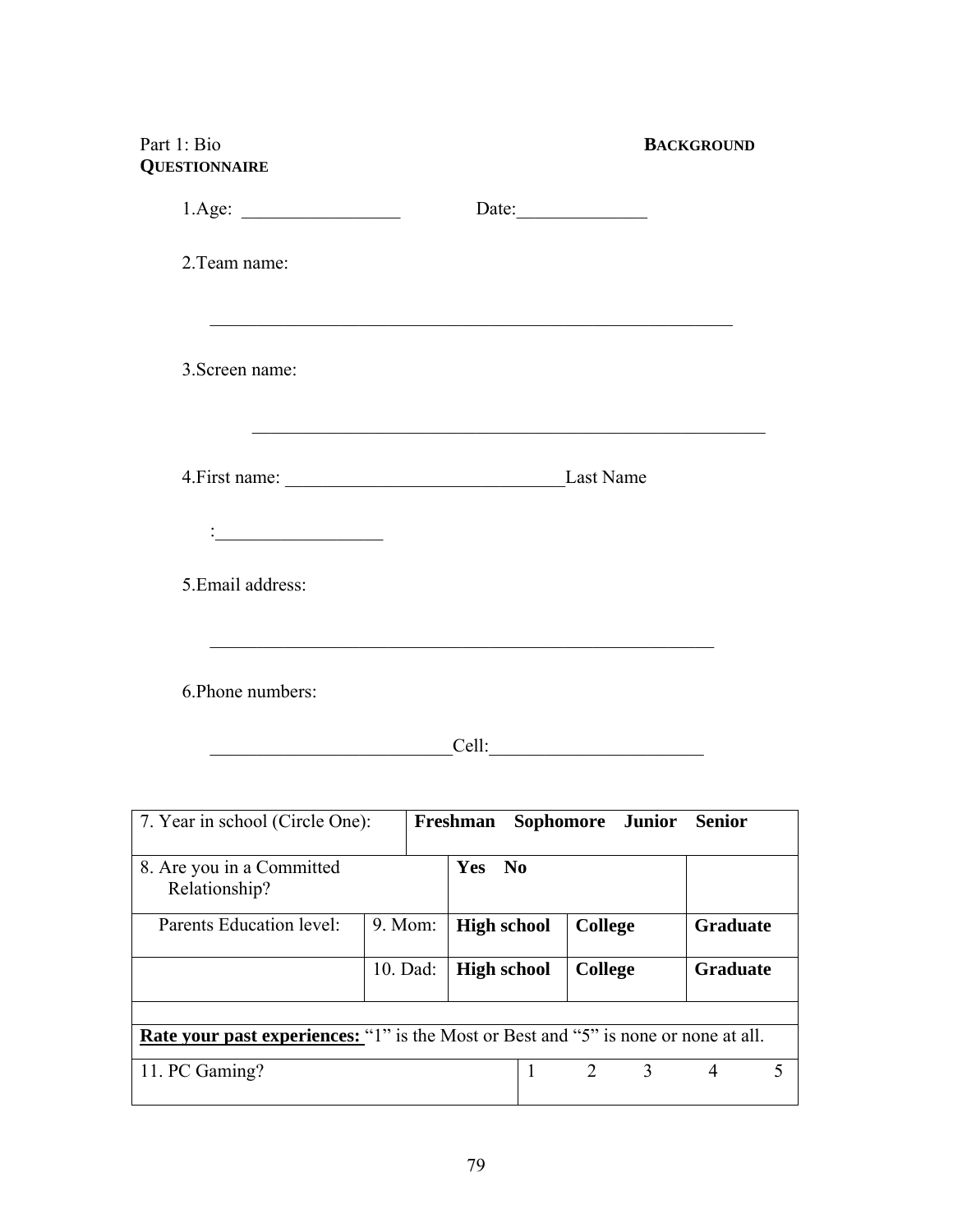| 12. Team competition of any sort (Academic,<br>Athletic etc.)?               | $\mathbf{1}$ | $\overline{2}$ | 3 | $\overline{4}$ | 5                        |
|------------------------------------------------------------------------------|--------------|----------------|---|----------------|--------------------------|
| 13. Your skill at Unreal Tournament 2004?                                    | $\mathbf{1}$ | $\overline{2}$ | 3 | $\overline{4}$ | 5                        |
| <b>Rate yourself:</b> "1" is the Most or Best and "5" is none or not at all. |              |                |   |                |                          |
| 14. Dominance as a personality trait?                                        | $\mathbf{1}$ | 2              | 3 | 4              | 5                        |
| 15. Social competence?                                                       | $\mathbf{1}$ | $\overline{2}$ | 3 | $\overline{4}$ | $\overline{\mathcal{L}}$ |
| 16. Are you well liked by others?                                            | $\mathbf{1}$ | $\overline{2}$ | 3 | $\overline{4}$ | 5                        |
| 17. Are you social by nature?                                                | $\mathbf{1}$ | $\overline{2}$ | 3 | $\overline{4}$ | 5                        |
| 18. Are you a leader?                                                        | $\mathbf{1}$ | $\overline{2}$ | 3 | $\overline{4}$ | 5                        |
| 19. Do people respect you?                                                   | $\mathbf{1}$ | $\overline{2}$ | 3 | 4              | $\overline{\mathcal{L}}$ |
| 20. Amount of social support?                                                | $\mathbf{1}$ | $\overline{2}$ | 3 | $\overline{4}$ | 5                        |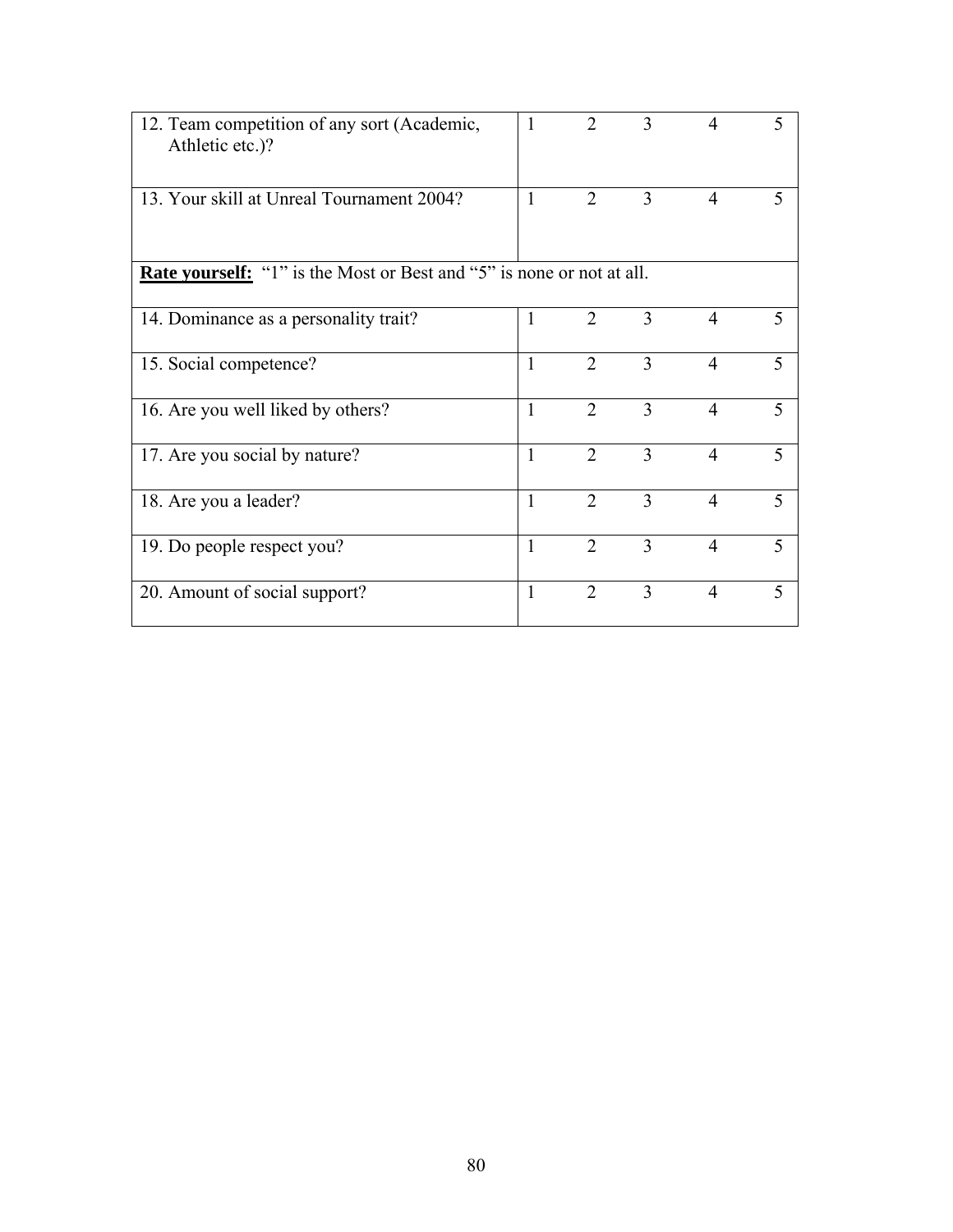Appendix 4: Timed Questionnaires

# Date:\_\_\_\_\_\_\_\_\_\_\_\_\_\_\_\_\_\_\_\_\_\_ **T1** \_\_ **–** VIAL NUMBER\_\_\_\_\_\_\_

 $\overline{\mathbf{u}}$ 

| ID: |             |           |  |
|-----|-------------|-----------|--|
|     | Screen name | Team name |  |
|     |             |           |  |
|     |             |           |  |

Please indicate *how many* of the following items describe your recent history, by circling one of the numbers that follows the list.

### *Do not indicate which items.*

| Activity:                                    |        | <u>Time</u> prior to now: |   |  |
|----------------------------------------------|--------|---------------------------|---|--|
| Eat a major meal                             |        | 1 hour                    |   |  |
| Eat dairy products                           |        | 30 minutes                |   |  |
| Consumed acidic or high sugar foods          |        | 1 hour                    |   |  |
| Brushed your teeth                           |        | 2 hours                   |   |  |
| Engaged in sexual activity                   |        | 24 hours                  |   |  |
| Consumed alcohol                             |        | 48 hours                  |   |  |
| Taken medication that is over the<br>counter |        | 24 hours                  |   |  |
| Take prescription medicines                  |        | 24 hours                  |   |  |
| Please circle one of the following numbers:  |        |                           |   |  |
| 3<br>$\mathcal{D}_{\cdot}$                   | 5<br>4 | 6                         | 7 |  |

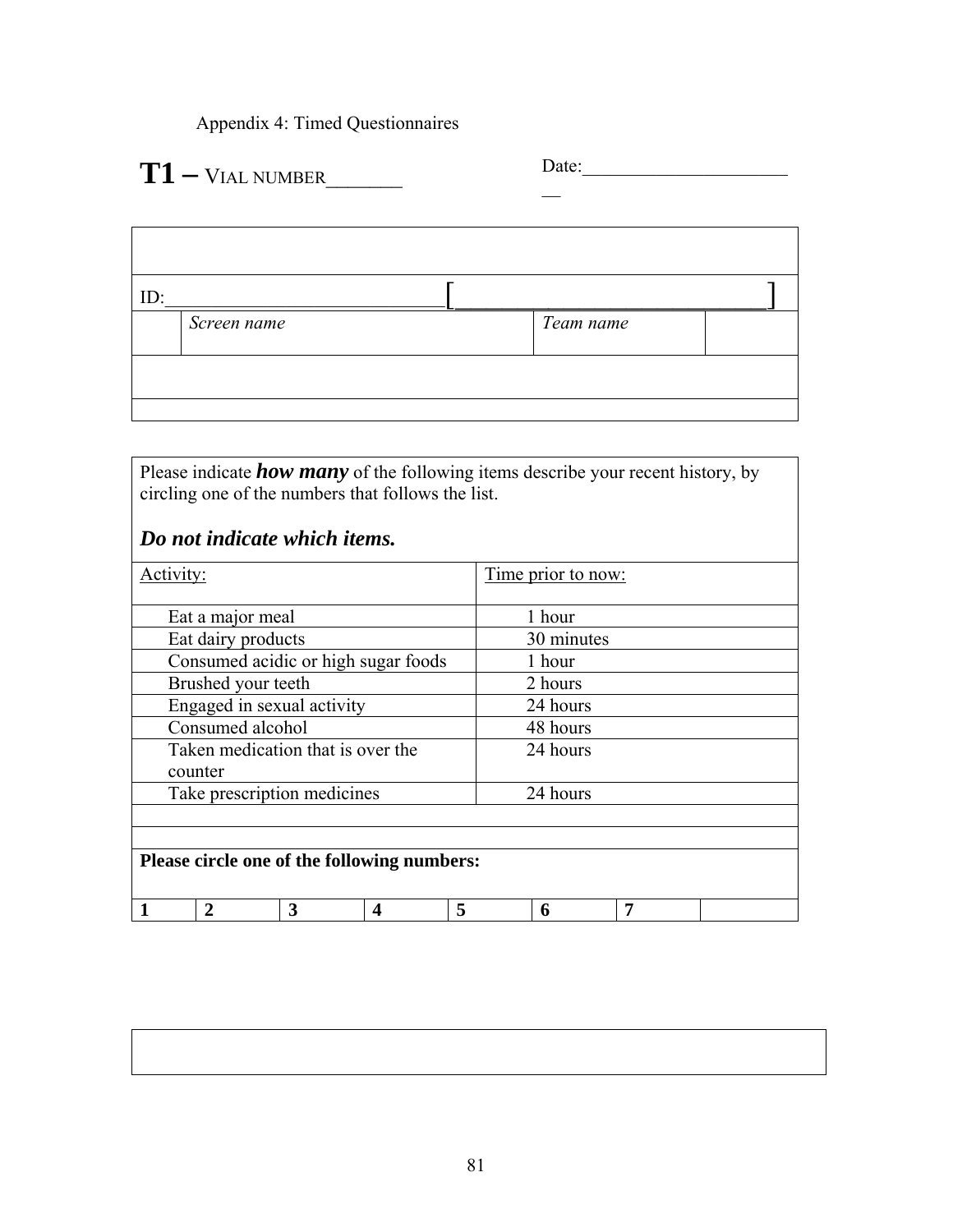|                             |                                                                                      | How you feel? |                |                                                                                                                       | How do you think<br>your team mates<br>feel? | How do you think<br>your opponents | are feeling?   |
|-----------------------------|--------------------------------------------------------------------------------------|---------------|----------------|-----------------------------------------------------------------------------------------------------------------------|----------------------------------------------|------------------------------------|----------------|
| simulation, visualized)?    | Prepared mentally for the match (e.g,                                                | Yes           | N <sub>0</sub> | Yes                                                                                                                   | N <sub>0</sub>                               | Yes                                | N <sub>0</sub> |
| Mentally focused right now? |                                                                                      | Yes           | N <sub>0</sub> | Yes                                                                                                                   | No                                           | Yes                                | No             |
| Skillful as a player?       |                                                                                      | Yes           | N <sub>0</sub> | Yes                                                                                                                   | N <sub>0</sub>                               | Yes                                | N <sub>0</sub> |
| Competitive?                |                                                                                      | Yes           | N <sub>0</sub> | Yes                                                                                                                   | No                                           | Yes                                | No             |
| Integrated with the team?   |                                                                                      | Yes           | N <sub>0</sub> | Yes                                                                                                                   | N <sub>0</sub>                               | Yes                                | N <sub>0</sub> |
| Affiliative?                |                                                                                      | Yes           | N <sub>0</sub> | Yes                                                                                                                   | No                                           | Yes                                | N <sub>0</sub> |
| Autonomous?                 |                                                                                      | Yes           | N <sub>0</sub> | Yes                                                                                                                   | N <sub>0</sub>                               | Yes                                | No             |
| Loyal to the team?          |                                                                                      | Yes           | N <sub>0</sub> | Yes                                                                                                                   | N <sub>0</sub>                               | Yes                                | N <sub>0</sub> |
| Tough?                      |                                                                                      | Yes           | N <sub>0</sub> | Yes                                                                                                                   | N <sub>0</sub>                               | Yes                                | N <sub>0</sub> |
| Cooperative?                |                                                                                      | Yes           | N <sub>0</sub> | Yes                                                                                                                   | N <sub>0</sub>                               | Yes                                | N <sub>0</sub> |
| Strategic?                  |                                                                                      | Yes           | N <sub>0</sub> | Yes                                                                                                                   | N <sub>0</sub>                               | Yes                                | N <sub>0</sub> |
| Serious?                    |                                                                                      | Yes           | N <sub>0</sub> | Yes                                                                                                                   | N <sub>0</sub>                               | Yes                                | N <sub>0</sub> |
|                             |                                                                                      |               |                |                                                                                                                       |                                              |                                    |                |
|                             | Rank the three of you in order starting with the best all at Unreal Tournament 2004: |               |                |                                                                                                                       |                                              |                                    |                |
| 1. Best                     | (Screen name)                                                                        |               |                |                                                                                                                       |                                              |                                    |                |
| 2. Second                   | (Screen name)                                                                        |               |                |                                                                                                                       |                                              |                                    |                |
| 3. Third                    | (Screen name)                                                                        |               |                | <u> 1980 - Johann Barbara, martin amerikan basal dan berasal dalam basal dalam basal dalam basal dalam basal dala</u> |                                              |                                    |                |
|                             | 2. Have you experienced any unusually stressful event in the last week? $Yes$        | 82            |                |                                                                                                                       |                                              | N <sub>0</sub>                     |                |

| Rank the three of you in order starting with the best all at Unreal Tournament 2004: |               |  |  |  |
|--------------------------------------------------------------------------------------|---------------|--|--|--|
|                                                                                      |               |  |  |  |
| 1. Best                                                                              | (Screen name) |  |  |  |
|                                                                                      |               |  |  |  |
| 2. Second                                                                            | (Screen name) |  |  |  |
|                                                                                      |               |  |  |  |
| 3. Third                                                                             | (Screen name) |  |  |  |
|                                                                                      |               |  |  |  |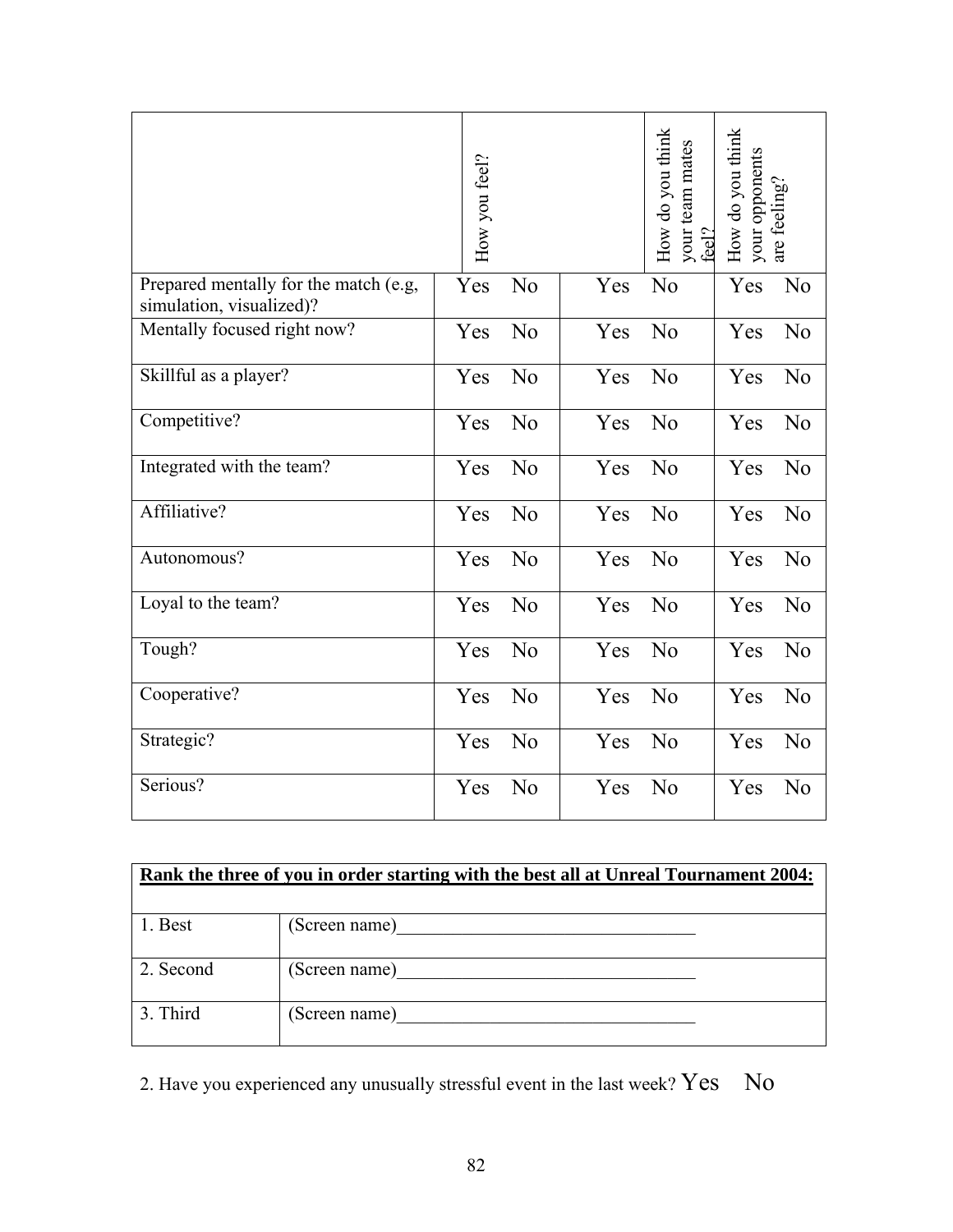## Date:\_\_\_\_\_\_\_\_\_\_\_\_\_\_\_\_\_\_\_\_\_\_\_\_ **T2 –** VIAL NUMBER\_\_\_\_\_\_\_\_

ID: Screen name  $\left[\frac{1}{\sqrt{1-\frac{1}{2}}\left\lceil \frac{1}{2(1-\frac{1}{2})^2}\right\rceil\right]}$ *Screen name* 

|                                                                          |     | How you feel? | How do you think<br>your team mates<br>feel? |    | How do you think<br>your opponents<br>are feeling? |                |
|--------------------------------------------------------------------------|-----|---------------|----------------------------------------------|----|----------------------------------------------------|----------------|
| 1. Prepared mentally for the<br>match (e.g., simulation,<br>visualized)? | Yes | No            | Yes                                          | No | Yes                                                | No             |
| 2. Mentally focused right now?                                           | Yes | No            | Yes                                          | No | Yes                                                | No             |
| 3. Skillful as a player?                                                 | Yes | No            | Yes                                          | No | Yes                                                | N <sub>0</sub> |
| 4. Competitive?                                                          | Yes | No            | Yes                                          | No | Yes                                                | No             |
| 5. Integrated with the team?                                             | Yes | No            | Yes                                          | No | Yes                                                | No             |
| 6. Affiliative?                                                          | Yes | No            | Yes                                          | No | Yes                                                | No             |
| 7. Autonomous?                                                           | Yes | No            | Yes                                          | No | Yes                                                | No             |
| 8. Loyal to the team?                                                    | Yes | No            | Yes                                          | No | Yes                                                | No             |
| 9. Tough?                                                                | Yes | No            | Yes                                          | No | Yes                                                | No             |
| 10. Cooperative?                                                         | Yes | No            | Yes                                          | No | Yes                                                | No             |
| 11. Strategic?                                                           | Yes | No            | Yes                                          | No | Yes                                                | No             |
| 12. Serious?                                                             | Yes | No            | Yes                                          | No | Yes                                                | N <sub>0</sub> |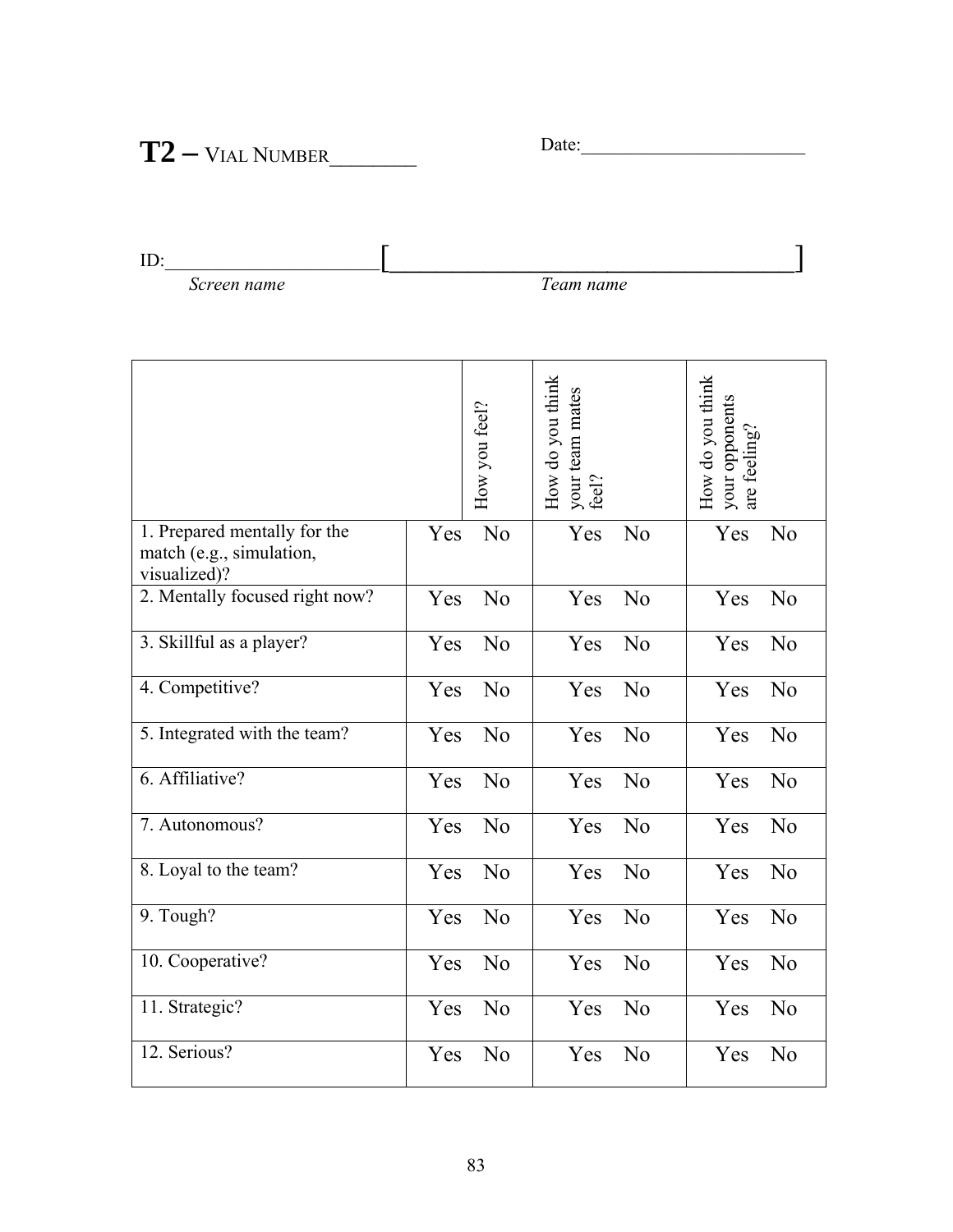| 13. How well did you play?       | Best   Ok | <b>Poorly</b> |
|----------------------------------|-----------|---------------|
| 14. How well did your team play? | Best   Ok | Poorly        |

|           | Rank the three of you in order starting with the best all at Unreal Tournament 2004: |
|-----------|--------------------------------------------------------------------------------------|
| 1. Best   | (Screen name)                                                                        |
| 2. Second | (Screen name)                                                                        |
| 3. Third  | (Screen name)                                                                        |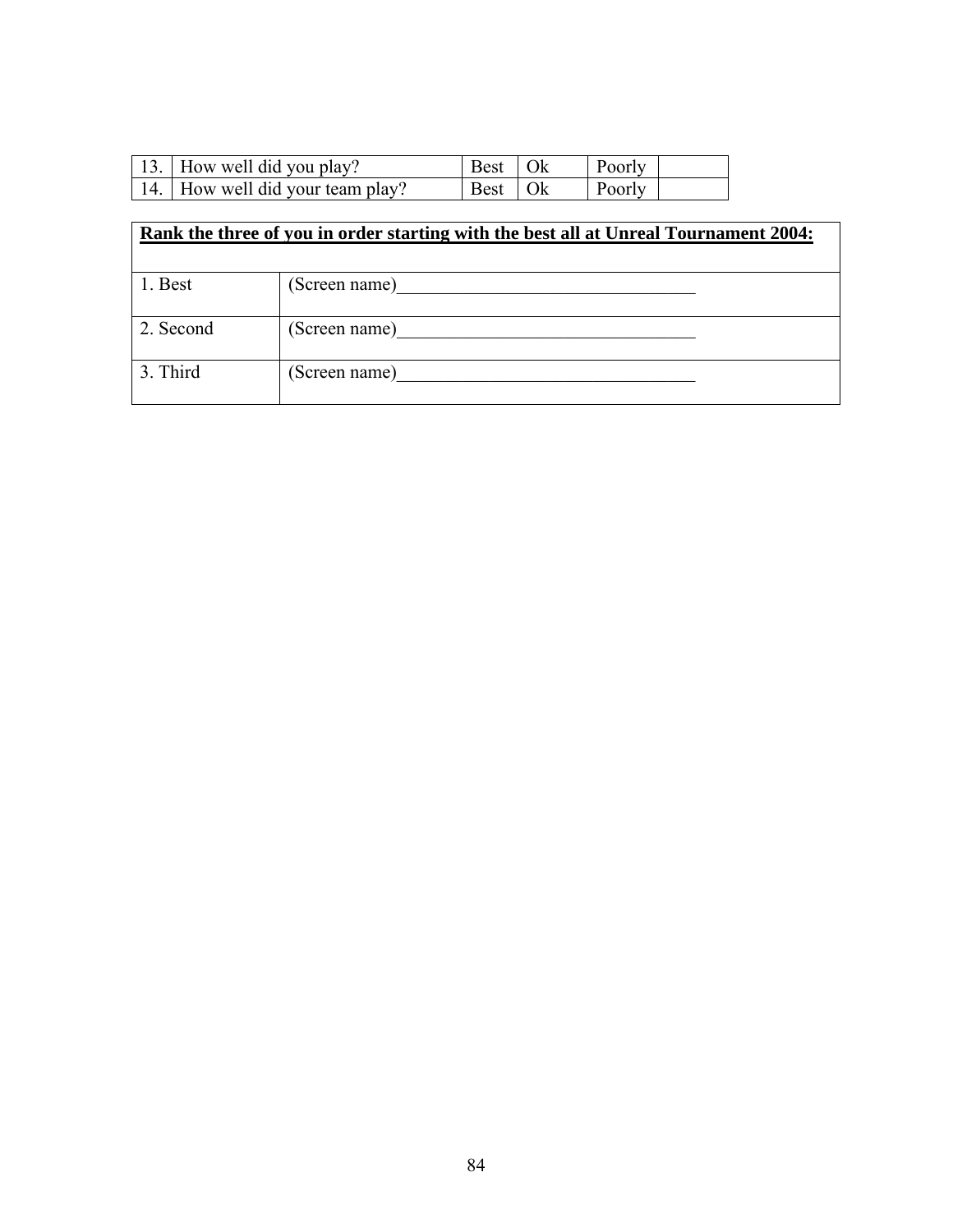### $\lambda$ Date:\_\_\_\_\_\_\_\_\_\_\_\_\_\_\_\_\_\_\_\_\_\_\_\_ **T3 –** VIAL NUMBER\_\_\_\_\_\_

ID: Screen name  $\left[\frac{1}{2}\right]$ *Screen name* 

| 1. Prepared mentally for the<br>match (e.g., simulation,<br>visualized)? | How you feel?<br>Yes No |                | How do you<br>think your<br>team mates<br>feel?<br>Yes No |                | How do you<br>think your<br>opponents are<br>feeling?<br>Yes No |                |
|--------------------------------------------------------------------------|-------------------------|----------------|-----------------------------------------------------------|----------------|-----------------------------------------------------------------|----------------|
| 2. Mentally focused right now?                                           | <b>Yes</b>              | $\overline{N}$ | Yes                                                       | $\overline{N}$ | Yes                                                             | No             |
| 3. Skillful as a player?                                                 | Yes                     | $\overline{N}$ | <b>Yes</b>                                                | $\rm No$       | Yes                                                             | No             |
| 4. Competitive?                                                          | Yes                     | No             | <b>Yes</b>                                                | No             | Yes                                                             | No             |
| 5. Integrated with the team?                                             | <b>Yes</b>              | No             | <b>Yes</b>                                                | $\overline{N}$ | <b>Yes</b>                                                      | No             |
| 6. Affiliative?                                                          | <b>Yes</b>              | $\overline{N}$ | <b>Yes</b>                                                | $\overline{N}$ | Yes                                                             | $\rm No$       |
| 7. Autonomous?                                                           | Yes                     | No             | <b>Yes</b>                                                | No             | Yes                                                             | No             |
| 8. Loyal to the team?                                                    | <b>Yes</b>              | No             | <b>Yes</b>                                                | No             | <b>Yes</b>                                                      | No             |
| 9. Tough?                                                                | <b>Yes</b>              | No             | <b>Yes</b>                                                | $\rm No$       | <b>Yes</b>                                                      | No             |
| 10. Cooperative?                                                         | Yes                     | No             | <b>Yes</b>                                                | $\rm No$       | <b>Yes</b>                                                      | $\overline{N}$ |
| 11. Strategic?                                                           | Yes                     | No             | Yes                                                       | No             | Yes                                                             | No             |
| 12. Serious?                                                             | Yes                     | No             | Yes                                                       | No             | Yes                                                             | No             |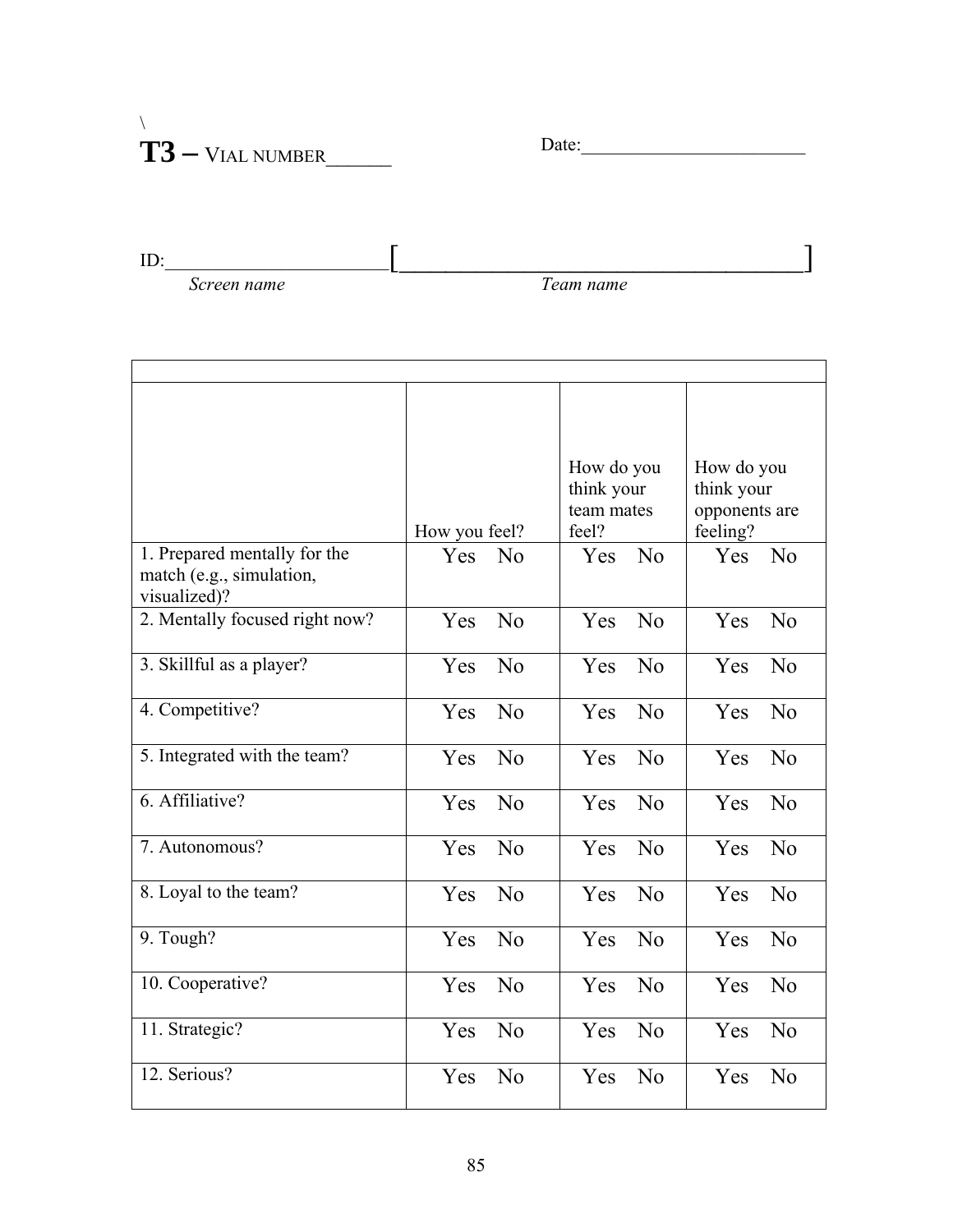| 13. How well did you play?       | Best   Ok       | Poorly |  |
|----------------------------------|-----------------|--------|--|
| 14. How well did your team play? | Best $\vert$ Ok | Poorly |  |

# **Rank the three of you in order starting with the best all at Unreal Tournament 2004:**  14. Best (Screen name) 15. Second (Screen name) 16. Third (Screen name)

 $\mathcal{L}_\text{max}$  , and the contribution of the contribution of the contribution of the contribution of the contribution of the contribution of the contribution of the contribution of the contribution of the contribution of t

 $\mathcal{L}_\text{max}$  , and the contribution of the contribution of the contribution of the contribution of the contribution of the contribution of the contribution of the contribution of the contribution of the contribution of t

 $\mathcal{L}_\text{max}$  , and the contribution of the contribution of the contribution of the contribution of the contribution of the contribution of the contribution of the contribution of the contribution of the contribution of t

 $\mathcal{L}_\text{max} = \mathcal{L}_\text{max} = \mathcal{L}_\text{max} = \mathcal{L}_\text{max} = \mathcal{L}_\text{max} = \mathcal{L}_\text{max} = \mathcal{L}_\text{max} = \mathcal{L}_\text{max} = \mathcal{L}_\text{max} = \mathcal{L}_\text{max} = \mathcal{L}_\text{max} = \mathcal{L}_\text{max} = \mathcal{L}_\text{max} = \mathcal{L}_\text{max} = \mathcal{L}_\text{max} = \mathcal{L}_\text{max} = \mathcal{L}_\text{max} = \mathcal{L}_\text{max} = \mathcal{$ 

 $\mathcal{L}_\text{max}$  , and the contribution of the contribution of the contribution of the contribution of the contribution of the contribution of the contribution of the contribution of the contribution of the contribution of t

 $\mathcal{L}_\text{max}$  , and the contribution of the contribution of the contribution of the contribution of the contribution of the contribution of the contribution of the contribution of the contribution of the contribution of t

17. How seriously did you take the match?

18. Why did you win or lose?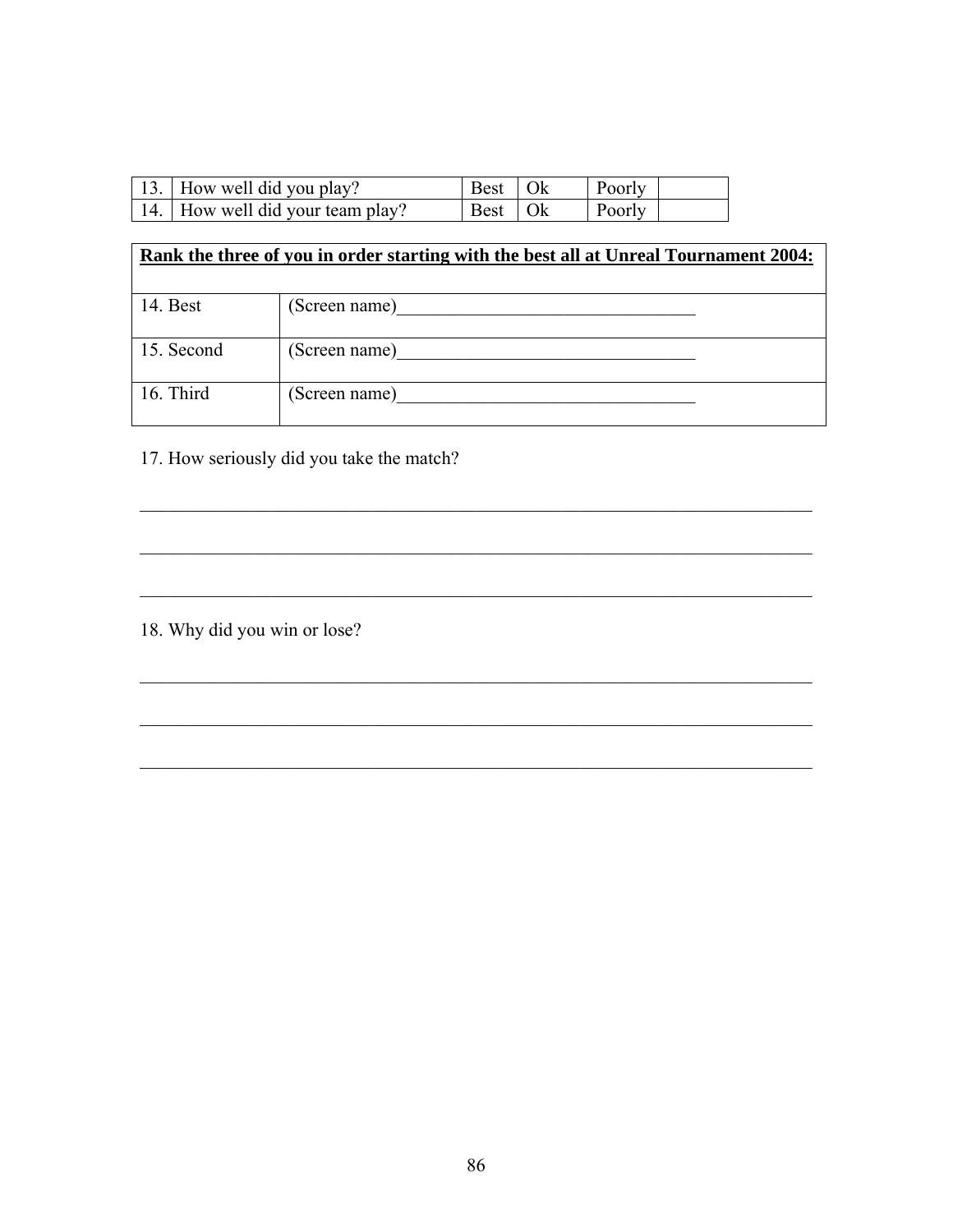## Date:\_\_\_\_\_\_\_\_\_\_\_\_\_\_\_\_\_\_\_\_\_\_\_ **T4** \_ **–** VIAL NUMBER\_\_\_\_\_\_

ID: Screen name  $\left[\frac{1}{\sqrt{1-\frac{1}{2}}}\right]$ 

*<u>Screen name</u>* 

|                                                                          | How you feel? |                | How do you think<br>your team mates<br>feel? |                | How do you think<br>your opponents<br>are feeling? |                |
|--------------------------------------------------------------------------|---------------|----------------|----------------------------------------------|----------------|----------------------------------------------------|----------------|
| 1. Prepared mentally for the<br>match (e.g., simulation,<br>visualized)? | Yes           | N <sub>0</sub> | Yes                                          | N <sub>0</sub> | Yes                                                | N <sub>0</sub> |
| 2. Mentally focused right now?                                           | Yes           | No             | Yes                                          | No             | Yes                                                | No             |
| 3. Skillful as a player?                                                 | Yes           | No             | Yes                                          | No             | Yes                                                | No             |
| 4. Competitive?                                                          | Yes           | N <sub>0</sub> | Yes                                          | No             | Yes                                                | N <sub>0</sub> |
| 5. Integrated with the team?                                             | Yes           | No             | Yes                                          | No             | Yes                                                | N <sub>0</sub> |
| 6. Affiliative?                                                          | Yes           | No             | Yes                                          | No             | Yes                                                | No             |
| 7. Autonomous?                                                           | Yes           | No             | Yes                                          | No             | Yes                                                | No             |
| 8. Loyal to the team?                                                    | Yes           | N <sub>0</sub> | Yes                                          | No             | Yes                                                | N <sub>0</sub> |
| 9. Tough?                                                                | Yes           | No             | Yes                                          | No             | Yes                                                | N <sub>0</sub> |
| 10. Cooperative?                                                         | Yes           | No             | Yes                                          | No             | Yes                                                | N <sub>0</sub> |
| 11. Strategic?                                                           | Yes           | N <sub>0</sub> | Yes                                          | N <sub>0</sub> | Yes                                                | N <sub>0</sub> |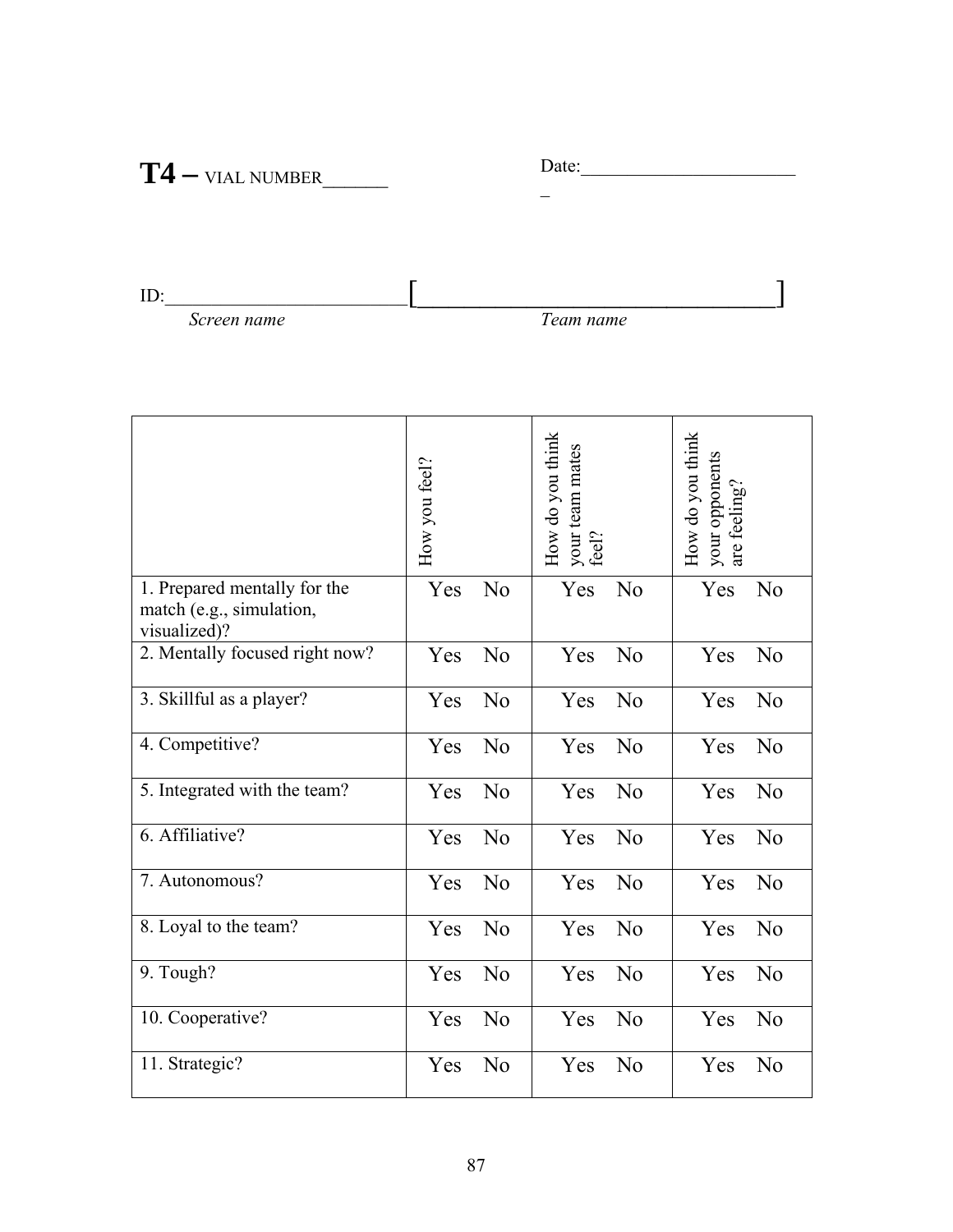| 12. Serious? | Y es | N <sub>0</sub> | Y es | No | Y es | No |
|--------------|------|----------------|------|----|------|----|
|              |      |                |      |    |      |    |

| 13. How well did you play?       | Best   Ok      | Poorly        |  |
|----------------------------------|----------------|---------------|--|
| 14. How well did your team play? | $Best \mid OK$ | <b>Poorly</b> |  |

|           | Rank the three of you in order starting with the best all at Unreal Tournament 2004: |
|-----------|--------------------------------------------------------------------------------------|
| 1. Best   | (Screen name)                                                                        |
| 2. Second | (Screen name)                                                                        |
| 3. Third  | (Screen name)                                                                        |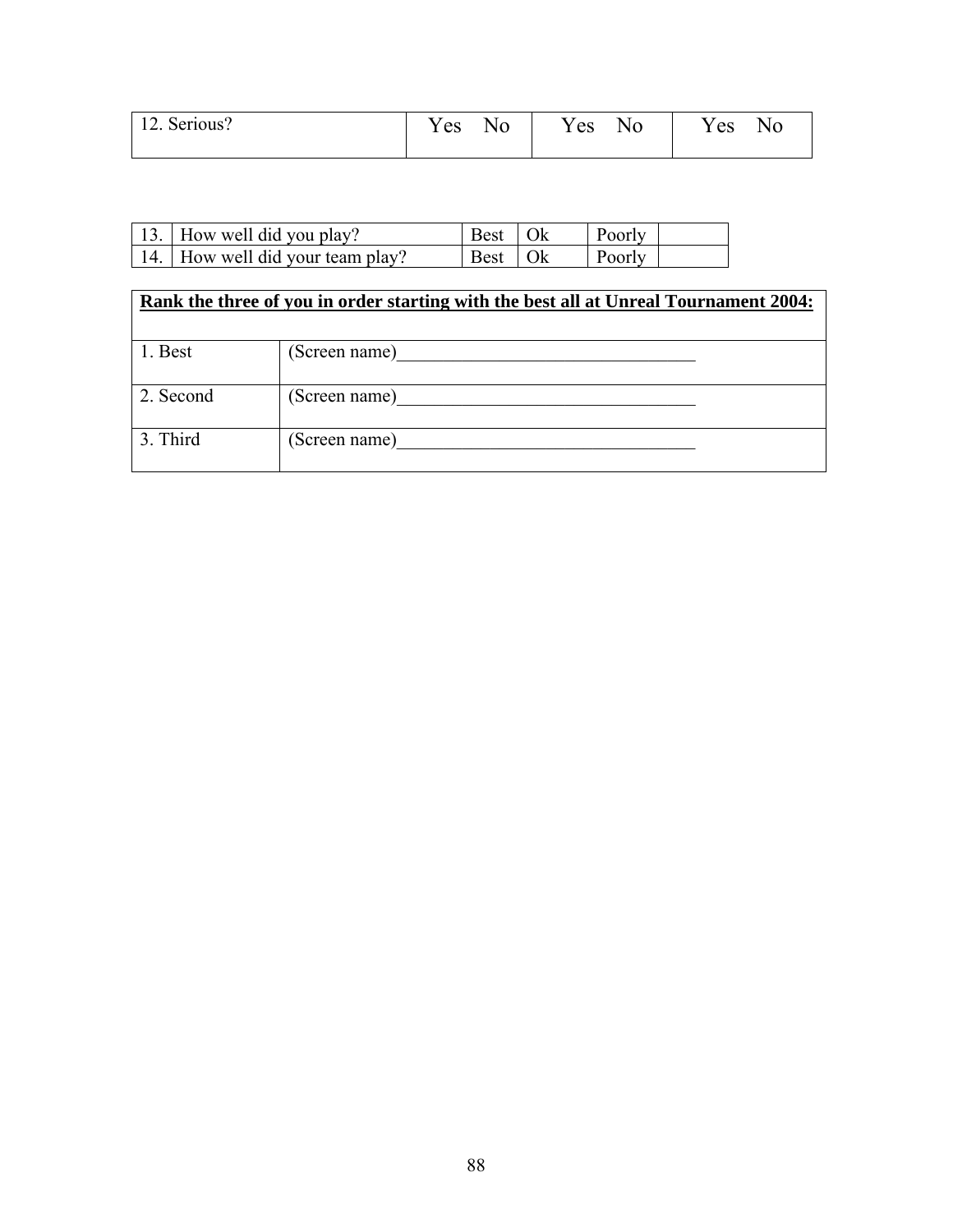| $T4 =$          | $13 =$         | $\Gamma2=$         | $\Xi$           | Time                      |                              | $T4 =$                     | $-5 =$                  | $T2 =$                  | $\overline{11}$          | Time                                             |                               | $T4 =$              | $-53$                 | $T2 =$           | $\overline{\Box}$ | Time                             |                               | $T4 =$          | $13 =$                           | $\Gamma2=$                | $=11$          | Time                                                                                                            | Н.                      |
|-----------------|----------------|--------------------|-----------------|---------------------------|------------------------------|----------------------------|-------------------------|-------------------------|--------------------------|--------------------------------------------------|-------------------------------|---------------------|-----------------------|------------------|-------------------|----------------------------------|-------------------------------|-----------------|----------------------------------|---------------------------|----------------|-----------------------------------------------------------------------------------------------------------------|-------------------------|
| $-32$           | $\textbf{-31}$ | $-47$              | $\pm11^\circ$   | Int                       |                              | .04                        | $80^{\circ}$            | $60^{\circ}$            | $\overline{10}$          | $\ln$                                            |                               | $-17$               | H                     | $-14$            | $-32$             | $\rm{Int}$                       |                               | $\overline{10}$ | $10^{\circ}\text{--}$            | $\overline{\mathrm{SO}}$  | $\overline{5}$ | $\rm{Im}$                                                                                                       |                         |
| $-16$           | $-37$          | $-59**$            |                 | $\overline{\mathbf{r}}$   |                              | $\overline{\phantom{0}}$   | $\div 33$               | $*809*$                 |                          | Time1                                            |                               | $-13$               | 32                    | $.47*$           |                   | $\Xi$                            |                               | 22              | 23                               | $.43*$                    |                |                                                                                                                 |                         |
| $.75***$        |                |                    |                 | E <sub>2</sub>            | 4. Testosterone Within (Win) | *******                    |                         |                         |                          | Time <sub>2</sub>                                | 3. Testosterone Within (Rank) | 37                  | $.73**$               |                  |                   | $\Gamma\!2$                      | 2. Testosterone Between (Win) | $.50**$         | $.89**$                          |                           |                | 1. Testosterone Between (Rank)<br>$\frac{1}{2}$ T1 $\left[\frac{12}{12} \right]$ T3 $\left[\frac{1}{2} \right]$ | Testosterone Equations: |
|                 | $.56*$         |                    |                 | $\mathbb{Z}$              |                              |                            | $-46$                   |                         |                          |                                                  |                               | $\overline{21}$     |                       |                  |                   | $F_3$                            |                               | $\overline{10}$ |                                  |                           |                |                                                                                                                 |                         |
| $\overline{10}$ |                |                    |                 | ζŠ                        |                              | $\overline{10}$            |                         |                         |                          | Time3                                            |                               | $-33$               | $\mathcal{L}t^{+-}$   | $.83*$           | $-40*$            | $\overline{\Sigma}$              |                               | $-0.8$          | $-36$                            | $.73*$                    | $-45*$         | $\leq$                                                                                                          |                         |
| $-51**$         | $-14$          | $-20$              | $0^{\circ}$     |                           |                              | $-51**$                    | $\mathbin{\rlap{-}} 17$ | $-18$                   | Ë                        | Š,                                               |                               | $-03$               | $-36$                 | 6L               | $-54**$           | $\overline{M}$                   |                               |                 | $-45$                            | $\overline{19}$           | $-59**$        | $\overline{M}$                                                                                                  |                         |
| $-64***$        | $-0.80$        | $-10$              | $\ddot{\delta}$ | <b>XIS</b>                |                              |                            |                         |                         |                          | <b>ZK</b>                                        |                               | $.12*$              | $.71\ast$             | $-0.66*$         |                   | $\lesssim$                       |                               | $-0.85**$       |                                  |                           |                |                                                                                                                 |                         |
| $71***$         |                |                    |                 | $\mathcal{L}$             |                              | $-62***$                   | $-05$                   | $01$ <sup>-1</sup>      | 50                       |                                                  |                               | 23                  | 57                    | $-52$            |                   | $\rm \stackrel{1}{\sim}$         |                               | $11^{\circ}$    | $\cdot$ 87*                      | $-03*$                    |                | $\lesssim$                                                                                                      |                         |
|                 | 12             |                    |                 | $_{8N}$                   |                              | $75***$                    | $11^{\circ}$            |                         |                          | $\mathcal{L}\Lambda$                             |                               | $\overline{07}$     | 04                    | $-18$            | 50                | rel                              |                               | $+64$           | $.80*$                           | $-49$                     |                | $\rm{M2}$                                                                                                       |                         |
| $.46**$         |                |                    |                 |                           |                              | $.45**$                    |                         |                         |                          | 8M                                               |                               |                     |                       |                  |                   | <b>Stress</b>                    |                               | $-0.5$          | $.04\,$                          | $-20$                     | $\overline{0}$ | $\mathop{\rm rel}\nolimits$                                                                                     |                         |
| $.25**$         | Ě              | $61$ <sup>-1</sup> | $-30$           | rel                       |                              |                            |                         |                         |                          | rel                                              |                               | $\overline{18}$     | $10^{\circ}\text{--}$ | 50               | $60^{\circ}$      |                                  |                               | $10^{\circ}$    | $60 -$                           | 60                        | 12             | <b>Stress</b>                                                                                                   |                         |
| $\Xi$           | 32             | $.04\,$            | 38              | <b>Stress</b>             |                              | $31**$                     | $-15$                   | $\sim\!17$              | $-29$                    |                                                  |                               | 32                  | $^{\ast14}$           | $04$             | $60^{\circ}$      | Hist                             |                               | $-19$           | $-48**$                          | 60'                       | $90^\circ$     | Hist                                                                                                            |                         |
| $31*$           | $-14$          | $-42*$             | 61              | <b>Hist</b>               |                              | 03                         | $\sim 18$               | 02                      | $-27$                    | <b>Stress</b>                                    |                               |                     | $10^{\circ}\text{--}$ | $80^{\circ}$     |                   | $\mathbb{W}_{\mathbf{p}}$ op     |                               |                 |                                  | $90^\circ$                |                |                                                                                                                 |                         |
|                 |                |                    |                 |                           |                              | $\overline{\phantom{0}}$ 8 | 60                      | $+0+$                   | 61                       | Hist                                             |                               |                     |                       |                  |                   | $\rm Mrdq$                       |                               |                 | $-03$                            |                           |                | WpDp                                                                                                            |                         |
|                 | $-46$          | $\overline{10}$    |                 | $\mathbb{A}^{p \times p}$ |                              |                            |                         |                         |                          | $\mathbf{W}_{\mathbf{p}}\mathbf{D}_{\mathbf{p}}$ |                               |                     | $60^{\circ}$          | $-05$            |                   | $\mathop{\mathrm{m}}$            |                               |                 | $-18$                            | $-03$                     |                | WtpDtp                                                                                                          |                         |
|                 | $-31$          | $*19$              |                 | $\mathbf{q} \mathbf{q}$   |                              |                            | $-39$                   | 02                      |                          |                                                  |                               | ЦÌ                  | $4.44*$               |                  |                   |                                  |                               |                 |                                  |                           |                | $\mathfrak{m}$                                                                                                  |                         |
| $-0.38**$       |                |                    |                 | $\mathfrak{m}$            |                              |                            | $-29$                   | $*2*29$                 |                          | WtpDtp                                           |                               | $-34$               | $*69*$                |                  |                   | ser                              |                               | 32              | $*6t -$                          |                           |                |                                                                                                                 |                         |
|                 | $-13$          |                    |                 |                           |                              | $-31*$                     | $.04\,$                 |                         |                          | $\mathfrak{m}$                                   |                               | $-19$               | $\sim\!13$            |                  |                   | doos                             |                               | $\sim\!15$      | $24**L$                          |                           |                | ser                                                                                                             |                         |
| $\cdot 18$      | .02            |                    |                 | ser                       |                              | $-15$                      | $-02$                   |                         |                          | ser                                              |                               | $\overline{\omega}$ | $\mathbf{-}.04$       | $30^{\circ}$     | 59                | Leader                           |                               | $-24*$          | $\mathbb{E} \Gamma^{\mathbb{Z}}$ |                           |                | $\rm{do}$                                                                                                       |                         |
| $\overline{13}$ | 14             | $\mathbf{14}$      | $90^\circ$      | Leader                    |                              |                            |                         |                         |                          | Leader                                           |                               | $60^\circ$          | $-05$                 | $\ddot{4}$       | $-33$             | Win                              |                               | $-04$           | $-02$                            | $14\,$                    | 0.31           | Leader                                                                                                          |                         |
| $-27$           | $-05$          | $-45$              | $-28$           | Win                       |                              | $5^{\circ}$                | $\Box$                  | $14$                    | $60^{\circ}$             | $_{\rm RW}$                                      |                               | $80^{\circ}$        | 02                    | $\gamma\Gamma^+$ | 91                | $\mathbf{L}\mathbf{X}\mathbf{W}$ |                               |                 | $60^{\circ}$                     | $\mathbf{S}^{\mathbf{r}}$ |                | Rb                                                                                                              |                         |
| Ξ               | $\overline{0}$ | $23\,$             | $80^{\circ}$    | $\overline{M}$            |                              | $10^{\circ}\text{--}$      | $.04\,$                 | $\overline{\mathbb{Z}}$ | $-02$                    |                                                  |                               |                     |                       |                  |                   |                                  |                               | $.32**$         |                                  |                           | $-14$          |                                                                                                                 |                         |
|                 |                |                    |                 |                           |                              | $-19$                      | $61$                    | 30                      | $\overline{\mathcal{O}}$ | LxR                                              |                               |                     |                       |                  |                   |                                  |                               | $.72***$        | $-43$                            | $-14$                     | $-06$          | $_{\rm LxR}$                                                                                                    |                         |

Appendix 5: Regression Equations for Testosterone and Cortisol

Appendix 5: Regression Equations for Testosterone and Cortisol

89